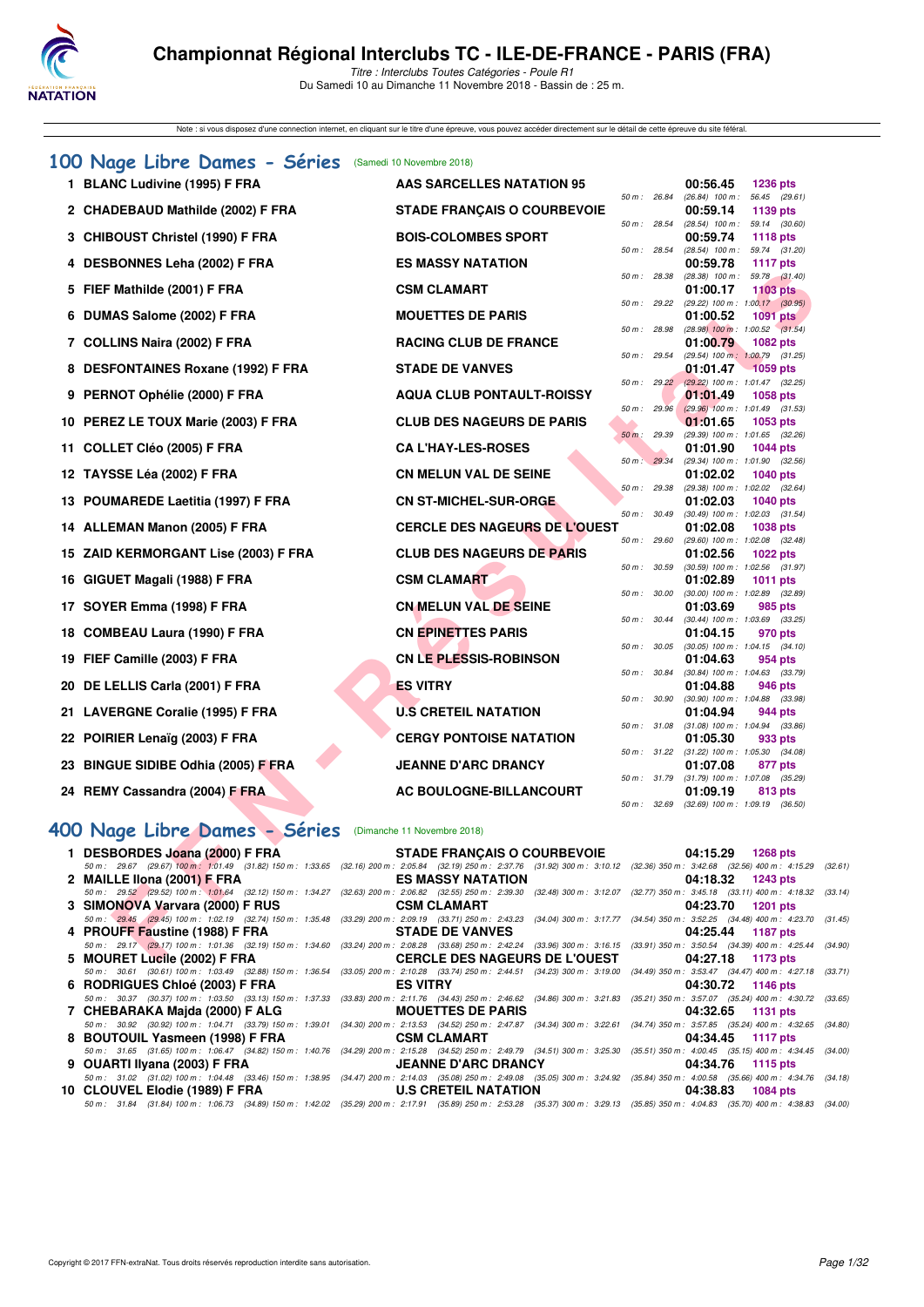

Titre : Interclubs Toutes Catégories - Poule R1 Du Samedi 10 au Dimanche 11 Novembre 2018 - Bassin de : 25 m.

#### **400 Nage Libre Dames - Séries (suite)**

| 11 SUTEAU Soraya (2003) F FRA          | <b>CLUB DES NAGEURS DE PARIS</b>                                                                                                                                                     | 04:39.60<br>1078 pts        |
|----------------------------------------|--------------------------------------------------------------------------------------------------------------------------------------------------------------------------------------|-----------------------------|
|                                        | 50 m: 31.99 (31.99) 100 m: 1:06.76 (34.77) 150 m: 1:42.05 (35.29) 200 m: 2:17.31 (35.26) 250 m: 2:52.67 (35.36) 300 m: 3:28.31 (35.64) 350 m: 4:04.27 (35.96) 400 m: 4:39.60         | (35.33)                     |
| 12 GOMES Célia (2003) F FRA            | <b>CN MELUN VAL DE SEINE</b>                                                                                                                                                         | 04:39.79<br><b>1077 pts</b> |
|                                        | 50 m: 31.50 (31.50) 100 m: 1:05.58 (34.08) 150 m: 1:40.80 (35.22) 200 m: 2:16.44 (35.64) 250 m: 2:52.35 (35.91) 300 m: 3:28.66 (36.31) 350 m: 4:04.85 (36.19) 400 m: 4:39.79         | (34.94)                     |
| 13 FOHRER Marie (2002) F FRA           | <b>CERGY PONTOISE NATATION</b>                                                                                                                                                       | 04:41.79<br>1062 pts        |
|                                        | 50 m : 32.25 (32.25) 100 m : 1:07.82 (35.57) 150 m : 1:43.78 (35.96) 200 m : 2:19.79 (36.01) 250 m : 2:55.41 (35.62) 300 m : 3:30.49 (35.08) 350 m : 4:06.28 (35.79) 400 m : 4:41.79 | (35.51)                     |
| 14 DRUART Morgane (2003) F FRA         | <b>AQUA CLUB PONTAULT-ROISSY</b>                                                                                                                                                     | 04:43.50<br><b>1049 pts</b> |
|                                        | 50 m: 31.77 (31.77) 100 m: 1:06.84 (35.07) 150 m: 1:42.65 (35.81) 200 m: 2:18.59 (35.94) 250 m: 2:54.65 (36.06) 300 m: 3:31.51 (36.86) 350 m: 4:08.62 (37.11) 400 m: 4:43.50         | (34.88)                     |
| 15 LESOILLE Julie (2005) F FRA         | <b>CAL'HAY-LES-ROSES</b>                                                                                                                                                             | 04:43.59<br><b>1049 pts</b> |
|                                        | 50 m: 32.19 (32.19) 100 m: 1:06.31 (34.12) 150 m: 1:41.79 (35.48) 200 m: 2:18.11 (36.32) 250 m: 2:54.75 (36.64) 300 m: 3:31.65 (36.90) 350 m: 4:08.46 (36.81) 400 m: 4:43.59         | (35.13)                     |
| 16 EL KATEB Meryem (2004) F FRA        | <b>AC BOULOGNE-BILLANCOURT</b>                                                                                                                                                       | 04:50.73<br>997 pts         |
|                                        | 50 m: 32.80 (32.80) 100 m: 1:07.96 (35.16) 150 m: 1:44.68 (36.72) 200 m: 2:21.60 (36.92) 250 m: 2:58.39 (36.79) 300 m: 3:36.18 (37.79) 350 m: 4:13.85 (37.67) 400 m: 4:50.73         | (36.88)                     |
| 17 BEAU Celia (2002) F FRA             | <b>CN EPINETTES PARIS</b>                                                                                                                                                            | 04:53.10<br>980 pts         |
|                                        | 50 m : 32.48 (32.48) 100 m : 1:08.50 (36.02) 150 m : 1:45.02 (36.52) 200 m : 2:22.44 (37.42) 250 m : 2:59.35 (36.91) 300 m : 3:36.95 (37.60) 350 m : 4:14.91 (37.96) 400 m : 4:53.10 | (38.19)                     |
| 18 POMARES Cindy (1990) F FRA          | RACING CLUB DE FRANCE                                                                                                                                                                | 04:53.19<br>979 pts         |
|                                        | 50 m: 32.77 (32.77) 100 m: 1:08.88 (36.11) 150 m: 1:46.01 (37.13) 200 m: 2:23.33 (37.32) 250 m: 3:00.80 (37.47) 300 m: 3:38.45 (37.65) 350 m: 4:16.03 (37.58) 400 m: 4:53.19         | (37.16)                     |
| 19 SERGEUR Nora (2004) F FRA           | CN LE PLESSIS-ROBINSON                                                                                                                                                               | 04:53.82<br>975 pts         |
|                                        | 50 m: 32.31 (32.31) 100 m: 1:08.29 (35.98) 150 m: 1:45.41 (37.12) 200 m: 2:23.09 (37.68) 250 m: 3:01.38 (38.29) 300 m: 3:39.37 (37.99) 350 m: 4:17.21 (37.84) 400 m: 4:53.82         | (36.61)                     |
| 20 NGUYEN DUC LONG Rachel (2006) F FRA | <b>CN ST-MICHEL-SUR-ORGE</b>                                                                                                                                                         | 04:55.43<br>963 pts         |
|                                        | 50 m: 31.89 (31.89) 100 m: 1:07.83 (35.94) 150 m: 1:45.01 (37.18) 200 m: 2:22.72 (37.71) 250 m: 3:01.07 (38.35) 300 m: 3:39.87 (38.80) 350 m: 4:18.73 (38.86) 400 m: 4:55.43         | (36.70)                     |
| 21 DEBENATH Lorène (2003) F FRA        | <b>CLUB DES NAGEURS DE PARIS</b>                                                                                                                                                     | 04:57.03<br>952 pts         |
|                                        | 50 m: 32.67 (32.67) 100 m: 1:08.41 (35.74) 150 m: 1:45.50 (37.09) 200 m: 2:23.47 (37.97) 250 m: 3:02.13 (38.66) 300 m: 3:40.89 (38.76) 350 m: 4:19.38 (38.49) 400 m: 4:57.03         | (37.65)                     |
| 22 MARCHESE Aurelie (2005) F FRA       | <b>CN MELUN VAL DE SEINE</b>                                                                                                                                                         | 05:05.72<br>892 pts         |
|                                        | 50 m: 34.13 (34.13) 100 m: 1:11.99 (37.86) 150 m: 1:50.82 (38.83) 200 m: 2:30.17 (39.35) 250 m: 3:09.26 (39.09) 300 m: 3:48.78 (39.52) 350 m: 4:28.66 (39.88) 400 m: 5:05.72         | (37.06)                     |
| 23 FALLET Grace (2005) F CIV           | <b>AAS SARCELLES NATATION 95</b>                                                                                                                                                     | 05:05.86<br>891 pts         |
|                                        | 50 m: 34.22 (34.22) 100 m: 1:12.07 (37.85) 150 m: 1:50.74 (38.67) 200 m: 2:30.05 (39.31) 250 m: 3:09.71 (39.66) 300 m: 3:49.26 (39.55) 350 m: 4:28.19 (38.93) 400 m: 5:05.86         | (37.67)                     |
| 24 SCOTTO Alice (2002) F FRA           | <b>BOIS-COLOMBES SPORT AND RESISTING CONSTRUCTION OF A STATE OF A STATE OF A STATE OF A STATE OF A STATE OF A ST</b>                                                                 | 05:11.20<br>855 pts         |
|                                        | 50 m: 33.31 (33.31) 100 m: 1:09.17 (35.86) 150 m: 1:46.38 (37.21) 200 m: 2:26.25 (39.87) 250 m: 3:07.15 (40.90) 300 m: 3:48.64 (41.49) 350 m: 4:30.64 (42.00) 400 m: 5:11.20 (40.56) |                             |
|                                        |                                                                                                                                                                                      |                             |

# **[100 Dos Dames - Séries](http://www.ffnatation.fr/webffn/resultats.php?idact=nat&go=epr&idcpt=56389&idepr=12)** (Samedi 10 Novembre 2018)

| <b>IN LEADILLE JUILT (2003) FITTA</b>                                                                                                                                                                                    | <u>UA LIIAI-LEJ-NUJEJ</u>                                                                                                                                      |              |              | U4.43.35                                               | בוע כ <del>ד</del> טו |         |  |
|--------------------------------------------------------------------------------------------------------------------------------------------------------------------------------------------------------------------------|----------------------------------------------------------------------------------------------------------------------------------------------------------------|--------------|--------------|--------------------------------------------------------|-----------------------|---------|--|
| 50 m: 32.19 (32.19) 100 m: 1:06.31 (34.12) 150 m: 1:41.79 (35.48) 200 m: 2:18.11 (36.32) 250 m: 2:54.75 (36.64) 300 m: 3:31.65 (36.90) 350 m: 4:08.46 (36.81) 400 m: 4:43.59 (3.<br>16 EL KATEB Meryem (2004) F FRA      | AC BOULOGNE-BILLANCOURT                                                                                                                                        |              |              | 04:50.73                                               |                       | 997 pts |  |
| 50 m : 32.80 (32.80) 100 m : 1:07.96 (35.16) 150 m : 1:44.68 (36.72) 200 m : 2:21.60 (36.92) 250 m : 2:58.39 (36.79) 300 m : 3:36.18 (37.79) 350 m : 4:13.85 (37.67) 400 m : 4:50.73 (31<br>17 BEAU Celia (2002) F FRA   | <b>CN EPINETTES PARIS</b>                                                                                                                                      |              |              | 04:53.10                                               |                       | 980 pts |  |
| 50 m : 32.48 (32.48) 100 m : 1:08.50 (36.02) 150 m : 1:45.02 (36.52) 200 m : 2:22.44 (37.42) 250 m : 2:59.35 (36.91) 300 m : 3:36.95 (37.60) 350 m : 4:14.91 (37.96) 400 m : 4:53.10 (3<br>18 POMARES Cindy (1990) F FRA | <b>RACING CLUB DE FRANCE</b>                                                                                                                                   |              |              | 04:53.19                                               |                       | 979 pts |  |
| 50 m: 32.77 (32.77) 100 m: 1:08.88 (36.11) 150 m: 1:46.01                                                                                                                                                                | (37.13) 200 m : 2:23.33 (37.32) 250 m : 3:00.80 (37.47) 300 m : 3:38.45 (37.65) 350 m : 4:16.03 (37.58) 400 m : 4:53.19 (3                                     |              |              |                                                        |                       |         |  |
| 19 SERGEUR Nora (2004) F FRA<br>50 m: 32.31 (32.31) 100 m: 1:08.29 (35.98) 150 m: 1:45.41                                                                                                                                | <b>CN LE PLESSIS-ROBINSON</b><br>(37.12) 200 m : 2:23.09 (37.68) 250 m : 3:01.38 (38.29) 300 m : 3:39.37 (37.99) 350 m : 4:17.21 (37.84) 400 m : 4:53.82 (30   |              |              | 04:53.82                                               |                       | 975 pts |  |
| 20 NGUYEN DUC LONG Rachel (2006) F FRA<br>50 m: 31.89 (31.89) 100 m: 1:07.83 (35.94) 150 m: 1:45.01                                                                                                                      | <b>CN ST-MICHEL-SUR-ORGE</b><br>(37.18) 200 m : 2:22.72 (37.71) 250 m : 3:01.07 (38.35) 300 m : 3:39.87 (38.80) 350 m : 4:18.73 (38.86) 400 m : 4:55.43 (3     |              |              | 04:55.43                                               |                       | 963 pts |  |
| 21 DEBENATH Lorène (2003) F FRA                                                                                                                                                                                          | <b>CLUB DES NAGEURS DE PARIS</b>                                                                                                                               |              |              | 04:57.03                                               |                       | 952 pts |  |
| 50 m: 32.67 (32.67) 100 m: 1:08.41 (35.74) 150 m: 1:45.50<br>22 MARCHESE Aurelie (2005) F FRA                                                                                                                            | (37.09) 200 m : 2:23.47 (37.97) 250 m : 3:02.13 (38.66) 300 m : 3:40.89 (38.76) 350 m : 4:19.38 (38.49) 400 m : 4:57.03 (3<br><b>CN MELUN VAL DE SEINE</b>     |              |              | 05:05.72                                               |                       | 892 pts |  |
| 50 m: 34.13 (34.13) 100 m: 1:11.99 (37.86) 150 m: 1:50.82<br>23 FALLET Grace (2005) F CIV                                                                                                                                | (38.83) 200 m : 2:30.17 (39.35) 250 m : 3:09.26 (39.09) 300 m : 3:48.78 (39.52) 350 m : 4:28.66 (39.88) 400 m : 5:05.72 (3<br><b>AAS SARCELLES NATATION 95</b> |              |              | 05:05.86                                               |                       | 891 pts |  |
| 50 m: 34.22 (34.22) 100 m: 1:12.07 (37.85) 150 m: 1:50.74 (38.67) 200 m: 2:30.05 (39.31) 250 m: 3:09.71 (39.66) 300 m: 3:49.26 (39.55) 350 m: 4:28.19 (38.93) 400 m: 5:05.86 (3<br>24 SCOTTO Alice (2002) F FRA          | <b>BOIS-COLOMBES SPORT</b>                                                                                                                                     |              |              | 05:11.20                                               |                       | 855 pts |  |
| 50 m : 33.31 (33.31) 100 m : 1:09.17 (35.86) 150 m : 1:46.38 (37.21) 200 m : 2:26.25 (39.87) 250 m : 3:07.15 (40.90) 300 m : 3:48.64 (41.49) 350 m : 4:30.64 (42.00) 400 m : 5:11.20 (4                                  |                                                                                                                                                                |              |              |                                                        |                       |         |  |
| 00 Dos Dames - Séries (Samedi 10 Novembre 2018)                                                                                                                                                                          |                                                                                                                                                                |              |              |                                                        |                       |         |  |
| 1 LECANU Maëlle (1999) F FRA                                                                                                                                                                                             | <b>STADE FRANÇAIS O COURBEVOIE</b>                                                                                                                             |              |              | 01:02.76                                               | 1222 pts              |         |  |
| 2 KOLUCH Julia (2000) F POL                                                                                                                                                                                              | <b>STADE DE VANVES</b>                                                                                                                                         | 50 m : 30.37 |              | $(30.37)$ 100 m : 1:02.76 $(32.39)$<br>01:02.97        | <b>1216 pts</b>       |         |  |
| 3 HERASIMOWICZ Zuzanna (2002) F POL                                                                                                                                                                                      | <b>CSM CLAMART</b>                                                                                                                                             | 50 m : 30.59 |              | $(30.59)$ 100 m : 1:02.97 $(32.38)$<br>01:05.06        | 1158 pts              |         |  |
|                                                                                                                                                                                                                          |                                                                                                                                                                |              |              | 50 m: 31.49 (31.49) 100 m: 1:05.06 (33.57)             |                       |         |  |
| 4 ALMEIDA Léana (2001) F FRA                                                                                                                                                                                             | <b>ES MASSY NATATION</b>                                                                                                                                       |              |              | 01:05.97<br>50 m: 31.12 (31.12) 100 m: 1:05.97 (34.85) | 1134 pts              |         |  |
| 5 DEDIEU Anouk (2003) F FRA                                                                                                                                                                                              | <b>CA L'HAY-LES-ROSES</b>                                                                                                                                      |              |              | 01:06.29<br>50 m: 32.24 (32.24) 100 m: 1:06.29 (34.05) | 1125 $p$ ts           |         |  |
| 6 FIGUEIREDO Mariana (2000) F FRA                                                                                                                                                                                        | <b>JEANNE D'ARC DRANCY</b>                                                                                                                                     |              |              | 01:06.37                                               | 1123 $pts$            |         |  |
| 7 MOLUH Mary-Ambre (2005) F FRA                                                                                                                                                                                          | <b>U.S CRETEIL NATATION</b>                                                                                                                                    |              |              | 50 m: 31.93 (31.93) 100 m: 1:06.37 (34.44)<br>01:06.83 | <b>1111 pts</b>       |         |  |
| 8 BECART Louise (2003) F FRA                                                                                                                                                                                             | <b>CLUB DES NAGEURS DE PARIS</b>                                                                                                                               |              |              | 50 m: 31.85 (31.85) 100 m: 1:06.83 (34.98)<br>01:07.12 | 1103 pts              |         |  |
| 9 DAVID Louise (2000) F FRA                                                                                                                                                                                              | <b>RACING CLUB DE FRANCE</b>                                                                                                                                   |              |              | 50 m: 32.11 (32.11) 100 m: 1:07.12 (35.01)<br>01:07.37 | 1096 pts              |         |  |
|                                                                                                                                                                                                                          |                                                                                                                                                                |              |              | 50 m: 32.19 (32.19) 100 m: 1:07.37 (35.18)             |                       |         |  |
| 10 COMBEAU Charlotte (1992) F FRA                                                                                                                                                                                        | <b>CN EPINETTES PARIS</b>                                                                                                                                      |              |              | 01:07.74<br>50 m: 32.96 (32.96) 100 m: 1:07.74 (34.78) | 1086 pts              |         |  |
| 11 HAJDER-NAEYE Tamlyne (2000) F FRA                                                                                                                                                                                     | AC BOULOGNE-BILLANCOURT                                                                                                                                        | 50 m: 32.62  |              | 01:08.12<br>$(32.62)$ 100 m : 1:08.12 $(35.50)$        | 1076 pts              |         |  |
| 12 RAZAFY Elodie (1998) F FRA                                                                                                                                                                                            | <b>CN MELUN VAL DE SEINE</b>                                                                                                                                   | 50 m : 32.99 |              | 01:08.85<br>$(32.99)$ 100 m : 1:08.85 $(35.86)$        | 1057 pts              |         |  |
| 13 FUZZATI Marie-Thérèse (1965) F SUI                                                                                                                                                                                    | <b>CLUB DES NAGEURS DE PARIS</b>                                                                                                                               |              |              | 01:10.25                                               | 1021 pts              |         |  |
| 14 FOINY Anaëlle (1997) F FRA                                                                                                                                                                                            | <b>CN LE PLESSIS-ROBINSON</b>                                                                                                                                  |              |              | 50 m: 33.72 (33.72) 100 m: 1:10.25 (36.53)<br>01:10.61 | 1012 $pts$            |         |  |
| 15 GRAS Morgane (2001) F FRA                                                                                                                                                                                             | <b>AQUA CLUB PONTAULT-ROISSY</b>                                                                                                                               |              |              | 50 m: 33.59 (33.59) 100 m: 1:10.61 (37.02)<br>01:11.02 | 1001 pts              |         |  |
|                                                                                                                                                                                                                          | <b>ES VITRY</b>                                                                                                                                                |              |              | 50 m: 33.97 (33.97) 100 m: 1:11.02 (37.05)<br>01:11.15 |                       |         |  |
| 16 TIEU Adeline (2005) F FRA                                                                                                                                                                                             |                                                                                                                                                                |              |              | 50 m: 33.60 (33.60) 100 m: 1:11.15 (37.55)             |                       | 998 pts |  |
| 17 GROUX Mathilde (1999) F FRA                                                                                                                                                                                           | <b>CN ST-MICHEL-SUR-ORGE</b>                                                                                                                                   | 50 m : 34.81 |              | 01:13.00<br>$(34.81)$ 100 m : 1:13.00 $(38.19)$        |                       | 952 pts |  |
| 18 LE GALLOU Claire (1988) F FRA                                                                                                                                                                                         | <b>MOUETTES DE PARIS</b>                                                                                                                                       |              |              | 01:14.06<br>50 m: 36.16 (36.16) 100 m: 1:14.06 (37.90) |                       | 926 pts |  |
| 19 BARBOSA Valentina (2004) F FRA                                                                                                                                                                                        | <b>CERCLE DES NAGEURS DE L'OUEST</b>                                                                                                                           |              |              | 01:14.52                                               |                       | 915 pts |  |
| 20 BOURHIS Charlotte (1999) F FRA                                                                                                                                                                                        | <b>CERGY PONTOISE NATATION</b>                                                                                                                                 |              | 50 m : 36.01 | $(36.01)$ 100 m : 1:14.52 $(38.51)$<br>01:14.91        |                       | 905 pts |  |
| 21 BERRANDO Lilia (2005) F FRA                                                                                                                                                                                           | <b>AAS SARCELLES NATATION 95</b>                                                                                                                               |              |              | 50 m: 36.17 (36.17) 100 m: 1:14.91 (38.74)<br>01:15.80 |                       | 884 pts |  |
|                                                                                                                                                                                                                          |                                                                                                                                                                |              |              | 50 m: 36.77 (36.77) 100 m: 1:15.80 (39.03)             |                       |         |  |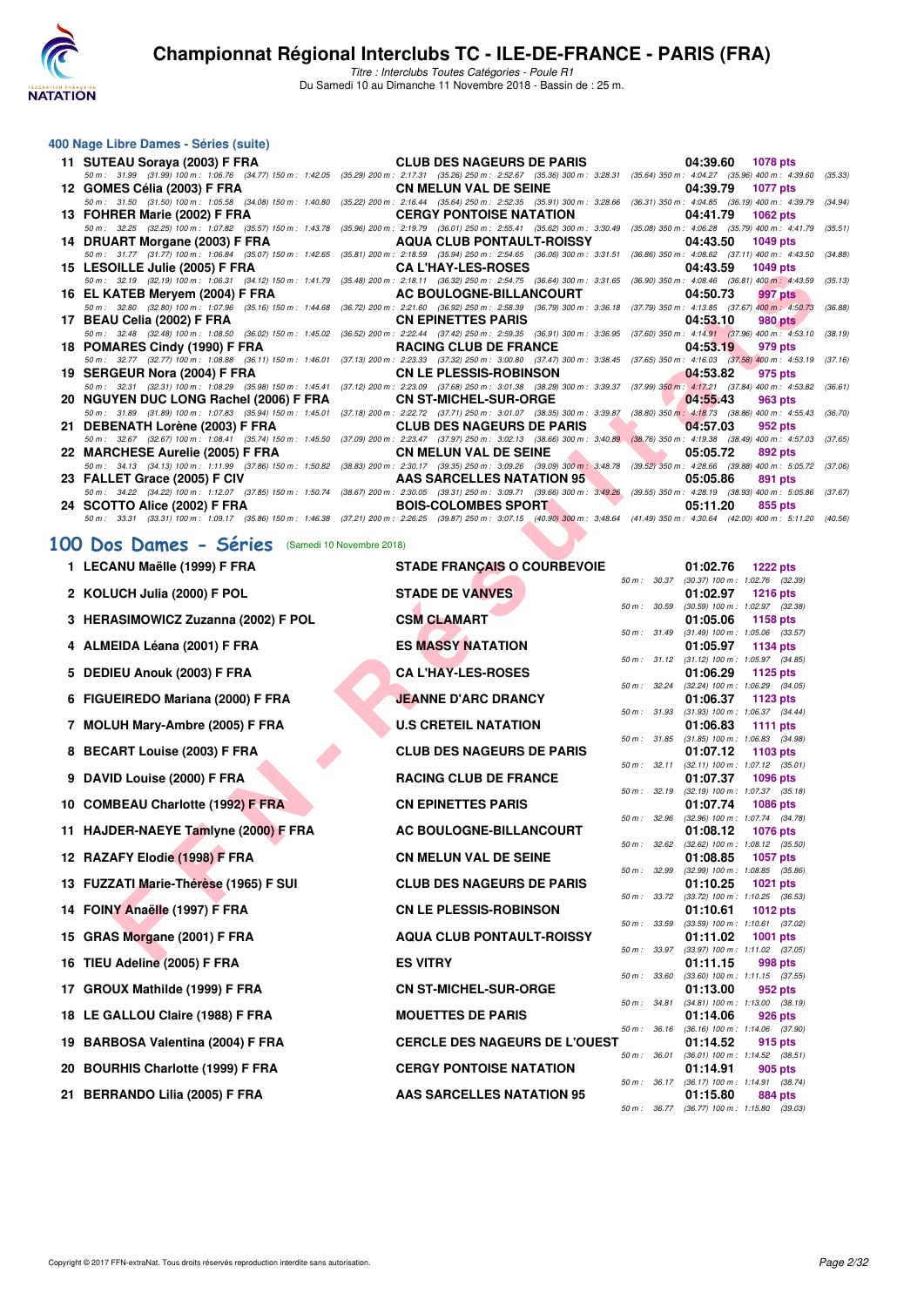

| 100 Dos Dames - Séries (suite)                        |                                                                                                                                  |                                                             |
|-------------------------------------------------------|----------------------------------------------------------------------------------------------------------------------------------|-------------------------------------------------------------|
| 22 SCOTTO Lucie (1999) F FRA                          | <b>BOIS-COLOMBES SPORT</b>                                                                                                       | 01:15.99<br>879 pts                                         |
| 23 ROUBAUD DORFIAC Charlotte (2006) F FRA             | 50 m : 36.39<br><b>CSM CLAMART</b>                                                                                               | $(36.39)$ 100 m : 1:15.99 $(39.60)$<br>01:16.89<br>858 pts  |
|                                                       | 50 m : 36.83                                                                                                                     | $(36.83)$ 100 m : 1:16.89 $(40.06)$                         |
| 24 LARGILLIER Iliana (2001) F FRA                     | <b>CN MELUN VAL DE SEINE</b>                                                                                                     | 01:19.78<br>792 pts                                         |
|                                                       | 50 m : 38.19                                                                                                                     | $(38.19)$ 100 m : 1:19.78 $(41.59)$                         |
| 200 Dos Dames - Séries<br>(Dimanche 11 Novembre 2018) |                                                                                                                                  |                                                             |
| 1 NASKRET Agata (1998) F POL                          | <b>CSM CLAMART</b>                                                                                                               | 02:11.30<br><b>1270 pts</b>                                 |
|                                                       | 50 m: 31.70 (31.70) 100 m: 1:05.58 (33.88) 150 m: 1:39.14 (33.56) 200 m: 2:11.30 (32.16)                                         |                                                             |
| 2 GORECKA Weronika (2000) F POL                       | <b>STADE DE VANVES</b>                                                                                                           | 02:11.54<br>1267 $pts$                                      |
| 3 FRESSIER Lola (2002) F FRA                          | 50 m: 31.51 (31.51) 100 m: 1:05.17 (33.66) 150 m: 1:38.87 (33.70) 200 m: 2:11.54 (32.67)<br><b>CA L'HAY-LES-ROSES</b>            | 02:17.33<br>1185 pts                                        |
|                                                       | 50 m: 32.32 (32.32) 100 m: 1:06.77 (34.45) 150 m: 1:42.07 (35.30) 200 m: 2:17.33 (35.26)                                         |                                                             |
| 4 SOMMIER Elodie (2001) F FRA                         | <b>U.S CRETEIL NATATION</b>                                                                                                      | 02:18.97<br>$\sim$ 1162 pts                                 |
| 5 GARION Iris (2004) F FRA                            | 50 m: 32.82 (32.82) 100 m: 1:07.53 (34.71) 150 m: 1:43.04 (35.51) 200 m: 2:18.97 (35.93)<br>RACING CLUB DE FRANCE                | 02:19.37<br>1157 pts                                        |
|                                                       | 50 m: 33.42 (33.42) 100 m: 1:08.72 (35.30) 150 m: 1:43.99 (35.27) 200 m: 2:19.37 (35.38)                                         |                                                             |
| 6 BONDOUY Noah (2004) F FRA                           | <b>ES MASSY NATATION</b>                                                                                                         | 02:19.55<br>1154 pts                                        |
| 7 SAIDJ Feryel (2002) F FRA                           | 50 m: 32.55 (32.55) 100 m: 1:08.02 (35.47) 150 m: 1:43.88 (35.86) 200 m: 2:19.55 (35.67)<br><b>STADE FRANÇAIS O COURBEVOIE</b>   | 02:24.21<br>1091 pts                                        |
|                                                       | 50 m: 32.06 (32.06) 100 m: 1:07.71 (35.65) 150 m: 1:45.87 (38.16) 200 m: 2:24.21 (38.34)                                         |                                                             |
| 8 BARBOUCH Inès (2001) F FRA                          | <b>ES VITRY</b>                                                                                                                  | 02:24.37<br>1089 pts                                        |
| 9 FOINY Audrenn (2003) F FRA                          | 50 m: 33.27 (33.27) 100 m: 1:08.97 (35.70) 150 m: 1:45.93 (36.96) 200 m: 2:24.37 (38.44)<br><b>CN LE PLESSIS-ROBINSON</b>        | 02:26.50<br>1061 pts                                        |
|                                                       | 50 m: 34.36 (34.36) 100 m: 1:11.79 (37.43) 150 m: 1:49.59 (37.80) 200 m: 2:26.50 (36.91)                                         |                                                             |
| 10 GOEFFON-GONDOUIN Andréa (2003) F FRA               | <b>AAS SARCELLES NATATION 95</b>                                                                                                 | 02:26.55<br>1060 pts                                        |
|                                                       | 50 m: 33.82 (33.82) 100 m: 1:10.40 (36.58) 150 m: 1:48.26 (37.86) 200 m: 2:26.55 (38.29)                                         |                                                             |
| 11 THOMAS Orlane (2003) F FRA                         | <b>CSM CLAMART</b><br>50 m : 34.67 (34.67) 100 m : 1:11.13 (36.46) 150 m : 1:49.60                                               | 02:28.05<br>1041 pts<br>$(38.47)$ 200 m : 2:28.05 $(38.45)$ |
| 12 MOHRI COTTI Tara (2001) F FRA                      | <b>MOUETTES DE PARIS</b>                                                                                                         | 02:28.98<br>$1029$ pts                                      |
|                                                       | 50 m: 34.74 (34.74) 100 m: 1:12.41 (37.67) 150 m: 1:50.51 (38.10) 200 m: 2:28.98 (38.47)                                         |                                                             |
| 13 BATOT Manon (2000) F FRA                           | <b>CERCLE DES NAGEURS DE L'OUEST</b><br>50 m: 33.91 (33.91) 100 m: 1:11.62 (37.71) 150 m: 1:50.81 (39.19) 200 m: 2:29.71 (38.90) | 02:29.71<br>1019 pts                                        |
| 14 BERDJI Chahinez (2003) F FRA                       | <b>JEANNE D'ARC DRANCY</b>                                                                                                       | 02:31.93<br>991 pts                                         |
|                                                       | 50 m: 34.52 (34.52) 100 m: 1:12.42 (37.90) 150 m: 1:52.47 (40.05) 200 m: 2:31.93 (39.46)                                         |                                                             |
| 15 LOHEZIC Célia (2003) F FRA                         | <b>CN MELUN VAL DE SEINE</b><br>50 m : 34.82 (34.82) 100 m : 1:13.55 (38.73) 150 m : 1:53.72 (40.17) 200 m : 2:34.40 (40.68)     | 02:34.40<br>960 pts                                         |
| 16 JOUINOT Jeanne (2003) F FRA                        | <b>CLUB DES NAGEURS DE PARIS</b>                                                                                                 | 02:34.95<br>953 pts                                         |
|                                                       | 50 m: 35.83 (35.83) 100 m: 1:14.95 (39.12) 150 m: 1:55.30 (40.35) 200 m: 2:34.95 (39.65)                                         |                                                             |
| 17 KRIER Caroline (2002) F FRA                        | <b>CN EPINETTES PARIS</b><br>50 m: 35.16 (35.16) 100 m: 1:13.71 (38.55) 150 m: 1:54.16 (40.45) 200 m: 2:35.09 (40.93)            | 02:35.09<br>951 pts                                         |
| 18 PAGE Sibylle (1999) F FRA                          | <b>CN ST-MICHEL-SUR-ORGE</b>                                                                                                     | 02:36.25<br>937 pts                                         |
|                                                       | 50 m: 35.23 (35.23) 100 m: 1:13.90 (38.67) 150 m: 1:55.17 (41.27) 200 m: 2:36.25 (41.08)                                         |                                                             |
| 19 GARNIER Marilou (2005) F FRA                       | <b>CERGY PONTOISE NATATION</b>                                                                                                   | 02:36.68<br>931 pts                                         |
| 20 HUMBERT Celia (2005) F FRA                         | 50 m: 36.44 (36.44) 100 m: 1:16.29 (39.85) 150 m: 1:56.76 (40.47) 200 m: 2:36.68 (39.92)<br><b>BOIS-COLOMBES SPORT</b>           | 02:37.09<br>926 pts                                         |
|                                                       | 50 m : 36.18 (36.18) 100 m : 1:15.43 (39.25) 150 m : 1:56.29 (40.86) 200 m : 2:37.09 (40.80)                                     |                                                             |
| 21 LOWRY Maia (2003) F USA                            | <b>CLUB DES NAGEURS DE PARIS</b>                                                                                                 | 02:37.27<br>924 pts                                         |
| 22 SCHMITT Loan (2002) F FRA                          | 50 m: 36.66 (36.66) 100 m: 1:17.14 (40.48) 150 m: 1:57.25 (40.11) 200 m: 2:37.27 (40.02)<br>AQUA CLUB PONTAULT-ROISSY            | 02:40.32<br>887 pts                                         |
|                                                       | 50 m : 37.78 (37.78) 100 m : 1:17.28 (39.50) 150 m : 1:58.24                                                                     | $(40.96)$ 200 m : 2:40.32 $(42.08)$                         |
| 23 REGLIN Clarice (2002) F FRA                        | <b>CN MELUN VAL DE SEINE</b>                                                                                                     | 02:43.29<br>852 pts                                         |
| 24 DE KERMEL-LACROIX Alixane (2002) F FRA             | 50 m: 38.47 (38.47) 100 m: 1:19.54 (41.07) 150 m: 2:01.70 (42.16) 200 m: 2:43.29 (41.59)<br><b>AC BOULOGNE-BILLANCOURT</b>       | 02:47.92<br>798 pts                                         |
|                                                       | 50 m: 38.68 (38.68) 100 m: 1:19.62 (40.94) 150 m: 2:02.93 (43.31) 200 m: 2:47.92 (44.99)                                         |                                                             |
|                                                       |                                                                                                                                  |                                                             |
| 100 Brasse Dames - Séries                             | (Samedi 10 Novembre 2018)                                                                                                        |                                                             |
| 1 KITCHING Carmella (1994) F FRA                      | AAS SARCELLES NATATION 95                                                                                                        | 01:09.53<br><b>1264 pts</b>                                 |
|                                                       |                                                                                                                                  | 50 m : 32.60 (32.60) 100 m : 1:09.53 (36.93)                |

| 1 KITCHING Carmella (1994) F FRA   | AAS SARCELLES NATATION 95            |              |              | 01:09.53                                     | <b>1264 pts</b> |  |
|------------------------------------|--------------------------------------|--------------|--------------|----------------------------------------------|-----------------|--|
|                                    |                                      |              |              | 50 m : 32.60 (32.60) 100 m : 1:09.53 (36.93) |                 |  |
| 2 CHARRO Anaïs (1998) F FRA        | <b>ES VITRY</b>                      |              |              | 01:12.01                                     | <b>1204 pts</b> |  |
|                                    |                                      |              |              | 50 m: 33.65 (33.65) 100 m: 1:12.01 (38.36)   |                 |  |
| 3 TOMASZEK Aleksandra (2000) F POL | <b>CSM CLAMART</b>                   |              |              | 01:12.99                                     | 1180 pts        |  |
|                                    |                                      |              |              | 50 m: 34.04 (34.04) 100 m: 1:12.99 (38.95)   |                 |  |
| 4 DESBORDES Mila (2003) F FRA      | <b>STADE FRANCAIS O COURBEVOIE</b>   |              |              | 01:13.09                                     | 1178 pts        |  |
|                                    |                                      |              |              | 50 m: 34.56 (34.56) 100 m: 1:13.09 (38.53)   |                 |  |
| 5 FOURTIER Julie (1993) F FRA      | <b>U.S CRETEIL NATATION</b>          |              |              | $01:14.67$ 1141 pts                          |                 |  |
|                                    |                                      |              |              | 50 m: 34.72 (34.72) 100 m: 1:14.67 (39.95)   |                 |  |
| 6 VASQUEZ Lucie (2004) F FRA       | <b>ES MASSY NATATION</b>             |              |              | $01:14.92$ 1135 pts                          |                 |  |
|                                    |                                      |              | 50 m : 35.12 | $(35.12)$ 100 m : 1:14.92 $(39.80)$          |                 |  |
| 7 BARBOSA Manoella (2002) F FRA    | <b>CERCLE DES NAGEURS DE L'OUEST</b> |              |              | $01:15.55$ 1120 pts                          |                 |  |
|                                    |                                      | 50 m : 35.45 |              | $(35.45)$ 100 m : 1:15.55 $(40.10)$          |                 |  |
|                                    |                                      |              |              |                                              |                 |  |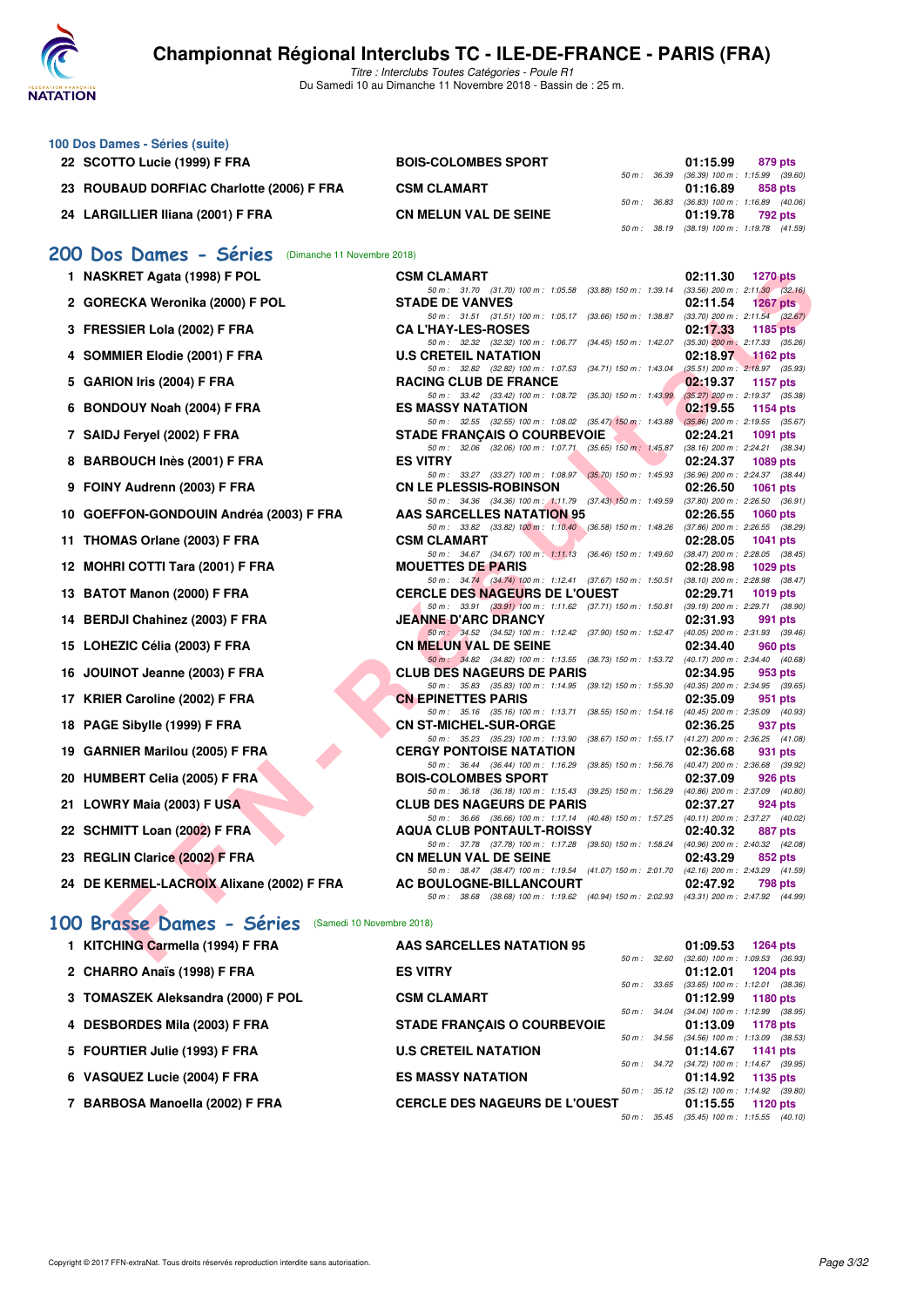

#### **100 Brasse Dames - Séries (suite)**

|    | 8 RYAN Zara (1998) F GBR               |
|----|----------------------------------------|
|    | 9 CIMPER Madiana (2004) F FRA          |
|    | 10 LEFEVRE Paulina (2004) F FRA        |
|    | 11 MARLOT Manon (1994) F FRA           |
|    | 12 CHARLES-FRANCOIS Lucie (1998) F FRA |
|    | 13 BINGUE SIDIBE Lena (2006) F FRA     |
|    | 14 MUTZ Tara (2001) F FRA              |
|    | 15 DELAVANNE Zoé (1998) F FRA          |
|    | 16 DELAHOUSSE Lison (2005) F FRA       |
|    | 17 BENARABA Sarah (2005) F ALG         |
|    | 18 BOURNONVILLE Mey (1999) F FRA       |
| 19 | POURAGEAUX Agatha (2002) F FRA         |
|    | 20 BAYON Alix (2004) F FRA             |
|    | 21 DUSAILLANT Mathilde (1999) F FRA    |
|    | 22 LAZIER Oceane (2003) F FRA          |
|    | 23 DERBES Celia (2002) F FRA           |
|    | 24 MARTINEZ Jeanne (2003) F FRA        |
|    |                                        |

| <b>U Brasse Dames - Series (Suite)</b> |                                  |                  |                                                          |                 |                |
|----------------------------------------|----------------------------------|------------------|----------------------------------------------------------|-----------------|----------------|
| 8 RYAN Zara (1998) F GBR               | <b>RACING CLUB DE FRANCE</b>     |                  | 01:16.27                                                 | 1103 $pts$      |                |
|                                        |                                  |                  | 50 m: 36.07 (36.07) 100 m: 1:16.27 (40.20)               |                 |                |
| 9 CIMPER Madiana (2004) F FRA          | <b>CN LE PLESSIS-ROBINSON</b>    |                  | 01:17.68<br>50 m: 36.65 (36.65) 100 m: 1:17.68 (41.03)   | <b>1071 pts</b> |                |
| 10 LEFEVRE Paulina (2004) F FRA        | <b>CA L'HAY-LES-ROSES</b>        |                  | 01:17.88                                                 | 1067 pts        |                |
|                                        |                                  |                  | 50 m: 37.17 (37.17) 100 m: 1:17.88 (40.71)               |                 |                |
| 11 MARLOT Manon (1994) F FRA           | <b>STADE DE VANVES</b>           |                  | 01:19.13                                                 | 1038 pts        |                |
|                                        |                                  |                  | 50 m: 37.23 (37.23) 100 m: 1:19.13 (41.90)               |                 |                |
| 12 CHARLES-FRANÇOIS Lucie (1998) F FRA | <b>CERGY PONTOISE NATATION</b>   |                  | $01:19.43$ 1032 pts                                      |                 |                |
| 13 BINGUE SIDIBE Lena (2006) F FRA     | <b>JEANNE D'ARC DRANCY</b>       |                  | 50 m: 36.01 (36.01) 100 m: 1:19.43 (43.42)<br>01:20.40   | $1010$ pts      |                |
|                                        |                                  |                  | 50 m: 37.63 (37.63) 100 m: 1:20.40 (42.77)               |                 |                |
| 14 MUTZ Tara (2001) F FRA              | <b>CN EPINETTES PARIS</b>        |                  | 01:20.84                                                 | 1001 pts        |                |
|                                        |                                  |                  | 50 m: 38.07 (38.07) 100 m: 1:20.84 (42.77)               |                 |                |
| 15 DELAVANNE Zoé (1998) F FRA          | <b>BOIS-COLOMBES SPORT</b>       |                  | 01:22.99                                                 |                 | 954 pts        |
| 16 DELAHOUSSE Lison (2005) F FRA       | <b>CLUB DES NAGEURS DE PARIS</b> |                  | 50 m: 39.15 (39.15) 100 m: 1:22.99 (43.84)<br>01:23.03   |                 | 953 pts        |
|                                        |                                  |                  | 50 m: 38.72 (38.72) 100 m: 1:23.03 (44.31)               |                 |                |
| 17 BENARABA Sarah (2005) F ALG         | <b>CN ST-MICHEL-SUR-ORGE</b>     |                  | 01:23.79                                                 |                 | 937 pts        |
|                                        |                                  |                  | 50 m: 39.40 (39.40) 100 m: 1:23.79 (44.39)               |                 |                |
| 18 BOURNONVILLE Mey (1999) F FRA       | <b>CN MELUN VAL DE SEINE</b>     |                  | 01:23.85                                                 |                 | 936 pts        |
|                                        |                                  |                  | 50 m: 37.97 (37.97) 100 m: 1:23.85 (45.88)               |                 |                |
| 19 POURAGEAUX Agatha (2002) F FRA      | <b>AQUA CLUB PONTAULT-ROISSY</b> |                  | 01:24.91<br>50 m : 39.25 (39.25) 100 m : 1:24.91 (45.66) |                 | <b>913 pts</b> |
| 20 BAYON Alix (2004) F FRA             | AC BOULOGNE-BILLANCOURT          |                  | 01:25.41                                                 |                 | <b>903 pts</b> |
|                                        |                                  | 50 m : 38.99     | $(38.99)$ 100 m : 1:25.41 $(46.42)$                      |                 |                |
| 21 DUSAILLANT Mathilde (1999) F FRA    | <b>CN MELUN VAL DE SEINE</b>     |                  | 01:25.57                                                 |                 | 899 pts        |
|                                        |                                  |                  | 50 m : 38.99 (38.99) 100 m : 1:25.57 (46.58)             |                 |                |
| 22 LAZIER Oceane (2003) F FRA          | <b>CLUB DES NAGEURS DE PARIS</b> |                  | 01:26.92<br>50 m: 40.72 (40.72) 100 m: 1:26.92 (46.20)   |                 | 872 pts        |
| 23 DERBES Celia (2002) F FRA           | <b>CSM CLAMART</b>               |                  | 01:28.03                                                 |                 | 849 pts        |
|                                        |                                  | $50 m$ : $40.91$ | $(40.91)$ 100 m : 1:28.03 $(47.12)$                      |                 |                |
| 24 MARTINEZ Jeanne (2003) F FRA        | <b>MOUETTES DE PARIS</b>         |                  | 01:41.37                                                 |                 | <b>601 pts</b> |

#### **[200 Brasse Dames - Séries](http://www.ffnatation.fr/webffn/resultats.php?idact=nat&go=epr&idcpt=56389&idepr=23)** (Dimanche 11 Novembre 2018)

- **1 DELMAS Justine (2005) F FRA**
- 2 BASSO-BERT Clara (2001) F FRA
- **3 CUCUMEL Romy (2001) F FRA**
- **4 RAYNERT Maud (1998) F FRA**
- 5 KRAMER Aleksandra (2002) F POL
- 
- 
- 
- **9 GAILLARD Clémence (1998) F FRA**
- 
- 
- **12 BARRIER Clara (2001) F FRA**
- **13 VEDOVATI Alexane (2001) F FRA**
- 
- **15 YE Liu (1998) F FRA RACING CLUB DE FRANCE 02:49.18 1027 pts**
- **16 BOST Manon (2002) F FRA**
- 
- 18 PASQUIER Agathe (2002) F FRA

| <b>IZ CHARLES-FRANÇOIS LUCIE (1990) F FRA</b>           | <u>VENUT FUNTUIJE INATATIUN</u>                                                                                                    |              | U I . I J.4J | ⊥ບວ∠ µເຣ                                          |
|---------------------------------------------------------|------------------------------------------------------------------------------------------------------------------------------------|--------------|--------------|---------------------------------------------------|
| 13 BINGUE SIDIBE Lena (2006) F FRA                      | <b>JEANNE D'ARC DRANCY</b>                                                                                                         | 50 m : 36.01 | 01:20.40     | $(36.01)$ 100 m : 1:19.43 $(43.42)$<br>$1010$ pts |
| 14 MUTZ Tara (2001) F FRA                               | <b>CN EPINETTES PARIS</b>                                                                                                          | 50 m : 37.63 | 01:20.84     | $(37.63)$ 100 m : 1:20.40 $(42.77)$<br>1001 $pts$ |
| 15 DELAVANNE Zoé (1998) F FRA                           | <b>BOIS-COLOMBES SPORT</b>                                                                                                         | 50 m : 38.07 | 01:22.99     | $(38.07)$ 100 m : 1:20.84 $(42.77)$<br>954 pts    |
| 16 DELAHOUSSE Lison (2005) F FRA                        | <b>CLUB DES NAGEURS DE PARIS</b>                                                                                                   | 50 m : 39.15 | 01:23.03     | $(39.15)$ 100 m : 1:22.99 $(43.84)$<br>953 pts    |
|                                                         |                                                                                                                                    | 50 m: 38.72  |              | (38.72) 100 m : 1:23.03 (44.31)                   |
| 17 BENARABA Sarah (2005) F ALG                          | <b>CN ST-MICHEL-SUR-ORGE</b>                                                                                                       | 50 m: 39.40  | 01:23.79     | 937 pts<br>$(39.40)$ 100 m : 1:23.79 $(44.39)$    |
| 18 BOURNONVILLE Mey (1999) F FRA                        | <b>CN MELUN VAL DE SEINE</b>                                                                                                       | 50 m : 37.97 | 01:23.85     | 936 pts<br>$(37.97)$ 100 m : 1:23.85 $(45.88)$    |
| 19 POURAGEAUX Agatha (2002) F FRA                       | <b>AQUA CLUB PONTAULT-ROISSY</b>                                                                                                   | 50 m : 39.25 | 01:24.91     | 913 pts<br>$(39.25)$ 100 m : 1:24.91 $(45.66)$    |
| 20 BAYON Alix (2004) F FRA                              | AC BOULOGNE-BILLANCOURT                                                                                                            |              | 01:25.41     | 903 pts                                           |
| 21 DUSAILLANT Mathilde (1999) F FRA                     | <b>CN MELUN VAL DE SEINE</b>                                                                                                       | 50 m : 38.99 | 01:25.57     | (38.99) 100 m: 1:25.41 (46.42)<br>899 pts         |
| 22 LAZIER Oceane (2003) F FRA                           | <b>CLUB DES NAGEURS DE PARIS</b>                                                                                                   | 50 m : 38.99 | 01:26.92     | (38.99) 100 m : 1:25.57 (46.58)<br>872 pts        |
|                                                         |                                                                                                                                    | 50 m : 40.72 |              | (40.72) 100 m : 1:26.92 (46.20)                   |
| 23 DERBES Celia (2002) F FRA                            | <b>CSM CLAMART</b>                                                                                                                 | 50 m : 40.91 | 01:28.03     | 849 pts<br>$(40.91)$ 100 m : 1:28.03 $(47.12)$    |
| 24 MARTINEZ Jeanne (2003) F FRA                         | <b>MOUETTES DE PARIS</b>                                                                                                           |              | 01:41.37     | 601 pts                                           |
|                                                         |                                                                                                                                    | 50 m: 45.63  |              | $(45.63)$ 100 m : 1:41.37 $(55.74)$               |
| 00 Brasse Dames - Séries<br>(Dimanche 11 Novembre 2018) |                                                                                                                                    |              |              |                                                   |
| 1 DELMAS Justine (2005) F FRA                           | <b>CERCLE DES NAGEURS DE L'OUEST</b>                                                                                               |              | 02:28.32     | 1275 pts                                          |
| 2 BASSO-BERT Clara (2001) F FRA                         | 50 m : 34.08 (34.08) 100 m : 1:11.85 (37.77) 150 m : 1:50.16 (38.31) 200 m : 2:28.32 (38.16)<br><b>STADE FRANÇAIS O COURBEVOIE</b> |              | 02:29.05     | <b>1266 pts</b>                                   |
|                                                         | 50 m: 34.25 (34.25) 100 m: 1:12.12 (37.87) 150 m: 1:50.33 (38.21) 200 m: 2:29.05 (38.72)                                           |              |              |                                                   |
| 3 CUCUMEL Romy (2001) F FRA                             | <b>CSM CLAMART</b><br>50 m: 33.86 (33.86) 100 m: 1:12.01 (38.15) 150 m: 1:50.42 (38.41) 200 m: 2:29.38 (38.96)                     |              | 02:29.38     | <b>1262 pts</b>                                   |
| 4 RAYNERT Maud (1998) F FRA                             | <b>ES MASSY NATATION</b>                                                                                                           |              | 02:33.88     | <b>1206 pts</b>                                   |
| 5 KRAMER Aleksandra (2002) F POL                        | 50 m: 34.55 (34.55) 100 m: 1:13.30 (38.75) 150 m: 1:53.10<br><b>STADE DE VANVES</b>                                                |              | 02:36.23     | (39.80) 200 m : 2:33.88 (40.78)<br>1178 pts       |
| 6 BELGHITH Habiba (2001) F TUN                          | 50 m : 35.72 (35.72) 100 m : 1:15.90 (40.18) 150 m : 1:55.83<br><b>ES VITRY</b>                                                    |              | 02:38.32     | $(39.93)$ 200 m : 2:36.23 $(40.40)$<br>1153 pts   |
|                                                         | 50 m: 36.48 (36.48) 100 m: 1:17.41 (40.93) 150 m: 1:57.31 (39.90) 200 m: 2:38.32 (41.01)                                           |              |              |                                                   |
| 7 BOISRENOULT Emilie (2002) F FRA                       | <b>U.S CRETEIL NATATION</b><br>50 m : 34.83 (34.83) 100 m : 1:15.51 (40.68) 150 m : 1:57.74                                        |              | 02:40.15     | 1131 pts<br>$(42.23)$ 200 m : 2:40.15 $(42.41)$   |
| 8 CHAVANNE Audrie (1997) F FRA                          | <b>CN ST-MICHEL-SUR-ORGE</b>                                                                                                       |              | 02:40.50     | <b>1127 pts</b>                                   |
| 9 GAILLARD Clémence (1998) F FRA                        | 50 m : 36.65 (36.65) 100 m : 1:17.81 (41.16) 150 m : 1:59.29<br><b>CN MELUN VAL DE SEINE</b>                                       |              | 02:42.59     | $(41.48)$ 200 m : 2:40.50 $(41.21)$<br>1103 $pts$ |
|                                                         | 50 m : 36.33 (36.33) 100 m : 1:17.30 (40.97) 150 m : 1:59.35 (42.05) 200 m : 2:42.59 (43.24)                                       |              |              |                                                   |
| 10 MUTTI Anna (1999) F FRA                              | <b>MOUETTES DE PARIS</b><br>50 m: 35.84 (35.84) 100 m: 1:16.00 (40.16) 150 m: 1:58.67 (42.67) 200 m: 2:42.68 (44.01)               |              | 02:42.68     | 1102 pts                                          |
| 11 EL BARODI Imane (2001) F FRA                         | <b>AQUA CLUB PONTAULT-ROISSY</b>                                                                                                   |              | 02:43.03     | 1098 pts                                          |
| 12 BARRIER Clara (2001) F FRA                           | 50 m: 35.98 (35.98) 100 m: 1:17.60 (41.62) 150 m: 1:59.49 (41.89) 200 m: 2:43.03 (43.54)<br><b>BOIS-COLOMBES SPORT</b>             |              | 02:43.51     | 1092 pts                                          |
| 13 VEDOVATI Alexane (2001) F FRA                        | 50 m: 36.70 (36.70) 100 m: 1:17.60 (40.90) 150 m: 2:00.24 (42.64) 200 m: 2:43.51 (43.27)<br><b>CERGY PONTOISE NATATION</b>         |              | 02:45.44     | 1070 pts                                          |
|                                                         | 50 m: 38.12 (38.12) 100 m: 1:19.80 (41.68) 150 m: 2:02.74 (42.94) 200 m: 2:45.44 (42.70)                                           |              |              |                                                   |
| 14 GYSEMBERG Manon (2002) F FRA                         | <b>CLUB DES NAGEURS DE PARIS</b><br>50 m: 38.18 (38.18) 100 m: 1:20.51 (42.33) 150 m: 2:04.02 (43.51) 200 m: 2:47.34 (43.32)       |              | 02:47.34     | <b>1048 pts</b>                                   |
| 15 YE Liu (1998) F FRA                                  | <b>RACING CLUB DE FRANCE</b>                                                                                                       |              | 02:49.18     | <b>1027 pts</b>                                   |
| 16 BOST Manon (2002) F FRA                              | 50 m: 38.84 (38.84) 100 m: 1:20.79 (41.95) 150 m: 2:04.54 (43.75) 200 m: 2:49.18 (44.64)<br><b>CA L'HAY-LES-ROSES</b>              |              | 02:49.66     | <b>1022 pts</b>                                   |
| 17 KEBDI Manel (2002) F FRA                             | 50 m: 38.98 (38.98) 100 m: 1:22.42 (43.44) 150 m: 2:06.00 (43.58) 200 m: 2:49.66 (43.66)<br><b>JEANNE D'ARC DRANCY</b>             |              | 02:52.08     | 995 pts                                           |
|                                                         | 50 m: 38.60 (38.60) 100 m: 1:21.87 (43.27) 150 m: 2:06.49 (44.62) 200 m: 2:52.08 (45.59)                                           |              |              |                                                   |
| 18 PASQUIER Agathe (2002) F FRA                         | <b>CSM CLAMART</b><br>50 m: 39.10 (39.10) 100 m: 1:22.55 (43.45) 150 m: 2:07.28 (44.73) 200 m: 2:52.76 (45.48)                     |              | 02:52.76     | 987 pts                                           |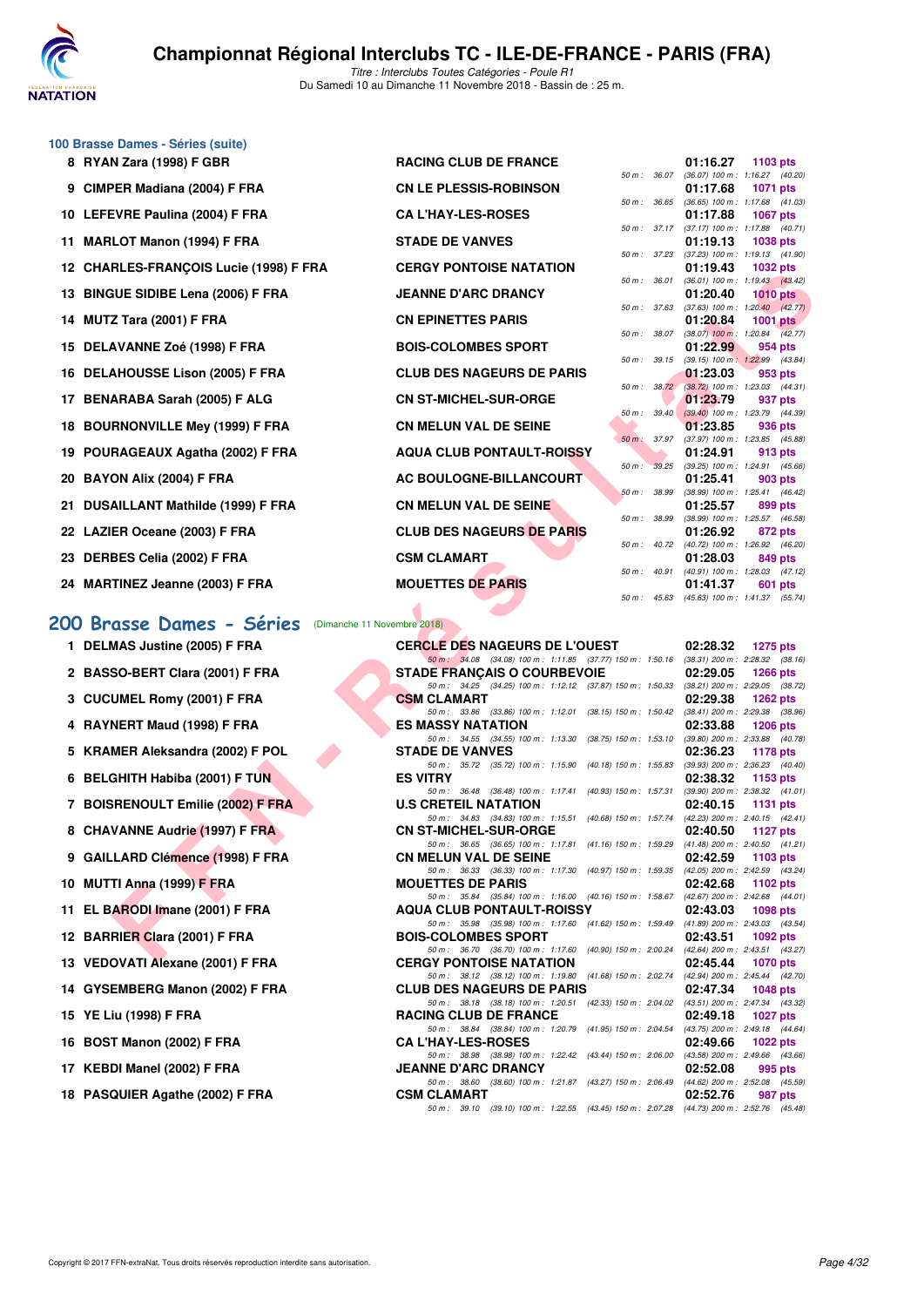

Titre : Interclubs Toutes Catégories - Poule R1 Du Samedi 10 au Dimanche 11 Novembre 2018 - Bassin de : 25 m.

| 200 Brasse Dames - Séries (suite)     |                                                                      |          |                                     |
|---------------------------------------|----------------------------------------------------------------------|----------|-------------------------------------|
| 19 BALLOT Mathilde (2002) F FRA       | <b>CN EPINETTES PARIS</b>                                            | 02:52.82 | 987 pts                             |
|                                       | 50 m: 38.87 (38.87) 100 m: 1:22.76 (43.89) 150 m: 2:07.44            |          | $(44.68)$ 200 m : 2:52.82 $(45.38)$ |
| 20 HUMBLOT Anaïs (2003) F FRA         | <b>CN LE PLESSIS-ROBINSON</b>                                        | 02:52.95 | 985 pts                             |
|                                       | 50 m: 39.07 (39.07) 100 m: 1:23.15 (44.08) 150 m: 2:08.29            |          | $(45.14)$ 200 m : 2:52.95 $(44.66)$ |
| 21 BIRET Céleste (2000) F FRA         | AC BOULOGNE-BILLANCOURT                                              | 02:54.81 | 965 pts                             |
|                                       | 50 m: 39.62 (39.62) 100 m: 1:24.16 (44.54) 150 m: 2:09.42            |          | $(45.26)$ 200 m : 2:54.81 $(45.39)$ |
| 22 DA ROCHA--ALIN Margot (2005) F FRA | <b>CLUB DES NAGEURS DE PARIS</b>                                     | 02:55.39 | 959 pts                             |
|                                       | 50 m: 39.36 (39.36) 100 m: 1:23.35 (43.99) 150 m: 2:09.32            |          | $(45.97)$ 200 m : 2:55.39 $(46.07)$ |
| 23 CHAKIR Dikra-Sajda (2005) F FRA    | AAS SARCELLES NATATION 95                                            | 03:04.18 | 866 pts                             |
|                                       | 50 m: 41.78 (41.78) 100 m: 1:28.63 (46.85) 150 m: 2:16.30            |          | $(47.67)$ 200 m : 3:04.18 $(47.88)$ |
| 24 ROSE Emilie (2002) F FRA           | <b>CN MELUN VAL DE SEINE</b>                                         | 03:05.36 | 854 pts                             |
|                                       | $(46.75)$ 150 m : 2:16.41<br>(41.26) 100 m : 1:28.01<br>50 m : 41.26 |          | $(48.40)$ 200 m : 3:05.36 $(48.95)$ |
|                                       |                                                                      |          |                                     |

#### **[100 Papillon Dames - Séries](http://www.ffnatation.fr/webffn/resultats.php?idact=nat&go=epr&idcpt=56389&idepr=32)** (Samedi 10 Novembre 2018)

| 23 - VIIANIN DINIA JAJUA (2003) F FNA                | AAS SANGELLES NATATION 93                                                                                                |              | 03.04.10                                        |                 | <b>OUU PIS</b> |
|------------------------------------------------------|--------------------------------------------------------------------------------------------------------------------------|--------------|-------------------------------------------------|-----------------|----------------|
|                                                      | 50 m: 41.78 (41.78) 100 m: 1:28.63 (46.85) 150 m: 2:16.30 (47.67) 200 m: 3:04.18 (47.88)                                 |              |                                                 |                 |                |
| 24 ROSE Emilie (2002) F FRA                          | <b>CN MELUN VAL DE SEINE</b><br>50 m: 41.26 (41.26) 100 m: 1:28.01 (46.75) 150 m: 2:16.41 (48.40) 200 m: 3:05.36 (48.95) |              | 03:05.36                                        |                 | 854 pts        |
|                                                      |                                                                                                                          |              |                                                 |                 |                |
| 00 Papillon Dames - Séries (Samedi 10 Novembre 2018) |                                                                                                                          |              |                                                 |                 |                |
| 1 BELKACEMI Leslie (1998) F FRA                      | AAS SARCELLES NATATION 95                                                                                                |              | 01:01.98                                        | 1227 pts        |                |
|                                                      |                                                                                                                          | 50 m: 28.27  | $(28.27)$ 100 m : 1:01.98 $(33.71)$             |                 |                |
| 2 DELMAS Lucie (2005) F FRA                          | <b>CERCLE DES NAGEURS DE L'OUEST</b>                                                                                     |              | 01:03.64                                        | 1179 pts        |                |
| 3 BOURNONVILLE Laura (2001) F FRA                    | <b>ES MASSY NATATION</b>                                                                                                 | 50 m: 29.86  | $(29.86)$ 100 m : 1:03.64 $(33.78)$<br>01:04.48 | 1155 pts        |                |
|                                                      |                                                                                                                          | 50 m : 30.39 | $(30.39)$ 100 m : 1:04.48 $(34.09)$             |                 |                |
| 4 GAMER Rose-alexia (1999) F FRA                     | <b>ES VITRY</b>                                                                                                          |              | 01:04.61                                        | 1151 pts        |                |
|                                                      |                                                                                                                          | 50 m: 29.62  | (29.62) 100 m: 1:04.61 (34.99)                  |                 |                |
| 5 SIRIGNANO Luigia (1996) F POL                      | <b>STADE DE VANVES</b>                                                                                                   | 50 m : 29.79 | 01:05.02<br>(29.79) 100 m : 1:05.02 (35.23)     | <b>1140 pts</b> |                |
| 6 DUFOUR Laëtitia (1993) F FRA                       | <b>CN EPINETTES PARIS</b>                                                                                                |              | 01:05.41                                        | 1129 pts        |                |
|                                                      |                                                                                                                          | 50 m : 30.70 | (30.70) 100 m: 1:05.41 (34.71)                  |                 |                |
| 7 SEZGINER Sedef (1996) F TUR                        | <b>CLUB DES NAGEURS DE PARIS</b>                                                                                         |              | 01:05.52                                        | <b>1126 pts</b> |                |
| 8 BIGAY Clara (2002) F FRA                           | <b>CSM CLAMART</b>                                                                                                       | 50 m : 30.15 | $(30.15)$ 100 m : 1:05.52 $(35.37)$<br>01:06.13 | 1109 pts        |                |
|                                                      |                                                                                                                          | 50 m : 30.83 | $(30.83)$ 100 m : 1:06.13 $(35.30)$             |                 |                |
| 9 PARKER Lena (2001) F FRA                           | <b>STADE FRANÇAIS O COURBEVOIE</b>                                                                                       |              | 01:06.75                                        | 1091 pts        |                |
|                                                      |                                                                                                                          | 50 m : 30.95 | $(30.95)$ 100 m : 1:06.75 $(35.80)$             |                 |                |
| 10 ALFAIZ Lola (1995) F FRA                          | <b>U.S CRETEIL NATATION</b>                                                                                              | 50 m : 31.93 | 01:08.62<br>$(31.93)$ 100 m : 1:08.62 $(36.69)$ | 1041 pts        |                |
| 11 PIAULET Cassandre (2000) F FRA                    | <b>RACING CLUB DE FRANCE</b>                                                                                             |              | 01:09.11                                        | 1027 pts        |                |
|                                                      |                                                                                                                          | 50 m: 32.22  | $(32.22)$ 100 m : 1:09.11 $(36.89)$             |                 |                |
| 12 ADIL Yael (2001) F FRA                            | <b>CSM CLAMART</b>                                                                                                       | 50 m : 33.32 | 01:10.27                                        |                 | 997 pts        |
| 13 SERNA Elisa (2002) F FRA                          | <b>CN MELUN VAL DE SEINE</b>                                                                                             |              | (33.32) 100 m: 1:10.27 (36.95)<br>01:10.91      |                 | 980 pts        |
|                                                      |                                                                                                                          | 50 m: 32.23  | $(32.23)$ 100 m : 1:10.91 $(38.68)$             |                 |                |
| 14 PHAM Kim-Vy (2004) F FRA                          | <b>CN LE PLESSIS-ROBINSON</b>                                                                                            |              | 01:11.46                                        |                 | 966 pts        |
| 15 NGUYEN DUC LONG Armelle (2003) F FRA              | <b>CN ST-MICHEL-SUR-ORGE</b>                                                                                             | 50 m: 33.44  | (33.44) 100 m: 1:11.46 (38.02)<br>01:12.22      |                 | 946 pts        |
|                                                      |                                                                                                                          | 50 m : 31.95 | $(31.95)$ 100 m : 1:12.22 $(40.27)$             |                 |                |
| 16 SIMONUTTI Salome (2005) F FRA                     | <b>CLUB DES NAGEURS DE PARIS</b>                                                                                         |              | 01:13.38                                        |                 | 916 pts        |
|                                                      |                                                                                                                          | 50 m : 34.03 | $(34.03)$ 100 m : 1:13.38 $(39.35)$             |                 |                |
| 17 FARHAT Manon (2003) F FRA                         | <b>CN MELUN VAL DE SEINE</b>                                                                                             | 50 m : 34.38 | 01:13.85<br>$(34.38)$ 100 m : 1:13.85 $(39.47)$ |                 | 905 pts        |
| 18 PAVY Lena (2005) F FRA                            | <b>CA L'HAY-LES-ROSES</b>                                                                                                |              | 01:14.39                                        |                 | 891 pts        |
|                                                      |                                                                                                                          | 50 m: 34.14  | $(34.14)$ 100 m : 1:14.39 $(40.25)$             |                 |                |
| 19 DEZ Aurea (2001) F FRA                            | AC BOULOGNE-BILLANCOURT                                                                                                  |              | 01:16.06                                        |                 | 850 pts        |
| 20 JARDIN Coraline (2004) F FRA                      | <b>AQUA CLUB PONTAULT-ROISSY</b>                                                                                         | 50 m : 34.52 | $(34.52)$ 100 m : 1:16.06 $(41.54)$<br>01:16.91 |                 | 830 pts        |
|                                                      |                                                                                                                          | 50 m : 34.23 | $(34.23)$ 100 m : 1:16.91 $(42.68)$             |                 |                |
| 21 BASSIGNY Maroussia (2006) F FRA                   | <b>JEANNE D'ARC DRANCY</b>                                                                                               |              | 01:19.87                                        |                 | 760 pts        |
|                                                      |                                                                                                                          | 50 m: 36.47  | (36.47) 100 m: 1:19.87 (43.40)                  |                 |                |
| 22 ROBERT Pauline (2000) F FRA                       | <b>CERGY PONTOISE NATATION</b>                                                                                           | 50 m : 37.62 | 01:27.66<br>$(37.62)$ 100 m : 1:27.66 $(50.04)$ |                 | 592 pts        |
| 23 LATRONCHE Lila (2004) F FRA                       | <b>MOUETTES DE PARIS</b>                                                                                                 |              | 01:32.88                                        |                 | 490 pts        |
|                                                      |                                                                                                                          |              | 50 m : 40.32 (40.32) 100 m : 1:32.88            |                 | (52.56)        |
| 24 MEITE Maelle (2007) F FRA                         | <b>BOIS-COLOMBES SPORT</b>                                                                                               |              | 01:35.54                                        |                 | 443 pts        |
|                                                      |                                                                                                                          | 50 m : 43.03 | (43.03) 100 m: 1:35.54 (52.51)                  |                 |                |

# **200 Papillon Dames - Séries** (Dimanche 11 Novembre 2018)<br>1 HENRIQUES JACINTO Inês (2000) F POR ES VITRY

| 1 HENRIQUES JACINTO Inês (2000) F POR | <b>ES VITRY</b>                                                                          | $02:12.84$ 1264 pts |
|---------------------------------------|------------------------------------------------------------------------------------------|---------------------|
|                                       | 50 m: 30.19 (30.19) 100 m: 1:03.86 (33.67) 150 m: 1:38.03 (34.17) 200 m: 2:12.84 (34.81) |                     |
| 2 KAMINSKAYA Victoria (1995) F POR    | <b>STADE FRANCAIS O COURBEVOIE</b>                                                       | 02:13.05 1261 pts   |
|                                       | 50 m: 29.10 (29.10) 100 m: 1:01.72 (32.62) 150 m: 1:36.28 (34.56) 200 m: 2:13.05 (36.77) |                     |
| 3 TRAMBOWICZ Zuzanna (2002) F POL     | <b>STADE DE VANVES</b>                                                                   | 02:14.79 1234 pts   |
|                                       | 50 m: 30.94 (30.94) 100 m: 1:05.04 (34.10) 150 m: 1:39.73 (34.69) 200 m: 2:14.79 (35.06) |                     |
| 4 OUALID GIRARD Sarah (2000) F FRA    | <b>CN MELUN VAL DE SEINE</b>                                                             | $02:18.24$ 1183 pts |
|                                       | 50 m: 30.94 (30.94) 100 m: 1:06.45 (35.51) 150 m: 1:42.62 (36.17) 200 m: 2:18.24 (35.62) |                     |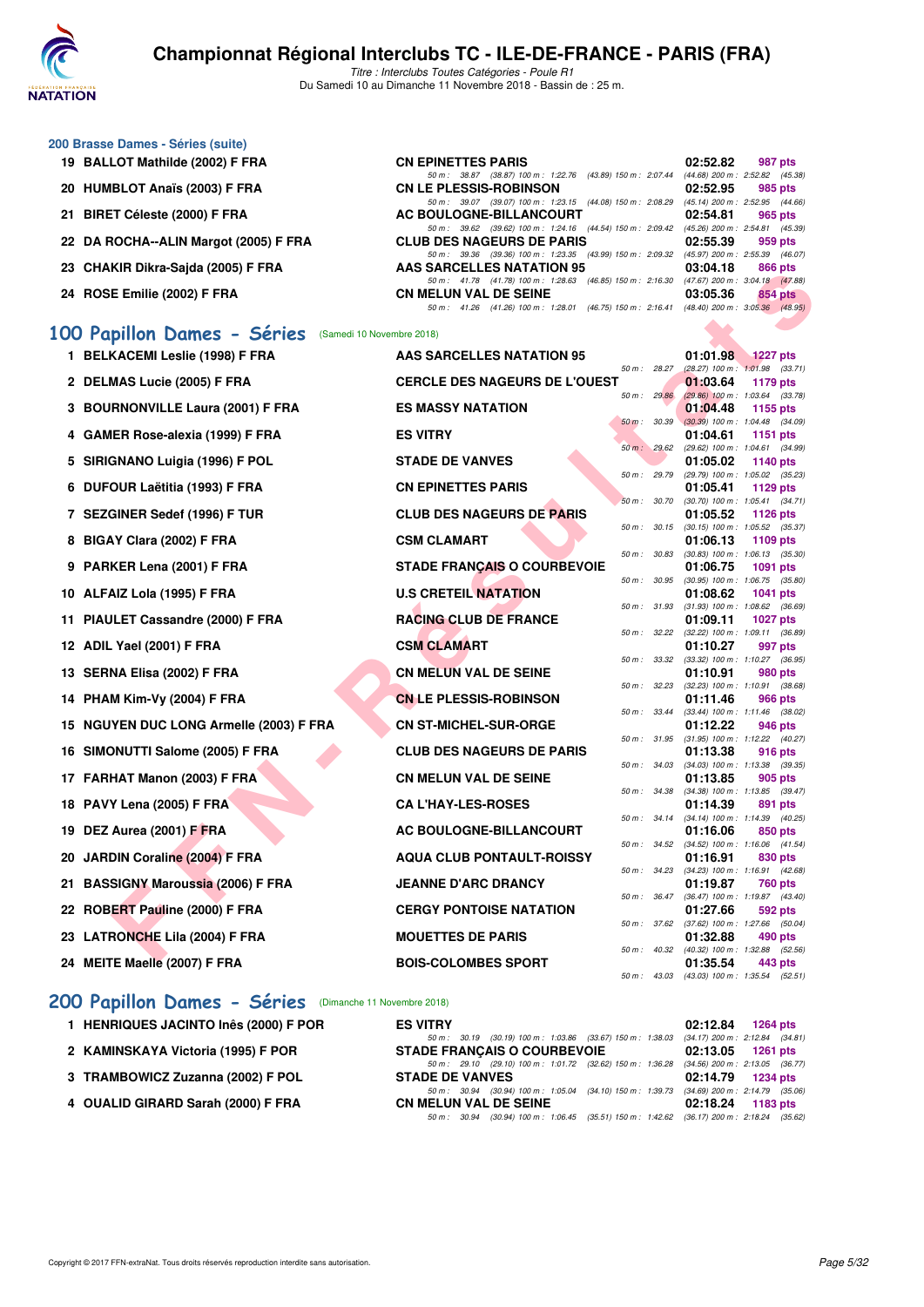

Titre : Interclubs Toutes Catégories - Poule R1 Du Samedi 10 au Dimanche 11 Novembre 2018 - Bassin de : 25 m.

#### **200 Papillon Dames - Séries (suite)**

- **5 DESNOYERS Chloé (2001) F FRA**
- **6 LANGLAIS Lila (2000) F FRA**
- **7 KOWALSKA Agata (1993) F POL**
- **8 SIX Claire (2002) F FRA**
- **9 STUTEL Chloé (2001) F FRA**
- **10 NEVES Clara (2002) F FRA**
- **11 PORTAL Elea (2000) F FRA**
- 12 BERGER Paoline (2002) F FRA
- **13 MILLE Romane (2003) F FRA**
- 14 JAUMET Justine (2002) F FRA
- **15 PRIOVILLE Estelle (1996) F FRA**
- **16 PELLIER Claire (2000) F FRA**
- 17 FRANCO Carla (2004) F FRA
- **18 BILLABERT Mathilde (2003) F FRA**
- 19 CREMAS Claire (2001) F FRA
- 20 VISGUEIRO Julia (2005) F FRA
- **21 MANIEY Léa (2004) F FRA RACING CLUB DE FRANCE 02:45.78 815 pts**
- 22 AMROUCHE Meissa (2001) F FRA
- 23 MUMBRU Elisenda (2003) F FRA
- 24 GUEMMOUD Ines (2002) F FRA

#### **[100 4 Nages Dames - Séries](http://www.ffnatation.fr/webffn/resultats.php?idact=nat&go=epr&idcpt=56389&idepr=40)** (Samedi 10 Novembre 2018)

- 1 DEL'HOMME Laurine (1997) F FRA **ES MASSY NATATION** 61:03.28
- 2 FROUIN Meghan (2001) F FRA
- **3 SIMONETTI Romane (1999) F FRA**
- **4 LETANG Maria-Eléna (1993) F FRA CLUB DES NAGEURS DE PARIS 01:06.25 1175 pts**
- **5 MEUTER Adelaide (2003) F FRA**
- **6 VIEGAS MENDES Beatriz (2000) F POR**
- **7 KOZLOWSKA Anna (1996) F POL**
- 8 COUDERT Lucile (2004) F FRA
- **9 CASTEJON Garance (2005) F FRA**
- **10 HULIN Charlotte (1995) F FRA**
- 11 AUBRY Aurélia (1998) F FRA
- **12 RATSIMBAZAFY Tsiory (2000) F FRA**
- **13 LUYSSEN Margo (1999) F FRA**
- 14 BATILLIOT Laure (1999) F FRA
- 15 DESNUES Marion (1991) F FRA

| $\mu$ , Danies – Oches (Suite)                 |                                                                                                                              |                                                                      |
|------------------------------------------------|------------------------------------------------------------------------------------------------------------------------------|----------------------------------------------------------------------|
| <b>NOYERS Chloé (2001) F FRA</b>               | <b>JEANNE D'ARC DRANCY</b>                                                                                                   | 02:19.52 1165 pts                                                    |
| GLAIS Lila (2000) F FRA                        | 50 m: 31.15 (31.15) 100 m: 1:06.42 (35.27) 150 m: 1:42.34 (35.92) 200 m: 2:19.52 (37.18)<br><b>ES MASSY NATATION</b>         | 02:19.53<br>1165 pts                                                 |
|                                                | 50 m: 31.42 (31.42) 100 m: 1:07.02 (35.60) 150 m: 1:43.09 (36.07) 200 m: 2:19.53 (36.44)                                     |                                                                      |
| /ALSKA Agata (1993) F POL                      | <b>CSM CLAMART</b>                                                                                                           | 02:22.97<br>1115 pts                                                 |
| Claire (2002) F FRA                            | 50 m: 30.22 (30.22) 100 m: 1:06.09 (35.87) 150 m: 1:44.11 (38.02) 200 m: 2:22.97 (38.86)<br><b>AAS SARCELLES NATATION 95</b> | 02:24.99                                                             |
|                                                | 50 m: 33.20 (33.20) 100 m: 1:10.47 (37.27) 150 m: 1:48.34 (37.87) 200 m: 2:24.99 (36.65)                                     | <b>1087 pts</b>                                                      |
| TEL Chloé (2001) F FRA                         | <b>CN LE PLESSIS-ROBINSON</b>                                                                                                | 02:25.60<br>1078 pts                                                 |
| ES Clara (2002) F FRA                          | 50 m: 31.95 (31.95) 100 m: 1:08.27 (36.32) 150 m: 1:45.97 (37.70) 200 m: 2:25.60 (39.63)<br><b>CA L'HAY-LES-ROSES</b>        | 02:29.10<br>1030 pts                                                 |
|                                                | 50 m: 31.90 (31.90) 100 m: 1:08.95 (37.05) 150 m: 1:48.83 (39.88) 200 m: 2:29.10 (40.27)                                     |                                                                      |
| TAL Elea (2000) F FRA                          | <b>CERCLE DES NAGEURS DE L'OUEST</b>                                                                                         | 02:31.28<br>$1000$ pts                                               |
| <b>GER Paoline (2002) F FRA</b>                | 50 m: 32.76 (32.76) 100 m: 1:10.06 (37.30) 150 m: 1:49.60 (39.54) 200 m: 2:31.28 (41.68)<br><b>CN ST-MICHEL-SUR-ORGE</b>     | 02:32.47<br>984 pts                                                  |
|                                                | 50 m: 33.72 (33.72) 100 m: 1:12.53 (38.81) 150 m: 1:51.81 (39.28) 200 m: 2:32.47 (40.66)                                     |                                                                      |
| E Romane (2003) F FRA.                         | AC BOULOGNE-BILLANCOURT                                                                                                      | 02:33.58<br>970 pts                                                  |
| MET Justine (2002) F FRA                       | 50 m: 33.39 (33.39) 100 m: 1:13.04 (39.65) 150 m: 1:53.84 (40.80) 200 m: 2:33.58 (39.74)<br><b>CSM CLAMART</b>               | 02:33.71<br>968 pts                                                  |
|                                                | 50 m: 34.04 (34.04) 100 m: 1:13.20 (39.16) 150 m: 1:53.39 (40.19) 200 m: 2:33.71 (40.32)                                     |                                                                      |
| )VILLE Estelle (1996) F FRA                    | <b>U.S CRETEIL NATATION</b>                                                                                                  | 02:33.76<br>967 pts                                                  |
| LIER Claire (2000) F FRA                       | 50 m: 33.54 (33.54) 100 m: 1:12.20 (38.66) 150 m: 1:52.61 (40.41) 200 m: 2:33.76 (41.15)<br><b>CN MELUN VAL DE SEINE</b>     | 02:35.07<br>950 pts                                                  |
|                                                | 50 m: 33.85 (33.85) 100 m: 1:12.13 (38.28) 150 m: 1:52.93 (40.80) 200 m: 2:35.07 (42.14)                                     |                                                                      |
| NCO Carla (2004) F FRA                         | <b>AQUA CLUB PONTAULT-ROISSY</b>                                                                                             | 02:35.11<br>949 pts                                                  |
| ABERT Mathilde (2003) F FRA                    | 50 m: 33.47 (33.47) 100 m: 1:12.77 (39.30) 150 m: 1:53.81 (41.04) 200 m: 2:35.11 (41.30)<br><b>CLUB DES NAGEURS DE PARIS</b> | 02:37.61<br>917 pts                                                  |
|                                                | 50 m: 33.08 (33.08) 100 m: 1:12.34 (39.26) 150 m: 1:54.65 (42.31) 200 m: 2:37.61 (42.96)                                     |                                                                      |
| <b>MAS Claire (2001) F FRA</b>                 | <b>CERGY PONTOISE NATATION</b><br>50 m: 35.20 (35.20) 100 m: 1:16.26 (41.06) 150 m: 1:58.62 (42.36) 200 m: 2:41.61 (42.99)   | 02:41.61<br>866 pts                                                  |
| <b>iUEIRO Julia (2005) F FRA</b>               | <b>MOUETTES DE PARIS</b>                                                                                                     | 02:43.39<br>844 pts                                                  |
|                                                | 50 m: 34.86 (34.86) 100 m: 1:15.28 (40.42) 150 m: 1:59.11 (43.83) 200 m: 2:43.39 (44.28)                                     |                                                                      |
| IEY Léa (2004) F FRA                           | <b>RACING CLUB DE FRANCE</b><br>50 m: 34.34 (34.34) 100 m: 1:14.40 (40.06) 150 m: 1:59.03 (44.63) 200 m: 2:45.78 (46.75)     | 02:45.78<br>815 pts                                                  |
| OUCHE Meissa (2001) F FRA                      | <b>BOIS-COLOMBES SPORT</b>                                                                                                   | 02:47.96<br><b>789 pts</b>                                           |
|                                                | 50 m: 34.55 (34.55) 100 m: 1:15.20 (40.65) 150 m: 2:00.13 (44.93) 200 m: 2:47.96 (47.83)                                     |                                                                      |
| IBRU Elisenda (2003) F FRA                     | <b>CN EPINETTES PARIS</b><br>50 m: 34.86 (34.86) 100 m: 1:17.44 (42.58) 150 m: 2:03.93 (46.49) 200 m: 2:51.54 (47.61)        | 02:51.54<br>746 pts                                                  |
| MMOUD Ines (2002) F FRA                        | <b>CLUB DES NAGEURS DE PARIS</b>                                                                                             | 02:51.70<br>744 pts                                                  |
|                                                | 50 m: 34.91 (34.91) 100 m: 1:16.82 (41.91) 150 m: 2:03.73 (46.91) 200 m: 2:51.70 (47.97)                                     |                                                                      |
| Nages Dames - Séries (Samedi 10 Novembre 2018) |                                                                                                                              |                                                                      |
| <b>HOMME Laurine (1997) F FRA</b>              | <b>ES MASSY NATATION</b>                                                                                                     | 01:03.28<br>1262 pts                                                 |
|                                                |                                                                                                                              | 50 m : 28.45 (28.45) 100 m : 1:03.28 (34.83)                         |
| UIN Meghan (2001) F FRA                        | <b>STADE FRANÇAIS O COURBEVOIE</b>                                                                                           | 01:03.54<br>1254 pts                                                 |
| <b>DNETTI Romane (1999) F FRA</b>              | <b>STADE DE VANVES</b>                                                                                                       | 50 m : 29.42 (29.42) 100 m : 1:03.54 (34.12)<br>01:05.84<br>1187 pts |
|                                                |                                                                                                                              | 50 m : 30.01 (30.01) 100 m : 1:05.84 (35.83)                         |
| ANG Maria-Eléna (1993) F FRA                   | <b>CLUB DES NAGEURS DE PARIS</b>                                                                                             | 01:06.25<br><b>1175 pts</b>                                          |
| TER Adelaide (2003) F FRA                      | <b>CERCLE DES NAGEURS DE L'OUEST</b>                                                                                         | 50 m: 29.41 (29.41) 100 m: 1:06.25 (36.84)<br>01:06.37<br>1172 pts   |
|                                                |                                                                                                                              | 50 m : 29.79 (29.79) 100 m : 1:06.37 (36.58)                         |
| <b>AS MENDES Beatriz (2000) F POR</b>          | <b>ES VITRY</b>                                                                                                              | 01:06.89<br>1157 pts                                                 |
| LOWSKA Anna (1996) F POL                       | <b>CSM CLAMART</b>                                                                                                           | 50 m: 31.40 (31.40) 100 m: 1:06.89 (35.49)<br>01:07.61<br>1136 pts   |
|                                                |                                                                                                                              | 50 m: 30.07 (30.07) 100 m: 1:07.61 (37.54)                           |
| DERT Lucile (2004) F FRA                       | AC BOULOGNE-BILLANCOURT                                                                                                      | 01:08.51<br>1111 pts                                                 |
| TEJON Garance (2005) F FRA                     | <b>CA L'HAY-LES-ROSES</b>                                                                                                    | 50 m : 31.85 (31.85) 100 m : 1:08.51 (36.66)<br>01:10.93<br>1045 pts |
|                                                |                                                                                                                              | 50 m: 31.18 (31.18) 100 m: 1:10.93 (39.75)                           |
| IN Charletta (100E) E EDA                      | ON OT MIOUEL CUB OBOE                                                                                                        | $0.4 - 4.4 - 0.0$<br>$-4040 + 4$                                     |

| ES MASSY NATATION                    |                |                  | UI:U3.28 1202 DIS                                               |  |
|--------------------------------------|----------------|------------------|-----------------------------------------------------------------|--|
|                                      |                | $50 m$ : 28.45   | (28.45) 100 m : 1:03.28 (34.83)                                 |  |
| <b>STADE FRANCAIS O COURBEVOIE</b>   |                |                  | 01:03.54 1254 pts                                               |  |
|                                      |                | 50 m : 29.42     | (29.42) 100 m: 1:03.54 (34.12)                                  |  |
| <b>STADE DE VANVES</b>               |                |                  | 01:05.84 1187 pts                                               |  |
|                                      | $50 m$ :       | 30.01            | $(30.01)$ 100 m : 1:05.84 $(35.83)$                             |  |
| <b>CLUB DES NAGEURS DE PARIS</b>     |                | $50 m$ : 29.41   | 01:06.25 1175 pts<br>(29.41) 100 m: 1:06.25 (36.84)             |  |
| <b>CERCLE DES NAGEURS DE L'OUEST</b> |                |                  | 01:06.37 1172 pts                                               |  |
|                                      |                |                  | 50 m : 29.79 (29.79) 100 m : 1:06.37 (36.58)                    |  |
| <b>ES VITRY</b>                      |                |                  | 01:06.89 1157 pts                                               |  |
|                                      |                |                  | 50 m: 31.40 (31.40) 100 m: 1:06.89 (35.49)                      |  |
| <b>CSM CLAMART</b>                   |                |                  | 01:07.61 1136 pts                                               |  |
|                                      |                | $50 m$ : $30.07$ | $(30.07)$ 100 m : 1:07.61 $(37.54)$                             |  |
| AC BOULOGNE-BILLANCOURT              |                |                  | 01:08.51 1111 pts                                               |  |
|                                      |                | 50 m : 31.85     | $(31.85)$ 100 m : 1:08.51 $(36.66)$                             |  |
| <b>CAL'HAY-LES-ROSES</b>             |                |                  | 01:10.93 1045 pts                                               |  |
| <b>CN ST-MICHEL-SUR-ORGE</b>         |                |                  | 50 m: 31.18 (31.18) 100 m: 1:10.93 (39.75)                      |  |
|                                      |                |                  | 01:11.86 1019 pts<br>50 m: 32.10 (32.10) 100 m: 1:11.86 (39.76) |  |
| <b>U.S CRETEIL NATATION</b>          |                |                  | 01:11.96 1017 pts                                               |  |
|                                      | 50 m: 32.87    |                  | (32.87) 100 m: 1:11.96 (39.09)                                  |  |
| <b>RACING CLUB DE FRANCE</b>         |                |                  | 01:13.11 986 pts                                                |  |
|                                      | $50 m$ :       | 32.81            | $(32.81)$ 100 m : 1:13.11 $(40.30)$                             |  |
| <b>CSM CLAMART</b>                   |                |                  | 01:13.18 984 pts                                                |  |
|                                      | $50 m$ : 33.35 |                  | $(33.35)$ 100 m : 1:13.18 $(39.83)$                             |  |
| <b>CERGY PONTOISE NATATION</b>       |                |                  | $01:14.18$ 958 pts                                              |  |
|                                      | $50 m$ :       | 33.09            | $(33.09)$ 100 m : 1:14.18 $(41.09)$                             |  |
| <b>MOUETTES DE PARIS</b>             |                |                  | 01:14.27 956 pts                                                |  |
|                                      |                | 50 m : 33.39     | (33.39) 100 m: 1:14.27 (40.88)                                  |  |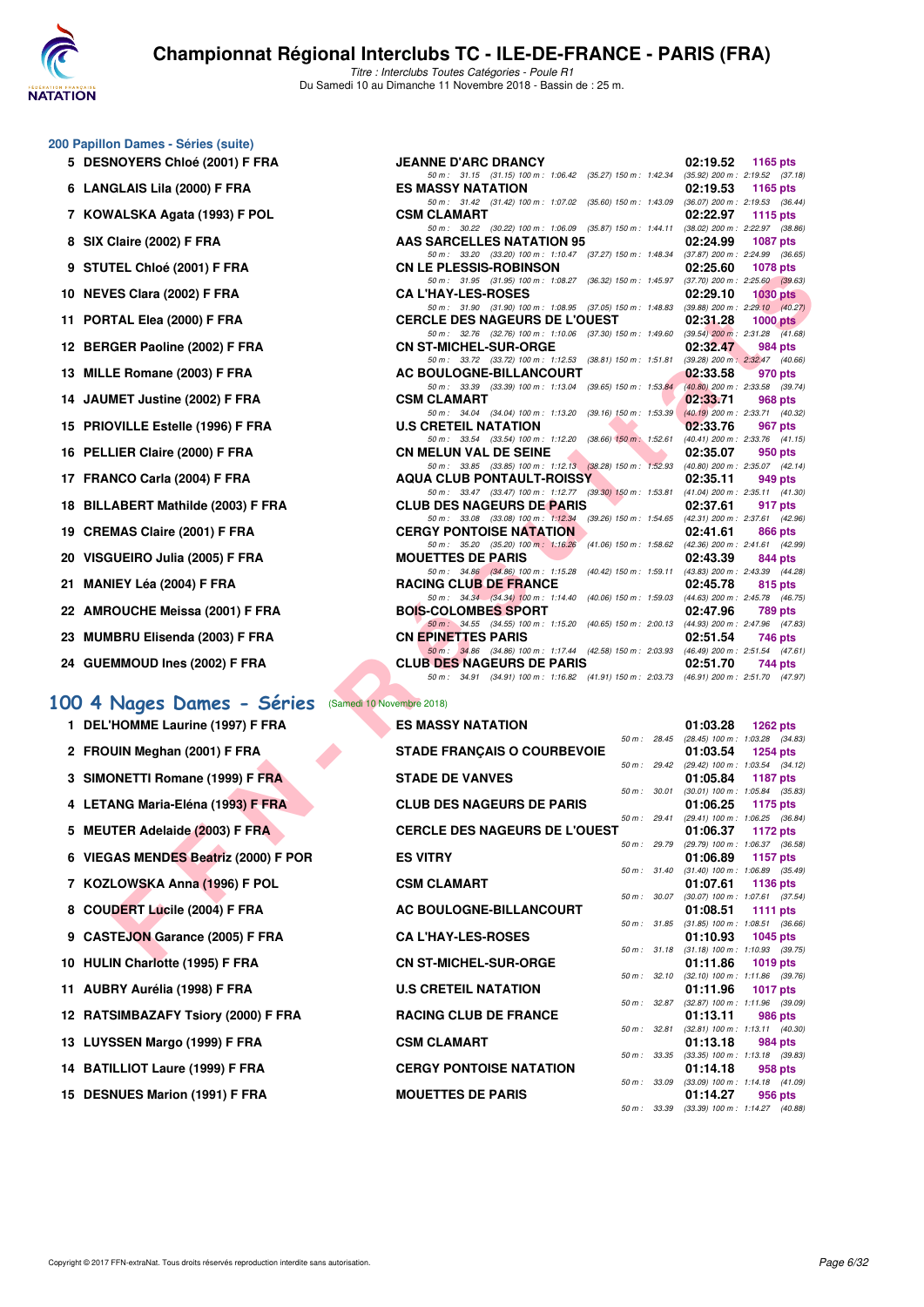

|  | 100 4 Nages Dames - Séries (suite) |  |
|--|------------------------------------|--|
|--|------------------------------------|--|

- **16 DELAVANNE Marthe (2003) F FRA** BOIS-COLOMBES SPORT 01:14.49 **050 pts**<br>*50 m : 34.08 (34.08)* 100 m : 1:14.49 *(40.4)*
- **17 CHANEL Tiana (2002) F FRA AAS SARCELLES NATATION 95 01:14.54 949 pts**
- 18 CHEDRI Melissa (2001) F FRA **CN MELUN VAL DE SEINE**
- **19 MUNOZ Elora (2003) F FRA CLUB DES NAGEURS DE PARIS 01:15.12 934 pts**
- **20 ENFISSI Emilie (1983) F FRA CN LE PLESSIS-ROBINSON 01:16.24 91:16.24 91:16.24 91:16.24 91:16.24 91:16.24**
- **21 DUMAY Lyna (2003) F FRA AQUA CLUB PONTAULT-ROISSY 01:16.31 904 pts**
- **22 COMMUNAUDAT Margaux (1998) F FRA** CN MELUN VAL DE SEINE 01:17.71 **869 pts**<br> **22 COMMUNAUDAT Margaux (1998) F FRA**
- **23 GOGUET Anaïs (1987) F FRA CN EPINETTES PARIS 01:17.82 866 pts**
- **24 IRBOUH Manon (2006) F FRA JEANNE D'ARC DRANCY 01:23.00 743 pts**

#### **[200 4 Nages Dames - Séries](http://www.ffnatation.fr/webffn/resultats.php?idact=nat&go=epr&idcpt=56389&idepr=41) ©imanche 11 Novembre 200 4 Nages Dames - Séries**

| ZU ENFIGOI EINING (1900) F FRA                        | UN LE FLEJJIJ-NUDINJUN                                                                                                       |              | 01.IO.Z <del>T</del> | ่ 500 มเร                                              |
|-------------------------------------------------------|------------------------------------------------------------------------------------------------------------------------------|--------------|----------------------|--------------------------------------------------------|
| 21 DUMAY Lyna (2003) F FRA                            | <b>AQUA CLUB PONTAULT-ROISSY</b>                                                                                             |              | 01:16.31             | 50 m: 35.50 (35.50) 100 m: 1:16.24 (40.74)<br>904 pts  |
| 22 COMMUNAUDAT Margaux (1998) F FRA                   | <b>CN MELUN VAL DE SEINE</b>                                                                                                 |              | 01:17.71             | 50 m: 35.16 (35.16) 100 m: 1:16.31 (41.15)<br>869 pts  |
|                                                       |                                                                                                                              |              |                      | 50 m : 33.84 (33.84) 100 m : 1:17.71 (43.87)           |
| 23 GOGUET Anaïs (1987) F FRA                          | <b>CN EPINETTES PARIS</b>                                                                                                    |              | 01:17.82             | 866 pts                                                |
| 24 IRBOUH Manon (2006) F FRA                          | <b>JEANNE D'ARC DRANCY</b>                                                                                                   | 50 m : 34.40 | 01:23.00             | $(34.40)$ 100 m : 1:17.82 $(43.42)$<br>743 pts         |
|                                                       |                                                                                                                              |              |                      | 50 m: 38.61 (38.61) 100 m: 1:23.00 (44.39)             |
|                                                       |                                                                                                                              |              |                      |                                                        |
| 00 4 Nages Dames - Séries (Dimanche 11 Novembre 2018) |                                                                                                                              |              |                      |                                                        |
| 1 LESAFFRE Fantine (1994) F FRA                       | <b>STADE DE VANVES</b>                                                                                                       |              | 02:12.21             | <b>1297 pts</b>                                        |
| 2 GOMEZ CORTES Beatriz (1994) F ESP                   | 50 m: 28.54 (28.54) 100 m: 1:02.49 (33.95) 150 m: 1:40.41<br><b>STADE FRANÇAIS O COURBEVOIE</b>                              |              | 02:16.18             | $(37.92)$ 200 m : 2:12.21 $(31.80)$<br><b>1238 pts</b> |
|                                                       | 50 m: 29.95 (29.95) 100 m: 1:04.05 (34.10) 150 m: 1:43.85 (39.80) 200 m: 2:16.18 (32.33)                                     |              |                      |                                                        |
| 3 OUENNICHE Rim (1999) F TUN                          | <b>U.S CRETEIL NATATION</b>                                                                                                  |              | 02:22.74             | 1143 pts                                               |
|                                                       | 50 m: 30.33 (30.33) 100 m: 1:06.27 (35.94) 150 m: 1:49.70 (43.43) 200 m: 2:22.74 (33.04)<br><b>ES VITRY</b>                  |              |                      |                                                        |
| 4 GARA Alya (2001) F TUN                              | 50 m: 29.63 (29.63) 100 m: 1:06.39 (36.76) 150 m: 1:49.53 (43.14) 200 m: 2:22.88 (33.35)                                     |              | 02:22.88             | <b>1141 pts</b>                                        |
| 5 AMBRASS Lilou (2002) F FRA                          | <b>ES MASSY NATATION</b>                                                                                                     |              | 02:24.48             | <b>1118 pts</b>                                        |
|                                                       | 50 m: 30.02 (30.02) 100 m: 1:06.49 (36.47) 150 m: 1:50.50 (44.01) 200 m: 2:24.48 (33.98)                                     |              |                      |                                                        |
| 6 FAURE Lou-Ann (2003) F FRA                          | <b>CSM CLAMART</b><br>50 m: 31.61 (31.61) 100 m: 1:07.76 (36.15) 150 m: 1:51.23 (43.47) 200 m: 2:25.72 (34.49)               |              | 02:25.72             | <b>1101 pts</b>                                        |
| 7 HUMBERT Juliette (2003) F FRA                       | <b>CERCLE DES NAGEURS DE L'OUEST</b>                                                                                         |              | 02:26.24             | <b>1094 pts</b>                                        |
|                                                       | 50 m: 31.57 (31.57) 100 m: 1:10.01 (38.44) 150 m: 1:51.11 (41.10) 200 m: 2:26.24 (35.13)                                     |              |                      |                                                        |
| 8 SALEM Lindsey (2003) F FRA                          | <b>JEANNE D'ARC DRANCY</b>                                                                                                   |              | 02:27.03             | 1083 pts                                               |
| 9 SEVERYNS Alix (2003) F FRA                          | 50 m: 30.76 (30.76) 100 m: 1:07.68 (36.92) 150 m: 1:51.33 (43.65) 200 m: 2:27.03 (35.70)<br><b>CLUB DES NAGEURS DE PARIS</b> |              | 02:28.10             | <b>1068 pts</b>                                        |
|                                                       | 50 m: 31.22 (31.22) 100 m: 1:11.14 (39.92) 150 m: 1:53.48 (42.34) 200 m: 2:28.10 (34.62)                                     |              |                      |                                                        |
| 10 VERDINO Claudia (2001) F MON                       | <b>CSM CLAMART</b>                                                                                                           |              | 02:28.85             | 1058 pts                                               |
| 11 CLERC Celia (1997) F FRA                           | 50 m: 33.04 (33.04) 100 m: 1:09.56 (36.52) 150 m: 1:53.62 (44.06) 200 m: 2:28.85 (35.23)<br><b>CERGY PONTOISE NATATION</b>   |              | 02:31.78             | <b>1018 pts</b>                                        |
|                                                       | 50 m: 33.14 (33.14) 100 m: 1:11.27 (38.13) 150 m: 1:54.82 (43.55) 200 m: 2:31.78 (36.96)                                     |              |                      |                                                        |
| 12 SEIGNEUR Stella (2004) F FRA                       | <b>CA L'HAY-LES-ROSES</b>                                                                                                    |              | 02:32.44             | 1010 $pts$                                             |
| 13 LE BERRIGAUD Marine (2002) F FRA                   | 50 m: 31.93 (31.93) 100 m: 1:10.10 (38.17) 150 m: 1:57.24 (47.14) 200 m: 2:32.44 (35.20)<br>AC BOULOGNE-BILLANCOURT          |              | 02:33.79             | 992 pts                                                |
|                                                       | 50 m: 32.75 (32.75) 100 m: 1:12.33 (39.58) 150 m: 1:58.32 (45.99) 200 m: 2:33.79 (35.47)                                     |              |                      |                                                        |
| 14 THIERRY Victoire (2003) F FRA                      | <b>CN MELUN VAL DE SEINE</b>                                                                                                 |              | 02:35.32             | 972 pts                                                |
| 15 GUY Alexandrine (2004) F FRA                       | 50 m: 33.90 (33.90) 100 m: 1:13.26 (39.36) 150 m: 2:00.68 (47.42) 200 m: 2:35.32 (34.64)<br><b>RACING CLUB DE FRANCE</b>     |              | 02:36.26             | 959 pts                                                |
|                                                       | 50 m: 32.36 (32.36) 100 m: 1:11.67 (39.31) 150 m: 1:59.20 (47.53) 200 m: 2:36.26 (37.06)                                     |              |                      |                                                        |
| 16 SALGUES LAUVERJON Louise (2005) F FRA              | <b>CLUB DES NAGEURS DE PARIS</b>                                                                                             |              | 02:37.96             | 937 pts                                                |
|                                                       | 50 m: 32.83 (32.83) 100 m: 1:13.60 (40.77) 150 m: 2:00.26 (46.66) 200 m: 2:37.96 (37.70)<br><b>BOIS-COLOMBES SPORT</b>       |              |                      |                                                        |
| 17 LEGLAIVE Victoire (2002) F FRA                     | 50 m: 34.25 (34.25) 100 m: 1:14.57 (40.32) 150 m: 2:04.54 (49.97) 200 m: 2:40.83 (36.29)                                     |              | 02:40.83             | 901 pts                                                |
| 18 LERAY Lilou (2005) F FRA                           | <b>CN LE PLESSIS-ROBINSON</b>                                                                                                |              | 02:41.42             | 894 pts                                                |
|                                                       | 50 m: 35.19 (35.19) 100 m: 1:16.81 (41.62) 150 m: 2:05.17 (48.36) 200 m: 2:41.42 (36.25)<br><b>AAS SARCELLES NATATION 95</b> |              |                      |                                                        |
| 19 AFONSO Eva (2003) F FRA                            | 50 m: 33.47 (33.47) 100 m: 1:12.74 (39.27) 150 m: 2:05.14 (52.40) 200 m: 2:41.69 (36.55)                                     |              | 02:41.69             | 890 pts                                                |
| 20 CUSSY Eva (2002) F FRA                             | <b>CN MELUN VAL DE SEINE</b>                                                                                                 |              | 02:43.80             | 864 pts                                                |
|                                                       | 50 m: 36.48 (36.48) 100 m: 1:17.67 (41.19) 150 m: 2:03.77 (46.10) 200 m: 2:43.80 (40.03)                                     |              |                      |                                                        |
| 21 MONGIN Sthélyna (2007) F FRA                       | <b>CN ST-MICHEL-SUR-ORGE</b><br>50 m: 35.71 (35.71) 100 m: 1:18.29 (42.58) 150 m: 2:10.46 (52.17) 200 m: 2:46.78 (36.32)     |              | 02:46.78             | 828 pts                                                |
| 22 BEAUDON Céline (1994) F FRA                        | <b>CN EPINETTES PARIS</b>                                                                                                    |              | 02:47.67             | 817 pts                                                |
|                                                       | 50 m: 34.43 (34.43) 100 m: 1:18.05 (43.62) 150 m: 2:06.93 (48.88) 200 m: 2:47.67 (40.74)                                     |              |                      |                                                        |
| 23 MUREZ Anastasia (2003) F FRA                       | <b>AQUA CLUB PONTAULT-ROISSY</b><br>50 m: 36.23 (36.23) 100 m: 1:20.50 (44.27) 150 m: 2:09.03 (48.53) 200 m: 2:49.25 (40.22) |              | 02:49.25             | <b>798 pts</b>                                         |
| 24 MANARIN Lucie (2005) F FRA                         | <b>MOUETTES DE PARIS</b>                                                                                                     |              | 03:11.01             | 561 pts                                                |
|                                                       | 50 m: 46.57 (46.57) 100 m: 1:33.06 (46.49) 150 m: 2:29.82 (56.76) 200 m: 3:11.01 (41.19)                                     |              |                      |                                                        |

**[4x200 Nage Libre Dames - Séries](http://www.ffnatation.fr/webffn/resultats.php?idact=nat&go=epr&idcpt=56389&idepr=44)** (Samedi 10 Novembre 2018)

**1 DESBORDES Joana (2000) F FRA STADE FRANÇAIS O COURBEVOIE 08:12.44 1287 pts**

 $(34.08)$  100 m : 1:14.49  $(40.41)$ 

50 m : 34.15 (34.15) 100 m : 1:14.54 (40.39)<br>**01:14.82** 942 pts

50 m : 36.08 (36.08) 100 m : 1:14.82 (38.74)

50 m : 34.43 (34.43)  $100 \text{ m}$  : 1:15.12 (40.69)<br>**01:16.24** 906 pts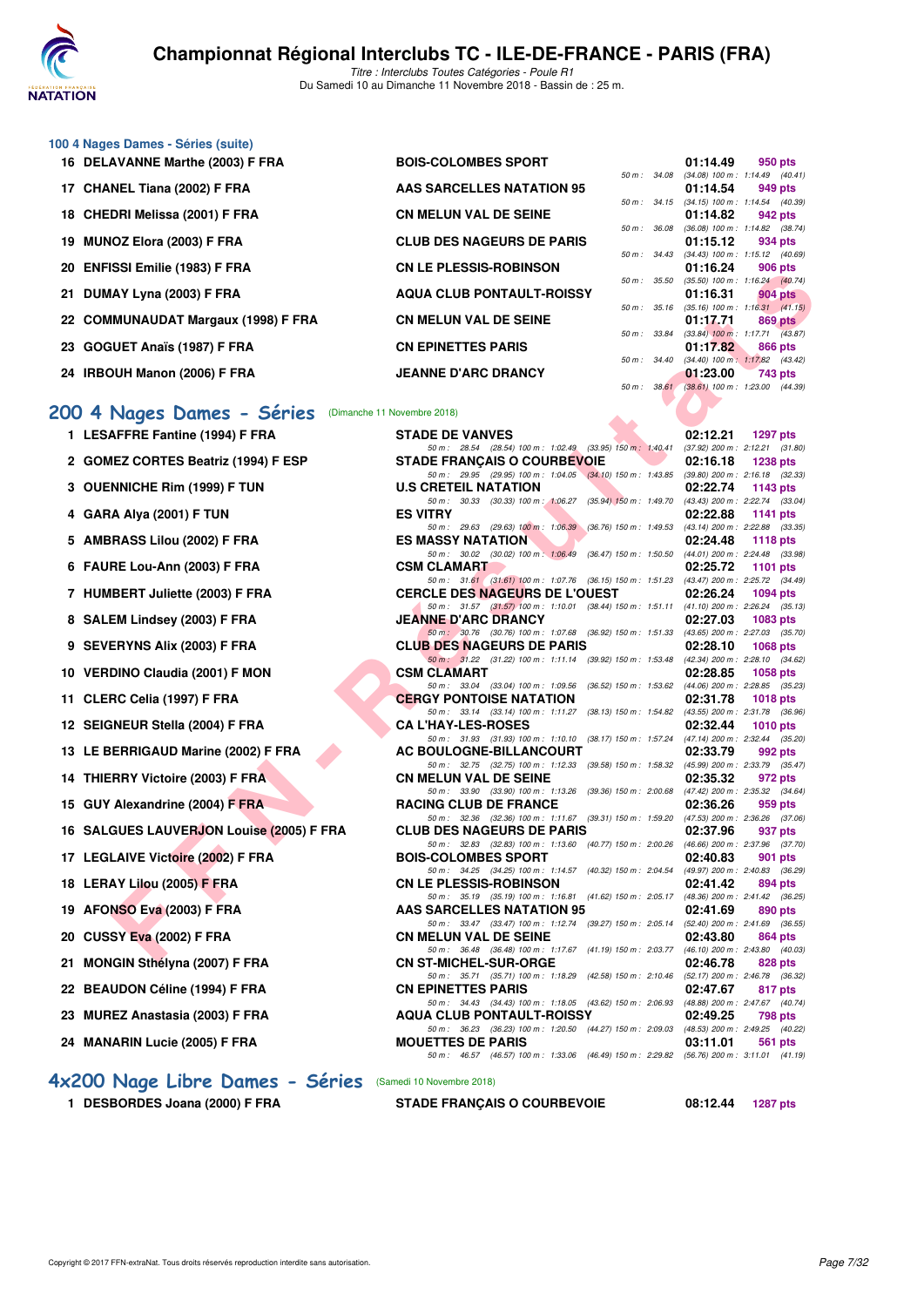

| 4x200 Nage Libre Dames - Séries (suite)                                                                                                                                                                                                                  |                                      |          |                 |  |
|----------------------------------------------------------------------------------------------------------------------------------------------------------------------------------------------------------------------------------------------------------|--------------------------------------|----------|-----------------|--|
| LECANU Maëlle (1999) F FRA                                                                                                                                                                                                                               |                                      |          |                 |  |
| <b>GOMEZ CORTES Beatriz (1994) F ESP</b>                                                                                                                                                                                                                 |                                      |          |                 |  |
| FROUIN Meghan (2001) F FRA<br>50 m: 28.26 (28.26) 100 m: 58.76 (30.50) 150 m: 1:29.55 (30.79) 200 m: 2:00.63 (31.08) 250 m: 2:29.26 (28.63) 300 m: 3:01.22 (31.96) 350 m: 3:33.52 (32.30) 400 m: 4:05.13 (31.61) 450 m: 4:33.86                          |                                      |          |                 |  |
| 2 LESAFFRE Fantine (1994) F FRA                                                                                                                                                                                                                          | <b>STADE DE VANVES</b>               | 08:13.41 | 1283 pts        |  |
| KOLUCH Julia (2000) F POL                                                                                                                                                                                                                                |                                      |          |                 |  |
| GORECKA Weronika (2000) F POL                                                                                                                                                                                                                            |                                      |          |                 |  |
| PROUFF Faustine (1988) F FRA                                                                                                                                                                                                                             |                                      |          |                 |  |
| 50 m: 28.11 (28.11) 100 m: 58.29 (30.18) 150 m: 1:28.85 (30.56) 200 m: 1:59.30 (30.45) 250 m: 2:29.52 (30.22) 300 m: 3:02.32 (32.80) 350 m: 3:35.85 (33.53) 400 m: 4:08.67 (32.82) 450 m: 4:37.37<br>3 HENRIQUES JACINTO Inês (2000) F POR               | <b>ES VITRY</b>                      | 08:24.13 | <b>1238 pts</b> |  |
| GAMER Rose-alexia (1999) F FRA                                                                                                                                                                                                                           |                                      |          |                 |  |
| BARBOUCH Inès (2001) F FRA                                                                                                                                                                                                                               |                                      |          |                 |  |
| <b>VIEGAS MENDES Beatriz (2000) F POR</b>                                                                                                                                                                                                                |                                      |          |                 |  |
| 50 m: 28.96 (28.96) 100 m: 1:00.45 (31.49) 150 m: 1:32.27 (31.82) 200 m: 2:04.20 (31.93) 250 m: 2:32.66 (28.46) 300 m: 3:04.15 (31.49) 350 m: 3:37.11 (32.96) 400 m: 4:10.75 (33.64) 450 m: 4:39.80                                                      |                                      |          |                 |  |
| 4 MAILLE IIona (2001) F FRA                                                                                                                                                                                                                              | <b>ES MASSY NATATION</b>             | 08:28.20 | <b>1221 pts</b> |  |
| VASQUEZ Lucie (2004) F FRA                                                                                                                                                                                                                               |                                      |          |                 |  |
| <b>DESBONNES Leha (2002) F FRA</b><br><b>AMBRASS Lilou (2002) F FRA</b>                                                                                                                                                                                  |                                      |          |                 |  |
| 50 m: 28.55 (28.55) 100 m: 1:00.06 (31.51) 150 m: 1:32.67 (32.61) 200 m: 2:06.25 (33.58) 250 m: 2:34.43 (28.18) 300 m: 3:06.91 (32.48) 350 m: 3:41.09 (34.18) 400 m: 4:15.16 (34.07) 450 m: 4:43.56                                                      |                                      |          |                 |  |
| 5 KOWALSKA Agata (1993) F POL                                                                                                                                                                                                                            | <b>CSM CLAMART</b>                   | 08:29.57 | <b>1216 pts</b> |  |
| BOUTOUIL Yasmeen (1998) F FRA                                                                                                                                                                                                                            |                                      |          |                 |  |
| <b>CUCUMEL Romy (2001) F FRA</b>                                                                                                                                                                                                                         |                                      |          |                 |  |
| NASKRET Agata (1998) F POL<br>50 m: 28.73 (28.73) 100 m: 1:01.10 (32.37) 150 m: 1:34.58 (33.48) 200 m: 2:07.89 (33.31) 250 m: 2:36.46 (28.57) 300 m: 3:08.62 (32.16) 350 m: 3:42.85 (34.23) 400 m: 4:18.23 (35.38) 450 m: 4:46.55                        |                                      |          |                 |  |
| 6 MOURET Lucile (2002) F FRA                                                                                                                                                                                                                             | <b>CERCLE DES NAGEURS DE L'OUEST</b> | 08:33.12 | 1201 pts        |  |
| <b>DELMAS Lucie (2005) F FRA</b>                                                                                                                                                                                                                         |                                      |          |                 |  |
| <b>DELMAS Justine (2005) F FRA</b>                                                                                                                                                                                                                       |                                      |          |                 |  |
| MEUTER Adelaide (2003) F FRA                                                                                                                                                                                                                             |                                      |          |                 |  |
| 50 m: 29.69 (29.69) 100 m: 1:01.36 (31.67) 150 m: 1:34.11 (32.75) 200 m: 2:06.68 (32.57) 250 m: 2:36.24 (29.56) 300 m: 3:10.10 (33.86) 350 m: 3:44.02 (33.92) 400 m: 4:16.59 (32.57) 450 m: 4:46.14<br>7 SIX Claire (2002) F FRA                         | <b>AAS SARCELLES NATATION 95</b>     | 08:35.76 | 1191 pts        |  |
| <b>BELKACEMI Leslie (1998) F FRA</b>                                                                                                                                                                                                                     |                                      |          |                 |  |
| KITCHING Carmella (1994) F FRA                                                                                                                                                                                                                           |                                      |          |                 |  |
| <b>BLANC Ludivine (1995) F FRA</b>                                                                                                                                                                                                                       |                                      |          |                 |  |
| 50 m: 30.70 (30.70) 100 m: 1:04.42 (33.72) 150 m: 1:38.37 (33.95) 200 m: 2:10.84 (32.47) 250 m: 2:39.83 (28.99) 300 m: 3:12.16 (32.33) 350 m: 3:46.12 (33.96) 400 m: 4:20.52 (34.40) 450 m: 4:50.28                                                      |                                      |          |                 |  |
| 8 OUENNICHE Rim (1999) F TUN                                                                                                                                                                                                                             | <b>U.S CRETEIL NATATION</b>          | 08:40.68 | 1171 pts        |  |
| <b>BOISRENOULT Emilie (2002) F FRA</b>                                                                                                                                                                                                                   |                                      |          |                 |  |
| <b>CLOUVEL Elodie (1989) F FRA</b>                                                                                                                                                                                                                       |                                      |          |                 |  |
| <b>MOLUH Mary-Ambre (2005) F FRA</b><br>50 m: 28.69 (28.69) 100 m: 59.47 (30.78) 150 m: 1:32.02 (32.55) 200 m: 2:04.99 (32.87) 250 m: 2:34.22 (29.23) 300 m: 3:06.53 (32.31) 350 m: 3:39.58 (33.05) 400 m: 4:12.55 (32.97) 450 m: 4:42.53                |                                      |          |                 |  |
| 9 DESNOYERS Chloé (2001) F FRA                                                                                                                                                                                                                           | <b>JEANNE D'ARC DRANCY</b>           | 08:43.52 | 1159 pts        |  |
| SALEM Lindsey (2003) F FRA                                                                                                                                                                                                                               |                                      |          |                 |  |
| <b>BERDJI Chahinez (2003) F FRA</b>                                                                                                                                                                                                                      |                                      |          |                 |  |
| OUARTI Ilyana (2003) F FRA                                                                                                                                                                                                                               |                                      |          |                 |  |
| 50 m: 28.84 (28.84) 100 m: 1:00.49 (31.65) 150 m: 1:34.15 (33.66) 200 m: 2:08.34 (34.19) 250 m: 2:37.61 (29.27) 300 m: 3:10.93 (33.32) 350 m: 3:45.33 (34.40) 400 m: 4:19.08 (33.75) 450 m: 4:49.36<br>10 SIMONOVA Varvara (2000) F RUS                  | <b>CSM CLAMART</b>                   | 08:44.23 | 1157 pts        |  |
|                                                                                                                                                                                                                                                          |                                      |          |                 |  |
| THOMAS Orlane (2003) F FRA                                                                                                                                                                                                                               |                                      |          |                 |  |
| FAURE Lou-Ann (2003) F FRA                                                                                                                                                                                                                               |                                      |          |                 |  |
| JAUMET Justine (2002) F FRA                                                                                                                                                                                                                              |                                      |          |                 |  |
| 50 m: 28.97 (28.97) 100 m: 1:00.99 (32.02) 150 m: 1:33.75 (32.76) 200 m: 2:05.92 (32.17) 250 m: 2:36.63 (30.71) 300 m: 3:09.54 (32.91) 350 m: 3:43.75 (34.21) 400 m: 4:16.81 (33.06) 450 m: 4:46.22                                                      |                                      |          |                 |  |
| 11 LETANG Maria-Eléna (1993) F FRA                                                                                                                                                                                                                       | <b>CLUB DES NAGEURS DE PARIS</b>     | 08:45.08 | 1153 pts        |  |
| SUTEAU Soraya (2003) F FRA                                                                                                                                                                                                                               |                                      |          |                 |  |
| PEREZ LE TOUX Marie (2003) F FRA                                                                                                                                                                                                                         |                                      |          |                 |  |
| SEVERYNS Alix (2003) F FRA<br>50 m: 30.05 (30.05) 100 m: 1:03.29 (33.24) 150 m: 1:35.30 (32.01) 200 m: 2:05.84 (30.54) 250 m: 2:36.37 (30.53) 300 m: 3:09.77 (33.40) 350 m: 3:43.65 (33.88) 400 m: 4:17.68 (34.03) 450 m: 4:17.68 (34.03) 450 m: 4:48.25 |                                      |          |                 |  |
| 12 SEIGNEUR Stella (2004) F FRA                                                                                                                                                                                                                          | <b>CA L'HAY-LES-ROSES</b>            | 08:53.36 | 1120 pts        |  |
| <b>NEVES Clara (2002) F FRA</b>                                                                                                                                                                                                                          |                                      |          |                 |  |
| <b>LESOILLE Julie (2005) F FRA</b>                                                                                                                                                                                                                       |                                      |          |                 |  |
| FRESSIER Lola (2002) F FRA<br>50 m : 30.81 (30.81) 100 m : 1:04.21 (33.40) 150 m : 1:38.39 (34.18) 200 m : 2:12.78 (34.39) 250 m : 2:42.82 (30.04) 300 m : 3:17.22 (34.40) 350 m : 3:52.86 (35.64) 400 m : 4:28.09 (35.23) 450 m : 4:28.09               |                                      |          |                 |  |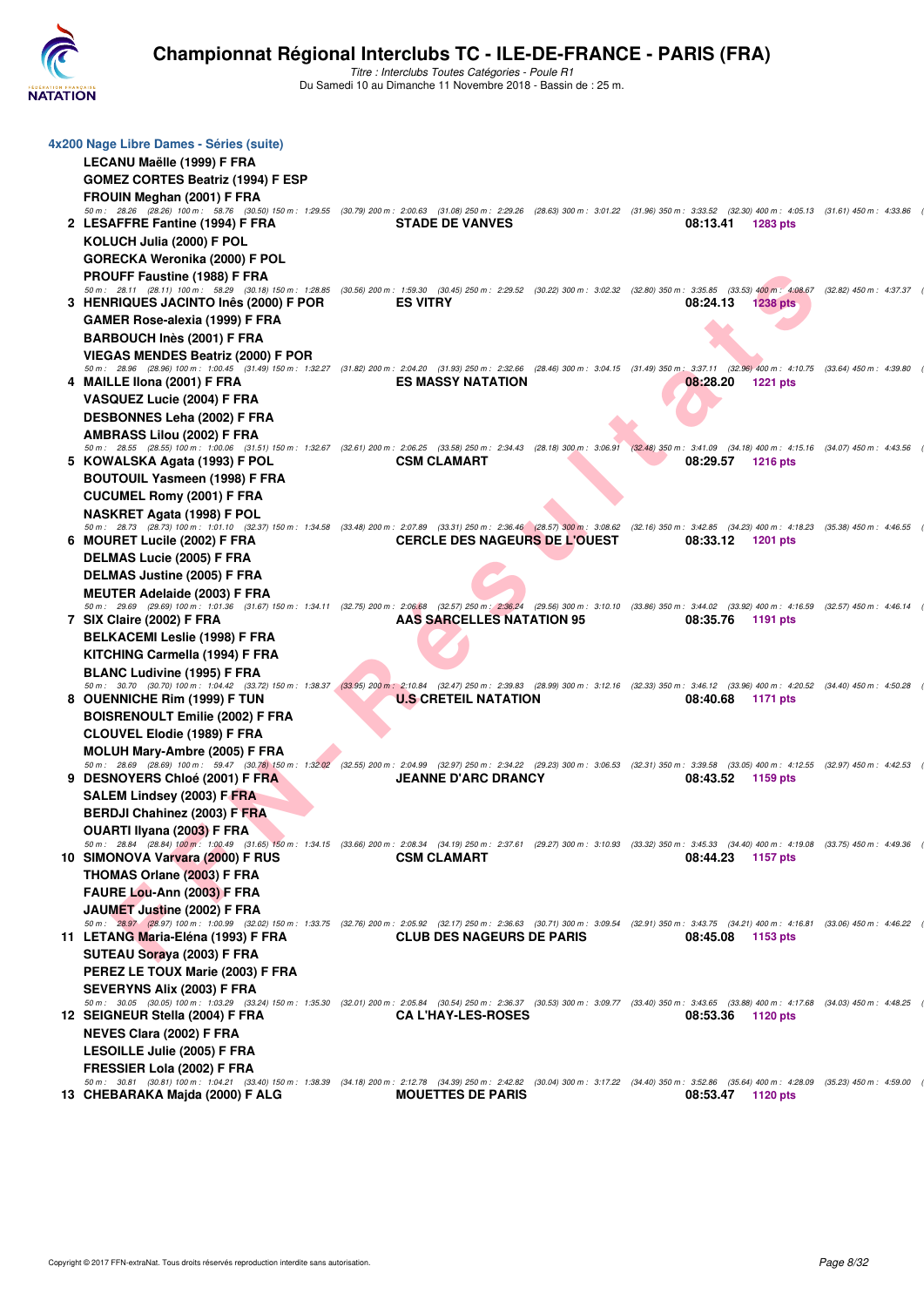

| 1 LECANU Maëlle (1999) F FRA                                                                                                                                                                                                               | <b>STADE FRANÇAIS O COURBEVOIE</b> |  | 04:08.90 | <b>1293 pts</b> |  |
|--------------------------------------------------------------------------------------------------------------------------------------------------------------------------------------------------------------------------------------------|------------------------------------|--|----------|-----------------|--|
| 4×100 4 Nages Dames - Séries (Dimanche 11 Novembre 2018)                                                                                                                                                                                   |                                    |  |          |                 |  |
| 50 m: 32.11 (32.11) 100 m: 1:05.17 (33.06) 150 m: 1:39.69 (34.52) 200 m: 2:14.57 (34.88) 250 m: 2:47.22 (32.65) 300 m: 3:22.11 (34.89) 350 m: 3:58.56 (36.45) 400 m: 4:34.68 (36.12) 450 m: 5:09.16                                        |                                    |  |          |                 |  |
| FARHAT Manon (2003) F FRA<br><b>MARCHESE Aurelie (2005) F FRA</b>                                                                                                                                                                          |                                    |  |          |                 |  |
| TAYSSE Léa (2002) F FRA                                                                                                                                                                                                                    |                                    |  |          |                 |  |
| 24 PELLIER Claire (2000) F FRA                                                                                                                                                                                                             | <b>CN MELUN VAL DE SEINE</b>       |  | 09:25.33 | 998 pts         |  |
| 50 m: 31.31 (31.31) 100 m: 1:06.06 (34.75) 150 m: 1:41.66 (35.60) 200 m: 2:17.02 (35.36) 250 m: 2:48.14 (31.12) 300 m: 3:24.06 (35.92) 350 m: 4:01.06 (37.00) 400 m: 4:37.02 (35.96) 450 m: 5:08.24                                        |                                    |  |          |                 |  |
| <b>SALGUES LAUVERJON Louise (2005) F FRA</b>                                                                                                                                                                                               |                                    |  |          |                 |  |
| DEBENATH Lorène (2003) F FRA<br>GYSEMBERG Manon (2002) F FRA                                                                                                                                                                               |                                    |  |          |                 |  |
| 23 ZAID KERMORGANT Lise (2003) F FRA                                                                                                                                                                                                       | <b>CLUB DES NAGEURS DE PARIS</b>   |  | 09:22.28 | <b>1010 pts</b> |  |
| 50 m: 31.28 (31.28) 100 m: 1:05.14 (33.86) 150 m: 1:39.78 (34.64) 200 m: 2:14.80 (35.02) 250 m: 2:46.28 (31.48) 300 m: 3:21.88 (35.60) 350 m: 3:58.59 (36.71) 400 m: 4:34.71 (36.12) 450 m: 5:06.15                                        |                                    |  |          |                 |  |
| NGUYEN DUC LONG Armelle (2003) F FRA                                                                                                                                                                                                       |                                    |  |          |                 |  |
| <b>NGUYEN DUC LONG Rachel (2006) F FRA</b>                                                                                                                                                                                                 |                                    |  |          |                 |  |
| <b>CHAVANNE Audrie (1997) F FRA</b>                                                                                                                                                                                                        |                                    |  |          |                 |  |
| 50 m: 31.86 (31.86) 100 m: 1:06.83 (34.97) 150 m: 1:42.34 (35.51) 200 m: 2:18.29 (35.95) 250 m: 2:49.95 (31.66) 300 m: 3:25.45 (35.50) 350 m: 4:02.54 (37.09) 400 m: 4:39.61 (37.07) 450 m: 5:09.86<br>22 BERGER Paoline (2002) F FRA      | <b>CN ST-MICHEL-SUR-ORGE</b>       |  | 09:15.76 | 1034 pts        |  |
| GRAS Morgane (2001) F FRA                                                                                                                                                                                                                  |                                    |  |          |                 |  |
| EL BARODI Imane (2001) F FRA                                                                                                                                                                                                               |                                    |  |          |                 |  |
| <b>FRANCO Carla (2004) F FRA</b>                                                                                                                                                                                                           |                                    |  |          |                 |  |
| 50 m: 32.13 (32.13) 100 m: 1:07.62 (35.49) 150 m: 1:42.64 (35.02) 200 m: 2:16.43 (33.79) 250 m: 2:48.31 (31.88) 300 m: 3:22.98 (34.67) 350 m: 4:00.15 (37.17) 400 m: 4:35.49 (35.34) 450 m: 5:06.54<br>21 DRUART Morgane (2003) F FRA      | <b>AQUA CLUB PONTAULT-ROISSY</b>   |  | 09:15.60 | 1035 pts        |  |
| LE BERRIGAUD Marine (2002) F FRA                                                                                                                                                                                                           |                                    |  |          |                 |  |
| EL KATEB Meryem (2004) F FRA                                                                                                                                                                                                               |                                    |  |          |                 |  |
| MILLE Romane (2003) F FRA                                                                                                                                                                                                                  |                                    |  |          |                 |  |
| 50 m: 31.61 (31.61) 100 m: 1:06.76 (35.15) 150 m: 1:42.52 (35.76) 200 m: 2:18.22 (35.70) 250 m: 2:48.07 (29.85) 300 m: 3:21.15 (33.08) 350 m: 3:56.47 (35.32) 400 m: 4:33.41 (36.94) 450 m: 5:04.87<br>20 COUDERT Lucile (2004) F FRA      | AC BOULOGNE-BILLANCOURT            |  | 09:10.91 | 1053 pts        |  |
| DUFOUR Laëtitia (1993) F FRA                                                                                                                                                                                                               |                                    |  |          |                 |  |
| <b>KRIER Caroline (2002) F FRA</b>                                                                                                                                                                                                         |                                    |  |          |                 |  |
| 19 BEAU Celia (2002) F FRA<br><b>COMBEAU Charlotte (1992) F FRA</b>                                                                                                                                                                        | <b>CN EPINETTES PARIS</b>          |  | 09:09.72 | <b>1057 pts</b> |  |
| 50 m: 31.36 (31.36) 100 m: 1:05.13 (33.77) 150 m: 1:40.27 (35.14) 200 m: 2:15.67 (35.40) 250 m: 2:46,84 (31.17) 300 m: 3:21.01 (34.17) 350 m: 3:56.19 (35.18) 400 m: 4:31.48 (35.29) 450 m: 5:02.29                                        |                                    |  |          |                 |  |
| <b>HUMBERT Celia (2005) F FRA</b>                                                                                                                                                                                                          |                                    |  |          |                 |  |
| <b>BARRIER Clara (2001) F FRA</b>                                                                                                                                                                                                          |                                    |  |          |                 |  |
| 18 LEGLAIVE Victoire (2002) F FRA<br><b>CHIBOUST Christel (1990) F FRA</b>                                                                                                                                                                 | <b>BOIS-COLOMBES SPORT</b>         |  | 09:07.18 | <b>1067 pts</b> |  |
| 50 m: 32.09 (32.09) 100 m: 1:06.13 (34.04) 150 m: 1:40.30 (34.17) 200 m: 2:13.32 (33.02) 250 m: 2:45.07 (31.75) 300 m: 3:19.43 (34.36) 350 m: 3:55.08 (35.65) 400 m: 4:28.98 (33.90) 450 m: 5:00.75                                        |                                    |  |          |                 |  |
| PIAULET Cassandre (2000) F FRA                                                                                                                                                                                                             |                                    |  |          |                 |  |
| POMARES Cindy (1990) F FRA                                                                                                                                                                                                                 |                                    |  |          |                 |  |
| <b>COLLINS Naira (2002) F FRA</b>                                                                                                                                                                                                          |                                    |  |          |                 |  |
| 50 m: 29.97 (29.97) 100 m: 1:02.84 (32.87) 150 m: 1:36.89 (34.05) 200 m: 2:10.86 (33.97) 250 m: 2:42.57 (31.71) 300 m: 3:17.31 (34.74) 350 m: 3:53.16 (35.85) 400 m: 4:29.19 (36.03) 450 m: 4:29.19<br>17 GARION Iris (2004) F FRA         | <b>RACING CLUB DE FRANCE</b>       |  | 09:03.63 | <b>1080 pts</b> |  |
| FOINY Audrenn (2003) F FRA                                                                                                                                                                                                                 |                                    |  |          |                 |  |
| <b>HUMBLOT Anaïs (2003) F FRA</b>                                                                                                                                                                                                          |                                    |  |          |                 |  |
| FIEF Camille (2003) F FRA                                                                                                                                                                                                                  |                                    |  |          |                 |  |
| 50 m: 30.35 (30.35) 100 m: 1:03.33 (32.98) 150 m: 1:36.40 (33.07) 200 m: 2:09.08 (32.68) 250 m: 2:38.90 (29.82) 300 m: 3:12.84 (33.94) 350 m: 3:48.09 (35.25) 400 m: 4:24.33 (36.24) 450 m: 4:56.52<br>16 STUTEL Chloé (2001) F FRA        | <b>CN LE PLESSIS-ROBINSON</b>      |  | 09:01.27 | <b>1090 pts</b> |  |
| FOHRER Marie (2002) F FRA                                                                                                                                                                                                                  |                                    |  |          |                 |  |
| POIRIER Lenaïg (2003) F FRA                                                                                                                                                                                                                |                                    |  |          |                 |  |
| CLERC Celia (1997) F FRA                                                                                                                                                                                                                   |                                    |  |          |                 |  |
| 50 m: 29.85 (29.85) 100 m: 1:02.25 (32.40) 150 m: 1:35.20 (32.95) 200 m: 2:08.20 (33.00) 250 m: 2:39.60 (31.40) 300 m: 3:14.48 (34.88) 350 m: 3:50.87 (36.39) 400 m: 4:28.51 (37.64) 450 m: 4:58.51<br>15 CREMAS Claire (2001) F FRA       | <b>CERGY PONTOISE NATATION</b>     |  | 09:00.89 | <b>1091 pts</b> |  |
| GOMES Célia (2003) F FRA                                                                                                                                                                                                                   |                                    |  |          |                 |  |
| SERNA Elisa (2002) F FRA                                                                                                                                                                                                                   |                                    |  |          |                 |  |
| <b>BOURNONVILLE Mey (1999) F FRA</b>                                                                                                                                                                                                       |                                    |  |          |                 |  |
| 50 m: 29.69 (29.69) 100 m: 1:01.76 (32.07) 150 m: 1:33.85 (32.09) 200 m: 2:05.95 (32.10) 250 m: 2:35.90 (29.95) 300 m: 3:09.17 (33.27) 350 m: 3:43.35 (34.18) 400 m: 4:17.97 (34.62) 450 m: 4:48.16<br>14 OUALID GIRARD Sarah (2000) F FRA | <b>CN MELUN VAL DE SEINE</b>       |  | 08:55.54 | 1112 pts        |  |
| <b>MOHRI COTTI Tara (2001) F FRA</b>                                                                                                                                                                                                       |                                    |  |          |                 |  |
| MUTTI Anna (1999) F FRA                                                                                                                                                                                                                    |                                    |  |          |                 |  |
| DUMAS Salome (2002) F FRA                                                                                                                                                                                                                  |                                    |  |          |                 |  |
| 4x200 Nage Libre Dames - Séries (suite)                                                                                                                                                                                                    |                                    |  |          |                 |  |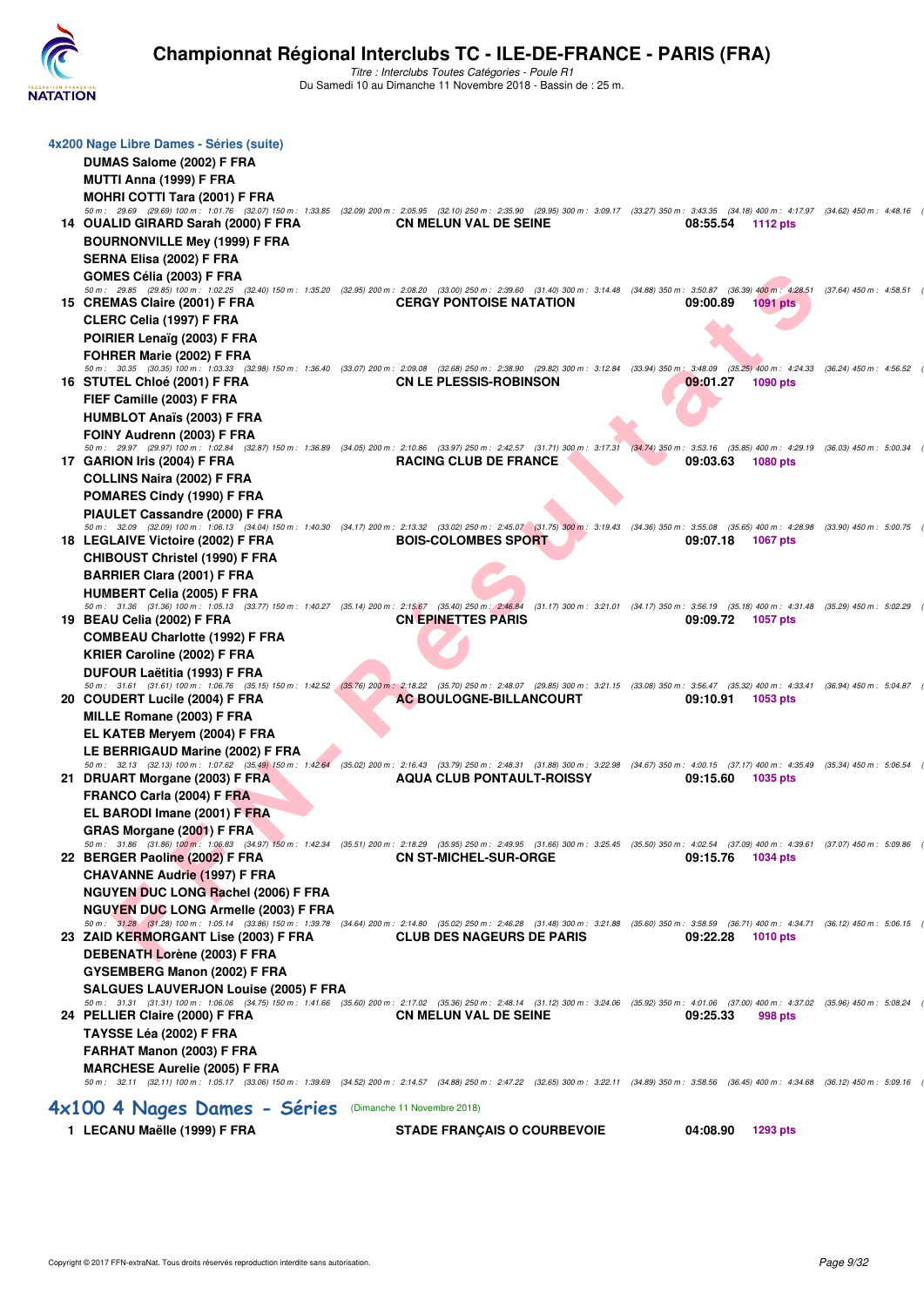

| 4x100 4 Nages Dames - Séries (suite)                                                                                                                                                                                      |  |                                      |          |                   |         |
|---------------------------------------------------------------------------------------------------------------------------------------------------------------------------------------------------------------------------|--|--------------------------------------|----------|-------------------|---------|
| <b>BASSO-BERT Clara (2001) F FRA</b>                                                                                                                                                                                      |  |                                      |          |                   |         |
| <b>KAMINSKAYA Victoria (1995) F POR</b>                                                                                                                                                                                   |  |                                      |          |                   |         |
| DESBORDES Joana (2000) F FRA                                                                                                                                                                                              |  |                                      |          |                   |         |
| 50 m: 30.63 (30.63) 100 m: 1:03.04 (32.41) 150 m: 1:35.51 (32.47) 200 m: 2:12.04 (36.53) 250 m: 2:40.94 (28.90) 300 m: 3:13.91 (32.97) 350 m: 3:40.01 (26.10) 400 m: 4:08.90 (28.89)<br>2 KOLUCH Julia (2000) F POL       |  | <b>STADE DE VANVES</b>               | 04:09.44 | 1289 pts          |         |
| <b>LESAFFRE Fantine (1994) F FRA</b>                                                                                                                                                                                      |  |                                      |          |                   |         |
|                                                                                                                                                                                                                           |  |                                      |          |                   |         |
| TRAMBOWICZ Zuzanna (2002) F POL                                                                                                                                                                                           |  |                                      |          |                   |         |
| <b>PROUFF Faustine (1988) F FRA</b><br>50 m: 30.51 (30.51) 100 m: 1:02.50 (31.99) 150 m: 1:35.57 (33.07) 200 m: 2:12.25 (36.68) 250 m: 2:41.23 (28.98) 300 m: 3:14.17 (32.94) 350 m: 3:40.51 (26.34) 400 m: 4:09.44       |  |                                      |          |                   | (28.93) |
| 3 NASKRET Agata (1998) F POL                                                                                                                                                                                              |  | <b>CSM CLAMART</b>                   | 04:11.59 | <b>1273 pts</b>   |         |
| <b>CUCUMEL Romy (2001) F FRA</b>                                                                                                                                                                                          |  |                                      |          |                   |         |
| KOWALSKA Agata (1993) F POL                                                                                                                                                                                               |  |                                      |          |                   |         |
| KOZLOWSKA Anna (1996) F POL                                                                                                                                                                                               |  |                                      |          |                   |         |
| 50 m: 29.31 (29.31) 100 m: 1:00.24 (30.93) 150 m: 1:32.74 (32.50) 200 m: 2:09.74 (37.00) 250 m: 2:38.46 (28.72) 300 m: 3:12.33 (33.87) 350 m: 3:40.22 (27.89) 400 m: 4:11.59 (31.37)                                      |  |                                      |          |                   |         |
| 4 DEL'HOMME Laurine (1997) F FRA                                                                                                                                                                                          |  | <b>ES MASSY NATATION</b>             | 04:16.06 | <b>1241 pts</b>   |         |
| RAYNERT Maud (1998) F FRA                                                                                                                                                                                                 |  |                                      |          |                   |         |
| <b>BOURNONVILLE Laura (2001) F FRA</b>                                                                                                                                                                                    |  |                                      |          |                   |         |
| ALMEIDA Léana (2001) F FRA                                                                                                                                                                                                |  |                                      |          |                   |         |
| 50 m: 29.69 (29.69) 100 m: 1:01.53 (31.84) 150 m: 1:34.89 (33.36) 200 m: 2:12.66 (37.77) 250 m: 2:42.01 (29.35) 300 m: 3:16.61 (34.60) 350 m: 3:44.43 (27.82) 400 m: 4:16.06 (31.63)                                      |  |                                      |          |                   |         |
| 5 MEUTER Adelaide (2003) F FRA                                                                                                                                                                                            |  | <b>CERCLE DES NAGEURS DE L'OUEST</b> | 04:16.70 | <b>1236 pts</b>   |         |
| <b>DELMAS Justine (2005) F FRA</b>                                                                                                                                                                                        |  |                                      |          |                   |         |
| <b>DELMAS Lucie (2005) F FRA</b>                                                                                                                                                                                          |  |                                      |          |                   |         |
| <b>MOURET Lucile (2002) F FRA</b><br>50 m: 31.14 (31.14) 100 m: 1:04.43 (33.29) 150 m: 1:36.93 (32.50) 200 m: 2:14.22 (37.29) 250 m: 2:43.00 (28.78) 300 m: 3:17.64 (34.64) 350 m: 3:46.21 (28.57) 400 m: 4:16.70 (30.49) |  |                                      |          |                   |         |
| 6 BARBOUCH Inès (2001) F FRA                                                                                                                                                                                              |  | <b>ES VITRY</b>                      | 04:17.95 | 1227 pts          |         |
| <b>CHARRO Anaïs (1998) F FRA</b>                                                                                                                                                                                          |  |                                      |          |                   |         |
| <b>HENRIQUES JACINTO Inês (2000) F POR</b>                                                                                                                                                                                |  |                                      |          |                   |         |
| <b>VIEGAS MENDES Beatriz (2000) F POR</b>                                                                                                                                                                                 |  |                                      |          |                   |         |
| 50 m: 31.34 (31.34) 100 m: 1:05.66 (34.32) 150 m: 1:38.88 (33.22) 200 m: 2:17.31 (38.43) 250 m: 2:46.87 (29.56) 300 m: 3:20.32 (33.45) 350 m: 3:47.56 (27.24) 400 m: 4:17.95 (30.39)                                      |  |                                      |          |                   |         |
| 7 GOEFFON-GONDOUIN Andréa (2003) F FRA                                                                                                                                                                                    |  | <b>AAS SARCELLES NATATION 95</b>     | 04:18.32 | <b>1225 pts</b>   |         |
| KITCHING Carmella (1994) F FRA                                                                                                                                                                                            |  |                                      |          |                   |         |
| <b>BELKACEMI Leslie (1998) F FRA</b>                                                                                                                                                                                      |  |                                      |          |                   |         |
| <b>BLANC Ludivine (1995) F FRA</b>                                                                                                                                                                                        |  |                                      |          |                   |         |
| 50 m: 33.37 (33.37) 100 m: 1:08.79 (35.42) 150 m: 1:40.86 (32,07) 200 m: 2:18.50 (37.64) 250 m: 2:46.94 (28.44) 300 m: 3:21.56 (34.62) 350 m: 3:48.50 (26.94) 400 m: 4:18.32 (29.82)                                      |  |                                      |          |                   |         |
| 8 FIGUEIREDO Mariana (2000) F FRA                                                                                                                                                                                         |  | <b>JEANNE D'ARC DRANCY</b>           | 04:23.54 | 1188 pts          |         |
| <b>DESNOYERS Chloé (2001) F FRA</b>                                                                                                                                                                                       |  |                                      |          |                   |         |
| OUARTI Ilyana (2003) F FRA                                                                                                                                                                                                |  |                                      |          |                   |         |
| SALEM Lindsey (2003) F FRA                                                                                                                                                                                                |  |                                      |          |                   |         |
| 50 m: 30.93 (30.93) 100 m: 1:05.75 (34.82) 150 m: 1:39.80 (34.05) 200 m: 2:18.86 (39.06) 250 m: 2:49.10 (30.24) 300 m: 3:23.75 (34.65) 350 m: 3:51.86 (28.11) 400 m: 4:23.54 (31.68)<br>9 OUENNICHE Rim (1999) F TUN      |  | <b>U.S CRETEIL NATATION</b>          | 04:23.56 | 1188 pts          |         |
| <b>FOURTIER Julie (1993) F FRA</b>                                                                                                                                                                                        |  |                                      |          |                   |         |
| <b>BOISRENOULT Emilie (2002) F FRA</b>                                                                                                                                                                                    |  |                                      |          |                   |         |
| <b>CLOUVEL Elodie (1989) F FRA</b>                                                                                                                                                                                        |  |                                      |          |                   |         |
| 50 m: 31.16 (31.16) 100 m: 1:04.58 (33.42) 150 m: 1:38.81 (34.23) 200 m: 2:19.46 (40.65) 250 m: 2:48.56 (29.10) 300 m: 3:23.71 (35.15) 350 m: 3:52.38 (28.67) 400 m: 4:23.56 (31.18)                                      |  |                                      |          |                   |         |
| 10 SEZGINER Sedef (1996) F TUR                                                                                                                                                                                            |  | <b>CLUB DES NAGEURS DE PARIS</b>     |          | 04:26.52 1167 pts |         |
| <b>SEVERYNS Alix (2003) F FRA</b>                                                                                                                                                                                         |  |                                      |          |                   |         |
|                                                                                                                                                                                                                           |  |                                      |          |                   |         |
|                                                                                                                                                                                                                           |  |                                      |          |                   |         |
| BILLABERT Mathilde (2003) F FRA                                                                                                                                                                                           |  |                                      |          |                   |         |
| LETANG Maria-Eléna (1993) F FRA<br>50 m: 31.28 (31.28) 100 m: 1:06.85 (35.57) 150 m: 1:43.16 (36.31) 200 m: 2:22.69 (39.53) 250 m: 2:53.99 (31.30) 300 m: 3:30.94 (36.95) 350 m: 3:57.03 (26.09) 400 m: 4:26.52 (29.49)   |  |                                      |          |                   |         |
| 11 RAZAFY Elodie (1998) F FRA                                                                                                                                                                                             |  | <b>CN MELUN VAL DE SEINE</b>         | 04:29.28 | 1148 pts          |         |
| GAILLARD Clémence (1998) F FRA                                                                                                                                                                                            |  |                                      |          |                   |         |
| <b>OUALID GIRARD Sarah (2000) F FRA</b>                                                                                                                                                                                   |  |                                      |          |                   |         |
| GOMES Célia (2003) F FRA                                                                                                                                                                                                  |  |                                      |          |                   |         |
| 50 m: 32.91 (32.91) 100 m: 1:08.04 (35.13) 150 m: 1:43.25 (35.21) 200 m: 2:23.69 (40.44) 250 m: 2:53.44 (29.75) 300 m: 3:27.45 (34.01) 350 m: 3:56.92 (29.47) 400 m: 4:29.28 (32.36)                                      |  |                                      |          |                   |         |
| 12 GARION Iris (2004) F FRA                                                                                                                                                                                               |  | <b>RACING CLUB DE FRANCE</b>         | 04:29.51 | 1146 pts          |         |
| RYAN Zara (1998) F GBR                                                                                                                                                                                                    |  |                                      |          |                   |         |
| PIAULET Cassandre (2000) F FRA                                                                                                                                                                                            |  |                                      |          |                   |         |
| <b>COLLINS Naira (2002) F FRA</b><br>50 m: 32.11 (32.11) 100 m: 1:05.61 (33.50) 150 m: 1:40.84 (35.23) 200 m: 2:20.51 (39.67) 250 m: 2:51.53 (31.02) 300 m: 3:29.66 (38.13) 350 m: 3:58.49 (28.83) 400 m: 4:29.51 (31.02) |  |                                      |          |                   |         |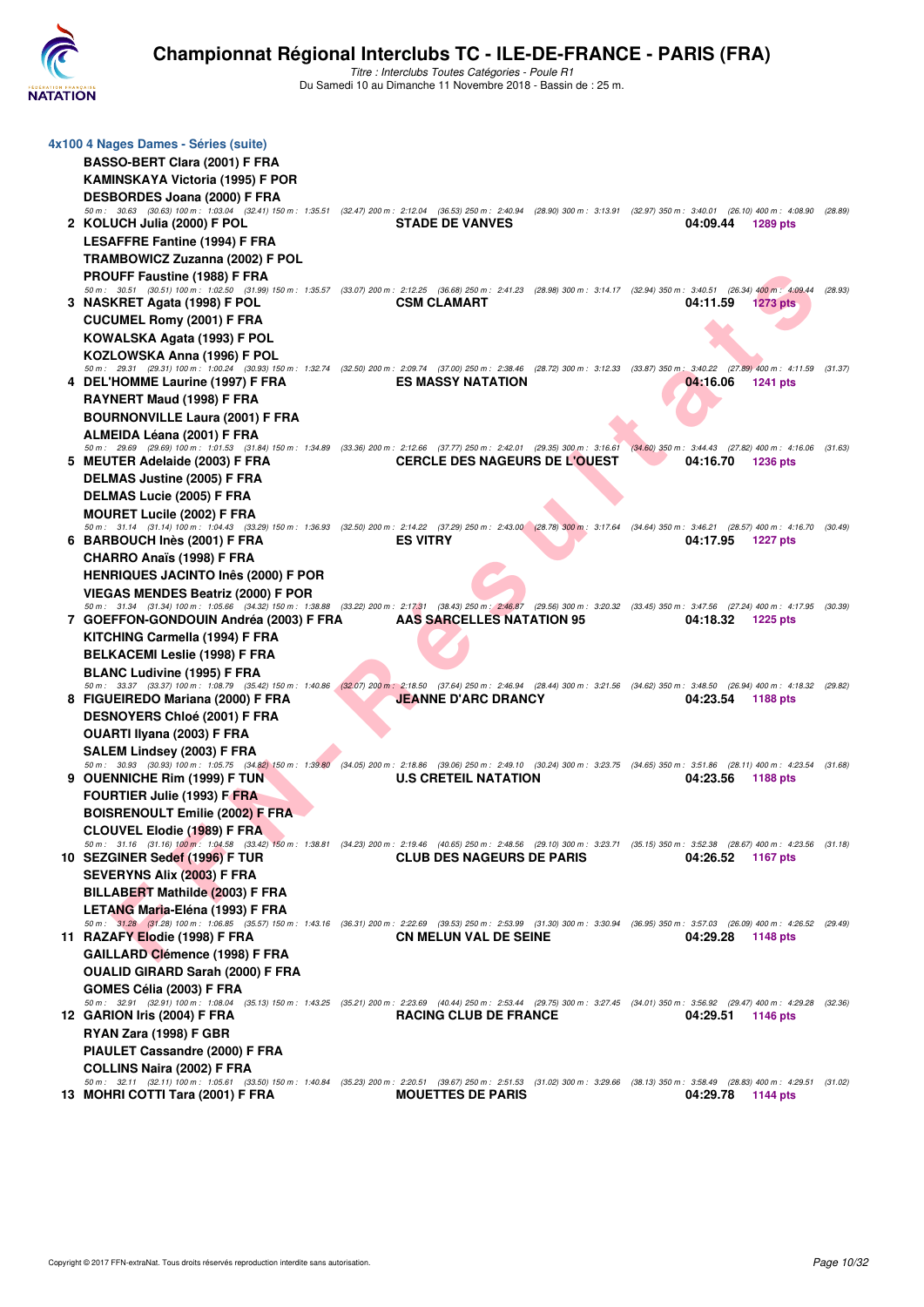

| 4x100 4 Nages Dames - Séries (suite)                                                                                                                                                                                              |                                    |                   |                                 |         |
|-----------------------------------------------------------------------------------------------------------------------------------------------------------------------------------------------------------------------------------|------------------------------------|-------------------|---------------------------------|---------|
| MUTTI Anna (1999) F FRA                                                                                                                                                                                                           |                                    |                   |                                 |         |
| CHEBARAKA Majda (2000) F ALG                                                                                                                                                                                                      |                                    |                   |                                 |         |
| DUMAS Salome (2002) F FRA                                                                                                                                                                                                         |                                    |                   |                                 |         |
| 50 m: 32.82 (32.82) 100 m: 1:08.72 (35.90) 150 m: 1:43.08 (34.36) 200 m: 2:23.07 (39.99) 250 m: 2:54.23 (31.16) 300 m: 3:30.27 (36.04) 350 m: 3:58.39 (28.12) 400 m: 4:29.78 (31.39)                                              |                                    |                   |                                 |         |
| 14 FRESSIER Lola (2002) F FRA                                                                                                                                                                                                     | <b>CA L'HAY-LES-ROSES</b>          | 04:30.72          | <b>1138 pts</b>                 |         |
| LEFEVRE Paulina (2004) F FRA                                                                                                                                                                                                      |                                    |                   |                                 |         |
| <b>NEVES Clara (2002) F FRA</b>                                                                                                                                                                                                   |                                    |                   |                                 |         |
| <b>COLLET Cléo (2005) F FRA</b><br>50 m: 31.19 (31.19) 100 m: 1:05.39 (34.20) 150 m: 1:41.38 (35.99) 200 m: 2:22.23 (40.85) 250 m: 2:53.33 (31.10) 300 m: 3:30.10 (36.77) 350 m: 3:58.33 (28.23) 400 m: 4:30.72                   |                                    |                   |                                 |         |
| 15 GRAS Morgane (2001) F FRA                                                                                                                                                                                                      | <b>AQUA CLUB PONTAULT-ROISSY</b>   | 04:31.32          | <b>1134 pts</b>                 | (32.39) |
| EL BARODI Imane (2001) F FRA                                                                                                                                                                                                      |                                    |                   |                                 |         |
| FRANCO Carla (2004) F FRA                                                                                                                                                                                                         |                                    |                   |                                 |         |
| PERNOT Ophélie (2000) F FRA                                                                                                                                                                                                       |                                    |                   |                                 |         |
| 50 m: 34.85 (34.85) 100 m: 1:11.32 (36.47) 150 m: 1:46.12 (34.80) 200 m: 2:24.15 (38.03) 250 m: 2:54.44 (30.29) 300 m: 3:31.01 (36.57) 350 m: 3:59.54 (28.53) 400 m: 4:31.32 (31.78)                                              |                                    |                   |                                 |         |
| 16 FOINY Audrenn (2003) F FRA                                                                                                                                                                                                     | <b>CN LE PLESSIS-ROBINSON</b>      | 04:34.48          | <b>1112 pts</b>                 |         |
| CIMPER Madiana (2004) F FRA                                                                                                                                                                                                       |                                    |                   |                                 |         |
| STUTEL Chloé (2001) F FRA                                                                                                                                                                                                         |                                    |                   |                                 |         |
| SERGEUR Nora (2004) F FRA                                                                                                                                                                                                         |                                    |                   |                                 |         |
| 50 m : 33.55 (33.55) 100 m : 1:09.37 (35.82) 150 m : 1:44.79 (35.42) 200 m : 2:25.47 (40.68) 250 m : 2:56.29 (30.82) 300 m : 3:32.07 (35.78) 350 m : 4:01.51<br>17 BERGER Paoline (2002) F FRA                                    | <b>CN ST-MICHEL-SUR-ORGE</b>       | 04:35.58          | (29.44) 400 m : 4:34.48 (32.97) |         |
|                                                                                                                                                                                                                                   |                                    |                   | 1105 pts                        |         |
| <b>CHAVANNE Audrie (1997) F FRA</b>                                                                                                                                                                                               |                                    |                   |                                 |         |
| <b>NGUYEN DUC LONG Armelle (2003) F FRA</b>                                                                                                                                                                                       |                                    |                   |                                 |         |
| POUMAREDE Laetitia (1997) F FRA<br>50 m: 32.40 (32.40) 100 m: 1:07.60 (35.20) 150 m: 1:42.47 (34.87) 200 m: 2:22.21 (39.74) 250 m: 2:55.12 (32.91) 300 m: 3:33.56 (38.44) 350 m: 4:03.26 (29.70) 400 m: 4:35.58 (32.32)           |                                    |                   |                                 |         |
| 18 HAJDER-NAEYE Tamiyne (2000) F FRA                                                                                                                                                                                              | AC BOULOGNE-BILLANCOURT            | 04:35.98          | 1102 pts                        |         |
| <b>COUDERT Lucile (2004) F FRA</b>                                                                                                                                                                                                |                                    |                   |                                 |         |
| LE BERRIGAUD Marine (2002) F FRA                                                                                                                                                                                                  |                                    |                   |                                 |         |
| MILLE Romane (2003) F FRA                                                                                                                                                                                                         |                                    |                   |                                 |         |
| 50 m : 32.73 (32.73) 100 m : 1:07.59 (34.86) 150 m : 1:42.61 (35.02) 200 m : 2:22.50 (39.89) 250 m : 2:54.73 (32.23) 300 m : 3:32.35 (37.62) 350 m : 4:02.39 (30.04) 400 m : 4:35.98 (33.59)                                      |                                    |                   |                                 |         |
| 19 COMBEAU Charlotte (1992) F FRA                                                                                                                                                                                                 | <b>CN EPINETTES PARIS</b>          | 04:36.85          | <b>1096 pts</b>                 |         |
| MUTZ Tara (2001) F FRA                                                                                                                                                                                                            |                                    |                   |                                 |         |
| DUFOUR Laëtitia (1993) F FRA                                                                                                                                                                                                      |                                    |                   |                                 |         |
| <b>COMBEAU Laura (1990) F FRA</b><br>50 m : 33.31 (33.31) 100 m : 1:08.47 (35.16) 150 m : 1:45.70 (37,23) 200 m : 2:28.49 (42.79) 250 m : 2:58.78 (30.29) 300 m : 3:33.78 (35.00) 350 m : 4:03.16 (29.38) 400 m : 4:36.85 (33.69) |                                    |                   |                                 |         |
| 20 THOMAS Orlane (2003) F FRA                                                                                                                                                                                                     | <b>CSM CLAMART</b>                 | 04:37.73          | 1090 pts                        |         |
| FAURE Lou-Ann (2003) F FRA                                                                                                                                                                                                        |                                    |                   |                                 |         |
| JAUMET Justine (2002) F FRA                                                                                                                                                                                                       |                                    |                   |                                 |         |
| SIMONOVA Varvara (2000) F RUS                                                                                                                                                                                                     |                                    |                   |                                 |         |
| 50 m : 34.07 (34.07) 100 m : 1:10.02 (35.95) 150 m : 1:46.65 (36.63) 200 m : 2:27.28 (40.63) 250 m : 2:59.61 (32.33) 300 m : 3:38.37 (38.76) 350 m : 4:06.70 (28.33) 400 m : 4:37.73 (31.03)                                      |                                    |                   |                                 |         |
| 21 HUMBERT Celia (2005) F FRA                                                                                                                                                                                                     | <b>BOIS-COLOMBES SPORT</b>         | 04:41.28          | <b>1067 pts</b>                 |         |
| <b>BARRIER Clara (2001) F FRA</b>                                                                                                                                                                                                 |                                    |                   |                                 |         |
| <b>CHIBOUST Christel (1990) F FRA</b>                                                                                                                                                                                             |                                    |                   |                                 |         |
| <b>LEGLAIVE Victoire (2002) F FRA</b>                                                                                                                                                                                             |                                    |                   |                                 |         |
| 50 m : 35.86 (35.86) 100 m : 1:13.75 (37.89) 150 m : 1:49.50 (35.75) 200 m : 2:31.02 (41.52) 250 m : 3:01.39 (30.37) 300 m : 3:37.48 (36.09) 350 m : 4:08.13 (30.65) 400 m : 4:41.28 (33.15)<br>22 GARNIER Marilou (2005) F FRA   | <b>CERGY PONTOISE NATATION</b>     | 04:45.00          | 1042 pts                        |         |
| <b>CREMAS Claire (2001) F FRA</b>                                                                                                                                                                                                 |                                    |                   |                                 |         |
| CLERC Celia (1997) F FRA                                                                                                                                                                                                          |                                    |                   |                                 |         |
| FOHRER Marie (2002) F FRA                                                                                                                                                                                                         |                                    |                   |                                 |         |
| 50 m: 35.57 (35.57) 100 m: 1:14.28 (38.71) 150 m: 1:50.48 (36.20) 200 m: 2:30.79 (40.31) 250 m: 3:03.50 (32.71) 300 m: 3:42.16 (38.66) 350 m: 4:11.55 (29.39) 400 m: 4:45.00 (33.45)                                              |                                    |                   |                                 |         |
| 23 MUNOZ Elora (2003) F FRA                                                                                                                                                                                                       | <b>CLUB DES NAGEURS DE PARIS</b>   | 04:47.08 1028 pts |                                 |         |
| GYSEMBERG Manon (2002) F FRA                                                                                                                                                                                                      |                                    |                   |                                 |         |
| SIMONUTTI Salome (2005) F FRA                                                                                                                                                                                                     |                                    |                   |                                 |         |
| ZAID KERMORGANT Lise (2003) F FRA                                                                                                                                                                                                 |                                    |                   |                                 |         |
| 50 m: 34.56 (34.56) 100 m: 1:12.05 (37.49) 150 m: 1:49.51 (37.46) 200 m: 2:31.18 (41.67) 250 m: 3:04.32 (33.14) 300 m: 3:43.99 (39.67) 350 m: 4:13.97 (29.98) 400 m: 4:47.08 (33.11)                                              |                                    | 04:49.79 1011 pts |                                 |         |
| 24 FARHAT Manon (2003) F FRA                                                                                                                                                                                                      | <b>CN MELUN VAL DE SEINE</b>       |                   |                                 |         |
| ROSE Emilie (2002) F FRA                                                                                                                                                                                                          |                                    |                   |                                 |         |
| PELLIER Claire (2000) F FRA                                                                                                                                                                                                       |                                    |                   |                                 |         |
| TAYSSE Léa (2002) F FRA<br>50 m: 34.28 (34.28) 100 m: 1:11.85 (37.57) 150 m: 1:52.72 (40.87) 200 m: 2:39.50 (46.78) 250 m: 3:11.00 (31.50) 300 m: 3:47.79 (36.79) 350 m: 4:17.47 (29.68) 400 m: 4:49.79 (32.32)                   |                                    |                   |                                 |         |
|                                                                                                                                                                                                                                   |                                    |                   |                                 |         |
| 10x50 Nage Libre Dames - Séries (Samedi 10 Novembre 2018)                                                                                                                                                                         |                                    |                   |                                 |         |
| 1 FROUIN Meghan (2001) F FRA                                                                                                                                                                                                      | <b>STADE FRANÇAIS O COURBEVOIE</b> | 04:28.35          | 1261 pts                        |         |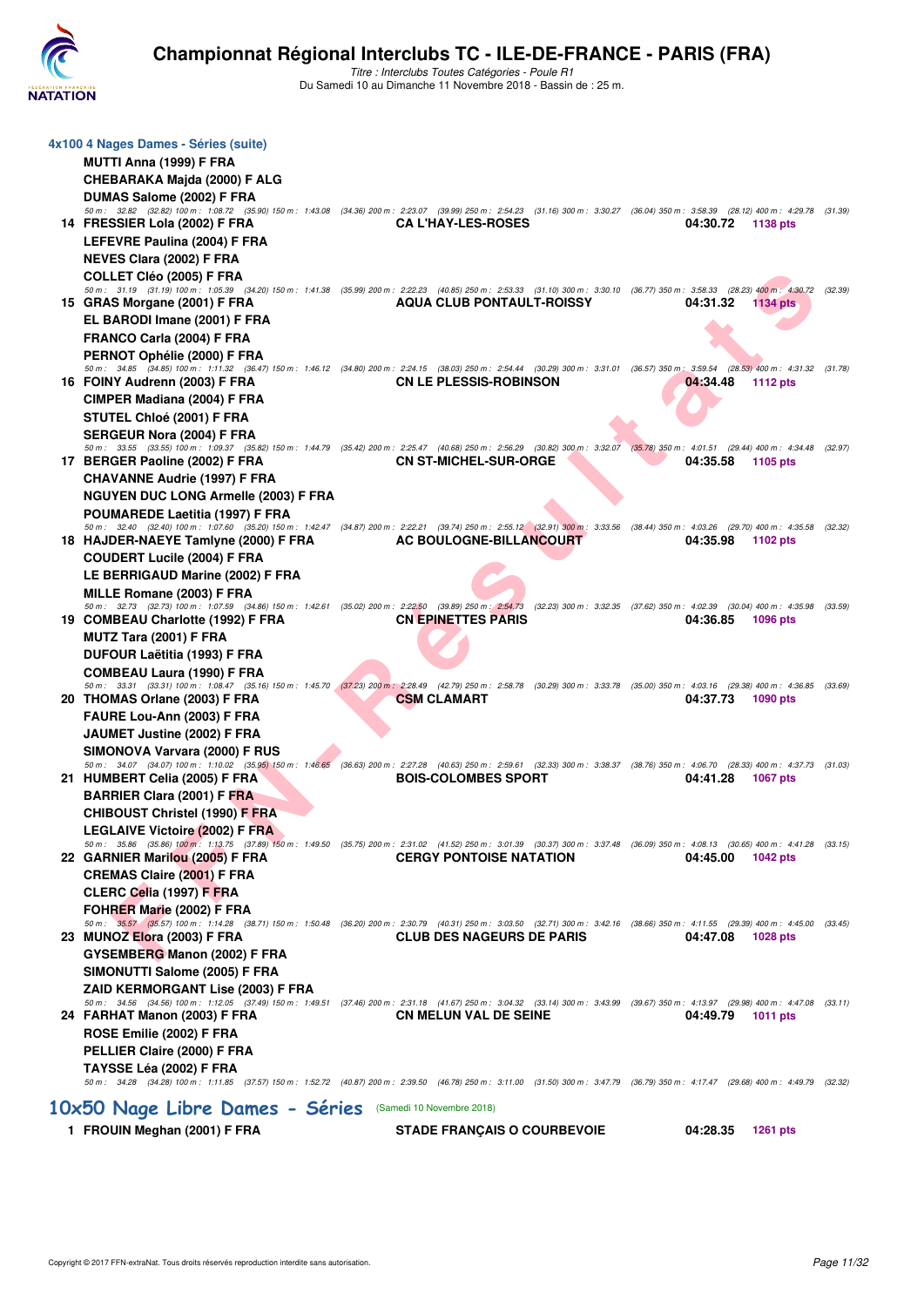

| 10x50 Nage Libre Dames - Séries (suite)                                                                                                                                                                                               |                             |                                                                                                                                                 |                           |
|---------------------------------------------------------------------------------------------------------------------------------------------------------------------------------------------------------------------------------------|-----------------------------|-------------------------------------------------------------------------------------------------------------------------------------------------|---------------------------|
| LECANU Maëlle (1999) F FRA                                                                                                                                                                                                            |                             |                                                                                                                                                 |                           |
| <b>CHADEBAUD Mathilde (2002) F FRA</b>                                                                                                                                                                                                |                             |                                                                                                                                                 |                           |
| PARKER Lena (2001) F FRA                                                                                                                                                                                                              |                             |                                                                                                                                                 |                           |
| <b>DESBORDES Mila (2003) F FRA</b>                                                                                                                                                                                                    |                             |                                                                                                                                                 |                           |
| SAIDJ Feryel (2002) F FRA                                                                                                                                                                                                             |                             |                                                                                                                                                 |                           |
| BASSO-BERT Clara (2001) F FRA                                                                                                                                                                                                         |                             |                                                                                                                                                 |                           |
| KAMINSKAYA Victoria (1995) F POR                                                                                                                                                                                                      |                             |                                                                                                                                                 |                           |
| <b>GOMEZ CORTES Beatriz (1994) F ESP</b>                                                                                                                                                                                              |                             |                                                                                                                                                 |                           |
| DESBORDES Joana (2000) F FRA                                                                                                                                                                                                          |                             |                                                                                                                                                 |                           |
| 50 m: 26.21 (26.21) 100 m: 52.35 (26.14) 150 m: 1:18.62 (26.27) 200 m: 1:47.23 (28.61) 250 m: 2:14.89 (27.66) 300 m: 2:41.94 (27.05) 350 m: 3:09.42                                                                                   |                             | $(27.48)$ 400 m : 3:36.25                                                                                                                       | $(26.83)$ 450 m : 4:02.77 |
| 2 PROUFF Faustine (1988) F FRA                                                                                                                                                                                                        | <b>STADE DE VANVES</b>      | 04:29.46<br>1254 pts                                                                                                                            |                           |
| <b>MARLOT Manon (1994) F FRA</b>                                                                                                                                                                                                      |                             |                                                                                                                                                 |                           |
| KOLUCH Julia (2000) F POL                                                                                                                                                                                                             |                             |                                                                                                                                                 |                           |
| <b>DESFONTAINES Roxane (1992) F FRA</b>                                                                                                                                                                                               |                             |                                                                                                                                                 |                           |
| SIMONETTI Romane (1999) F FRA                                                                                                                                                                                                         |                             |                                                                                                                                                 |                           |
| SIRIGNANO Luigia (1996) F POL                                                                                                                                                                                                         |                             |                                                                                                                                                 |                           |
| GORECKA Weronika (2000) F POL                                                                                                                                                                                                         |                             |                                                                                                                                                 |                           |
| <b>KRAMER Aleksandra (2002) F POL</b>                                                                                                                                                                                                 |                             |                                                                                                                                                 |                           |
| <b>TRAMBOWICZ Zuzanna (2002) F POL</b>                                                                                                                                                                                                |                             |                                                                                                                                                 |                           |
| <b>LESAFFRE Fantine (1994) F FRA</b>                                                                                                                                                                                                  |                             |                                                                                                                                                 |                           |
| 50 m: 25.18 (25.18) 100 m: 54.33 (29.15) 150 m: 1:21.49 (27.16) 200 m: 1:49.22 (27.73) 250 m: 2:15.81 (26.59) 300 m: 2:42.08 (26.27) 350 m: 3:08.78 (26.70) 400 m: 3:36.31 (27.53) 450 m: 4:03.85<br>3 DEL'HOMME Laurine (1997) F FRA | <b>ES MASSY NATATION</b>    | 04:30.08<br><b>1251 pts</b>                                                                                                                     |                           |
| <b>DESBONNES Leha (2002) F FRA</b>                                                                                                                                                                                                    |                             |                                                                                                                                                 |                           |
| MAILLE IIona (2001) F FRA                                                                                                                                                                                                             |                             |                                                                                                                                                 |                           |
| RAYNERT Maud (1998) F FRA                                                                                                                                                                                                             |                             |                                                                                                                                                 |                           |
| ALMEIDA Léana (2001) F FRA                                                                                                                                                                                                            |                             |                                                                                                                                                 |                           |
| VASQUEZ Lucie (2004) F FRA                                                                                                                                                                                                            |                             |                                                                                                                                                 |                           |
| AMBRASS Lilou (2002) F FRA                                                                                                                                                                                                            |                             |                                                                                                                                                 |                           |
| <b>BONDOUY Noah (2004) F FRA</b>                                                                                                                                                                                                      |                             |                                                                                                                                                 |                           |
| <b>BOURNONVILLE Laura (2001) F FRA</b>                                                                                                                                                                                                |                             |                                                                                                                                                 |                           |
| LANGLAIS Lila (2000) F FRA                                                                                                                                                                                                            |                             |                                                                                                                                                 |                           |
| 50 m: 25.97 (25.97) 100 m: 52.97 (27.00) 150 m: 1:19.86                                                                                                                                                                               |                             | (26.89) 200 m : 1:46.14 (26.28) 250 m : 2:13.12 (26.98) 300 m : 2:40.20 (27.08) 350 m : 3:07.13 (26.93) 400 m : 3:34.83 (27.70) 450 m : 4:01.56 |                           |
| 4 BARBOUCH Inès (2001) F FRA                                                                                                                                                                                                          | <b>ES VITRY</b>             | 04:33.41<br><b>1231 pts</b>                                                                                                                     |                           |
| <b>CHARRO Anaïs (1998) F FRA</b>                                                                                                                                                                                                      |                             |                                                                                                                                                 |                           |
| <b>BELGHITH Habiba (2001) F TUN</b>                                                                                                                                                                                                   |                             |                                                                                                                                                 |                           |
| TIEU Adeline (2005) F FRA                                                                                                                                                                                                             |                             |                                                                                                                                                 |                           |
| <b>RODRIGUES Chloé (2003) F FRA</b>                                                                                                                                                                                                   |                             |                                                                                                                                                 |                           |
| <b>HENRIQUES JACINTO Inês (2000) F POR</b>                                                                                                                                                                                            |                             |                                                                                                                                                 |                           |
| DE LELLIS Carla (2001) F FRA                                                                                                                                                                                                          |                             |                                                                                                                                                 |                           |
| GARA Alya (2001) F TUN                                                                                                                                                                                                                |                             |                                                                                                                                                 |                           |
| <b>GAMER Rose-alexia (1999) F FRA</b>                                                                                                                                                                                                 |                             |                                                                                                                                                 |                           |
| <b>VIEGAS MENDES Beatriz (2000) F POR</b>                                                                                                                                                                                             |                             |                                                                                                                                                 |                           |
| 50 m: 26.82 (26.82) 100 m: 53.36 (26.54) 150 m: 1:21.22 (27.86) 200 m: 1:49.73 (28.51) 250 m: 2:16.72 (26.99) 300 m: 2:44.13 (27.41) 350 m: 3:13.29 (29.16) 400 m: 3:40.77 (27.48) 450 m: 4:07.31                                     |                             |                                                                                                                                                 |                           |
| 5 CUCUMEL Romy (2001) F FRA                                                                                                                                                                                                           | <b>CSM CLAMART</b>          | 04:34.03<br>1227 pts                                                                                                                            |                           |
| KOZLOWSKA Anna (1996) F POL                                                                                                                                                                                                           |                             |                                                                                                                                                 |                           |
| <b>HERASIMOWICZ Zuzanna (2002) F POL</b>                                                                                                                                                                                              |                             |                                                                                                                                                 |                           |
| <b>BOUTOUIL Yasmeen (1998) F FRA</b>                                                                                                                                                                                                  |                             |                                                                                                                                                 |                           |
| KOWALSKA Agata (1993) F POL                                                                                                                                                                                                           |                             |                                                                                                                                                 |                           |
| <b>NASKRET Agata (1998) F POL</b>                                                                                                                                                                                                     |                             |                                                                                                                                                 |                           |
| <b>TOMASZEK Aleksandra (2000) F POL</b>                                                                                                                                                                                               |                             |                                                                                                                                                 |                           |
| FIEF Mathilde (2001) F FRA                                                                                                                                                                                                            |                             |                                                                                                                                                 |                           |
| <b>VERDINO Claudia (2001) F MON</b>                                                                                                                                                                                                   |                             |                                                                                                                                                 |                           |
| BIGAY Clara (2002) F FRA<br>50 m: 27.13 (27.13) 100 m: 54.58 (27.45) 150 m: 1:22.54 (27.96) 200 m: 1:49.25 (26.71) 250 m: 2:15.79 (26.54) 300 m: 2:41.90 (26.11) 350 m: 3:10.14 (28.24) 400 m: 3:37.37 (27.23) 450 m: 4:05.75         |                             |                                                                                                                                                 |                           |
| 6 OUENNICHE Rim (1999) F TUN                                                                                                                                                                                                          | <b>U.S CRETEIL NATATION</b> | 04:34.99<br><b>1221 pts</b>                                                                                                                     |                           |
| <b>BOISRENOULT Emilie (2002) F FRA</b>                                                                                                                                                                                                |                             |                                                                                                                                                 |                           |
| <b>CLOUVEL Elodie (1989) F FRA</b>                                                                                                                                                                                                    |                             |                                                                                                                                                 |                           |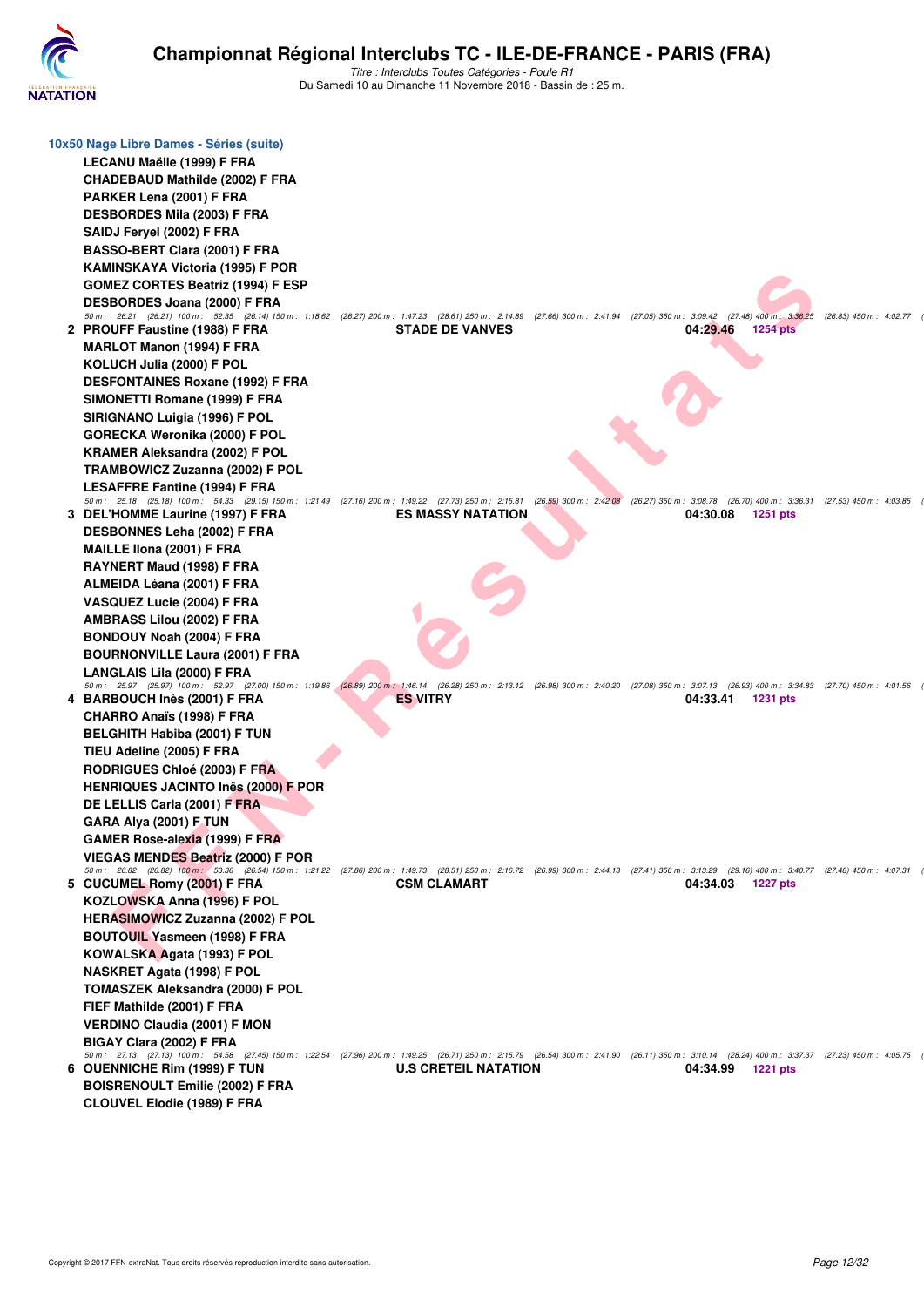

| 10x50 Nage Libre Dames - Séries (suite)                                                                            |                                                                                                                                                                                                                                   |                                                                                                                     |  |
|--------------------------------------------------------------------------------------------------------------------|-----------------------------------------------------------------------------------------------------------------------------------------------------------------------------------------------------------------------------------|---------------------------------------------------------------------------------------------------------------------|--|
| ALFAIZ Lola (1995) F FRA                                                                                           |                                                                                                                                                                                                                                   |                                                                                                                     |  |
| AUBRY Aurélia (1998) F FRA                                                                                         |                                                                                                                                                                                                                                   |                                                                                                                     |  |
| MOLUH Mary-Ambre (2005) F FRA                                                                                      |                                                                                                                                                                                                                                   |                                                                                                                     |  |
| <b>PRIOVILLE Estelle (1996) F FRA</b>                                                                              |                                                                                                                                                                                                                                   |                                                                                                                     |  |
| SOMMIER Elodie (2001) F FRA                                                                                        |                                                                                                                                                                                                                                   |                                                                                                                     |  |
| FOURTIER Julie (1993) F FRA                                                                                        |                                                                                                                                                                                                                                   |                                                                                                                     |  |
| LAVERGNE Coralie (1995) F FRA                                                                                      |                                                                                                                                                                                                                                   |                                                                                                                     |  |
|                                                                                                                    | 50 m: 26.92 (26.92) 100 m: 52.99 (26.07) 150 m: 1:20.53 (27.54) 200 m: 1:47.89 (27.36) 250 m: 2:15.37 (27.48) 300 m: 2:42.41 (27.04) 350 m: 3:11.02 (28.61) 400 m: 3:39.26 (28.24) 450 m: 4:06.22                                 |                                                                                                                     |  |
| 7 LETANG Maria-Eléna (1993) F FRA                                                                                  | <b>CLUB DES NAGEURS DE PARIS</b>                                                                                                                                                                                                  | 04:40.25<br><b>1191 pts</b>                                                                                         |  |
| FUZZATI Marie-Thérèse (1965) F SUI                                                                                 |                                                                                                                                                                                                                                   |                                                                                                                     |  |
| SEZGINER Sedef (1996) F TUR                                                                                        |                                                                                                                                                                                                                                   |                                                                                                                     |  |
| PEREZ LE TOUX Marie (2003) F FRA                                                                                   |                                                                                                                                                                                                                                   |                                                                                                                     |  |
| SUTEAU Soraya (2003) F FRA                                                                                         |                                                                                                                                                                                                                                   |                                                                                                                     |  |
| JOUINOT Jeanne (2003) F FRA                                                                                        |                                                                                                                                                                                                                                   |                                                                                                                     |  |
| <b>BILLABERT Mathilde (2003) F FRA</b>                                                                             |                                                                                                                                                                                                                                   |                                                                                                                     |  |
| DA ROCHA--ALIN Margot (2005) F FRA                                                                                 |                                                                                                                                                                                                                                   |                                                                                                                     |  |
| LAZIER Oceane (2003) F FRA                                                                                         |                                                                                                                                                                                                                                   |                                                                                                                     |  |
| <b>SEVERYNS Alix (2003) F FRA</b>                                                                                  |                                                                                                                                                                                                                                   |                                                                                                                     |  |
|                                                                                                                    | 50 m: 25.46 (25.46) 100 m: 52.42 (26.96) 150 m: 1:19.32 (26.90) 200 m: 1:47.43 (28.11) 250 m: 2:15.79 (28.36) 300 m: 2:44.03 (28.24) 350 m: 3:12.73 (28.70) 400 m: 3:42.80 (30.07) 450 m: 4:11.85                                 |                                                                                                                     |  |
| 8 MEUTER Adelaide (2003) F FRA                                                                                     | <b>CERCLE DES NAGEURS DE L'OUEST</b>                                                                                                                                                                                              | 04:40.35<br>1190 pts                                                                                                |  |
| DELMAS Justine (2005) F FRA                                                                                        |                                                                                                                                                                                                                                   |                                                                                                                     |  |
| DELMAS Lucie (2005) F FRA                                                                                          |                                                                                                                                                                                                                                   |                                                                                                                     |  |
| <b>MOURET Lucile (2002) F FRA</b>                                                                                  |                                                                                                                                                                                                                                   |                                                                                                                     |  |
| <b>HUMBERT Juliette (2003) F FRA</b>                                                                               |                                                                                                                                                                                                                                   |                                                                                                                     |  |
| BARBOSA Manoella (2002) F FRA                                                                                      |                                                                                                                                                                                                                                   |                                                                                                                     |  |
| BARBOSA Valentina (2004) F FRA                                                                                     |                                                                                                                                                                                                                                   |                                                                                                                     |  |
| PORTAL Elea (2000) F FRA                                                                                           |                                                                                                                                                                                                                                   |                                                                                                                     |  |
| <b>ALLEMAN Manon (2005) F FRA</b>                                                                                  |                                                                                                                                                                                                                                   |                                                                                                                     |  |
| BATOT Manon (2000) F FRA                                                                                           |                                                                                                                                                                                                                                   |                                                                                                                     |  |
| 9 COLLINS Naira (2002) F FRA                                                                                       | 50 m: 26.71 (26.71) 100 m: 53.81 (27.10) 150 m: 1:20.95 (27.14) 200 m: 1:48.59 (27.64) 250 m: 2:16.38 (27.79) 300 m: 2:44.89 (28.51) 350 m: 3:14.09 (29.20) 400 m: 3:43.16 (29.07) 450 m: 4:11.26<br><b>RACING CLUB DE FRANCE</b> | 04:46.40<br>1155 pts                                                                                                |  |
| PIAULET Cassandre (2000) F FRA                                                                                     |                                                                                                                                                                                                                                   |                                                                                                                     |  |
| <b>RATSIMBAZAFY Tsiory (2000) F FRA</b>                                                                            |                                                                                                                                                                                                                                   |                                                                                                                     |  |
| GARION Iris (2004) F FRA                                                                                           |                                                                                                                                                                                                                                   |                                                                                                                     |  |
| <b>YE Liu (1998) F FRA</b>                                                                                         |                                                                                                                                                                                                                                   |                                                                                                                     |  |
|                                                                                                                    |                                                                                                                                                                                                                                   |                                                                                                                     |  |
| <b>MANIEY Léa (2004) F FRA</b>                                                                                     |                                                                                                                                                                                                                                   |                                                                                                                     |  |
| RYAN Zara (1998) F GBR                                                                                             |                                                                                                                                                                                                                                   |                                                                                                                     |  |
| POMARES Cindy (1990) F FRA                                                                                         |                                                                                                                                                                                                                                   |                                                                                                                     |  |
| DAVID Louise (2000) F FRA                                                                                          |                                                                                                                                                                                                                                   |                                                                                                                     |  |
| GUY Alexandrine (2004) F FRA<br>50 m : 28.13 (28.13) 100 m : 55.82 (27.69) 150 m : 1:23.64 (27.82) 200 m : 1:51.95 |                                                                                                                                                                                                                                   | (28.31) 250 m :  2:21.11 (29.16) 300 m :  2:50.63 (29.52) 350 m :  3:18.94 (28.31) 400 m :  3:48.36 (29.42) 450 m : |  |
| 10 PHAM Kim-Vy (2004) F FRA                                                                                        | <b>CN LE PLESSIS-ROBINSON</b>                                                                                                                                                                                                     | 04:48.65 1142 pts                                                                                                   |  |
| <b>SERGEUR Nora (2004) F FRA</b>                                                                                   |                                                                                                                                                                                                                                   |                                                                                                                     |  |
| CIMPER Madiana (2004) F FRA                                                                                        |                                                                                                                                                                                                                                   |                                                                                                                     |  |
| <b>HUMBLOT Anaïs (2003) F FRA</b>                                                                                  |                                                                                                                                                                                                                                   |                                                                                                                     |  |
| FOINY Audrenn (2003) F FRA                                                                                         |                                                                                                                                                                                                                                   |                                                                                                                     |  |
| FIEF Camille (2003) F FRA                                                                                          |                                                                                                                                                                                                                                   |                                                                                                                     |  |
| FOINY Anaëlle (1997) F FRA                                                                                         |                                                                                                                                                                                                                                   |                                                                                                                     |  |
| <b>ENFISSI Emilie (1983) F FRA</b>                                                                                 |                                                                                                                                                                                                                                   |                                                                                                                     |  |
| LERAY Lilou (2005) F FRA                                                                                           |                                                                                                                                                                                                                                   |                                                                                                                     |  |
| STUTEL Chloé (2001) F FRA                                                                                          |                                                                                                                                                                                                                                   |                                                                                                                     |  |
|                                                                                                                    | 50 m: 28.12 (28.12) 100 m: 56.89 (28.77) 150 m: 1:24.65 (27.76) 200 m: 1:53.53 (28.88) 250 m: 2:22.56 (29.03) 300 m: 2:52.04 (29.48) 350 m: 3:21.67 (29.63) 400 m: 3:50.78 (29.11) 450 m: 4:20.87                                 |                                                                                                                     |  |
| 11 LESOILLE Julie (2005) F FRA                                                                                     | <b>CA L'HAY-LES-ROSES</b>                                                                                                                                                                                                         | 04:48.77 1142 pts                                                                                                   |  |
| COLLET Cléo (2005) F FRA                                                                                           |                                                                                                                                                                                                                                   |                                                                                                                     |  |
| <b>CASTEJON Garance (2005) F FRA</b>                                                                               |                                                                                                                                                                                                                                   |                                                                                                                     |  |
| PAVY Lena (2005) F FRA                                                                                             |                                                                                                                                                                                                                                   |                                                                                                                     |  |
| LEFEVRE Paulina (2004) F FRA                                                                                       |                                                                                                                                                                                                                                   |                                                                                                                     |  |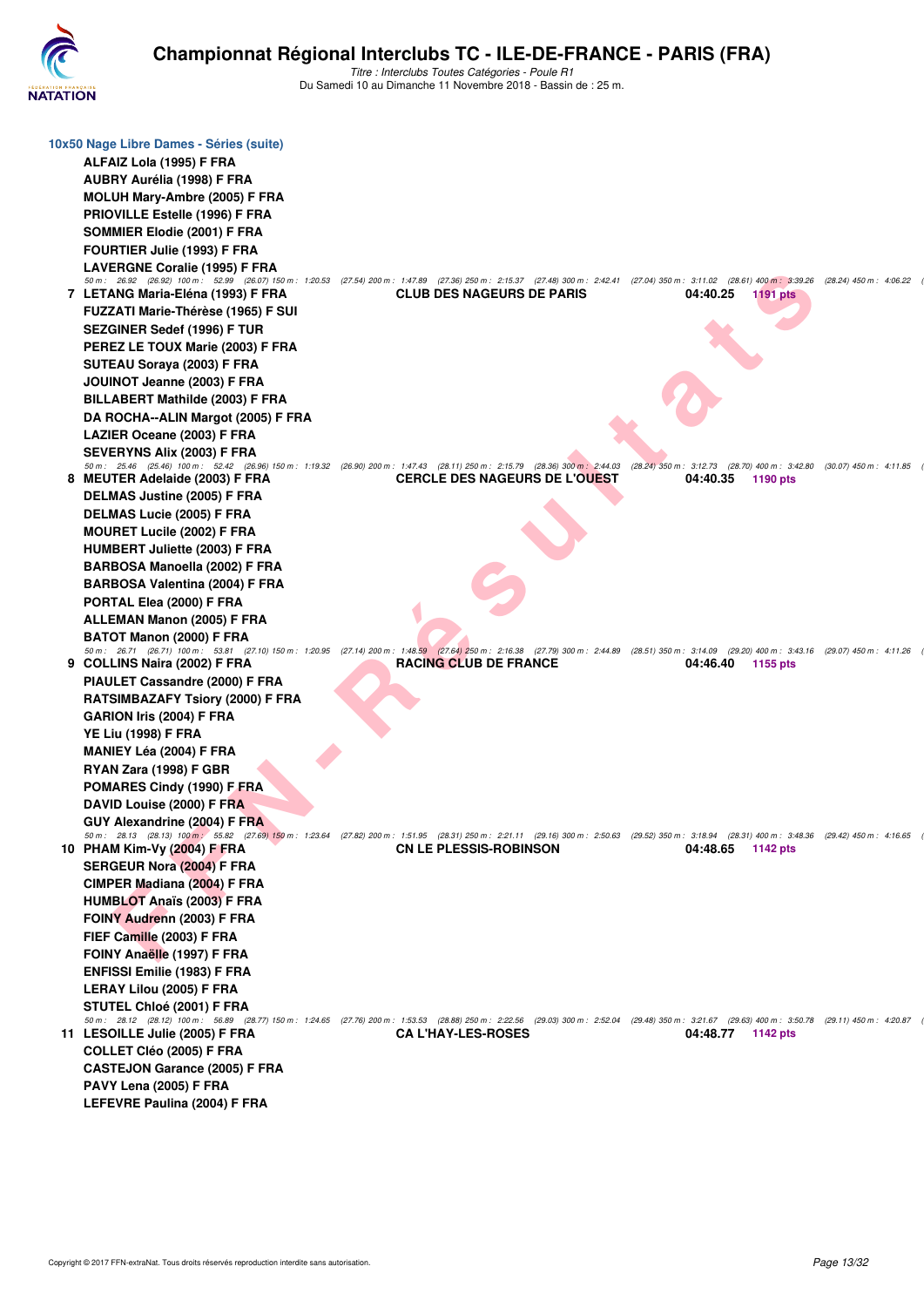

| 10x50 Nage Libre Dames - Séries (suite)<br>SEIGNEUR Stella (2004) F FRA<br>DEDIEU Anouk (2003) F FRA                                                                                                                                                                                          |                                                                                                                    |                      |                           |
|-----------------------------------------------------------------------------------------------------------------------------------------------------------------------------------------------------------------------------------------------------------------------------------------------|--------------------------------------------------------------------------------------------------------------------|----------------------|---------------------------|
| BOST Manon (2002) F FRA<br><b>NEVES Clara (2002) F FRA</b><br>FRESSIER Lola (2002) F FRA<br>50 m: 28.82 (28.82) 100 m: 56.75 (27.93) 150 m: 1:25.15 (28.40) 200 m: 1:54.84 (29.69) 250 m: 2:24.69 (29.85) 300 m: 2:53.49 (28.80) 350 m: 3:21.68 (28.19) 400 m: 3:52.56 (30.88) 450 m: 4:21.51 |                                                                                                                    |                      |                           |
| 12 DESNOYERS Chloé (2001) F FRA<br>FIGUEIREDO Mariana (2000) F FRA<br><b>BASSIGNY Maroussia (2006) F FRA</b><br><b>BINGUE SIDIBE Lena (2006) F FRA</b>                                                                                                                                        | <b>JEANNE D'ARC DRANCY</b>                                                                                         | 04:48.81<br>1141 pts |                           |
| <b>BERDJI Chahinez (2003) F FRA</b>                                                                                                                                                                                                                                                           |                                                                                                                    |                      |                           |
| <b>BINGUE SIDIBE Odhia (2005) F FRA</b>                                                                                                                                                                                                                                                       |                                                                                                                    |                      |                           |
| KEBDI Manel (2002) F FRA<br><b>IRBOUH Manon (2006) F FRA</b>                                                                                                                                                                                                                                  |                                                                                                                    |                      |                           |
| SALEM Lindsey (2003) F FRA                                                                                                                                                                                                                                                                    |                                                                                                                    |                      |                           |
| OUARTI Ilyana (2003) F FRA                                                                                                                                                                                                                                                                    |                                                                                                                    |                      |                           |
| 50 m: 27.16 (27.16) 100 m: 54.89 (27.73) 150 m: 1:26.10 (31.21) 200 m: 1:54.15 (28.05) 250 m: 2:22.17 (28.02) 300 m: 2:51.89 (29.72) 350 m: 3:21.15 (29.26) 400 m: 3:53.58 (32.43) 450 m: 4:21.44<br>13 BLANC Ludivine (1995) F FRA                                                           | AAS SARCELLES NATATION 95                                                                                          | 04:48.97<br>1141 pts |                           |
| <b>BELKACEMI Leslie (1998) F FRA</b>                                                                                                                                                                                                                                                          |                                                                                                                    |                      |                           |
| <b>BERRANDO Lilia (2005) F FRA</b>                                                                                                                                                                                                                                                            |                                                                                                                    |                      |                           |
| CHAKIR Dikra-Sajda (2005) F FRA                                                                                                                                                                                                                                                               |                                                                                                                    |                      |                           |
| <b>CHANEL Tiana (2002) F FRA</b>                                                                                                                                                                                                                                                              |                                                                                                                    |                      |                           |
| FALLET Grace (2005) F CIV                                                                                                                                                                                                                                                                     |                                                                                                                    |                      |                           |
| AFONSO Eva (2003) F FRA<br>GOEFFON-GONDOUIN Andréa (2003) F FRA                                                                                                                                                                                                                               |                                                                                                                    |                      |                           |
| SIX Claire (2002) F FRA                                                                                                                                                                                                                                                                       |                                                                                                                    |                      |                           |
| KITCHING Carmella (1994) F FRA                                                                                                                                                                                                                                                                |                                                                                                                    |                      |                           |
| 50 m: 25.65 (25.65) 100 m: 51.98 (26.33) 150 m: 1:22.25 (30.27) 200 m: 1:53.93 (31.68) 250 m: 2:22.42 (28.49) 300 m: 2:52.65 (30.23) 350 m: 3:23.01 (30.36) 400 m: 3:52.77 (29.76) 450 m: 4:22.00                                                                                             |                                                                                                                    |                      |                           |
| 14 RAZAFY Elodie (1998) F FRA                                                                                                                                                                                                                                                                 | <b>CN MELUN VAL DE SEINE</b>                                                                                       | 04:50.50<br>1132 pts |                           |
| SOYER Emma (1998) F FRA<br>GOMES Célia (2003) F FRA                                                                                                                                                                                                                                           |                                                                                                                    |                      |                           |
| THIERRY Victoire (2003) F FRA                                                                                                                                                                                                                                                                 |                                                                                                                    |                      |                           |
| <b>GAILLARD Clémence (1998) F FRA</b>                                                                                                                                                                                                                                                         |                                                                                                                    |                      |                           |
| <b>COMMUNAUDAT Margaux (1998) F FRA</b>                                                                                                                                                                                                                                                       |                                                                                                                    |                      |                           |
| <b>BOURNONVILLE Mey (1999) F FRA</b>                                                                                                                                                                                                                                                          |                                                                                                                    |                      |                           |
| SERNA Elisa (2002) F FRA                                                                                                                                                                                                                                                                      |                                                                                                                    |                      |                           |
| LOHEZIC Célia (2003) F FRA                                                                                                                                                                                                                                                                    |                                                                                                                    |                      |                           |
| OUALID GIRARD Sarah (2000) F FRA<br>50 m: 29.19 (29.19) 100 m: 58.27 (29.08) 150 m: 1:27.33                                                                                                                                                                                                   | (29.06) 200 m: 1:56.10 (28.77) 250 m: 2:25.82 (29.72) 300 m: 2:56.51 (30.69) 350 m: 3:24.35 (27.84) 400 m: 3:52.89 |                      |                           |
| 15 SIMONOVA Varvara (2000) F RUS                                                                                                                                                                                                                                                              | <b>CSM CLAMART</b>                                                                                                 | 04:52.41<br>1121 pts | $(28.54)$ 450 m : 4:22.86 |
| GIGUET Magali (1988) F FRA                                                                                                                                                                                                                                                                    |                                                                                                                    |                      |                           |
| FAURE Lou-Ann (2003) F FRA                                                                                                                                                                                                                                                                    |                                                                                                                    |                      |                           |
| JAUMET Justine (2002) F FRA                                                                                                                                                                                                                                                                   |                                                                                                                    |                      |                           |
| <b>THOMAS Orlane (2003) F FRA</b>                                                                                                                                                                                                                                                             |                                                                                                                    |                      |                           |
| LUYSSEN Margo (1999) F FRA                                                                                                                                                                                                                                                                    |                                                                                                                    |                      |                           |
| ROUBAUD DORFIAC Charlotte (2006) F FRA                                                                                                                                                                                                                                                        |                                                                                                                    |                      |                           |
| ADIL Yael (2001) F FRA<br>PASQUIER Agathe (2002) F FRA                                                                                                                                                                                                                                        |                                                                                                                    |                      |                           |
| <b>DERBES Celia (2002) F FRA</b>                                                                                                                                                                                                                                                              |                                                                                                                    |                      |                           |
| 50 m : 27.79 (27.79) 100 m : 56.35 (28.56) 150 m : 1:24.28 (27.93) 200 m : 1:53.45 (29.17) 250 m : 2:22.25 (28.80) 300 m : 2:51.63 (29.38) 350 m : 3:22.48 (30.85) 400 m : 3:51.48 (29.00) 450 m : 4:20.95                                                                                    |                                                                                                                    |                      |                           |
| 16 COMBEAU Charlotte (1992) F FRA                                                                                                                                                                                                                                                             | <b>CN EPINETTES PARIS</b>                                                                                          | 04:52.46<br>1121 pts |                           |
| DUFOUR Laëtitia (1993) F FRA                                                                                                                                                                                                                                                                  |                                                                                                                    |                      |                           |
| <b>COMBEAU Laura (1990) F FRA</b><br>GOGUET Anaïs (1987) F FRA                                                                                                                                                                                                                                |                                                                                                                    |                      |                           |
| KRIER Caroline (2002) F FRA                                                                                                                                                                                                                                                                   |                                                                                                                    |                      |                           |
| MUTZ Tara (2001) F FRA                                                                                                                                                                                                                                                                        |                                                                                                                    |                      |                           |
| <b>BEAUDON Céline (1994) F FRA</b>                                                                                                                                                                                                                                                            |                                                                                                                    |                      |                           |
|                                                                                                                                                                                                                                                                                               |                                                                                                                    |                      |                           |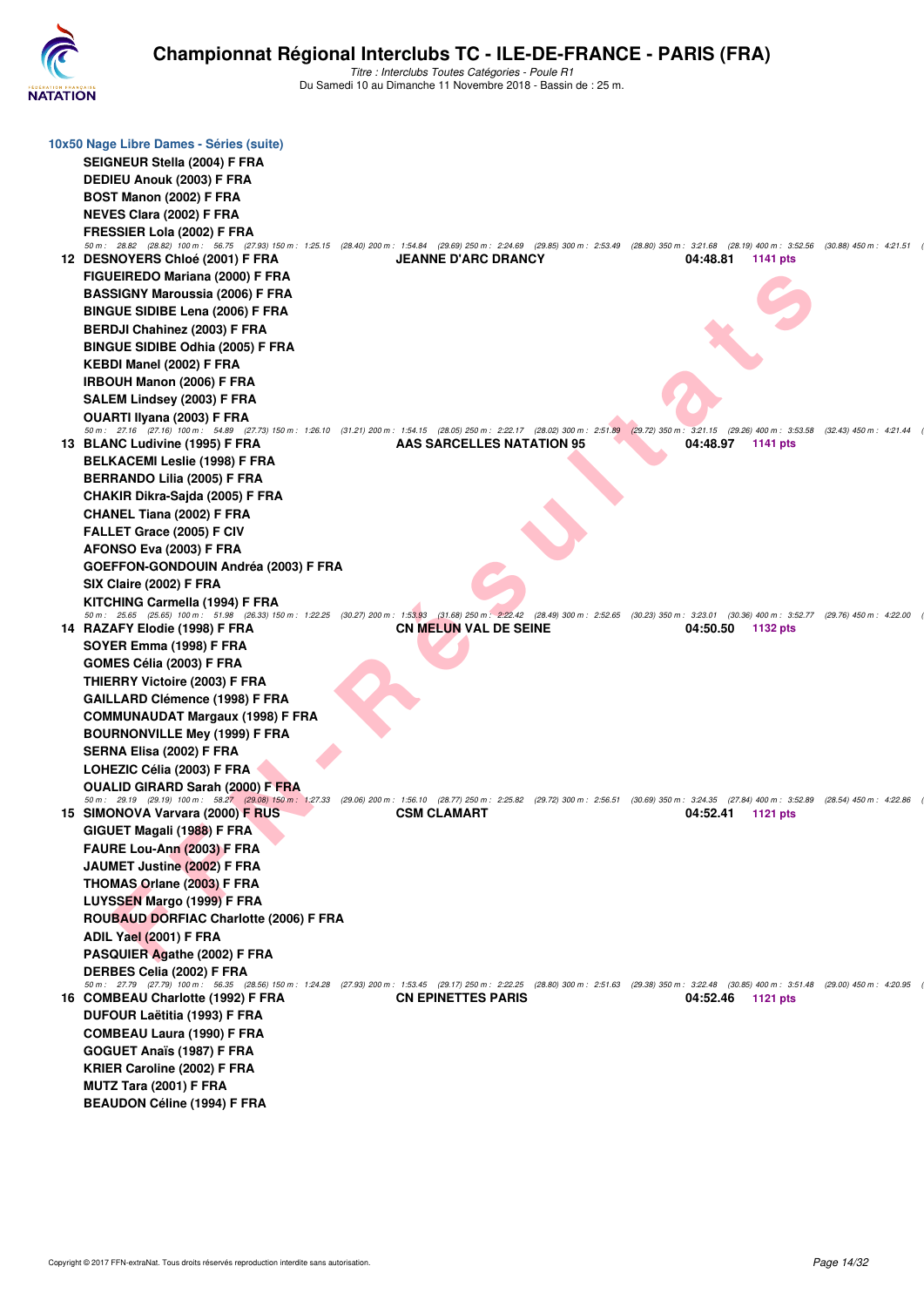

| 10x50 Nage Libre Dames - Séries (suite)                                                                                                                                                                                                 |                                  |  |                   |                 |  |
|-----------------------------------------------------------------------------------------------------------------------------------------------------------------------------------------------------------------------------------------|----------------------------------|--|-------------------|-----------------|--|
| <b>BALLOT Mathilde (2002) F FRA</b>                                                                                                                                                                                                     |                                  |  |                   |                 |  |
| MUMBRU Elisenda (2003) F FRA                                                                                                                                                                                                            |                                  |  |                   |                 |  |
| BEAU Celia (2002) F FRA                                                                                                                                                                                                                 |                                  |  |                   |                 |  |
| 50 m: 28.52 (28.52) 100 m: 56.23 (27.71) 150 m: 1:24.68 (28.45) 200 m: 1:53.87 (29.19) 250 m: 2:22.78 (28.91) 300 m: 2:53.39 (30.61) 350 m: 3:23.10 (29.71) 400 m: 3:53.72 (30.62) 450 m: 4:23.55                                       |                                  |  |                   |                 |  |
| 17 POUMAREDE Laetitia (1997) F FRA                                                                                                                                                                                                      | <b>CN ST-MICHEL-SUR-ORGE</b>     |  | 04:53.36          | <b>1116 pts</b> |  |
| <b>GROUX Mathilde (1999) F FRA</b>                                                                                                                                                                                                      |                                  |  |                   |                 |  |
| BENARABA Sarah (2005) F ALG                                                                                                                                                                                                             |                                  |  |                   |                 |  |
| NGUYEN DUC LONG Rachel (2006) F FRA                                                                                                                                                                                                     |                                  |  |                   |                 |  |
| HULIN Charlotte (1995) F FRA                                                                                                                                                                                                            |                                  |  |                   |                 |  |
| PAGE Sibylle (1999) F FRA                                                                                                                                                                                                               |                                  |  |                   |                 |  |
| <b>CHAVANNE Audrie (1997) F FRA</b>                                                                                                                                                                                                     |                                  |  |                   |                 |  |
| <b>NGUYEN DUC LONG Armelle (2003) F FRA</b>                                                                                                                                                                                             |                                  |  |                   |                 |  |
| <b>MONGIN Sthélyna (2007) F FRA</b>                                                                                                                                                                                                     |                                  |  |                   |                 |  |
| <b>BERGER Paoline (2002) F FRA</b><br>50 m: 28.28 (28.28) 100 m: 58.63 (30.35) 150 m: 1:28.80 (30.17) 200 m: 1:57.91 (29.11) 250 m: 2:26.88 (28.97) 300 m: 2:56.01 (29.13) 350 m: 3:25.67 (29.66) 400 m: 3:54.23 (28.56) 450 m: 4:25.35 |                                  |  |                   |                 |  |
| 18 BECART Louise (2003) F FRA                                                                                                                                                                                                           | <b>CLUB DES NAGEURS DE PARIS</b> |  | 04:54.84          | 1107 pts        |  |
| ZAID KERMORGANT Lise (2003) F FRA                                                                                                                                                                                                       |                                  |  |                   |                 |  |
| <b>DEBENATH Lorène (2003) F FRA</b>                                                                                                                                                                                                     |                                  |  |                   |                 |  |
| <b>SALGUES LAUVERJON Louise (2005) F FRA</b>                                                                                                                                                                                            |                                  |  |                   |                 |  |
| SIMONUTTI Salome (2005) F FRA                                                                                                                                                                                                           |                                  |  |                   |                 |  |
| MUNOZ Elora (2003) F FRA                                                                                                                                                                                                                |                                  |  |                   |                 |  |
| <b>DELAHOUSSE Lison (2005) F FRA</b>                                                                                                                                                                                                    |                                  |  |                   |                 |  |
| LOWRY Maia (2003) F USA                                                                                                                                                                                                                 |                                  |  |                   |                 |  |
| GYSEMBERG Manon (2002) F FRA                                                                                                                                                                                                            |                                  |  |                   |                 |  |
| <b>GUEMMOUD Ines (2002) F FRA</b>                                                                                                                                                                                                       |                                  |  |                   |                 |  |
| 50 m: 27.52 (27.52) 100 m: 56.35 (28.83) 150 m: 1:25.41 (29.06) 200 m: 1:55.15 (29.74) 250 m: 2:26.06 (30.91) 300 m: 2:56.25 (30.19) 350 m: 3:26.77 (30.52) 400 m: 3:54.96 (28.19) 450 m: 4:24.29                                       |                                  |  |                   |                 |  |
| 19 CREMAS Claire (2001) F FRA                                                                                                                                                                                                           | <b>CERGY PONTOISE NATATION</b>   |  | 04:56.33          | 1099 pts        |  |
| FOHRER Marie (2002) F FRA                                                                                                                                                                                                               |                                  |  |                   |                 |  |
| GARNIER Marilou (2005) F FRA<br>CHARLES-FRANÇOIS Lucie (1998) F FRA                                                                                                                                                                     |                                  |  |                   |                 |  |
| POIRIER Lenaïg (2003) F FRA                                                                                                                                                                                                             |                                  |  |                   |                 |  |
| <b>BATILLIOT Laure (1999) F FRA</b>                                                                                                                                                                                                     |                                  |  |                   |                 |  |
| ROBERT Pauline (2000) F FRA                                                                                                                                                                                                             |                                  |  |                   |                 |  |
| <b>VEDOVATI Alexane (2001) F FRA</b>                                                                                                                                                                                                    |                                  |  |                   |                 |  |
| <b>BOURHIS Charlotte (1999) F FRA</b>                                                                                                                                                                                                   |                                  |  |                   |                 |  |
| CLERC Celia (1997) F FRA                                                                                                                                                                                                                |                                  |  |                   |                 |  |
| 50 m: 28.14 (28.14) 100 m: 56.48 (28.34) 150 m: 1:27.34 (30.86) 200 m: 1:55.86 (28.52) 250 m: 2:25.68 (29.82) 300 m: 2:55.60 (29.92) 350 m: 3:27.16 (31.56) 400 m: 3:59.51 (32.35) 450 m: 4:28.69                                       |                                  |  |                   |                 |  |
| 20 MUTTI Anna (1999) F FRA                                                                                                                                                                                                              | <b>MOUETTES DE PARIS</b>         |  | 04:58.82          | 1085 pts        |  |
| DUMAS Salome (2002) F FRA                                                                                                                                                                                                               |                                  |  |                   |                 |  |
| CHEBARAKA Majda (2000) F ALG                                                                                                                                                                                                            |                                  |  |                   |                 |  |
| VISGUEIRO Julia (2005) F FRA                                                                                                                                                                                                            |                                  |  |                   |                 |  |
| <b>DESNUES Marion (1991) F FRA</b>                                                                                                                                                                                                      |                                  |  |                   |                 |  |
| <b>MOHRI COTTI Tara (2001) F FRA</b>                                                                                                                                                                                                    |                                  |  |                   |                 |  |
| LE GALLOU Claire (1988) F FRA                                                                                                                                                                                                           |                                  |  |                   |                 |  |
| <b>MARTINEZ Jeanne (2003) F FRA</b>                                                                                                                                                                                                     |                                  |  |                   |                 |  |
| <b>LATRONCHE Lila (2004) F FRA</b>                                                                                                                                                                                                      |                                  |  |                   |                 |  |
| MANARIN Lucie (2005) F FRA<br>50 m: 28.78 (28.78) 100 m: 56.70 (27.92) 150 m: 1:24.17 (27.47) 200 m: 1:52.89 (28.72) 250 m: 2:22.29 (29.40) 300 m: 2:50.60 (28.31) 350 m: 3:19.61 (29.01) 400 m: 3:52.33 (32.72) 450 m: 4:25.01         |                                  |  |                   |                 |  |
| 21 CHIBOUST Christel (1990) F FRA                                                                                                                                                                                                       | <b>BOIS-COLOMBES SPORT</b>       |  | 04:59.97 1079 pts |                 |  |
| <b>AMROUCHE Meissa (2001) F FRA</b>                                                                                                                                                                                                     |                                  |  |                   |                 |  |
| <b>BARRIER Clara (2001) F FRA</b>                                                                                                                                                                                                       |                                  |  |                   |                 |  |
| DELAVANNE Zoé (1998) F FRA                                                                                                                                                                                                              |                                  |  |                   |                 |  |
| MEITE Maelle (2007) F FRA                                                                                                                                                                                                               |                                  |  |                   |                 |  |
| <b>HUMBERT Celia (2005) F FRA</b>                                                                                                                                                                                                       |                                  |  |                   |                 |  |
| DELAVANNE Marthe (2003) F FRA                                                                                                                                                                                                           |                                  |  |                   |                 |  |
| SCOTTO Lucie (1999) F FRA                                                                                                                                                                                                               |                                  |  |                   |                 |  |
| SCOTTO Alice (2002) F FRA                                                                                                                                                                                                               |                                  |  |                   |                 |  |
|                                                                                                                                                                                                                                         |                                  |  |                   |                 |  |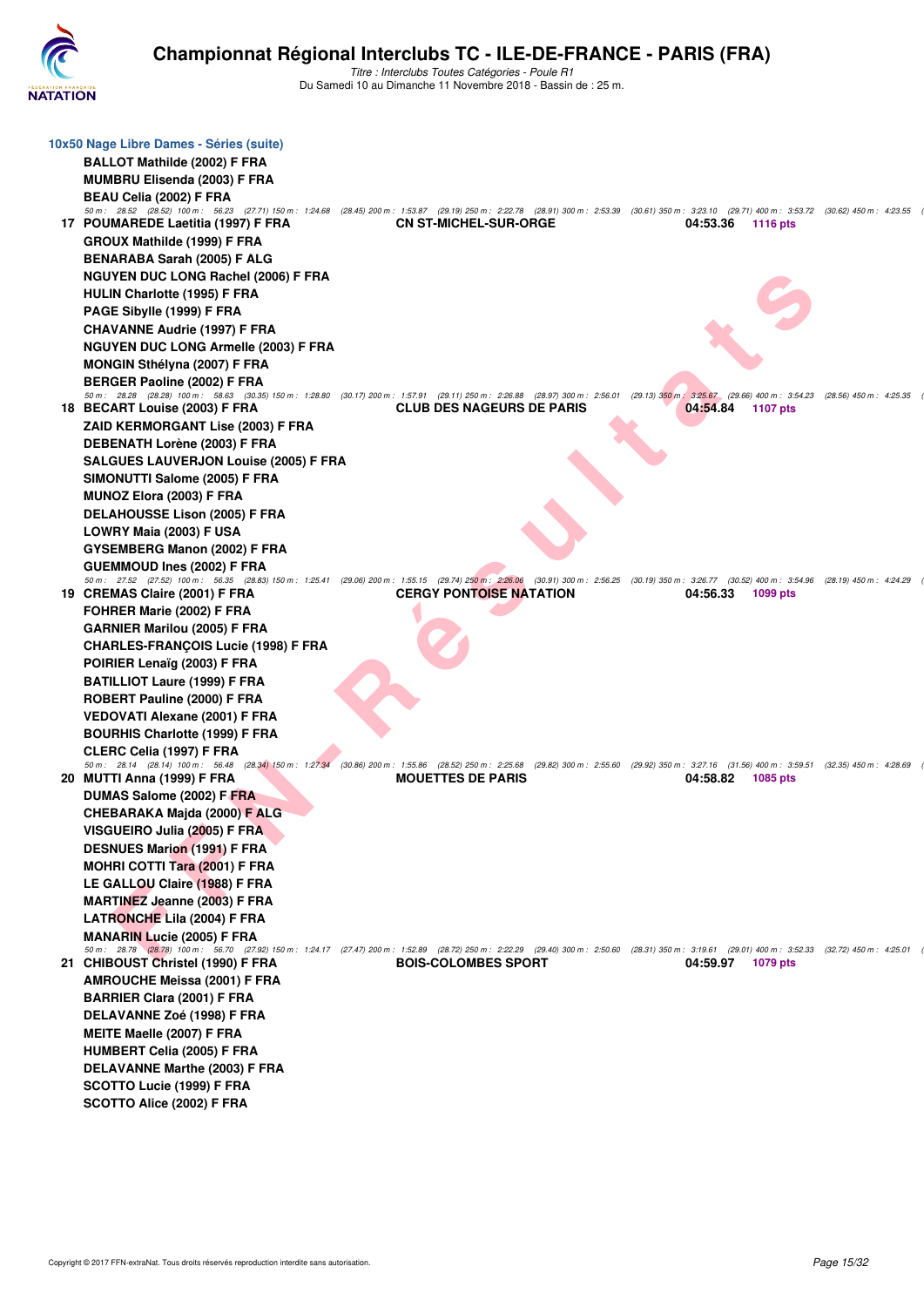

| 10x50 Nage Libre Dames - Séries (suite)                                                                                                                                                                                             |                                    |              |                                                        |                                               |                           |
|-------------------------------------------------------------------------------------------------------------------------------------------------------------------------------------------------------------------------------------|------------------------------------|--------------|--------------------------------------------------------|-----------------------------------------------|---------------------------|
| <b>LEGLAIVE Victoire (2002) F FRA</b>                                                                                                                                                                                               |                                    |              |                                                        |                                               |                           |
| 50 m: 27.15 (27.15) 100 m: 56.30 (29.15) 150 m: 1:24.69 (28.39) 200 m: 1:54.30 (29.61) 250 m: 2:29.50 (35.20) 300 m: 2:59.28 (29.78) 350 m: 3:29.27 (29.99) 400 m: 4:01.01 (31.74) 450 m: 4:31.18<br>22 COUDERT Lucile (2004) F FRA | AC BOULOGNE-BILLANCOURT            |              | 05:00.98                                               | 1073 pts                                      |                           |
| HAJDER-NAEYE Tamlyne (2000) F FRA                                                                                                                                                                                                   |                                    |              |                                                        |                                               |                           |
| LE BERRIGAUD Marine (2002) F FRA                                                                                                                                                                                                    |                                    |              |                                                        |                                               |                           |
| MILLE Romane (2003) F FRA                                                                                                                                                                                                           |                                    |              |                                                        |                                               |                           |
| BAYON Alix (2004) F FRA                                                                                                                                                                                                             |                                    |              |                                                        |                                               |                           |
| REMY Cassandra (2004) F FRA                                                                                                                                                                                                         |                                    |              |                                                        |                                               |                           |
| DEZ Aurea (2001) F FRA                                                                                                                                                                                                              |                                    |              |                                                        |                                               |                           |
| DE KERMEL-LACROIX Alixane (2002) F FRA                                                                                                                                                                                              |                                    |              |                                                        |                                               |                           |
| <b>BIRET Céleste (2000) F FRA</b>                                                                                                                                                                                                   |                                    |              |                                                        |                                               |                           |
| EL KATEB Meryem (2004) F FRA<br>50 m : 28.04 (28.04) 100 m : 57.02 (28.98) 150 m : 1:25.92 (28.90) 200 m : 1:55.52 (29.60) 250 m : 2:28.07 (32.55) 300 m : 2:59.32 (31.25) 350 m : 3:29.38                                          |                                    |              |                                                        | $(30.06)$ 400 m : 4:00.50                     | $(31.12)$ 450 m : 4:31.31 |
| 23 TAYSSE Léa (2002) F FRA                                                                                                                                                                                                          | <b>CN MELUN VAL DE SEINE</b>       |              | 05:05.68                                               | <b>1047 pts</b>                               |                           |
| <b>CHEDRI Melissa (2001) F FRA</b>                                                                                                                                                                                                  |                                    |              |                                                        |                                               |                           |
| PELLIER Claire (2000) F FRA                                                                                                                                                                                                         |                                    |              |                                                        |                                               |                           |
| LARGILLIER Iliana (2001) F FRA                                                                                                                                                                                                      |                                    |              |                                                        |                                               |                           |
| FARHAT Manon (2003) F FRA                                                                                                                                                                                                           |                                    |              |                                                        |                                               |                           |
| <b>MARCHESE Aurelie (2005) F FRA</b>                                                                                                                                                                                                |                                    |              |                                                        |                                               |                           |
| ROSE Emilie (2002) F FRA                                                                                                                                                                                                            |                                    |              |                                                        |                                               |                           |
| <b>REGLIN Clarice (2002) F FRA</b>                                                                                                                                                                                                  |                                    |              |                                                        |                                               |                           |
| CUSSY Eva (2002) F FRA<br><b>DUSAILLANT Mathilde (1999) F FRA</b>                                                                                                                                                                   |                                    |              |                                                        |                                               |                           |
| 50 m: 28.26 (28.26) 100 m: 57.03 (28.77) 150 m: 1:25.35 (28.32) 200 m: 1:55.83 (30.48) 250 m: 2:26.65 (30.02) 300 m: 2:58.40 (31.75) 350 m: 3:31.43 (33.03) 400 m: 4:03.45 (32.02) 450 m: 4:34.28                                   |                                    |              |                                                        |                                               |                           |
| --- EL BARODI Imane (2001) F FRA                                                                                                                                                                                                    | <b>AQUA CLUB PONTAULT-ROISSY</b>   |              | DSQ                                                    |                                               |                           |
| PERNOT Ophélie (2000) F FRA                                                                                                                                                                                                         |                                    |              |                                                        |                                               |                           |
| GRAS Morgane (2001) F FRA                                                                                                                                                                                                           |                                    |              |                                                        |                                               |                           |
| DRUART Morgane (2003) F FRA                                                                                                                                                                                                         |                                    |              |                                                        |                                               |                           |
| <b>MUREZ Anastasia (2003) F FRA</b><br>POURAGEAUX Agatha (2002) F FRA                                                                                                                                                               |                                    |              |                                                        |                                               |                           |
| DUMAY Lyna (2003) F FRA                                                                                                                                                                                                             |                                    |              |                                                        |                                               |                           |
| SCHMITT Loan (2002) F FRA                                                                                                                                                                                                           |                                    |              |                                                        |                                               |                           |
| FRANCO Carla (2004) F FRA                                                                                                                                                                                                           |                                    |              |                                                        |                                               |                           |
| JARDIN Coraline (2004) F FRA                                                                                                                                                                                                        |                                    |              |                                                        |                                               |                           |
|                                                                                                                                                                                                                                     |                                    |              |                                                        |                                               |                           |
| 100 Nage Libre Messieurs - Séries                                                                                                                                                                                                   | (Dimanche 11 Novembre 2018)        |              |                                                        |                                               |                           |
| 1 CLARK Anthony (1991) H FRA                                                                                                                                                                                                        | <b>STADE FRANÇAIS O COURBEVOIE</b> |              | 00:49.92                                               | <b>1262 pts</b>                               |                           |
| 2 SALVAN Hadrien (1997) H FRA                                                                                                                                                                                                       | <b>STADE DE VANVES</b>             |              | 50 m: 23.59 (23.59) 100 m: 49.92 (26.33)<br>00:50.87   | <b>1229 pts</b>                               |                           |
|                                                                                                                                                                                                                                     |                                    |              | 50 m: 24.75 (24.75) 100 m: 50.87 (26.12)               |                                               |                           |
| 3 PHANTSULAYA George (2000) H FRA                                                                                                                                                                                                   | <b>U.S CRETEIL NATATION</b>        |              | 50 m: 24.03 (24.03) 100 m: 50.94 (26.91)               | 00:50.94 1226 pts                             |                           |
| 4 JACQUIN Mathieu (1988) H FRA                                                                                                                                                                                                      | <b>CN VIRY-CHÂTILLON</b>           |              | 00:51.19                                               | 1218 pts                                      |                           |
| 5 PASULA Jakub (1992) H POL                                                                                                                                                                                                         | <b>CSM CLAMART</b>                 |              | 50 m: 24.44 (24.44) 100 m: 51.19 (26.75)<br>00:51.44   | 1209 pts                                      |                           |
| 6 IVIC Yoni (2001) H FRA                                                                                                                                                                                                            | <b>CLUB DES NAGEURS DE PARIS</b>   |              | 50 m: 24.23 (24.23) 100 m: 51.44 (27.21)<br>00:51.80   | 1196 pts                                      |                           |
|                                                                                                                                                                                                                                     |                                    |              | 50 m: 25.07 (25.07) 100 m: 51.80 (26.73)               |                                               |                           |
| 7 CACCIOTTOLO Sacha (1996) H FRA                                                                                                                                                                                                    | <b>STADE FRANÇAIS O COURBEVOIE</b> |              | 00:51.89<br>50 m: 24.75 (24.75) 100 m: 51.89 (27.14)   | 1193 pts                                      |                           |
| 8 SUMEIRE Eliott (1999) H FRA                                                                                                                                                                                                       | <b>CA ORSAY</b>                    |              | 00:52.20                                               | 1183 pts                                      |                           |
| 9 HAMOUCHANE Souhail (1997) H MAR                                                                                                                                                                                                   | AAS SARCELLES NATATION 95          |              | 50 m : 25.39 (25.39) 100 m : 52.20 (26.81)<br>00:52.82 | 1161 pts                                      |                           |
| 10 SUDRES Pierre-Emmanuel (1986) H FRA                                                                                                                                                                                              | <b>MOUETTES DE PARIS</b>           |              | 50 m: 25.27 (25.27) 100 m: 52.82 (27.55)<br>00:53.41   | 1141 pts                                      |                           |
|                                                                                                                                                                                                                                     |                                    |              | 50 m: 25.79 (25.79) 100 m: 53.41 (27.62)               |                                               |                           |
| 11 ZACHELIN Anaïque (2001) H FRA                                                                                                                                                                                                    | <b>ES MASSY NATATION</b>           | 50 m : 25.74 | 00:53.43                                               | 1141 pts<br>$(25.74)$ 100 m : 53.43 $(27.69)$ |                           |
| 12 ARDERIU Quentin (1998) H FRA                                                                                                                                                                                                     | <b>ES VITRY</b>                    |              | 00:53.48                                               | 1139 pts                                      |                           |
| 13 DOLINAR Robin (1998) H FRA                                                                                                                                                                                                       | <b>CN MELUN VAL DE SEINE</b>       |              | 50 m: 25.06 (25.06) 100 m: 53.48 (28.42)<br>00:53.62   | 1134 pts                                      |                           |
|                                                                                                                                                                                                                                     |                                    |              | 50 m: 25.23 (25.23) 100 m: 53.62 (28.39)               |                                               |                           |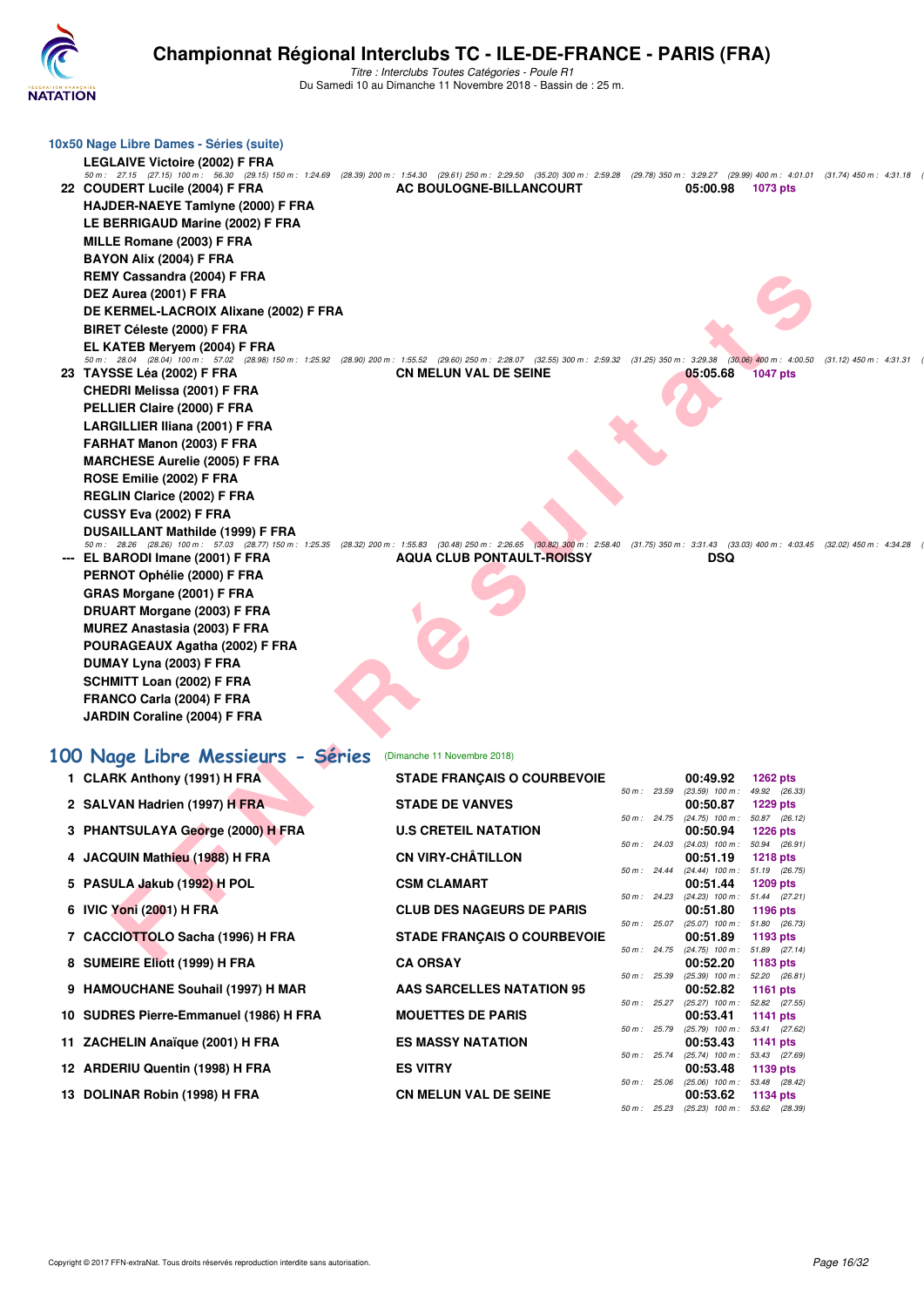

**100 Nage Libre Messieurs - Séries (suite)**

Titre : Interclubs Toutes Catégories - Poule R1 Du Samedi 10 au Dimanche 11 Novembre 2018 - Bassin de : 25 m.

| 14 CAPAZZA Axel (1997) H FRA         | <b>AQUA CLUB PONTAULT-ROISSY</b> |              | 00:54.20                                    | 1115 $pts$                  |         |
|--------------------------------------|----------------------------------|--------------|---------------------------------------------|-----------------------------|---------|
|                                      |                                  | 50 m: 26.07  | $(26.07)$ 100 m :                           | 54.20 (28.13)               |         |
| 15 TURPIN Fabrice (1995) H FRA       | <b>CSM CLAMART</b>               | 50 m: 24.93  | 00:54.23<br>$(24.93)$ 100 m :               | 1114 $pts$<br>54.23 (29.30) |         |
| 16 CHERIER Augustin (1998) H FRA     | <b>CN ST-MICHEL-SUR-ORGE</b>     |              | 00:54.70                                    | <b>1098 pts</b>             |         |
|                                      |                                  | 50 m: 26.18  | $(26.18)$ 100 m : 54.70 $(28.52)$           |                             |         |
| 17 ZAKA Nathanael (2002) H FRA       | <b>SN VERSAILLES</b>             |              | 00:54.75                                    | 1097 pts                    |         |
|                                      |                                  | 50 m : 26.06 | $(26.06)$ 100 m :                           | 54.75 (28.69)               |         |
| 18 CONTOU Damien (1983) H FRA        | <b>USM MALAKOFF</b>              |              | 00:55.32                                    | <b>1078 pts</b>             |         |
|                                      |                                  | 50 m: 26.41  | $(26.41)$ 100 m :                           | 55.32 (28.91)               |         |
| 19 BECQUET Mathias (1995) H FRA      | <b>S.M MONTROUGE</b>             |              | 00:55.66                                    | <b>1067 pts</b>             |         |
|                                      |                                  | 50 m : 26.82 | $(26.82)$ 100 m :                           | 55.66 (28.84)               |         |
| 20 LEMARCHAND Antonn (2004) H FRA    | <b>CN LE PLESSIS-ROBINSON</b>    |              | 00:55.71                                    | $1065$ pts                  |         |
|                                      |                                  | 50 m : 26.73 | $(26.73)$ 100 m :                           | 55.71 (28.98)               |         |
| 21 RATEL Esteban (2003) H FRA        | <b>CERGY PONTOISE NATATION</b>   |              | 00:56.24                                    | 1048 pts                    |         |
|                                      |                                  | 50 m: 26.89  | $(26.89)$ 100 m:                            | 56.24 (29.35)               |         |
| 22 BERTHELIER Axel (2000) H FRA      | <b>CLUB DES NAGEURS DE PARIS</b> |              | 00:56.43                                    | <b>1042 pts</b>             |         |
|                                      |                                  | 50 m: 26.08  | $(26.08)$ 100 m :                           | 56.43 (30.35)               |         |
| 23 CLEMENT Matteo (1997) H FRA       | <b>CANETON CLUB DE BEAUMONT</b>  |              | 00:56.78                                    | <b>1030 pts</b>             |         |
| 24 COULIBALY Souleymane (2004) H FRA | <b>AC VILLEPINTE</b>             | 50 m: 27.59  | $(27.59)$ 100 m : 56.78 (29.19)<br>00:58.15 |                             |         |
|                                      |                                  | 50 m: 27.04  | $(27.04)$ 100 m : 58.15 $(31.11)$           |                             | 987 pts |
|                                      |                                  |              |                                             |                             |         |

#### **[400 Nage Libre Messieurs - Séries](http://www.ffnatation.fr/webffn/resultats.php?idact=nat&go=epr&idcpt=56389&idepr=54)** (Samedi 10 Novembre 2018)

| 10 CONTOU DAIMEN (1903) IT FRA                                                                                                                                                                                                    | <b>UJIM MALANULI</b>                                                                                                                                |              | <b>UU.JJ.JZ</b>                                                 | <b>ULL</b> DIS  |         |
|-----------------------------------------------------------------------------------------------------------------------------------------------------------------------------------------------------------------------------------|-----------------------------------------------------------------------------------------------------------------------------------------------------|--------------|-----------------------------------------------------------------|-----------------|---------|
| 19 BECQUET Mathias (1995) H FRA                                                                                                                                                                                                   | <b>S.M MONTROUGE</b>                                                                                                                                |              | 50 m: 26.41 (26.41) 100 m: 55.32 (28.91)<br>00:55.66            | 1067 $pts$      |         |
|                                                                                                                                                                                                                                   | <b>CN LE PLESSIS-ROBINSON</b>                                                                                                                       |              | 50 m : 26.82 (26.82) 100 m : 55.66 (28.84)<br>00:55.71          | $1065$ pts      |         |
| 21 RATEL Esteban (2003) H FRA                                                                                                                                                                                                     | <b>CERGY PONTOISE NATATION</b>                                                                                                                      |              | 50 m : 26.73 (26.73) 100 m : 55.71 (28.98)<br>00:56.24          | 1048 pts        |         |
| 22   BERTHELIER Axel (2000) H FRA                                                                                                                                                                                                 | <b>CLUB DES NAGEURS DE PARIS</b>                                                                                                                    | 50 m : 26.89 | $(26.89)$ 100 m : 56.24 $(29.35)$<br>00:56.43                   | <b>1042 pts</b> |         |
| 23 CLEMENT Matteo (1997) H FRA                                                                                                                                                                                                    | <b>CANETON CLUB DE BEAUMONT</b>                                                                                                                     |              | 50 m : 26.08 (26.08) 100 m : 56.43 (30.35)<br>00:56.78          | 1030 pts        |         |
| 24 COULIBALY Souleymane (2004) H FRA                                                                                                                                                                                              | <b>AC VILLEPINTE</b>                                                                                                                                |              | 50 m : 27.59 (27.59) 100 m : 56.78 (29.19)<br>00:58.15          | 987 pts         |         |
|                                                                                                                                                                                                                                   |                                                                                                                                                     | 50 m: 27.04  | $(27.04)$ 100 m : 58.15 $(31.11)$                               |                 |         |
| 00 Nage Libre Messieurs - Séries (Samedi 10 Novembre 2018)                                                                                                                                                                        |                                                                                                                                                     |              |                                                                 |                 |         |
| 1 BOUCHAUT Joris (1995) H FRA<br>50 m: 26.60 (26.60) 100 m: 54.93 (28.33) 150 m: 1:23.29 (28.36) 200 m: 1:51.90 (28.61) 250 m: 2:21.01 (29.11) 300 m: 2:50.35 (29.34) 350 m: 3:19.99 (29.64) 400 m: 3:49.06 (29.07)               | <b>STADE DE VANVES</b>                                                                                                                              |              | 03:49.06                                                        | 1299 pts        |         |
| 2 NASCIMENTO Miguel-Duarte (1995) H POR                                                                                                                                                                                           | <b>STADE FRANÇAIS O COURBEVOIE</b>                                                                                                                  |              | 03:50.49                                                        | <b>1287 pts</b> |         |
| 50 m : 26.43 (26.43) 100 m : 55.28 (28.85) 150 m : 1:24.88 (29.60) 200 m : 1:54.75 (29.87) 250 m : 2:24.30 (29.55) 300 m : 2:53.72 (29.42) 350 m : 3:23.02 (29.30) 400 m : 3:50.49<br>3 KOZIEJKO Bartolomiej (2000) H POL         | <b>CSM CLAMART</b>                                                                                                                                  |              | 03:50.93                                                        | <b>1283 pts</b> | (27.47) |
| 50 m: 26.81 (26.81) 100 m: 55.73 (28.92) 150 m: 1:24.88 (29.15) 200 m: 1:54.52 (29.64) 250 m: 2:23.95 (29.43) 300 m: 2:53.88 (29.93) 350 m: 3:23.12 (29.24) 400 m: 3:50.93<br>4 MOKHFI Naim (2000) H FRA                          | <b>ES MASSY NATATION</b>                                                                                                                            |              | 03:58.91                                                        | <b>1213 pts</b> | (27.81) |
| 50 m : 27.15 (27.15) 100 m : 56.32 (29.17) 150 m : 1:26.73 (30.41) 200 m : 1:57.52 (30.79) 250 m : 2:28.08 (30.56) 300 m : 2:58.70 (30.62) 350 m : 3:29.10 (30.40) 400 m : 3:58.91<br>5 BERINGUE Raphael (2001) H FRA             | <b>CA ORSAY</b>                                                                                                                                     |              | 04:00.85                                                        | 1196 pts        | (29.81) |
| 50 m : 28.00 (28.00) 100 m : 57.50 (29.50) 150 m : 1:27.43 (29.93) 200 m : 1:57.90 (30.47) 250 m : 2:28.39 (30.49) 300 m : 2:59.27 (30.88) 350 m : 3:30.58 (31.31) 400 m : 4:00.85                                                | <b>SN VERSAILLES</b>                                                                                                                                |              | 04:04.43                                                        | 1166 pts        | (30.27) |
| 6 VANDEVELDE Alexis (2001) H FRA<br>50 m: 27.91 (27.91) 100 m: 58.28 (30.37) 150 m: 1:29.28 (31.00) 200 m: 2:00.41 (31.13) 250 m: 2:31.50 (31.09) 300 m: 3:03.09 (31.59) 350 m: 3:34.01 (30.92) 400 m: 4:04.43 (30.42)            |                                                                                                                                                     |              |                                                                 |                 |         |
| 7 BOURDON Rayane (2001) H FRA<br>50 m: 27.14 (27.14) 100 m: 56.93 (29.79) 150 m: 1:28.04 (31.11) 200 m: 1:59.38 (31.34) 250 m: 2:30.45 (31.07) 300 m: 3:02.32 (31.87) 350 m: 3:34.54 (32.22) 400 m: 4:06.48                       | <b>CN VIRY-CHATILLON</b>                                                                                                                            |              | 04:06.48                                                        | 1149 pts        | (31.94) |
| 8 MONNET Jean-Etienne (1994) H FRA<br>50 m: 28.25 (28.25) 100 m: 59.05 (30.80) 150 m: 1:29.97 (30.92) 200 m: 2:01.13 (31.16) 250 m: 2:32.27 (31.14) 300 m: 3:03.90 (31.63) 350 m: 3:35.84 (31.94) 400 m: 4:07.04                  | <b>U.S CRETEIL NATATION</b>                                                                                                                         |              | 04:07.04                                                        | <b>1144 pts</b> | (31.20) |
| 9 AZRA Alexandre (2000) H FRA<br>50 m: 27.91 (27.91) 100 m: 58.67 (30.76) 150 m: 1:30.11 (31.44) 200 m: 2:01.79 (31.68) 250 m: 2:33.84 (32.05) 300 m: 3:05.61 (31.77) 350 m: 3:37.31 (31.70) 400 m: 4:08.03                       | <b>ES VITRY</b>                                                                                                                                     |              | 04:08.03                                                        | <b>1136 pts</b> | (30.72) |
| 10 BUGLER Enzo (2001) H FRA<br>50 m : 27.95 (27.95) 100 m : 58.00 (30.05) 150 m : 1:29.14 (31.14) 200 m : 2:00.76 (31.62) 250 m : 2:32.68 (31.92) 300 m : 3:05.00 (32.32) 350 m : 3:37.87 (32.87) 400 m : 4:09.49 (31.62)         | <b>CN MELUN VAL DE SEINE</b>                                                                                                                        |              | 04:09.49                                                        | 1123 pts        |         |
| 11 ROCHER Romain (2002) H FRA<br>50 m: 28.62 (28.62) 100 m: 1:00.02 (31.40) 150 m: 1:31.73 (31.71) 200 m: 2:03.65 (31.92) 250 m: 2:35.56 (31.91) 300 m: 3:07.49 (31.93) 350 m: 3:39.49 (32.00) 400 m: 4:10.08 (30.59)             | <b>STADE FRANÇAIS O COURBEVOIE</b>                                                                                                                  |              | 04:10.08                                                        | <b>1118 pts</b> |         |
| 12 IRIART Charley (2000) H FRA                                                                                                                                                                                                    | AAS SARCELLES NATATION 95                                                                                                                           |              | 04:10.85                                                        | 1112 pts        |         |
| 50 m: 28.51 (28.51) 100 m: 59.21 (30.70) 150 m: 1:30.11 (30.90) 200 m: 2:01.54 (31.43) 250 m: 2:32.30 (30.76) 300 m: 3:04.65 (32.35) 350 m: 3:37.70 (33.05) 400 m: 4:10.85<br>13 CANTRELLE Vincent (1988) H FRA                   | <b>CSM CLAMART</b>                                                                                                                                  |              | 04:11.17                                                        | 1109 pts        | (33.15) |
| 50 m: 28.39 (28.39) 100 m: 59.00 (30.61) 150 m: 1:30.03 (31.03) 200 m: 2:01.34 (31.31) 250 m: 2:33.09 (31.75) 300 m: 3:05.53 (32.44) 350 m: 3:38.38 (32.85) 400 m: 4:11.17 (32.79)<br>14 LEMARCHAND Kyllian (2002) H FRA          | <b>CN LE PLESSIS-ROBINSON</b>                                                                                                                       |              | 04:11.33                                                        | 1108 pts        |         |
| 50 m: 27.67 (27.67) 100 m: 58.56 (30.89) 150 m: 1:30.27 (31.71) 200 m: 2:02.62 (32.35) 250 m: 2:34.64 (32.02) 300 m: 3:07.11 (32.47) 350 m: 3:39.69 (32.58) 400 m: 4:11.33<br>15 GENET David (1982) H FRA                         | <b>CLUB DES NAGEURS DE PARIS</b>                                                                                                                    |              | 04:15.06                                                        | <b>1078 pts</b> | (31.64) |
| 50 m: 29.27 (29.27) 100 m: 1:01.31 (32.04) 150 m: 1:33.76 (32.45) 200 m: 2:06.46 (32.70) 250 m: 2:38.64 (32.18) 300 m: 3:11.19 (32.55) 350 m: 3:43.60 (32.41) 400 m: 4:15.06 (31.46)<br>16 BOUAOUNI Hedy (1990) H FRA             | <b>USM MALAKOFF</b>                                                                                                                                 |              | 04:17.50                                                        | 1058 pts        |         |
| 50 m: 28,65 (28.65) 100 m: 1:00.29 (31.64) 150 m: 1:32.74 (32.45) 200 m: 2:05.70 (32.96) 250 m: 2:38.21 (32.51) 300 m: 3:10.90 (32.69) 350 m: 3:44.26 (33.36) 400 m: 4:17.50 (33.24)<br>17 LAFLEUR Vincent (1996) H FRA           | <b>CN ST-MICHEL-SUR-ORGE</b>                                                                                                                        |              | 04:22.87                                                        | 1015 pts        |         |
| 50 m: 28.76 (28.76) 100 m: 1:01.40 (32.64) 150 m: 1:35.24 (33.84) 200 m: 2:09.51 (34.27) 250 m: 2:43.16 (33.65) 300 m: 3:16.71 (33.55) 350 m: 3:50.18 (33.47) 400 m: 4:22.87 (32.69)<br>18 LETOCA <del>RT</del> Enzo (2004) H FRA | <b>AQUA CLUB PONTAULT-ROISSY</b>                                                                                                                    |              | 04:23.27                                                        | <b>1012 pts</b> |         |
| 50 m: 29.48 (29.48) 100 m: 1:02.35 (32.87) 150 m: 1:35.29 (32.94) 200 m: 2:08.92 (33.63) 250 m: 2:42.43 (33.51) 300 m: 3:16.96 (34.53) 350 m: 3:51.06 (34.10) 400 m: 4:23.27 (32.21)                                              | <b>CERGY PONTOISE NATATION</b>                                                                                                                      |              |                                                                 |                 |         |
| 19 DELOUVÉE Bastian (2002) H FRA<br>50 m: 29.70 (29.70) 100 m: 1:02.51 (32.81) 150 m: 1:36.46 (33.95) 200 m: 2:11.01 (34.55) 250 m: 2:45.78 (34.77) 300 m: 3:20.88 (35.10) 350 m: 3:55.42 (34.54) 400 m: 4:29.67 (34.25)          |                                                                                                                                                     |              | 04:29.67                                                        | 962 pts         |         |
| 20 LE TOQUIN Bryan (1996) H FRA<br>50 m : 30.91 (30.91) 100 m : 1:04.76 (33.85) 150 m : 1:39.39 (34.63) 200 m : 2:14.45 (35.06) 250 m : 2:49.45 (35.00) 300 m : 3:24.39                                                           | <b>CLUB DES NAGEURS DE PARIS</b>                                                                                                                    |              | 04:33.40<br>$(34.94)$ 350 m : 3:59.29 $(34.90)$ 400 m : 4:33.40 | 934 pts         | (34.11) |
| 21   MELINARD Théo (2004) H FRA<br>50 m : 31.08 (31.08) 100 m : 1:04.97 (33.89) 150 m : 1:40.26 (35.29) 200 m : 2:15.72 (35.46) 250 m : 2:50.86 (35.14) 300 m : 3:26.28                                                           | <b>AC VILLEPINTE</b>                                                                                                                                |              | 04:34.48<br>(35.42) 350 m: 4:01.28 (35.00) 400 m: 4:34.48       | 925 pts         | (33.20) |
| 22 BEN FERJANI Mohamed-Aziz (1995) H FRA<br>50 m : 29.54 (29.54) 100 m : 1:02.44 (32.90) 150 m : 1:36.41 (33.97) 200 m : 2:11.20 (34.79) 250 m : 2:46.70 (35.50) 300 m : 3:23.05 (36.35) 350 m : 3:59.64 (36.59) 400 m : 4:35.20  | <b>S.M MONTROUGE</b>                                                                                                                                |              | 04:35.20                                                        | 920 pts         | (35.56) |
| 23   LEGRIEL Ernest (2001) H FRA<br>50 m : 29.97 (29.97) 100 m : 1:04.00 (34.03) 150 m : 1:39.60                                                                                                                                  | <b>MOUETTES DE PARIS</b><br>(35.60) 200 m : 2:15.71 (36.11) 250 m : 2:51.98 (36.27) 300 m : 3:28.73 (36.75) 350 m : 4:04.82 (36.09) 400 m : 4:39.88 |              | 04:39.88                                                        | 885 pts         | (35.06) |
| 24   BARON Joris (1998) H FRA                                                                                                                                                                                                     | <b>CANETON CLUB DE BEAUMONT</b>                                                                                                                     |              | 04:40.44                                                        | <b>881 pts</b>  |         |
| 50 m: 29.81 (29.81) 100 m: 1:03.39 (33.58) 150 m: 1:38.25 (34.86) 200 m: 2:14.16 (35.91) 250 m: 2:50.52 (36.36) 300 m: 3:27.11 (36.59) 350 m: 4:04.02 (36.91) 400 m: 4:40.44 (36.42)                                              |                                                                                                                                                     |              |                                                                 |                 |         |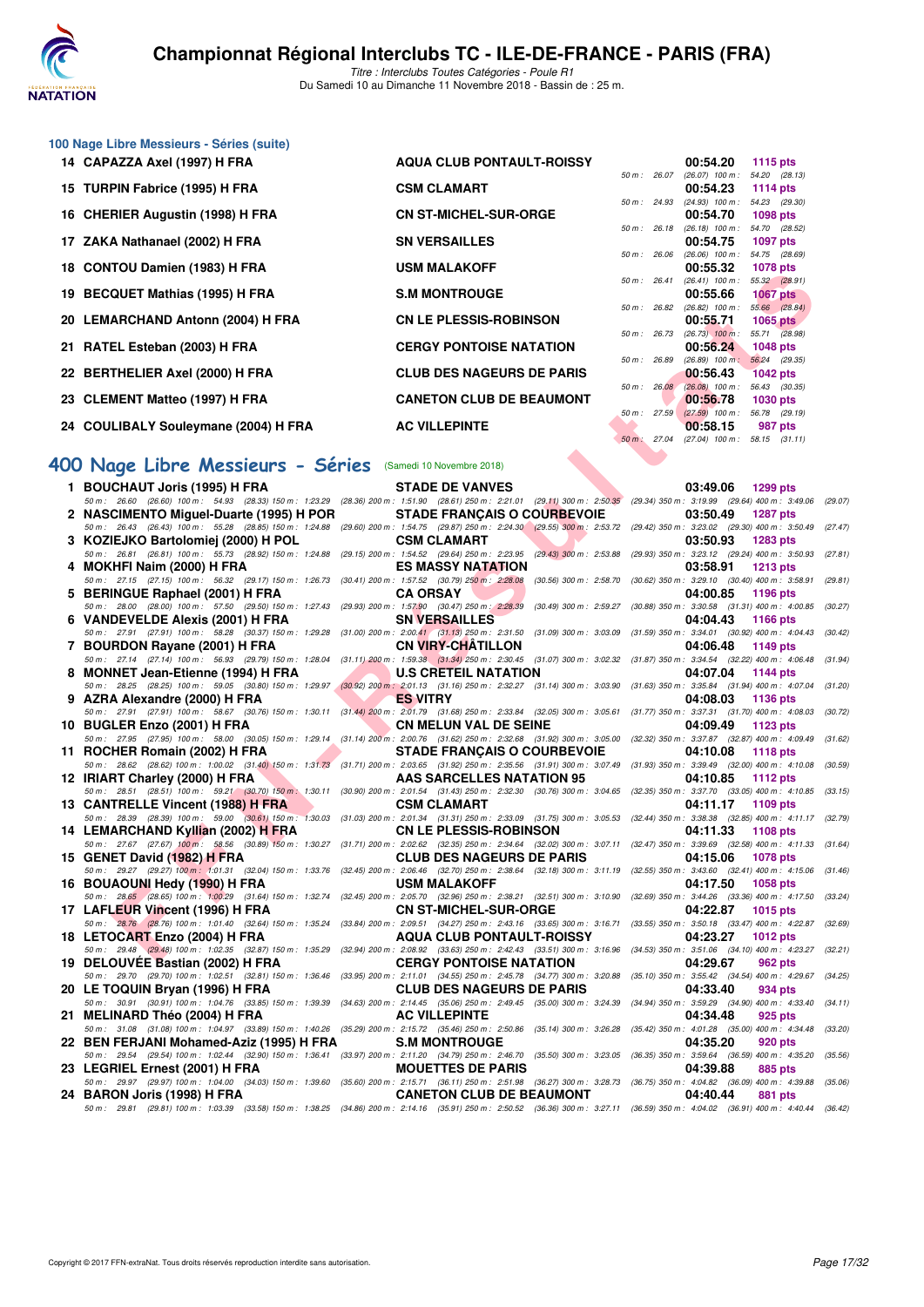

# **[100 Dos Messieurs - Séries](http://www.ffnatation.fr/webffn/resultats.php?idact=nat&go=epr&idcpt=56389&idepr=62)** (Dimanche 11 Novembre 2018)

| 1 HUILLE Stanislas (1999) H FRA                        | <b>SN VERSAILLES</b>                                                                                                         |                |             | 00:53.10                                        | <b>1307 pts</b>                  |         |
|--------------------------------------------------------|------------------------------------------------------------------------------------------------------------------------------|----------------|-------------|-------------------------------------------------|----------------------------------|---------|
| 2 MLYNARCZYK Karol (2000) H POL                        | <b>STADE DE VANVES</b>                                                                                                       | 50 m : 26.35   |             | $(26.35)$ 100 m : 53.10 $(26.75)$<br>00:53.79   | <b>1286 pts</b>                  |         |
| 3 TRILLAT Léo (1998) H FRA                             | <b>STADE FRANÇAIS O COURBEVOIE</b>                                                                                           | $50 m$ : 26.87 |             | (26.87) 100 m: 53.79 (26.92)<br>00:54.15        | <b>1275 pts</b>                  |         |
| 4 MALEC Mikolaj (2001) H POL                           | <b>CSM CLAMART</b>                                                                                                           | 50 m: 25.74    |             | $(25.74)$ 100 m : 54.15 $(28.41)$<br>00:56.22   | <b>1214 pts</b>                  |         |
|                                                        |                                                                                                                              | $50 m$ : 27.67 |             | $(27.67)$ 100 m :                               | 56.22 (28.55)                    |         |
| 5 THIBAULT Maxime (1999) H FRA                         | <b>STADE FRANÇAIS O COURBEVOIE</b>                                                                                           | 50 m: 27.37    |             | 00:56.97<br>$(27.37)$ 100 m :                   | <b>1192 pts</b><br>56.97 (29.60) |         |
| 6 PIRI Max (1997) H FRA                                | <b>CLUB DES NAGEURS DE PARIS</b>                                                                                             |                |             | 00:57.15                                        | <b>1187 pts</b>                  |         |
| 7 BOUTOUIL Samy (2000) H FRA                           | <b>CSM CLAMART</b>                                                                                                           | 50 m: 27.14    |             | $(27.14)$ 100 m : 57.15 $(30.01)$<br>00:57.49   | <b>1177 pts</b>                  |         |
| 8 FOURRE Anthony (1999) H FRA                          | <b>CN MELUN VAL DE SEINE</b>                                                                                                 | 50 m: 27.33    |             | $(27.33)$ 100 m:<br>00:58.41                    | 57.49 (30.16)<br><b>1150 pts</b> |         |
| 9 MENDES Romain (1998) H FRA                           | <b>AQUA CLUB PONTAULT-ROISSY</b>                                                                                             | 50 m : 28.22   |             | $(28.22)$ 100 m : 58.41 $(30.19)$<br>00:58.73   | <b>1141 pts</b>                  |         |
|                                                        |                                                                                                                              | 50 m: 27.52    |             | $(27.52)$ 100 m :                               | 58.73 (31.21)                    |         |
| 10 CHAPLET-GARCIA Joris (1995) H FRA                   | <b>CN LE PLESSIS-ROBINSON</b>                                                                                                | $50 m$ : 28.15 |             | 00:59.62<br>$(28.15)$ 100 m : 59.62 $(31.47)$   | <b>1116 pts</b>                  |         |
| 11 MARINETTE Samuel (1999) H FRA                       | <b>ES MASSY NATATION</b>                                                                                                     |                |             | 00:59.76                                        | <b>1112 pts</b>                  |         |
| 12 CHARBONNEL Theo (2001) H FRA                        | <b>CN ST-MICHEL-SUR-ORGE</b>                                                                                                 | 50 m: 29.51    |             | $(29.51)$ 100 m :<br>00:59.79                   | 59.76 (30.25)<br><b>1111 pts</b> |         |
|                                                        |                                                                                                                              | $50 m$ : 28.58 |             | $(28.58)$ 100 m :                               | 59.79                            | (31.21) |
| 13 ROTH BELGRAND Mathis (2002) H FRA                   | <b>U.S CRETEIL NATATION</b>                                                                                                  | 50 m : 28.90   |             | 00:59.94<br>$(28.90)$ 100 m :                   | 1107 pts<br>59.94                | (31.04) |
| 14 CHAUVIN Dennys (2001) H FRA                         | <b>ES VITRY</b>                                                                                                              |                |             | 01:00.32                                        | <b>1096 pts</b>                  |         |
| 15 DINO Maxime (2002) H FRA                            | <b>CERGY PONTOISE NATATION</b>                                                                                               | 50 m: 28.53    |             | $(28.53)$ 100 m : 1:00.32 $(31.79)$<br>01:01.65 | <b>1060 pts</b>                  |         |
| 16 SCHILOVITZ Jules (2000) H FRA                       | <b>CLUB DES NAGEURS DE PARIS</b>                                                                                             | 50 m: 30.03    |             | (30.03) 100 m: 1:01.65 (31.62)<br>01:02.22      | <b>1044 pts</b>                  |         |
|                                                        |                                                                                                                              | 50 m: 30.12    |             | $(30.12)$ 100 m : 1:02.22 $(32.10)$             |                                  |         |
| 17 BARBAUD Julien (2004) H FRA                         | <b>CN VIRY-CHATILLON</b>                                                                                                     | 50 m: 29.97    |             | 01:02.28<br>(29.97) 100 m: 1:02.28 (32.31)      | <b>1042 pts</b>                  |         |
| 18 JULIEN Noé (2002) H FRA                             | <b>CA ORSAY</b>                                                                                                              |                |             | 01:02.95                                        | <b>1024 pts</b>                  |         |
| 19 BOURSIER Merlin (2001) H FRA                        | <b>AAS SARCELLES NATATION 95</b>                                                                                             | 50 m : 30.73   |             | $(30.73)$ 100 m : 1:02.95 $(32.22)$<br>01:03.78 | <b>1002 pts</b>                  |         |
|                                                        |                                                                                                                              | 50 m: 30.63    |             | $(30.63)$ 100 m : 1:03.78 $(33.15)$             |                                  |         |
| 20 BERTRAND Bruno (1985) H FRA                         | <b>USM MALAKOFF</b>                                                                                                          | 50 m : 30.87   |             | 01:04.71<br>$(30.87)$ 100 m : 1:04.71 $(33.84)$ | 978 pts                          |         |
| 21 RICARDOU Rafaël (1975) H FRA                        | <b>MOUETTES DE PARIS</b>                                                                                                     |                |             | 01:05.54                                        | 956 pts                          |         |
| 22 LEMARCHAND SUMEIRE Thibault (1982) H FRA            | <b>S.M MONTROUGE</b>                                                                                                         |                | 50 m: 31.11 | $(31.11)$ 100 m : 1:05.54 $(34.43)$<br>01:06.12 | 941 pts                          |         |
|                                                        |                                                                                                                              | 50 m: 31.99    |             | $(31.99)$ 100 m : 1:06.12 $(34.13)$             |                                  |         |
| 23 DUBOSCQ Florian (1999) H FRA                        | <b>CANETON CLUB DE BEAUMONT</b>                                                                                              | 50 m: 32.35    |             | 01:07.14<br>(32.35) 100 m: 1:07.14 (34.79)      | 915 pts                          |         |
| 24 PERRIER Axel (2005) H FRA                           | <b>AC VILLEPINTE</b>                                                                                                         |                |             | 01:10.68                                        | 827 pts                          |         |
|                                                        |                                                                                                                              | 50 m: 33.82    |             | $(33.82)$ 100 m : 1:10.68 $(36.86)$             |                                  |         |
| 00 Dos Messieurs - Séries<br>(Samedi 10 Novembre 2018) |                                                                                                                              |                |             |                                                 |                                  |         |
| 1 KAROLCZAK Jan (2001) H POL                           | <b>CSM CLAMART</b>                                                                                                           |                |             | 02:00.89                                        | <b>1225 pts</b>                  |         |
| 2 BALCERAK Jakub (2000) H POL                          | 50 m: 28.31 (28.31) 100 m: 59.56 (31.25) 150 m: 1:30.91<br><b>STADE DE VANVES</b>                                            |                |             | $(31.35)$ 200 m : 2:00.89 (29.98)<br>02:01.09   | <b>1222 pts</b>                  |         |
|                                                        | 50 m: 28.96 (28.96) 100 m: 1:00.73 (31.77) 150 m: 1:31.64 (30.91) 200 m: 2:01.09 (29.45)                                     |                |             |                                                 |                                  |         |
| 3 CHATTI Souhaiel (2000) H FRA                         | <b>STADE FRANÇAIS O COURBEVOIE</b><br>50 m: 27.02 (27.02) 100 m: 56.83 (29.81) 150 m: 1:28.91 (32.08) 200 m: 2:01.15 (32.24) |                |             | 02:01.15                                        | <b>1222 pts</b>                  |         |
| 4 TOURDES Alexis (1999) H FRA                          | <b>CN MELUN VAL DE SEINE</b>                                                                                                 |                |             | 02:01.94                                        | <b>1210 pts</b>                  |         |
| 5 GAYANT Brice (1995) H FRA                            | 50 m : 28.04 (28.04) 100 m : 58.97 (30.93) 150 m : 1:30.58 (31.61) 200 m : 2:01.94 (31.36)<br><b>U.S CRETEIL NATATION</b>    |                |             | 02:02.10                                        | <b>1208 pts</b>                  |         |
|                                                        | 50 m : 28.78 (28.78) 100 m : 59.60 (30.82) 150 m : 1:30.68 (31.08) 200 m : 2:02.10 (31.42)                                   |                |             |                                                 |                                  |         |

# **[200 Dos Messieurs - Séries](http://www.ffnatation.fr/webffn/resultats.php?idact=nat&go=epr&idcpt=56389&idepr=63)** (Samedi 10 Novembre 2018)

| 1 KAROLCZAK Jan (2001) H POL   |
|--------------------------------|
| 2 BALCERAK Jakub (2000) H POL  |
| 3 CHATTI Souhaiel (2000) H FRA |
| 4 TOURDES Alexis (1999) H FRA  |
| 5 GAYANT Brice (1995) H FRA    |
| 6 FOURMY Matéo (2000) H FRA    |
| 7 MIGUET Florian (2001) H FRA  |
| 8 PASTULA Kacper (2001) H POL  |
| 9 NEUVILLE Malo (2001) H FRA   |
| 10 MAJOU Clément (2002) H FRA  |

| 1 KAROLCZAK Jan (2001) H POL     | <b>CSM CLAMART</b>                                                                                              |          | $02:00.89$ 1225 pts                 |
|----------------------------------|-----------------------------------------------------------------------------------------------------------------|----------|-------------------------------------|
|                                  | 50 m: 28.31 (28.31) 100 m: 59.56 (31.25) 150 m: 1:30.91                                                         |          | $(31.35)$ 200 m : 2:00.89 $(29.98)$ |
| 2 BALCERAK Jakub (2000) H POL    | <b>STADE DE VANVES</b>                                                                                          |          | $02:01.09$ 1222 pts                 |
|                                  | 50 m: 28.96 (28.96) 100 m: 1:00.73 (31.77) 150 m: 1:31.64 (30.91) 200 m: 2:01.09 (29.45)                        |          |                                     |
| 3 CHATTI Souhaiel (2000) H FRA   | <b>STADE FRANCAIS O COURBEVOIE</b>                                                                              |          | $02:01.15$ 1222 pts                 |
|                                  | 50 m: 27.02 (27.02) 100 m: 56.83 (29.81) 150 m: 1:28.91 (32.08) 200 m: 2:01.15 (32.24,                          |          |                                     |
| 4 TOURDES Alexis (1999) H FRA    | CN MELUN VAL DE SEINE                                                                                           |          | $02:01.94$ 1210 pts                 |
|                                  | 50 m: 28.04 (28.04) 100 m: 58.97 (30.93) 150 m: 1:30.58                                                         |          | $(31.61)$ 200 m : 2:01.94 $(31.36)$ |
| 5 GAYANT Brice (1995) H FRA      | <b>U.S CRETEIL NATATION</b>                                                                                     |          | $02:02.10$ 1208 pts                 |
|                                  | 50 m: 28.78 (28.78) 100 m: 59.60 (30.82) 150 m: 1:30.68 (31.08) 200 m: 2:02.10 (31.42)                          |          |                                     |
| 6 FOURMY Matéo (2000) H FRA      | ES MASSY NATATION                                                                                               |          | $02:03.33$ 1190 pts                 |
|                                  | 50 m: 29.11 (29.11) 100 m: 1:00.16 (31.05) 150 m: 1:32.16 (32.00) 200 m: 2:03.33 (31.17                         |          |                                     |
| 7 MIGUET Florian (2001) H FRA    | <b>SN VERSAILLES</b>                                                                                            |          | $02:04.95$ 1167 pts                 |
|                                  | 50 m: 29.12 (29.12) 100 m: 59.96 (30.84) 150 m: 1.32.44 (32.48) 200 m: 2.04.95 (32.51,                          |          |                                     |
| 8 PASTULA Kacper (2001) H POL    | <b>ES VITRY</b>                                                                                                 |          | $02:05.88$ 1153 pts                 |
|                                  | 50 m: 27.68 (27.68) 100 m: 58.98 (31.30) 150 m: 1:31.96 (32.98) 200 m: 2:05.88 (33.92                           |          |                                     |
| 9 NEUVILLE Malo (2001) H FRA     | <b>CA ORSAY</b>                                                                                                 | 02:07.28 | 1133 pts                            |
|                                  | 50 m: 29.86 (29.86) 100 m: 1:01.54 (31.68) 150 m: 1:34.24 (32.70) 200 m: 2:07.28 (33.04                         |          |                                     |
| 10 MAJOU Clément (2002) H FRA    | STADE FRANCAIS O COURBEVOIE 02:09.12 1108 pts                                                                   |          |                                     |
|                                  | 50 m: 29.72 (29.72) 100 m: 1:01.85 (32.13) 150 m: 1:35.83 (33.98) 200 m: 2:09.12 (33.29                         |          |                                     |
| 11 POUMAREDE Julien (2001) H FRA | CN ST-MICHEL-SUR-ORGE NAMEL AND THE STATE OF STATE OF STATE AND THE STATE OF STATE OF STATE OF STATE OF STATE O |          | $02:09.54$ 1102 pts                 |
|                                  | 50 m: 30.16 (30.16) 100 m: 1:02.64 (32.48) 150 m: 1:35.81 (33.17) 200 m: 2:09.54 (33.73,                        |          |                                     |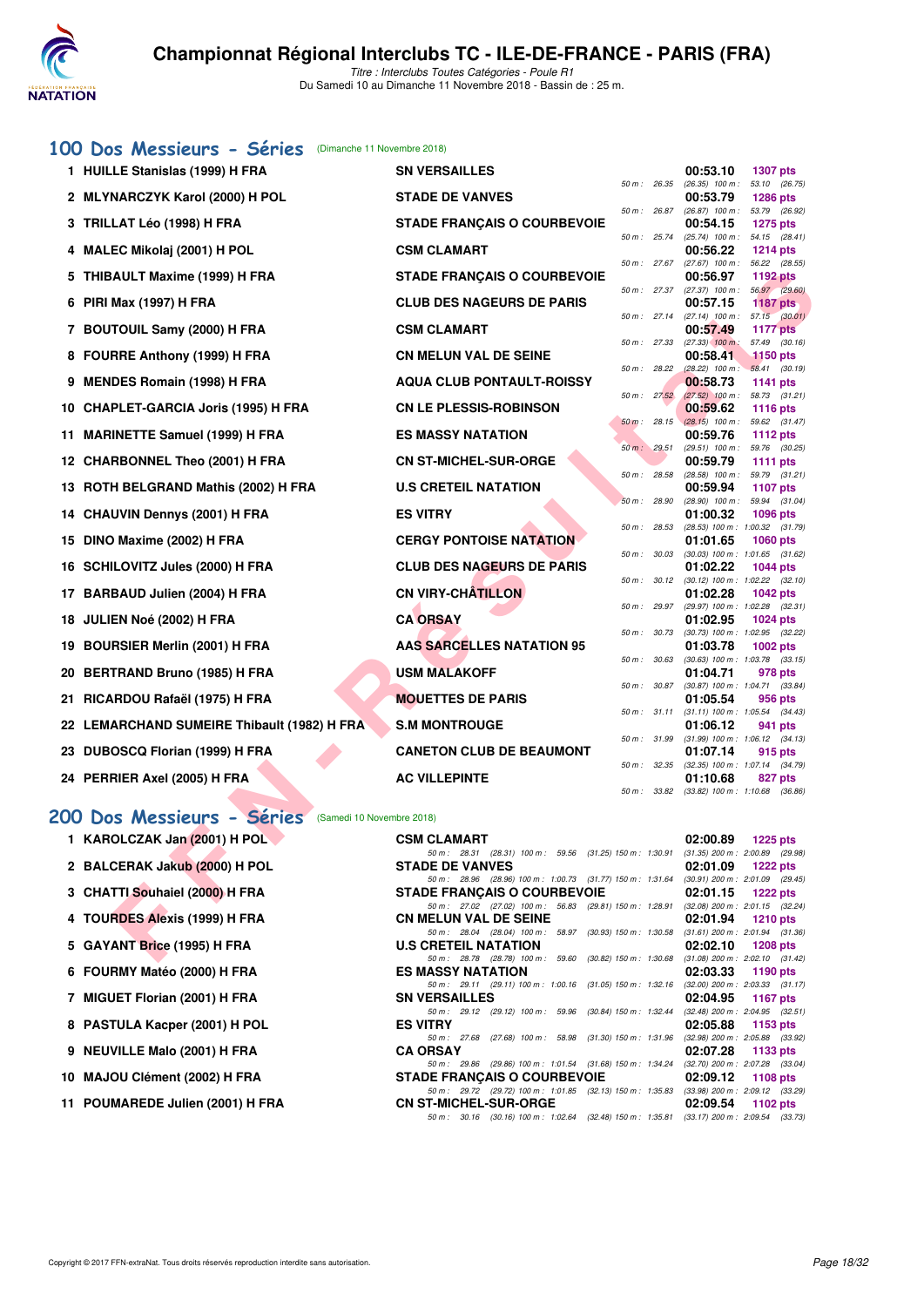

#### **200 Dos Messieurs - Séries (suite)**

- 12 LEBEAUX Fabien (1985) H FRA **CLUB DES NAGEWERS OF STARIS DESCRIPTION**
- 13 GENEVOIS Yanis (2002) H FRA **CONSIDENT**
- **14 REUILLON Paul (1997) H FRA MODEL PROPERTY**
- **15 FOURTIER Florentin (1996) H FRA**
- **16 SCHMITT Teddy (2002) H FRA**
- 17 **ROUSSEL Victor (1998) H FRA CLUB DESIGNATION**
- 18 **MARTEL Gabriel (2004) H FRA CONSIDERING OF STATE**
- 19 EVANNO Maxime (1988) H FRA **S.M A.M 2019**
- **20 BERTRAND Rudy (1982) H FRA**
- **21 CELLICH Paul (2000) H FRA CANETON CONTROL**
- **22 KARADZIC Luka (2004) H FRA COLAMART 02:31 PTS**
- 23 KEBLI Soulaymane (2003) H FRA
- 

#### **[100 Brasse Messieurs - Séries](http://www.ffnatation.fr/webffn/resultats.php?idact=nat&go=epr&idcpt=56389&idepr=72)** (Dimanche 11 Novembre 2018)

- **1 CAPITAINE Thibaut (1993) H FRA**
- 2 PIOTROWICZ Kamil (2000) H POL
- **3 AITKACI Carl (2001) H FRA**
- **4 GORJAO MOREIRA Martin (1999) H FRA**
- **5 OLIER Cyril (1994) H FRA**
- **6 KRULIKOWSKI Maciej (1999) H POL**
- **7 AROT Julien (1992) H FRA**
- **8 SCHEERS Hugo (2001) H FRA**
- **9 KRPINA Ante-Nikola (2003) H FRA**
- **10 FERRANDI Antoine-Joseph (1993) H FRA**
- **11 ROUBIOL Titouan (1997) H FRA**
- **12 BARSANTI Flavio (1999) H FRA**
- 13 COLOMBO Jules (1996) H FRA
- **14 FASSIH Karim (1998) H FRA**
- **15 LETOURNEUR Robin (1992) H FRA**
- **16 VAUTRIN Clément (1985) H FRA**
- **17 VALIN-FIXOT Antonin (2002) H FRA**
- **18 AMARA Othman (2001) H FRA**
- 19 MIHALOPOULOS lassonas (1998) H FRA
- 20 SCHNEIDER Nicolas (1979) H FRA
- 21 SABATIER Jean-baptiste (2002) H FRA
- 22 LADISA Valentin (2004) H FRA

| 12 LEBEAUX Fabien (1985) H FRA     | <b>CLUB DES NAGEURS DE PARIS</b>                                                                                                                                                                                                                           |            | 02:10.66 1086 pts   |
|------------------------------------|------------------------------------------------------------------------------------------------------------------------------------------------------------------------------------------------------------------------------------------------------------|------------|---------------------|
|                                    | 50 m: 30.63 (30.63) 100 m: 1:03.34 (32.71) 150 m: 1:37.20 (33.86) 200 m: 2:10.66 (33.46                                                                                                                                                                    |            |                     |
| 13 GENEVOIS Yanis (2002) H FRA     | CN VIRY-CHÂTILLON                                                                                                                                                                                                                                          |            | 02:11.37 1076 pts   |
|                                    | 50 m: 30.16 (30.16) 100 m: 1:02.93 (32.77) 150 m: 1:37.16 (34.23) 200 m: 2:11.37 (34.21                                                                                                                                                                    |            |                     |
| 14 REUILLON Paul (1997) H FRA      | <b>MOUETTES DE PARIS</b>                                                                                                                                                                                                                                   |            | $02:12.30$ 1064 pts |
|                                    | 50 m: 30.13 (30.13) 100 m: 1:02.88 (32.75) 150 m: 1:37.53 (34.65) 200 m: 2:12.30 (34.77                                                                                                                                                                    |            |                     |
| 15 FOURTIER Florentin (1996) H FRA | AAS SARCELLES NATATION 95                                                                                                                                                                                                                                  |            | 02:14.22 1038 pts   |
|                                    | 50 m: 29.73 (29.73) 100 m: 1:02.34 (32.61) 150 m: 1:37.42 (35.08) 200 m: 2:14.22 (36.80                                                                                                                                                                    |            |                     |
| 16 SCHMITT Teddy (2002) H FRA      | AQUA CLUB PONTAULT-ROISSY                                                                                                                                                                                                                                  |            | 02:15.81 1016 pts   |
|                                    | 50 m: 32.01 (32.01) 100 m: 1:05.27 (33.26) 150 m: 1:40.35 (35.08) 200 m: 2:15.81 (35.46                                                                                                                                                                    |            |                     |
| 17 ROUSSEL Victor (1998) H FRA     | <b>CLUB DES NAGEURS DE PARIS</b>                                                                                                                                                                                                                           |            | $02:18.31$ 983 pts  |
|                                    | 50 m: 31.64 (31.64) 100 m: 1:06.41 (34.77) 150 m: 1:42.65 (36.24) 200 m: 2:18.31 (35.66                                                                                                                                                                    |            |                     |
| 18 MARTEL Gabriel (2004) H FRA     | CN LE PLESSIS-ROBINSON                                                                                                                                                                                                                                     |            | $02:19.61$ 966 pts  |
|                                    | 50 m: 32.33 (32.33) 100 m: 1.07.67 (35.34) 150 m: 1.44.29 (36.62) 200 m: 2.19.61 (35.32)                                                                                                                                                                   |            |                     |
| 19 EVANNO Maxime (1988) H FRA      | <b>S.M MONTROUGE</b>                                                                                                                                                                                                                                       |            | 02:19.97 962 pts    |
|                                    | 50 m: 32.07 (32.07) 100 m: 1:07.48 (35.41) 150 m: 1:43.84 (36.36) 200 m: 2:19.97 (36.13                                                                                                                                                                    |            |                     |
| 20 BERTRAND Rudy (1982) H FRA      | USM MALAKOFF                                                                                                                                                                                                                                               | 02:22.05   | 935 pts             |
|                                    | 50 m: 31.41 (31.41) 100 m: 1:06.38 (34.97) 150 m: 1:43.79 (37.41) 200 m: 2:22.05 (38.26                                                                                                                                                                    |            |                     |
| 21 CELLICH Paul (2000) H FRA       | <b>CANETON CLUB DE BEAUMONT</b>                                                                                                                                                                                                                            |            | $02:25.42$ 892 pts  |
|                                    | 50 m: 32.62 (32.62) 100 m: 1:07.58 (34.96) 150 m: 1:46.21 (38.63) 200 m: 2:25.42 (39.21                                                                                                                                                                    |            |                     |
| 22 KARADZIC Luka (2004) H FRA      | <u>and the state of the state of the state of the state of the state of the state of the state of the state of the state of the state of the state of the state of the state of the state of the state of the state of the state</u><br><b>CSM CLAMART</b> |            | 02:31.21 821 pts    |
|                                    | 50 m: 36.08 (36.08) 100 m: 1:14.84 (38.76) 150 m: 1:53.46 (38.62) 200 m: 2:31.21 (37.75                                                                                                                                                                    |            |                     |
| 23 KEBLI Soulaymane (2003) H FRA   | <b>AC VILLEPINTE</b>                                                                                                                                                                                                                                       | 02:31.78   | 814 pts             |
|                                    | 50 m: 36.34 (36.34) 100 m: 1:13.81 (37.47) 150 m: 1:52.90 (39.09) 200 m: 2:31.78 (38.88                                                                                                                                                                    |            |                     |
| --- CASTERA Louis (2000) H FRA     | <b>CERGY PONTOISE NATATION</b>                                                                                                                                                                                                                             | <b>DSQ</b> |                     |
|                                    | $\sim$                                                                                                                                                                                                                                                     |            |                     |
|                                    |                                                                                                                                                                                                                                                            |            |                     |

| MIII I GUUY (2002) II FRA                           | AQUA CLUD FUNTAULT-NUISST                                                                                                    | <b>UZ.13.01</b> 1010 DIS |                                                                 |
|-----------------------------------------------------|------------------------------------------------------------------------------------------------------------------------------|--------------------------|-----------------------------------------------------------------|
| SSEL Victor (1998) H FRA                            | 50 m: 32.01 (32.01) 100 m: 1:05.27 (33.26) 150 m: 1:40.35 (35.08) 200 m: 2:15.81 (35.46)<br><b>CLUB DES NAGEURS DE PARIS</b> | 02:18.31                 | 983 pts                                                         |
|                                                     | 50 m: 31.64 (31.64) 100 m: 1:06.41 (34.77) 150 m: 1:42.65 (36.24) 200 m: 2:18.31 (35.66)                                     |                          |                                                                 |
| TEL Gabriel (2004) H FRA                            | <b>CN LE PLESSIS-ROBINSON</b><br>50 m: 32.33 (32.33) 100 m: 1:07.67 (35.34) 150 m: 1:44.29 (36.62) 200 m: 2:19.61 (35.32)    | 02:19.61                 | 966 pts                                                         |
| NNO Maxime (1988) H FRA                             | <b>S.M MONTROUGE</b>                                                                                                         | 02:19.97                 | 962 pts                                                         |
| TRAND Rudy (1982) H FRA                             | 50 m: 32.07 (32.07) 100 m: 1:07.48 (35.41) 150 m: 1:43.84 (36.36) 200 m: 2:19.97 (36.13)<br><b>USM MALAKOFF</b>              | 02:22.05                 | 935 pts                                                         |
|                                                     | 50 m: 31.41 (31.41) 100 m: 1:06.38 (34.97) 150 m: 1:43.79 (37.41) 200 m: 2:22.05 (38.26)                                     |                          |                                                                 |
| LICH Paul (2000) H FRA                              | <b>CANETON CLUB DE BEAUMONT</b>                                                                                              | 02:25.42                 | 892 pts                                                         |
| ADZIC Luka (2004) H FRA                             | 50 m: 32.62 (32.62) 100 m: 1:07.58 (34.96) 150 m: 1:46.21 (38.63) 200 m: 2:25.42 (39.21)<br><b>CSM CLAMART</b>               | 02:31.21                 | 821 pts                                                         |
|                                                     | 50 m: 36.08 (36.08) 100 m: 1:14.84 (38.76) 150 m: 1:53.46 (38.62) 200 m: 2:31.21 (37.75)                                     |                          |                                                                 |
| LI Soulaymane (2003) H FRA                          | <b>AC VILLEPINTE</b><br>50 m: 36.34 (36.34) 100 m: 1:13.81 (37.47) 150 m: 1:52.90 (39.09) 200 m: 2:31.78 (38.88)             | 02:31.78                 | 814 pts                                                         |
| TERA Louis (2000) H FRA                             | <b>CERGY PONTOISE NATATION</b>                                                                                               | <b>DSQ</b>               |                                                                 |
|                                                     |                                                                                                                              |                          |                                                                 |
| asse Messieurs - Séries (Dimanche 11 Novembre 2018) |                                                                                                                              |                          |                                                                 |
| ITAINE Thibaut (1993) H FRA                         | <b>CERGY PONTOISE NATATION</b>                                                                                               | 01:00.69                 | <b>1306 pts</b><br>50 m: 28.42 (28.42) 100 m: 1:00.69 (32.27)   |
| 'ROWICZ Kamil (2000) H POL                          | <b>CSM CLAMART</b>                                                                                                           | 01:01.53                 | 1283 pts                                                        |
|                                                     |                                                                                                                              |                          | 50 m: 28.86 (28.86) 100 m: 1:01.53 (32.67)                      |
| (ACI Carl (2001) H FRA                              | <b>STADE FRANÇAIS O COURBEVOIE</b>                                                                                           | 01:01.67                 | <b>1279 pts</b><br>50 m: 28.91 (28.91) 100 m: 1:01.67 (32.76)   |
| JAO MOREIRA Martin (1999) H FRA                     | <b>STADE FRANÇAIS O COURBEVOIE</b>                                                                                           | 01:03.06                 | 1240 pts                                                        |
| :R Cyril (1994) H FRA                               | <b>U.S CRETEIL NATATION</b>                                                                                                  | 01:03.58                 | 50 m : 29.91 (29.91) 100 m : 1:03.06 (33.15)<br><b>1226 pts</b> |
|                                                     |                                                                                                                              |                          | 50 m: 29.20 (29.20) 100 m: 1:03.58 (34.38)                      |
| LIKOWSKI Maciej (1999) H POL                        | <b>STADE DE VANVES</b>                                                                                                       | 01:04.78                 | 1193 $pts$                                                      |
| T Julien (1992) H FRA                               | <b>SN VERSAILLES</b>                                                                                                         | 01:06.54                 | 50 m: 30.31 (30.31) 100 m: 1:04.78 (34.47)<br>1146 pts          |
|                                                     |                                                                                                                              |                          | 50 m: 31.43 (31.43) 100 m: 1:06.54 (35.11)                      |
| EERS Hugo (2001) H FRA                              | <b>CN VIRY-CHÂTILLON</b>                                                                                                     | 01:06.67                 | 1142 pts<br>50 m : 30.11 (30.11) 100 m : 1:06.67 (36.56)        |
| INA Ante-Nikola (2003) H FRA                        | <b>AAS SARCELLES NATATION 95</b>                                                                                             | 01:06.71                 | 1141 $pts$                                                      |
| RANDI Antoine-Joseph (1993) H FRA                   | <b>USM MALAKOFF</b>                                                                                                          | 01:07.38                 | 50 m: 31.24 (31.24) 100 m: 1:06.71 (35.47)<br>1124 $pts$        |
|                                                     |                                                                                                                              |                          | 50 m : 31.09 (31.09) 100 m : 1:07.38 (36.29)                    |
| BIOL Titouan (1997) H FRA                           | <b>AQUA CLUB PONTAULT-ROISSY</b>                                                                                             | 01:07.70                 | 1115 $pts$                                                      |
| SANTI Flavio (1999) H FRA                           | <b>CN MELUN VAL DE SEINE</b>                                                                                                 | 01:08.44                 | 50 m: 31.31 (31.31) 100 m: 1:07.70 (36.39)<br>1096 $pts$        |
|                                                     |                                                                                                                              |                          | 50 m: 32.21 (32.21) 100 m: 1:08.44 (36.23)                      |
| OMBO Jules (1996) H FRA                             | <b>CLUB DES NAGEURS DE PARIS</b>                                                                                             | 01:08.74                 | 1088 pts<br>50 m : 32.22 (32.22) 100 m : 1:08.74 (36.52)        |
| SIH Karim (1998) H FRA                              | <b>ES MASSY NATATION</b>                                                                                                     | 01:08.99                 | 1082 pts                                                        |
| <b>OURNEUR Robin (1992) H FRA</b>                   | <b>CN LE PLESSIS-ROBINSON</b>                                                                                                | 01:10.03                 | 50 m : 32.33 (32.33) 100 m : 1:08.99 (36.66)<br>$1055$ pts      |
|                                                     |                                                                                                                              |                          | 50 m : 32.93 (32.93) 100 m : 1:10.03 (37.10)                    |
| TRIN Clément (1985) H FRA                           | <b>CLUB DES NAGEURS DE PARIS</b>                                                                                             | 01:10.84                 | 1035 pts<br>50 m : 32.63 (32.63) 100 m : 1:10.84 (38.21)        |
| N-FIXOT Antonin (2002) H FRA                        | <b>CN ST-MICHEL-SUR-ORGE</b>                                                                                                 |                          | 01:11.95 1007 pts                                               |
|                                                     |                                                                                                                              |                          | 50 m: 33.82 (33.82) 100 m: 1:11.95 (38.13)                      |
| RA Othman (2001) H FRA                              | <b>MOUETTES DE PARIS</b>                                                                                                     | 01:12.85                 | 985 pts<br>50 m: 33.65 (33.65) 100 m: 1:12.85 (39.20)           |
| <b>\LOPOULOS lassonas (1998) H FRA</b>              | <b>CANETON CLUB DE BEAUMONT</b>                                                                                              | 01:13.18                 | 977 pts                                                         |
| <b>NEIDER Nicolas (1979) H FRA</b>                  | <b>S.M MONTROUGE</b>                                                                                                         | 01:13.34                 | 50 m: 33.95 (33.95) 100 m: 1:13.18 (39.23)<br>973 pts           |
|                                                     |                                                                                                                              |                          | 50 m: 33.06 (33.06) 100 m: 1:13.34 (40.28)                      |
| ATIER Jean-baptiste (2002) H FRA                    | <b>CA ORSAY</b>                                                                                                              | 01:17.29                 | 879 pts                                                         |
| <b>ISA Valentin (2004) H FRA</b>                    | <b>AC VILLEPINTE</b>                                                                                                         | 01:20.48                 | 50 m : 35.26 (35.26) 100 m : 1:17.29 (42.03)<br>806 pts         |
|                                                     |                                                                                                                              |                          | $50 m \cdot 3721$ (3721) $100 m \cdot 120 48$ (4327)            |

|          |       | 01:00.69          | <b>1306 pts</b>     |         |
|----------|-------|-------------------|---------------------|---------|
| $50 m$ : | 28.42 | $(28.42)$ 100 m : | 1:00.69             | (32.27) |
|          |       | 01:01.53          | 1283 pts            |         |
| $50 m$ : | 28.86 | $(28.86) 100 m$ : | 1:01.53             | (32.67) |
|          |       | 01:01.67          | <b>1279 pts</b>     |         |
| $50 m$ : | 28.91 | $(28.91)$ 100 m : | 1:01.67             | (32.76) |
|          |       | 01:03.06          | <b>1240 pts</b>     |         |
| $50 m$ : | 29.91 | $(29.91)$ 100 m : | 1:03.06             | (33.15) |
|          |       | 01:03.58          | 1226 pts            |         |
| $50 m$ : | 29.20 | $(29.20)$ 100 m : | 1:03.58             | (34.38) |
|          |       | 01:04.78          | 1193 pts            |         |
| $50 m$ : | 30.31 | $(30.31)$ 100 m : | 1:04.78             | (34.47) |
|          |       | 01:06.54          | 1146 pts            |         |
| $50 m$ : | 31.43 | $(31.43) 100 m$ : | 1:06.54             | (35.11) |
|          |       | 01:06.67          | 1142 pts            |         |
| $50 m$ : | 30.11 | $(30.11)$ 100 m : | 1:06.67             | (36.56) |
|          |       | 01:06.71          | 1141 pts            |         |
| $50 m$ : | 31.24 | $(31.24) 100 m$ : | 1:06.71             | (35.47) |
|          |       | 01:07.38          | 1124 pts            |         |
| $50 m$ : | 31.09 | $(31.09) 100 m$ : | 1:07.38             | (36.29) |
|          |       | 01:07.70          | <b>1115 pts</b>     |         |
| $50 m$ : | 31.31 | $(31.31) 100 m$ : | 1:07.70             | (36.39) |
|          |       | 01:08.44          | 1096 pts            |         |
| $50 m$ : | 32.21 | $(32.21)$ 100 m : | 1:08.44             | (36.23) |
|          |       | 01:08.74          | 1088 pts            |         |
| $50 m$ : | 32.22 | $(32.22)$ 100 m : | 1:08.74             | (36.52) |
|          |       | 01:08.99          | 1082 pts            |         |
| $50 m$ : | 32.33 | $(32.33) 100 m$ : | 1:08.99             | (36.66) |
|          |       | 01:10.03          | 1055 pts            |         |
| $50 m$ : | 32.93 | $(32.93)$ 100 m : | 1:10.03             | (37.10) |
|          |       | 01:10.84          | 1035 pts            |         |
| $50 m$ : | 32.63 | $(32.63) 100 m$ : | 1:10.84             | (38.21) |
|          |       | 01:11.95          | <b>1007 pts</b>     |         |
| $50 m$ : | 33.82 | $(33.82)$ 100 m : | 1:11.95             | (38.13) |
|          |       | 01:12.85          | 985 pts             |         |
| $50 m$ : | 33.65 | $(33.65)$ 100 m : | 1:12.85             | (39.20) |
|          |       | 01:13.18          | 977 pts             |         |
| $50 m$ : | 33.95 | $(33.95)$ 100 m : | 1:13.18             | (39.23) |
|          |       | 01:13.34          | 973 pts             |         |
| $50 m$ : | 33.06 | $(33.06)$ 100 m : | 1:13.34             | (40.28) |
|          |       | 01:17.29          | 879 pts             |         |
| $50 m$ : | 35.26 | $(35.26) 100 m$ : | 1:17.29             | (42.03) |
|          |       | 01:20.48          | 806 pts             |         |
| 50 m:    | 37.21 | $(37.21)$ 100 m : | $1:20.48$ $(43.27)$ |         |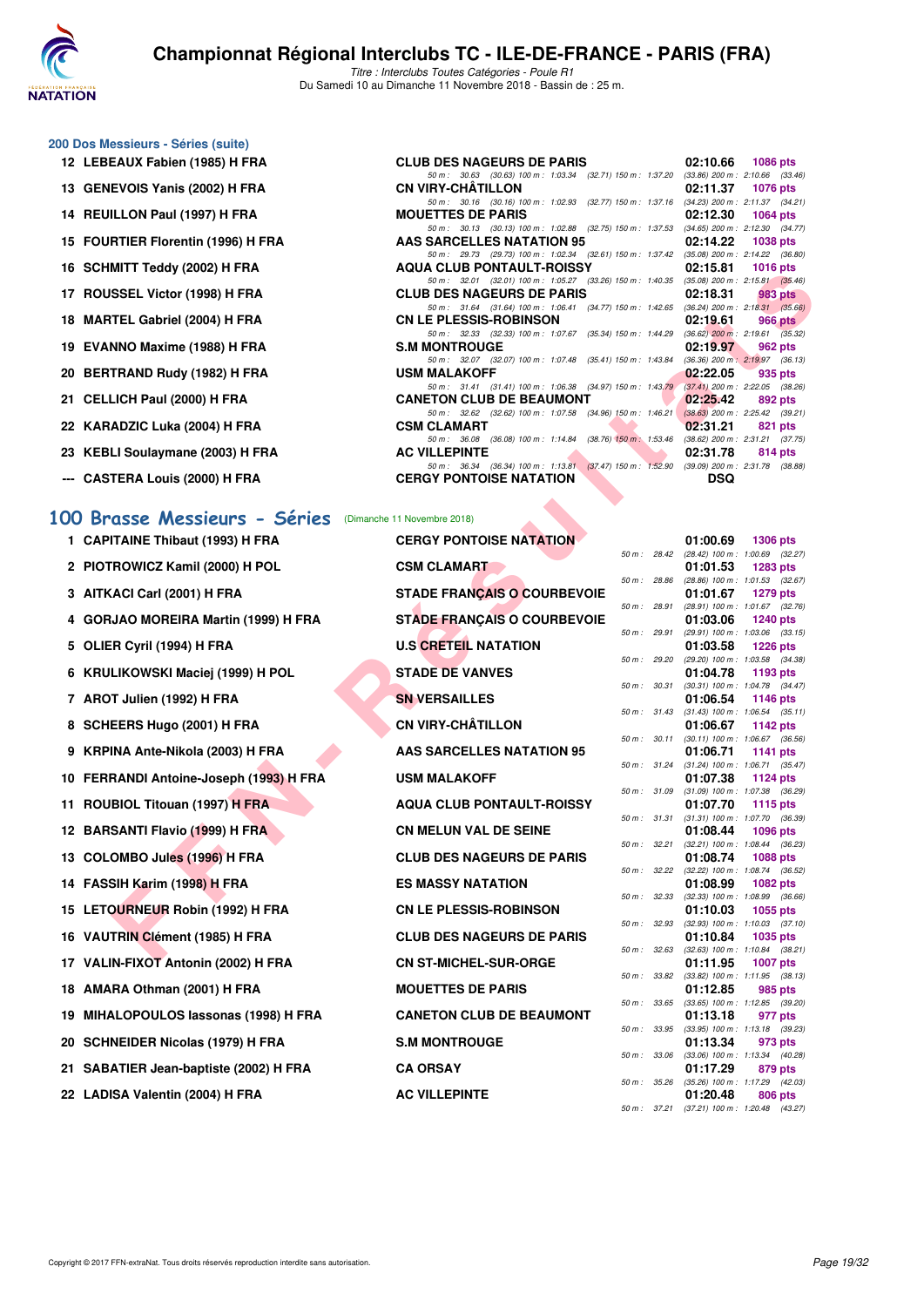

Titre : Interclubs Toutes Catégories - Poule R1 Du Samedi 10 au Dimanche 11 Novembre 2018 - Bassin de : 25 m.

|     | 100 Brasse Messieurs - Séries (suite)<br>23 DERBES Arthur (2005) H FRA | <b>CSM CLAMART</b>                                                                                                                 | 01:24.33<br>723 pts                                                |
|-----|------------------------------------------------------------------------|------------------------------------------------------------------------------------------------------------------------------------|--------------------------------------------------------------------|
|     | --- CORBEAU Johan (1994) H FRA                                         | 50 m : 39.98<br><b>ES VITRY</b>                                                                                                    | $(39.98)$ 100 m : 1:24.33 $(44.35)$<br>DSQ                         |
|     | 200 Brasse Messieurs - Séries (Samedi 10 Novembre 2018)                |                                                                                                                                    |                                                                    |
|     | 1 KALUSOWSKI Jan (2000) H POL                                          | <b>STADE DE VANVES</b>                                                                                                             | 02:12.22<br>1279 pts                                               |
|     | 2 CALLAIS Quentin (1996) H FRA                                         | 50 m : 29.45 (29.45) 100 m : 1:03.48 (34.03) 150 m : 1:38.08 (34.60) 200 m : 2:12.22 (34.14)<br><b>STADE FRANCAIS O COURBEVOIE</b> | 02:13.30<br><b>1264 pts</b>                                        |
|     | 3 CHARRADE Théo (1998) H FRA                                           | 50 m: 29.84 (29.84) 100 m: 1:03.89 (34.05) 150 m: 1:38.27 (34.38) 200 m: 2:13.30 (35.03)<br><b>AAS SARCELLES NATATION 95</b>       | 02:14.94<br>1242 pts                                               |
|     | 4 ROSSILLON Virgile (2000) H FRA                                       | 50 m: 30.18 (30.18) 100 m: 1:04.22 (34.04) 150 m: 1:39.31 (35.09) 200 m: 2:14.94 (35.63)<br><b>STADE FRANCAIS O COURBEVOIE</b>     | 02:15.24<br><b>1237 pts</b>                                        |
|     |                                                                        | 50 m: 30.57 (30.57) 100 m: 1:04.71 (34.14) 150 m: 1:39.75 (35.04) 200 m: 2:15.24 (35.49)                                           |                                                                    |
|     | 5 SIAR ELHADJ Abderezak (1999) H ALG                                   | <b>ES VITRY</b><br>50 m: 31.12 (31.12) 100 m: 1:05.81 (34.69) 150 m: 1:41.39                                                       | 02:16.49<br>1220 pts<br>$(35.58)$ 200 m : 2:16.49 $(35.10)$        |
|     | 6 QUIERTANT Killian (1997) H FRA                                       | <b>U.S CRETEIL NATATION</b><br>50 m: 31.26 (31.26) 100 m: 1:06.27 (35.01) 150 m: 1:41.55                                           | 02:17.06<br><b>1213 pts</b><br>$(35.28)$ 200 m : 2:17.06 $(35.51)$ |
|     | 7 SOUIDI Achref (1998) H TUN                                           | <b>CSM CLAMART</b><br>50 m: 31.47 (31.47) 100 m: 1:05.92 (34.45) 150 m: 1:41.49 (35.57) 200 m: 2:18.03 (36.54)                     | 02:18.03<br><b>1200 pts</b>                                        |
|     | 8 PIEKARZ Baptiste (1995) H FRA                                        | <b>ES MASSY NATATION</b><br>50 m: 32.49 (32.49) 100 m: 1:09.84 (37.35) 150 m: 1:46.35 (36.51) 200 m: 2:23.34 (36.99)               | 02:23.34<br>1129 pts                                               |
|     | 9 ANJOLRAS Alexandre (2002) H FRA                                      | <b>SN VERSAILLES</b>                                                                                                               | 02:23.94<br>1121 $pts$                                             |
|     | 10 LIV Thomas (2002) H FRA                                             | 50 m: 32.33 (32.33) 100 m: 1:08.72 (36.39) 150 m: 1:46.46 (37.74) 200 m: 2:23.94 (37.48)<br><b>AQUA CLUB PONTAULT-ROISSY</b>       | 02:24.66<br>1112 $pts$                                             |
| 11. | <b>BARON Emeric (1989) H FRA</b>                                       | 50 m: 33.32 (33.32) 100 m: 1:10.44 (37.12) 150 m: 1:47.37 (36.93) 200 m: 2:24.66 (37.29)<br><b>CANETON CLUB DE BEAUMONT</b>        | 02:26.38<br><b>1090 pts</b>                                        |
|     | 12 CARMIGNIANI Rémi (1990) H FRA                                       | 50 m: 32.97 (32.97) 100 m: 1:10.13 (37.16) 150 m: 1:48.15 (38.02) 200 m: 2:26.38 (38.23)<br><b>USM MALAKOFF</b>                    | 02:27.26<br><b>1078 pts</b>                                        |
|     | 13 BARTHÉLÉMY Hugo (2002) H FRA                                        | 50 m: 33.15 (33.15) 100 m: 1:10.65 (37.50) 150 m: 1:48.34 (37.69) 200 m: 2:27.26 (38.92)<br><b>CN LE PLESSIS-ROBINSON</b>          | 02:27.72<br><b>1072 pts</b>                                        |
|     | 14 LATRECHE Adam (2001) H FRA                                          | 50 m: 33.02 (33.02) 100 m: 1:11.51 (38.49) 150 m: 1:49.46 (37.95) 200 m: 2:27.72 (38.26)<br><b>CERGY PONTOISE NATATION</b>         | 02:28.64<br><b>1061 pts</b>                                        |
|     |                                                                        | 50 m : 32.71 (32.71) 100 m : 1:10.74 (38.03) 150 m : 1:48.94<br><b>CN ST-MICHEL-SUR-ORGE</b>                                       | $(38.20)$ 200 m : 2:28.64 $(39.70)$<br>02:29.04<br><b>1056 pts</b> |
|     | 15 TETART Martin (2003) H FRA                                          | 50 m : 33.55 (33.55) 100 m : 1:11.38 (37.83) 150 m : 1:50.11                                                                       | (38.73) 200 m : 2:29.04 (38.93)                                    |
|     | 16 DELANNOY Antoine (2002) H FRA                                       | <b>CN MELUN VAL DE SEINE</b><br>50 m: 32.51 (32.51) 100 m: 1.09.51 (37.00) 150 m: 1.48.66 (39.15) 200 m: 2.29.24 (40.58)           | 02:29.24<br>1053 pts                                               |
|     | 17 DA SILVA Martin (2003) H FRA                                        | <b>CN VIRY-CHATILLON</b><br>50 m: 33.35 (33.35) 100 m: 1:11.52 (38.17) 150 m: 1:51.47 (39.95) 200 m: 2:32.23 (40.76)               | 02:32.23<br><b>1016 pts</b>                                        |
|     | 18 DJENNANE Yacine (2002) H FRA                                        | <b>CA ORSAY</b><br>50 m: 35.11 (35.11) 100 m: 1:13.70 (38.59) 150 m: 1:53.20 (39.50) 200 m: 2:32.44 (39.24)                        | 02:32.44<br>1013 $pts$                                             |
|     | 19 SONDEREGGER Lucas (2000) H FRA                                      | <b>CLUB DES NAGEURS DE PARIS</b><br>50 m: 34.26 (34.26) 100 m: 1:13.44 (39.18) 150 m: 1:53.73 (40.29) 200 m: 2:33.91 (40.18)       | 02:33.91<br>995 pts                                                |
|     | 20 TEXIER Adrien (1989) H FRA                                          | <b>MOUETTES DE PARIS</b><br>50 m: 34.92 (34.92) 100 m: 1:14.65 (39.73) 150 m: 1:54.39 (39.74) 200 m: 2:34.30 (39.91)               | 02:34.30<br>990 pts                                                |
|     | 21 SCHNEIDER Benjamin (1984) H FRA                                     | <b>S.M MONTROUGE</b>                                                                                                               | 02:36.63<br>962 pts                                                |
|     | 22 INGALISY Fantina (2003) H FRA                                       | 50 m: 34.96 (34.96) 100 m: 1:15.11 (40.15) 150 m: 1:55.83 (40.72) 200 m: 2:36.63 (40.80)<br><b>CLUB DES NAGEURS DE PARIS</b>       | 02:37.87<br>947 pts                                                |
|     | 23 FAURE Noa (2003) H FRA                                              | 50 m: 34.52 (34.52) 100 m: 1:14.57 (40.05) 150 m: 1:56.80 (42.23) 200 m: 2:37.87 (41.07)<br><b>AC VILLEPINTE</b>                   | 02:49.39<br>814 pts                                                |
|     | --- VIARD Neil (2006) H FRA                                            | 50 m: 36.54 (36.54) 100 m: 1:18.64 (42.10) 150 m: 2:03.22 (44.58) 200 m: 2:49.39 (46.17)<br><b>CSM CLAMART</b>                     | <b>DNS</b>                                                         |
|     | 100 Papillon Messieurs - Séries                                        | (Dimanche 11 Novembre 2018)                                                                                                        |                                                                    |
|     | 1 SJODIN Simon (1986) H SWE                                            | <b>STADE FRANÇAIS O COURBEVOIE</b>                                                                                                 | 00:52.69<br><b>1315 pts</b>                                        |
|     | 2 COELHO Jordan (1992) H FRA                                           | <b>STADE DE VANVES</b>                                                                                                             | 50 m : 24.66 (24.66) 100 m : 52.69 (28.03)<br>00:53.43<br>1292 pts |
|     | 3 AUBRY Flavien (1994) H FRA                                           | 50 m : 25.17<br><b>U.S CRETEIL NATATION</b>                                                                                        | (25.17) 100 m: 53.43 (28.26)<br>00:53.81<br><b>1280 pts</b>        |
|     |                                                                        | 50 m : 25.16                                                                                                                       | $(25.16)$ 100 m : 53.81 $(28.65)$<br>00:54.07                      |
|     | 4 OPALSKI Marcin (1993) H POL                                          | <b>CSM CLAMART</b><br>50 m : 25.30                                                                                                 | <b>1272 pts</b><br>(25.30) 100 m: 54.07 (28.77)                    |
|     | 5 POTIER Livio (1998) H FRA                                            | <b>STADE FRANÇAIS O COURBEVOIE</b><br>50 m : 25.91                                                                                 | 00:56.91<br><b>1186 pts</b><br>$(25.91)$ 100 m : 56.91 $(31.00)$   |
|     | 6 LEROY Théo (2001) H FRA                                              | <b>CN VIRY-CHÂTILLON</b><br>50 m : 26.63                                                                                           | 00:57.16<br>1179 pts<br>(26.63) 100 m: 57.16 (30.53)               |
|     | 7 GEOFFROY Axel (2002) H FRA                                           | <b>CN MELUN VAL DE SEINE</b><br>50 m : 26.61                                                                                       | 00:58.00<br>1154 pts<br>$(26.61)$ 100 m : 58.00 $(31.39)$          |
|     | 8 BENDRIMIA Axel (1998) H FRA                                          | <b>CN ST-MICHEL-SUR-ORGE</b>                                                                                                       | 00:58.84<br>1130 pts                                               |

50 m : 28.39 (28.39) 100 m : 58.84 (30.45)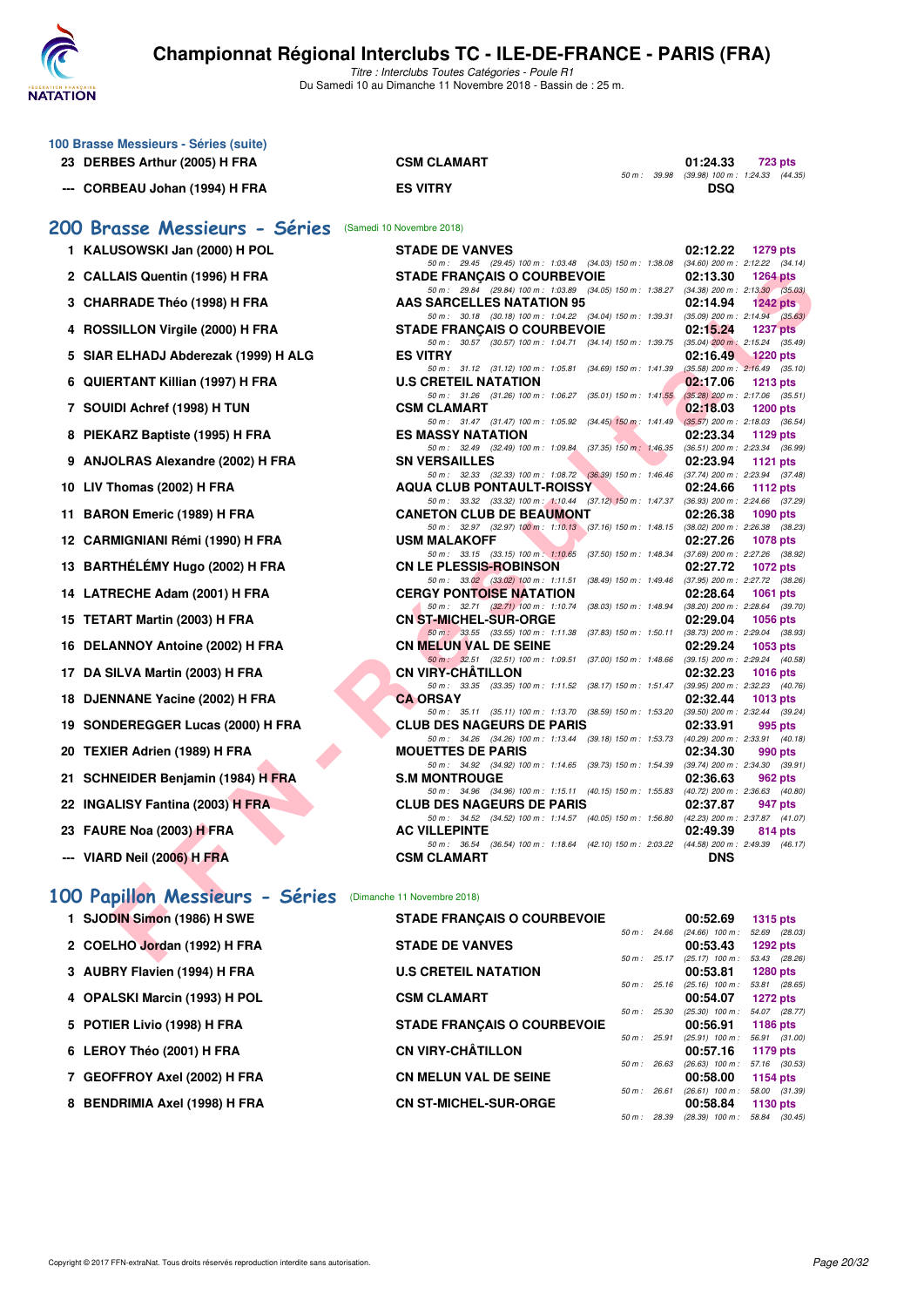

|    | 100 Papillon Messieurs - Séries (suite)     |                                                                                                                              |                                                                    |
|----|---------------------------------------------|------------------------------------------------------------------------------------------------------------------------------|--------------------------------------------------------------------|
|    | 9 EUVRARD Soeren (2003) H FRA               | <b>SN VERSAILLES</b>                                                                                                         | 00:59.34<br>1115 pts                                               |
|    | 10 MAHMOUDI Najemeddine (2002) H TUN        | 50 m : 27.56<br><b>CERGY PONTOISE NATATION</b>                                                                               | (27.56) 100 m: 59.34 (31.78)<br>00:59.37<br>1115 pts               |
| 11 | SOLDERMANN Cédric (1989) H FRA              | 50 m: 27.57<br><b>USM MALAKOFF</b>                                                                                           | (27.57) 100 m: 59.37 (31.80)<br>00:59.79<br>1103 pts               |
|    | 12 BOURSIER Cedric (1998) H FRA             | 50 m : 27.92<br>AAS SARCELLES NATATION 95                                                                                    | (27.92) 100 m: 59.79 (31.87)<br>01:00.04<br>1095 pts               |
|    |                                             | 50 m : 27.84<br><b>MOUETTES DE PARIS</b>                                                                                     | (27.84) 100 m : 1:00.04 (32.20)                                    |
|    | 13 DENJEAN Constantin (2002) H FRA          | 50 m : 27.49                                                                                                                 | 01:00.89<br>1071 pts<br>(27.49) 100 m : 1:00.89 (33.40)            |
|    | 14 GRANDIN MARTIN Numa (2002) H FRA         | <b>ES MASSY NATATION</b><br>50 m : 27.20                                                                                     | 01:00.90<br><b>1071 pts</b><br>$(27.20)$ 100 m : 1:00.90 $(33.70)$ |
|    | 15 LETOURNEUR Julien (1984) H FRA           | <b>CN LE PLESSIS-ROBINSON</b>                                                                                                | 01:01.09<br><b>1066 pts</b>                                        |
| 16 | POULIQUEN Mael (2003) H FRA                 | 50 m : 28.27<br><b>AQUA CLUB PONTAULT-ROISSY</b>                                                                             | $(28.27)$ 100 m : 1:01.09 $(32.82)$<br>01:01.35<br><b>1058 pts</b> |
|    | 17 HENDERSON Jules (2001) H FRA             | 50 m : 27.88<br><b>CLUB DES NAGEURS DE PARIS</b>                                                                             | (27.88) 100 m: 1:01.35 (33.47)<br>01:01.75<br><b>1047 pts</b>      |
|    | 18 DJURIC Dario (1998) H FRA                | 50 m: 28.72<br><b>CLUB DES NAGEURS DE PARIS</b>                                                                              | (28.72) 100 m : 1:01.75 (33.03)<br>01:02.02<br>1040 pts            |
| 19 | PANZO Yanis (2000) H FRA                    | 50 m: 28.71<br><b>ES VITRY</b>                                                                                               | $(28.71)$ 100 m : 1:02.02 $(33.31)$<br>01:03.67<br>995 pts         |
| 20 | <b>MAIGUY Adrien (1987) H FRA</b>           | $50 m$ :<br>28.26<br><b>S.M MONTROUGE</b>                                                                                    | $(28.26)$ 100 m : 1:03.67 $(35.41)$<br>01:03.77<br>992 pts         |
|    |                                             | 50 m: 30.05                                                                                                                  | (30.05) 100 m : 1:03.77 (33.72)                                    |
| 21 | ZAWADSKI Paul (2002) H FRA                  | <b>CA ORSAY</b><br>50 m: 29.75                                                                                               | 01:04.95<br>960 pts<br>(29.75) 100 m : 1:04.95 (35.20)             |
|    | 22 TATINCLAU Jonathan (1987) H FRA          | <b>CANETON CLUB DE BEAUMONT</b>                                                                                              | 01:05.46<br>947 pts                                                |
| 23 | <b>MAHBOUB Iliès (2003) H FRA</b>           | 50 m : 29.66<br><b>AC VILLEPINTE</b>                                                                                         | (29.66) 100 m: 1:05.46 (35.80)<br>01:09.42<br>845 pts              |
|    | 24 WINKELMANN Thibault (2004) H FRA         | 50 m : 31.74<br><b>CSM CLAMART</b>                                                                                           | (31.74) 100 m: 1:09.42 (37.68)<br>01:20.01<br>601 pts              |
|    |                                             | 50 m : 34.18                                                                                                                 | $(34.18)$ 100 m : 1:20.01 $(45.83)$                                |
|    | 200 Papillon Messieurs - Séries             | (Samedi 10 Novembre 2018)                                                                                                    |                                                                    |
|    | 1 CARVALHO Diogo-Filipe (1988) H POR        | <b>STADE FRANÇAIS O COURBEVOIE</b>                                                                                           | 01:57.44<br><b>1301 pts</b>                                        |
|    | 2 POPRAWA Michal (1994) H POL               | 50 m : 26.02 (26.02) 100 m : 56.08 (30.06) 150 m : 1:26.65<br><b>CSM CLAMART</b>                                             | $(30.57)$ 200 m : 1:57.44 $(30.79)$<br>02:00.31<br>1257 pts        |
|    | 3 HENRY Clément (2000) H FRA                | 50 m: 27.38 (27.38) 100 m: 58.76 (31.38) 150 m: 1:30.13<br><b>ES VITRY</b>                                                   | $(31.37)$ 200 m : 2:00.31 $(30.18)$<br>02:01.59<br>1237 pts        |
|    |                                             | 50 m: 26.20 (26.20) 100 m: 56.70 (30.50) 150 m: 1:28.81                                                                      | $(32.11)$ 200 m : 2:01.59 $(32.78)$                                |
|    | 4 CIEZKOWSKI Dominik (1996) H POL           | <b>CSM CLAMART</b><br>50 m: 27.65 (27.65) 100 m: 59.15 (31.50) 150 m: 1:30.66                                                | 02:02.20<br><b>1228 pts</b><br>$(31.51)$ 200 m : 2:02.20 $(31.54)$ |
|    | 5 BONEL Antonyn (2001) H FRA                | <b>CN ST-MICHEL-SUR-ORGE</b>                                                                                                 | 02:04.24<br>1197 pts                                               |
|    | 6 RAKOTONDRAMANGA Eliot-Tahina (2002) H FRA | 50 m : 26.92 (26.92) 100 m : 59.24 (32.32) 150 m : 1:30.89<br><b>ES MASSY NATATION</b>                                       | $(31.65)$ 200 m : 2:04.24 $(33.35)$<br>02:04.66<br>1191 pts        |
|    | 7 URYNIUK Pawel (2003) H POL                | 50 m: 26.81 (26.81) 100 m: 58.07 (31.26) 150 m: 1:30.78<br><b>STADE DE VANVES</b>                                            | $(32.71)$ 200 m : 2:04.66 $(33.88)$<br>02:04.82<br><b>1188 pts</b> |
|    | 8 BALAMANE Moncef (2001) H ALG              | 50 m: 27.87 (27.87) 100 m: 59.40 (31.53) 150 m: 1:32.21                                                                      | $(32.81)$ 200 m : 2:04.82 $(32.61)$                                |
|    |                                             | <b>STADE FRANÇAIS O COURBEVOIE</b><br>50 m: 28.16 (28.16) 100 m: 1:00.73 (32.57) 150 m: 1:34.61                              | 02:08.47<br>1134 pts<br>$(33.88)$ 200 m : 2:08.47 $(33.86)$        |
|    | 9 KUKLA Clément (2002) H FRA                | AAS SARCELLES NATATION 95<br>50 m: 28.25 (28.25) 100 m: 1:01.56 (33.31) 150 m: 1:35.27                                       | 02:08.96<br><b>1127 pts</b>                                        |
|    | 10 QUILLAUX Gwendal (2002) H FRA            | <b>CN VIRY-CHATILLON</b>                                                                                                     | $(33.71)$ 200 m : 2:08.96 $(33.69)$<br>02:12.17<br>1081 pts        |
|    | 11 LE GALL Théophile (2001) H FRA           | 50 m: 28.74 (28.74) 100 m: 1:02.49 (33.75) 150 m: 1:37.46 (34.97) 200 m: 2:12.17 (34.71)<br><b>S.M MONTROUGE</b>             | 02:13.01<br>1069 pts                                               |
|    | 12 PASQUET Paul (1990) H FRA                | 50 m: 30.11 (30.11) 100 m: 1:04.49 (34.38) 150 m: 1:39.59<br><b>USM MALAKOFF</b>                                             | (35.10) 200 m : 2:13.01 (33.42)<br>02:13.87<br>1057 pts            |
|    |                                             | 50 m: 30.13 (30.13) 100 m: 1:04.34 (34.21) 150 m: 1:38.79 (34.45) 200 m: 2:13.87 (35.08)                                     |                                                                    |
|    | 13 LESPRIT Paul (1999) H FRA                | <b>CLUB DES NAGEURS DE PARIS</b><br>50 m: 28.31 (28.31) 100 m: 1:01.31 (33.00) 150 m: 1:37.29 (35.98) 200 m: 2:14.88 (37.59) | 02:14.88<br>1043 pts                                               |
|    | <b>14. LECDAND Nicolas (1000) U EDA</b>     | CANCTON CLUB BE BEAUMONT                                                                                                     | 00.45.27<br>100 <sub>0</sub>                                       |

# **[200 Papillon Messieurs - Séries](http://www.ffnatation.fr/webffn/resultats.php?idact=nat&go=epr&idcpt=56389&idepr=83)** (Samedi 10 Novembre 2018)

| 1 CARVALHO DIOGO-FIIIPE (1988) H POR |  |
|--------------------------------------|--|
| 2 POPRAWA Michal (1994) H POL        |  |

- 
- 
- 
- 
- 
- 
- 
- 
- 
- 
- 
- 
- 
- 
- 
- 
- 

| <b>UU ruptituti Messieurs – Series</b> (Sallieu To Novembre 2010) |                                                                                                                              |          |                 |         |
|-------------------------------------------------------------------|------------------------------------------------------------------------------------------------------------------------------|----------|-----------------|---------|
| 1 CARVALHO Diogo-Filipe (1988) H POR                              | <b>STADE FRANÇAIS O COURBEVOIE</b>                                                                                           | 01:57.44 | 1301 pts        |         |
| 2 POPRAWA Michal (1994) H POL                                     | 50 m: 26.02 (26.02) 100 m: 56.08 (30.06) 150 m: 1:26.65 (30.57) 200 m: 1:57.44 (30.79)<br><b>CSM CLAMART</b>                 | 02:00.31 | <b>1257 pts</b> |         |
| 3 HENRY Clément (2000) H FRA                                      | 50 m: 27.38 (27.38) 100 m: 58.76 (31.38) 150 m: 1.30.13 (31.37) 200 m: 2.00.31 (30.18)<br><b>ES VITRY</b>                    | 02:01.59 | <b>1237 pts</b> |         |
| 4 CIEZKOWSKI Dominik (1996) H POL                                 | 50 m: 26.20 (26.20) 100 m: 56.70 (30.50) 150 m: 1:28.81 (32.11) 200 m: 2:01.59 (32.78)<br><b>CSM CLAMART</b>                 | 02:02.20 | 1228 pts        |         |
| 5 BONEL Antonyn (2001) H FRA                                      | 50 m: 27.65 (27.65) 100 m: 59.15 (31.50) 150 m: 1.30.66 (31.51) 200 m: 2.02.20 (31.54)<br><b>CN ST-MICHEL-SUR-ORGE</b>       | 02:04.24 | 1197 $pts$      |         |
| 6 RAKOTONDRAMANGA Eliot-Tahina (2002) H FRA                       | 50 m: 26.92 (26.92) 100 m: 59.24 (32.32) 150 m: 1.30.89 (31.65) 200 m: 2.04.24 (33.35)<br><b>ES MASSY NATATION</b>           | 02:04.66 | 1191 $pts$      |         |
| 7 URYNIUK Pawel (2003) H POL                                      | 50 m: 26.81 (26.81) 100 m: 58.07 (31.26) 150 m: 1.30.78 (32.71) 200 m: 2.04.66 (33.88)<br><b>STADE DE VANVES</b>             | 02:04.82 | 1188 pts        |         |
| 8 BALAMANE Moncef (2001) H ALG                                    | 50 m: 27.87 (27.87) 100 m: 59.40 (31.53) 150 m: 1:32.21 (32.81) 200 m: 2:04.82 (32.61)<br><b>STADE FRANCAIS O COURBEVOIE</b> | 02:08.47 | 1134 pts        |         |
| 9 KUKLA Clément (2002) H FRA                                      | 50 m: 28.16 (28.16) 100 m: 1:00.73 (32.57) 150 m: 1:34.61 (33.88) 200 m: 2:08.47 (33.86)<br>AAS SARCELLES NATATION 95        | 02:08.96 | 1127 pts        |         |
| 10 QUILLAUX Gwendal (2002) H FRA                                  | 50 m: 28.25 (28.25) 100 m: 1:01.56 (33.31) 150 m: 1:35.27 (33.71) 200 m: 2:08.96 (33.69)<br><b>CN VIRY-CHÂTILLON</b>         | 02:12.17 | <b>1081 pts</b> |         |
| 11 LE GALL Théophile (2001) H FRA                                 | 50 m: 28.74 (28.74) 100 m: 1:02.49 (33.75) 150 m: 1:37.46 (34.97) 200 m: 2:12.17 (34.71)<br><b>S.M MONTROUGE</b>             | 02:13.01 | $1069$ pts      |         |
| 12 PASQUET Paul (1990) H FRA                                      | 50 m: 30.11 (30.11) 100 m: 1:04.49 (34.38) 150 m: 1:39.59 (35.10) 200 m: 2:13.01 (33.42)<br><b>USM MALAKOFF</b>              | 02:13.87 | <b>1057 pts</b> |         |
| 13 LESPRIT Paul (1999) H FRA                                      | 50 m: 30.13 (30.13) 100 m: 1:04.34 (34.21) 150 m: 1:38.79 (34.45) 200 m: 2:13.87 (35.08)<br><b>CLUB DES NAGEURS DE PARIS</b> | 02:14.88 | 1043 pts        |         |
| 14 LEGRAND Nicolas (1990) H FRA                                   | 50 m: 28.31 (28.31) 100 m: 1:01.31 (33.00) 150 m: 1:37.29 (35.98) 200 m: 2:14.88 (37.59)<br><b>CANETON CLUB DE BEAUMONT</b>  | 02:15.37 | 1036 pts        |         |
| 15 CADROT Yoan (2003) H FRA                                       | 50 m: 30.08 (30.08) 100 m: 1:03.89 (33.81) 150 m: 1:39.22 (35.33) 200 m: 2:15.37 (36.15)<br><b>CN MELUN VAL DE SEINE</b>     | 02:16.05 | 1027 pts        |         |
| 16 AZAOU Billel (2000) H FRA                                      | 50 m: 30.01 (30.01) 100 m: 1:05.04 (35.03) 150 m: 1:40.71 (35.67) 200 m: 2:16.05 (35.34)<br><b>U.S CRETEIL NATATION</b>      | 02:16.67 | <b>1018 pts</b> |         |
| 17 RENAUDIN Remi (2002) H FRA                                     | 50 m: 29.30 (29.30) 100 m: 1:04.19 (34.89) 150 m: 1:39.94 (35.75) 200 m: 2:16.67 (36.73)<br><b>CERGY PONTOISE NATATION</b>   | 02:16.75 | 1017 $pts$      |         |
| 18 LOPEZ-ONATE Pierrick (2001) H FRA                              | 50 m: 29.78 (29.78) 100 m: 1:04.82 (35.04) 150 m: 1:40.70 (35.88) 200 m: 2:16.75 (36.05)<br><b>CN LE PLESSIS-ROBINSON</b>    | 02:20.07 |                 | 972 pts |
| 19 HANTRAYE Loris (2002) H FRA                                    | 50 m: 30.89 (30.89) 100 m: 1:06.04 (35.15) 150 m: 1:42.97 (36.93) 200 m: 2:20.07 (37.10)<br><b>AQUA CLUB PONTAULT-ROISSY</b> | 02:22.01 |                 | 946 pts |
|                                                                   | 50 m: 31.76 (31.76) 100 m: 1:07.78 (36.02) 150 m: 1:44.86 (37.08) 200 m: 2:22.01 (37.15)                                     |          |                 |         |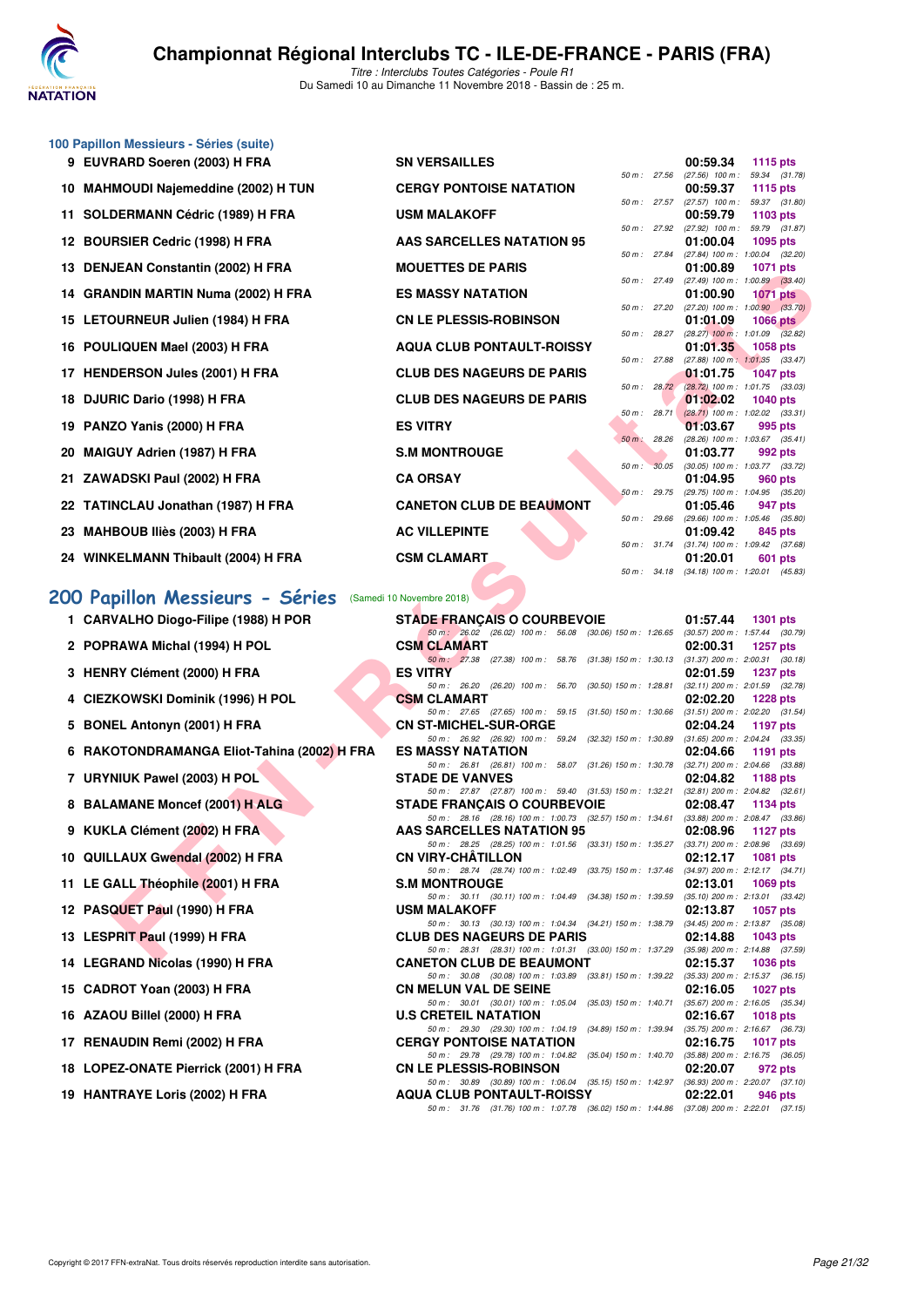

Titre : Interclubs Toutes Catégories - Poule R1 Du Samedi 10 au Dimanche 11 Novembre 2018 - Bassin de : 25 m.

| 200 Papillon Messieurs - Séries (suite) |                                                                                             |                                      |                 |
|-----------------------------------------|---------------------------------------------------------------------------------------------|--------------------------------------|-----------------|
| 20 CALOONE Armand (2004) H FRA          | <b>SN VERSAILLES</b>                                                                        | 02:22.33                             | 941 pts         |
|                                         | 50 m: 31.77 (31.77) 100 m: 1:08.44 (36.67) 150 m: 1:45.14                                   | $(36.70)$ 200 m : 2:22.33 $(37.19)$  |                 |
| 21 JEAN Nicolas (2003) H FRA            | <b>CA ORSAY</b>                                                                             | 02:22.58                             | 938 pts         |
|                                         | 50 m: 31.23 (31.23) 100 m: 1:07.53 (36.30) 150 m: 1:44.85                                   | (37.32) 200 m : 2:22.58 (37.73       |                 |
| 22 DELACROIX Maxime (1983) H FRA        | <b>CLUB DES NAGEURS DE PARIS</b>                                                            | 02:25.75                             | 896 pts         |
|                                         | 50 m: 32.00 (32.00) 100 m: 1:08.55 (36.55) 150 m: 1:46.73                                   | (38.18) 200 m : 2:25.75 (39.02)      |                 |
| 23 REMY Tristan (2003) H FRA            | <b>AC VILLEPINTE</b>                                                                        | 02:29.59                             | 847 pts         |
|                                         | 50 m: 31.17 (31.17) 100 m: 1:08.68 (37.51) 150 m: 1:48.74                                   | (40.06) 200 m : 2:29.59 (40.85       |                 |
| 24 MASBAHI Orens (2002) H FRA           | <b>MOUETTES DE PARIS</b>                                                                    | 02:33.22                             | 802 pts         |
|                                         | (30.56) 100 m: 1:09.46 (38.90) 150 m: 1:50.98 (41.52) 200 m: 2:33.22 (42.24<br>50 m : 30.56 |                                      |                 |
| 100 4 Nages Messieurs - Séries          | (Dimanche 11 Novembre 2018)                                                                 |                                      |                 |
| M'RABET Taki (1989) H TUN               | <b>STADE FRANCAIS O COURBEVOIE</b>                                                          | 00:55.91                             | <b>1268 pts</b> |
|                                         | $\sim$ $\sim$ $\sim$                                                                        | $(0.505)(100 - 5)$ $5501$ $(00.005)$ |                 |

| 49 MAJDAHI VICIIS (4004) II FRA    | MUULI I LJ DE FARIJ<br>50 m: 30.56 (30.56) 100 m: 1:09.46 (38.90) 150 m: 1:50.98 (41.52) 200 m: 2:33.22 (42.24) |              |              | UZ.JJ.ZZ                                        | ouz pis                   |         |
|------------------------------------|-----------------------------------------------------------------------------------------------------------------|--------------|--------------|-------------------------------------------------|---------------------------|---------|
|                                    |                                                                                                                 |              |              |                                                 |                           |         |
| 00 4 Nages Messieurs - Séries      | (Dimanche 11 Novembre 2018)                                                                                     |              |              |                                                 |                           |         |
| 1 M'RABET Taki (1989) H TUN        | <b>STADE FRANÇAIS O COURBEVOIE</b>                                                                              |              |              | 00:55.91                                        | <b>1268 pts</b>           |         |
| 2 MAILLOT Melvin (1992) H FRA      | <b>STADE FRANÇAIS O COURBEVOIE</b>                                                                              | 50 m: 25.95  |              | $(25.95)$ 100 m:<br>00:58.55                    | 55.91 (29.96)<br>1186 pts |         |
|                                    |                                                                                                                 | 50 m: 27.50  |              | $(27.50)$ 100 m :                               | 58.55 (31.05)             |         |
| 3 MONTAGNA Benoît (1989) H FRA     | <b>STADE DE VANVES</b>                                                                                          |              |              | 00:58.94                                        | <b>1174 pts</b>           |         |
| 4 BOURUMEAU William (1998) H FRA   | <b>U.S CRETEIL NATATION</b>                                                                                     | 50 m: 26.43  |              | $(26.43)$ 100 m :<br>00:58.95                   | 58.94 (32.51)<br>1174 pts |         |
|                                    |                                                                                                                 | 50 m : 26.59 |              | $(26.59)$ 100 m :                               | 58.95 (32.36)             |         |
| 5 GWIZDZ Damien (1995) H FRA       | <b>CN MELUN VAL DE SEINE</b>                                                                                    |              |              | 00:59.35                                        | <b>1161 pts</b>           |         |
|                                    |                                                                                                                 | 50 m: 27.29  |              | $(27.29)$ 100 m :                               | 59.35 (32.06)             |         |
| 6 ROWINSKI Filip (1990) H POL      | <b>CSM CLAMART</b>                                                                                              |              | 50 m : 27.62 | 01:00.26<br>$(27.62)$ 100 m : 1:00.26 $(32.64)$ | 1134 pts                  |         |
| 7 LAIGNEZ Jonas (1991) H FRA       | <b>USM MALAKOFF</b>                                                                                             |              |              | 01:00.46                                        | <b>1128 pts</b>           |         |
|                                    |                                                                                                                 | 50 m: 27.27  |              | $(27.27)$ 100 m : 1:00.46 $(33.19)$             |                           |         |
| 8 SUGRANES Evan (1995) H FRA       | <b>CN VIRY-CHÂTILLON</b>                                                                                        |              |              | 01:00.58                                        | 1124 pts                  |         |
| 9 THEILLER Philippe (1995) H FRA   | <b>CERGY PONTOISE NATATION</b>                                                                                  | 50 m: 27.92  |              | (27.92) 100 m: 1:00.58 (32.66)<br>01:01.34      | 1102 pts                  |         |
|                                    |                                                                                                                 | 50 m: 27.47  |              | (27.47) 100 m: 1:01.34 (33.87)                  |                           |         |
| 10 SEYE Matthieu (2002) H FRA      | <b>CN LE PLESSIS-ROBINSON</b>                                                                                   |              |              | 01:01.52                                        | <b>1097 pts</b>           |         |
|                                    |                                                                                                                 | 50 m: 27.74  |              | (27.74) 100 m : 1:01.52 (33.78)                 |                           |         |
| 11 VALLEAU Sylvain (1995) H FRA    | <b>CN ST-MICHEL-SUR-ORGE</b>                                                                                    |              | 50 m: 27.92  | 01:01.73<br>$(27.92)$ 100 m : 1:01.73 $(33.81)$ | 1090 pts                  |         |
| 12 DEBUC Benjamin (1992) H FRA     | <b>CLUB DES NAGEURS DE PARIS</b>                                                                                |              |              | 01:02.41                                        | <b>1071 pts</b>           |         |
|                                    |                                                                                                                 |              | 50 m : 28.17 | (28.17) 100 m: 1:02.41 (34.24)                  |                           |         |
| 13 LANGLOIS Guillaume (1999) H FRA | <b>ES MASSY NATATION</b>                                                                                        |              |              | 01:02.63                                        | <b>1064 pts</b>           |         |
| 14 COLOMAR Kyllian (2003) H FRA    | <b>SN VERSAILLES</b>                                                                                            | 50 m: 28.02  |              | (28.02) 100 m: 1:02.63 (34.61)<br>01:03.57      | <b>1037 pts</b>           |         |
|                                    |                                                                                                                 | 50 m : 29.20 |              | (29.20) 100 m: 1:03.57 (34.37)                  |                           |         |
| 15 BOUGHATTAS Fadi (2003) H FRA    | <b>AAS SARCELLES NATATION 95</b>                                                                                |              |              | 01:03.78                                        | 1031 pts                  |         |
|                                    | <b>ES VITRY</b>                                                                                                 | 50 m: 29.33  |              | (29.33) 100 m: 1:03.78 (34.45)                  |                           |         |
| 16 HABABOU Adrien (1993) H FRA     |                                                                                                                 | 50 m: 29.07  |              | 01:03.93<br>(29.07) 100 m : 1:03.93 (34.86)     | <b>1027 pts</b>           |         |
| 17 QUANTIN Hugo (2001) H FRA       | <b>CA ORSAY</b>                                                                                                 |              |              | 01:04.08                                        | 1023 pts                  |         |
|                                    |                                                                                                                 | 50 m : 29.65 |              | (29.65) 100 m: 1:04.08 (34.43)                  |                           |         |
| 18 SCHNEIDER Yoann (1981) H FRA    | <b>S.M MONTROUGE</b>                                                                                            | 50 m : 31.04 |              | 01:04.96<br>(31.04) 100 m: 1:04.96 (33.92)      |                           | 998 pts |
| 19 ROGER Elwan (2003) H FRA        | <b>AQUA CLUB PONTAULT-ROISSY</b>                                                                                |              |              | 01:05.52                                        |                           | 982 pts |
|                                    |                                                                                                                 |              | 50 m : 30.57 | (30.57) 100 m: 1:05.52 (34.95)                  |                           |         |
| 20 BUISSON Luca (2002) H FRA       | <b>CLUB DES NAGEURS DE PARIS</b>                                                                                |              |              | 01:06.53                                        |                           | 954 pts |
| 21 MORELOS Bryan (2002) H FRA      | <b>MOUETTES DE PARIS</b>                                                                                        | 50 m : 29.73 |              | $(29.73)$ 100 m : 1:06.53 $(36.80)$<br>01:07.64 |                           | 924 pts |
|                                    |                                                                                                                 | 50 m : 30.82 |              | $(30.82)$ 100 m : 1:07.64 $(36.82)$             |                           |         |
| 22 ADICEAM Kenzo (1990) H FRA      | <b>CANETON CLUB DE BEAUMONT</b>                                                                                 |              |              | 01:09.68                                        |                           | 870 pts |
|                                    |                                                                                                                 | 50 m : 30.91 |              | $(30.91)$ 100 m : 1:09.68                       |                           | (38.77) |
| 23 KARADZIC Marko (2006) H FRA     | <b>CSM CLAMART</b>                                                                                              | 50 m: 32.27  |              | 01:12.47<br>(32.27) 100 m: 1:12.47 (40.20)      |                           | 798 pts |
| 24 BEN HAMOU Wassym (2004) H FRA   | <b>AC VILLEPINTE</b>                                                                                            |              |              | 01:18.19                                        |                           | 661 pts |
|                                    |                                                                                                                 | 50 m : 36.00 |              | $(36.00)$ 100 m : 1:18.19 $(42.19)$             |                           |         |
|                                    |                                                                                                                 |              |              |                                                 |                           |         |

# **[200 4 Nages Messieurs - Séries](http://www.ffnatation.fr/webffn/resultats.php?idact=nat&go=epr&idcpt=56389&idepr=91)** (Samedi 10 Novembre 2018)

| <b>MANACAS SANTOS Alexis (1992) H POR</b> | <b>STADE FRANCAIS O COURBEVOIE</b> | 01:57.82 | 1324 pts |
|-------------------------------------------|------------------------------------|----------|----------|
| 2 BALABUCH Krystian (1995) H POL          | <b>CSM CLAMART</b>                 | 02:01.13 | 1271 pts |
| 3 PLATAUX Robin (1997) H FRA              | <b>U.S CRETEIL NATATION</b>        | 02:06.25 | 1191 pts |
| 4 RENOUVIN Lorenzo (1998) H FRA           | <b>STADE FRANCAIS O COURBEVOIE</b> | 02:11.68 | 1110 pts |
| 5 TONNEAU Guillaume (1998) H FRA          | <b>CN ST-MICHEL-SUR-ORGE</b>       | 02:11.99 | 1105 pts |
| 6 PASSANI Henri-Dominique (2002) H FRA    | <b>STADE DE VANVES</b>             | 02:13.02 | 1090 pts |
| 7 DUPUY Louan (2000) H FRA                | <b>CERGY PONTOISE NATATION</b>     | 02:13.27 | 1086 pts |
|                                           |                                    |          |          |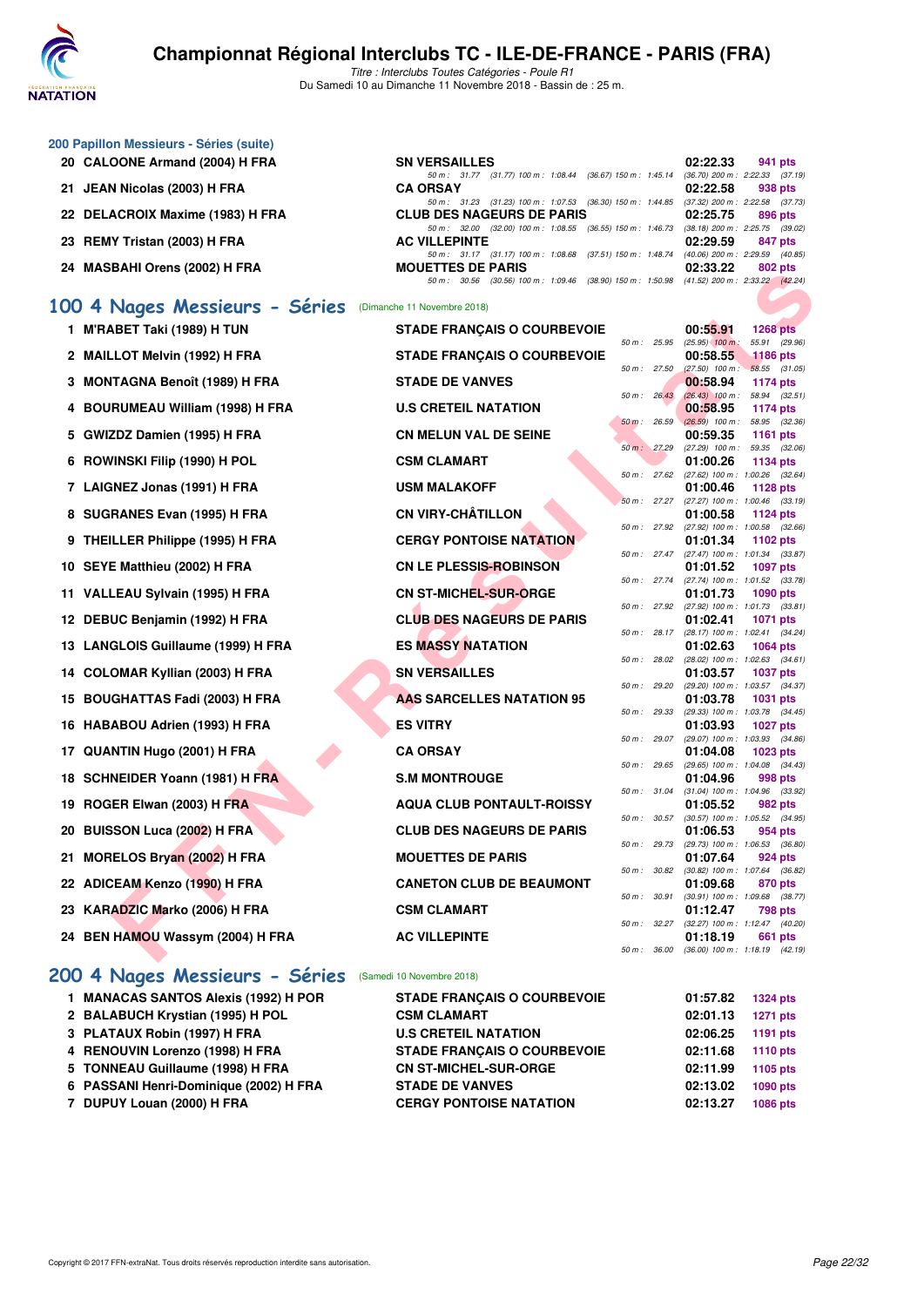

| 200 4 Nages Messieurs - Séries (suite)                                                                                                                                                                                             |                                    |                             |  |
|------------------------------------------------------------------------------------------------------------------------------------------------------------------------------------------------------------------------------------|------------------------------------|-----------------------------|--|
| 8 NDIAYE Amadou (2001) H SEN                                                                                                                                                                                                       | <b>S.M MONTROUGE</b>               | 02:13.96<br><b>1076 pts</b> |  |
| 9 FERCHICHI Rayane (2001) H FRA                                                                                                                                                                                                    | AAS SARCELLES NATATION 95          | 02:14.88<br>1063 pts        |  |
| 10 KHAY Aniss (2002) H FRA                                                                                                                                                                                                         | <b>CN LE PLESSIS-ROBINSON</b>      | 02:14.95<br>1062 pts        |  |
| 11 BARLIER Tony (2002) H FRA                                                                                                                                                                                                       | <b>CA ORSAY</b>                    | 02:14.97<br><b>1062 pts</b> |  |
| 12 DA SILVA UMMENHOVER Thibault (2001) H FRA                                                                                                                                                                                       | <b>CN MELUN VAL DE SEINE</b>       | 02:15.43<br>1055 pts        |  |
| 13 CRETET Dorian (2003) H FRA                                                                                                                                                                                                      | <b>ES MASSY NATATION</b>           | 02:15.51<br>1054 pts        |  |
| 14 GABALI Cedric (2004) H FRA                                                                                                                                                                                                      | <b>ES VITRY</b>                    | 02:16.12<br>1045 pts        |  |
| 15 FOUBERT Etienne (2004) H FRA                                                                                                                                                                                                    | <b>SN VERSAILLES</b>               | 02:17.54<br><b>1025 pts</b> |  |
| 16 BAROUMES Léo (1998) H FRA                                                                                                                                                                                                       | <b>CLUB DES NAGEURS DE PARIS</b>   | 02:17.76<br>$1022$ pts      |  |
| 17 PEREIRA Quentin (1998) H FRA                                                                                                                                                                                                    | <b>CANETON CLUB DE BEAUMONT</b>    | 02:18.60<br><b>1010 pts</b> |  |
| 18 GUILLAUME Hugo (2001) H FRA                                                                                                                                                                                                     | <b>CN VIRY-CHÂTILLON</b>           | 02:18.91<br>1006 pts        |  |
| 19 RONDIER Mathias (2002) H FRA                                                                                                                                                                                                    | <b>CSM CLAMART</b>                 | 02:19.25<br><b>1001 pts</b> |  |
| 20 ELJASZEWICZ Baptiste (1988) H FRA                                                                                                                                                                                               | <b>CLUB DES NAGEURS DE PARIS</b>   | 02:20.45<br>984 pts         |  |
| 21 DEMETZ Alexis (2001) H FRA                                                                                                                                                                                                      | <b>AQUA CLUB PONTAULT-ROISSY</b>   | 02:21.00<br>976 pts         |  |
| 22 ANTOINE Julien (1991) H FRA                                                                                                                                                                                                     | <b>USM MALAKOFF</b>                | 02:21.17<br>974 pts         |  |
| 23 MOUGIN Jules (2001) H FRA                                                                                                                                                                                                       | <b>MOUETTES DE PARIS</b>           | 02:24.34<br>931 pts         |  |
| 24 GORLIER IIan (2004) H FRA                                                                                                                                                                                                       | <b>AC VILLEPINTE</b>               | 02:33.34<br>813 pts         |  |
|                                                                                                                                                                                                                                    |                                    |                             |  |
| 4x200 Nage Libre Messieurs - Séries (Dimanche 11 Novembre 2018)                                                                                                                                                                    |                                    |                             |  |
| 1 NASCIMENTO Miquel-Duarte (1995) H POR                                                                                                                                                                                            | <b>STADE FRANÇAIS O COURBEVOIE</b> | 07:12.63<br><b>1336 pts</b> |  |
| SJODIN Simon (1986) H SWE                                                                                                                                                                                                          |                                    |                             |  |
| CARVALHO Diogo-Filipe (1988) H POR                                                                                                                                                                                                 |                                    |                             |  |
| <b>MANACAS SANTOS Alexis (1992) H POR</b>                                                                                                                                                                                          |                                    |                             |  |
| 50 m: 25.09 (25.09) 100 m: 52.54 (27.45) 150 m: 1:20.42 (27.88) 200 m: 1:48.41 (27.99) 250 m: 2:12.84 (24.43) 300 m: 2:39.91 (27.07) 350 m: 3:07.53 (27.62) 400 m: 3:35.69 (28.16) 450 m: 4:00.42                                  |                                    |                             |  |
| 2 SALVAN Hadrien (1997) H FRA                                                                                                                                                                                                      | <b>STADE DE VANVES</b>             | 07:17.64<br><b>1313 pts</b> |  |
| KALUSOWSKI Jan (2000) H POL                                                                                                                                                                                                        |                                    |                             |  |
| <b>BOUCHAUT Joris (1995) H FRA</b>                                                                                                                                                                                                 |                                    |                             |  |
| <b>BALCERAK Jakub (2000) H POL</b>                                                                                                                                                                                                 |                                    |                             |  |
| 50 m: 25.23 (25.23) 100 m: 52.87 (27.64) 150 m: 1:20.99 (28.12) 200 m: 1:49.64 (28.65) 250 m: 2:14.68 (25.04) 300 m: 2:42.37 (27.69) 350 m: 3:11.12 (28.75) 400 m: 3:40.12 (29.76) 460 m: 4:05.34<br>3 POPRAWA Michal (1994) H POL | <b>CSM CLAMART</b>                 | 07:18.29<br><b>1310 pts</b> |  |
| KOZIEJKO Bartolomiej (2000) H POL                                                                                                                                                                                                  |                                    |                             |  |
| <b>OPALSKI Marcin (1993) H POL</b>                                                                                                                                                                                                 |                                    |                             |  |
| KAROLCZAK Jan (2001) H POL                                                                                                                                                                                                         |                                    |                             |  |
| 50 m: 25.29 (25.29) 100 m: 52.84 (27.55) 150 m: 1:20.84 (28.00) 200 m: 1:49.35 (28.51) 250 m: 2:13.51 (24.16) 300 m: 2:40.74 (27.23) 350 m: 3:09.49 (28.75) 400 m: 3:39.18 (29.69) 450 m: 4:03.30                                  |                                    |                             |  |
| 4 AUBRY Flavien (1994) H FRA                                                                                                                                                                                                       | <b>U.S CRETEIL NATATION</b>        | 07:32.54<br><b>1245 pts</b> |  |
| PLATAUX Robin (1997) H FRA                                                                                                                                                                                                         |                                    |                             |  |
| PHANTSULAYA George (2000) H FRA                                                                                                                                                                                                    |                                    |                             |  |
| <b>MONNET Jean-Etienne (1994) H FRA</b>                                                                                                                                                                                            |                                    |                             |  |
| 50 m: 24.99 (24.99) 100 m: 52.95 (27.96) 150 m: 1:21.48 (28.53) 200 m: 1:50.11 (28.63) 250 m: 2:15.93 (25.82) 300 m: 2:44.24 (28.31) 350 m: 3:13.65 (29.41) 400 m: 3:44.22 (30.57) 450 m: 4:08.74<br>5 PASTULA Kacper (2001) H POL | <b>ES VITRY</b>                    | 07:37.62<br><b>1222 pts</b> |  |
| AZRA Alexandre (2000) H FRA                                                                                                                                                                                                        |                                    |                             |  |
| SIAR ELHADJ Abderezak (1999) H ALG                                                                                                                                                                                                 |                                    |                             |  |
| <b>HENRY Clément (2000) H FRA</b>                                                                                                                                                                                                  |                                    |                             |  |
| 50 m: 25.90 (25.90) 100 m: 55.23 (29.33) 150 m: 1:25.02 (29.79) 200 m: 1:54.57 (29.55) 250 m: 2:21.16 (26.59) 300 m: 2:50.59 (29.43) 350 m: 3:21.01 (30.42) 400 m: 3:50.41 (29.40) 450 m: 4:15.96                                  |                                    |                             |  |
| 6 MARINETTE Samuel (1999) H FRA                                                                                                                                                                                                    | <b>ES MASSY NATATION</b>           | 07:37.83 1221 pts           |  |
| MOKHFI Naim (2000) H FRA                                                                                                                                                                                                           |                                    |                             |  |
| RAKOTONDRAMANGA Eliot-Tahina (2002) H FRA                                                                                                                                                                                          |                                    |                             |  |
| FOURMY Matéo (2000) H FRA                                                                                                                                                                                                          |                                    |                             |  |

**MOKHFI Naim (2000) H FRA RAKOTONDRAMANGA Eliot-Tahina (2002) H FRA FOURMY Matéo (2000) H FRA** 50 m: 26.08 (26.08) 100 m: 55.15 (29.01) 150 m: 1:24.96 (29.81) 200 m: 1:54.57 (29.61) 250 m: 2:20.49 (25.92) 300 m: 2:48.77 (28.28) 350 m: 3:18.46 (29.69) 400 m: 3:47.97 (29.51) 450 m: 4:13.26 (<br>7 BALAMANE Moncef (2001) **RENOUVIN Lorenzo (1998) H FRA MAJOU Clément (2002) H FRA ROCHER Romain (2002) H FRA**

50 m : 26.35 (26.35) 100 m : 54.66 (28.31) 150 m : 1:24.31 (29.65) 200 m : 1:52.49 (28.18) 250 m : 2:49.22 (30.13) 350 m : 3:19.06 (29.84) 400 m : 3:49.32 (30.26) 450 m : 4:16.28 (<br>8 HUILLE Stanislas (1999) H FRA **ANJOLRAS Alexandre (2002) H FRA VANDEVELDE Alexis (2001) H FRA**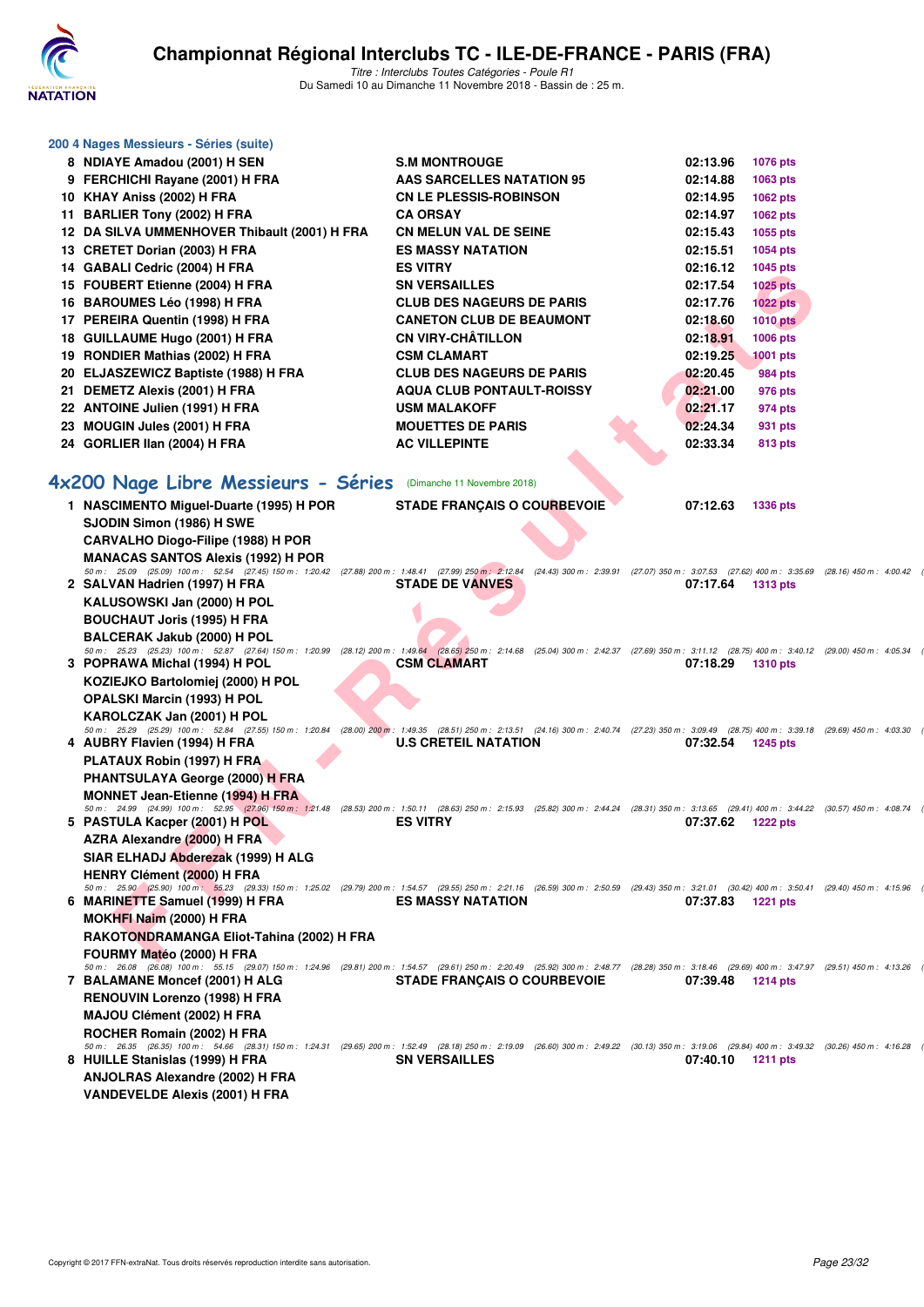

| 4x200 Nage Libre Messieurs - Séries (suite)                                                                                                                                                                                                      |                                  |          |                   |  |
|--------------------------------------------------------------------------------------------------------------------------------------------------------------------------------------------------------------------------------------------------|----------------------------------|----------|-------------------|--|
| AROT Julien (1992) H FRA                                                                                                                                                                                                                         |                                  |          |                   |  |
| 50 m: 25.36 (25.36) 100 m: 53.65 (28.29) 150 m: 1:22.45 (28.80) 200 m: 1:51.93 (29.48) 250 m: 2:19.05 (27.12) 300 m: 2:49.96 (29.91) 350 m: 3:19.89 (30.93) 400 m: 3:49.89 (30.00) 450 m: 4:16.24                                                |                                  |          |                   |  |
| 9 SUMEIRE Eliott (1999) H FRA                                                                                                                                                                                                                    | <b>CA ORSAY</b>                  | 07:40.16 | 1211 pts          |  |
| <b>BARLIER Tony (2002) H FRA</b>                                                                                                                                                                                                                 |                                  |          |                   |  |
| <b>BERINGUE Raphael (2001) H FRA</b>                                                                                                                                                                                                             |                                  |          |                   |  |
| <b>NEUVILLE Malo (2001) H FRA</b><br>50 m: 26.38 (26.38) 100 m: 54.62 (28.24) 150 m: 1:24.18 (29.56) 200 m: 1:53.41 (29.23) 250 m: 2:20.87 (27.46) 300 m: 2:51.01 (30.14) 350 m: 3:21.91 (30.90) 400 m: 3:52.85 (30.94) 450 m: 4:18.69           |                                  |          |                   |  |
| 10 BOURDON Rayane (2001) H FRA                                                                                                                                                                                                                   | <b>CN VIRY-CHATILLON</b>         | 07:43.76 | 1195 pts          |  |
| LEROY Théo (2001) H FRA                                                                                                                                                                                                                          |                                  |          |                   |  |
| JACQUIN Mathieu (1988) H FRA                                                                                                                                                                                                                     |                                  |          |                   |  |
| QUILLAUX Gwendal (2002) H FRA                                                                                                                                                                                                                    |                                  |          |                   |  |
| 50 m: 25.92 (25.92) 100 m: 54.25 (28.33) 150 m: 1:24.13 (29.88) 200 m: 1:54.95 (30.82) 250 m: 2:20.66 (25.71) 300 m: 2:50.01 (29.35) 350 m: 3:20.38 (30.37) 400 m: 3:50.92 (30.54) 450 m: 4:16.22                                                |                                  |          |                   |  |
| 11 BUGLER Enzo (2001) H FRA                                                                                                                                                                                                                      | <b>CN MELUN VAL DE SEINE</b>     |          | 07:47.31 1180 pts |  |
| CADROT Yoan (2003) H FRA                                                                                                                                                                                                                         |                                  |          |                   |  |
| DA SILVA UMMENHOVER Thibault (2001) H FRA                                                                                                                                                                                                        |                                  |          |                   |  |
| <b>GEOFFROY Axel (2002) H FRA</b><br>50 m: 26.57 (26.57) 100 m: 55.39 (28.82) 150 m: 1:25.41 (30.02) 200 m: 1:55.24 (29.83) 250 m: 2:22.18 (26.94) 300 m: 2:52.43 (30.25) 350 m: 3:22.62 (30.19) 400 m: 3:51.88 (29.26) 450 m: 4:18.89           |                                  |          |                   |  |
| 12 KUKLA Clément (2002) H FRA                                                                                                                                                                                                                    | AAS SARCELLES NATATION 95        | 07:48.66 | 1174 pts          |  |
| <b>IRIART Charley (2000) H FRA</b>                                                                                                                                                                                                               |                                  |          |                   |  |
| <b>CHARRADE Théo (1998) H FRA</b>                                                                                                                                                                                                                |                                  |          |                   |  |
| BOUGHATTAS Fadi (2003) H FRA                                                                                                                                                                                                                     |                                  |          |                   |  |
| 50 m: 26.27 (26.27) 100 m: 55.77 (29.50) 150 m: 1:25.81 (30.04) 200 m: 1:55.27 (29.46) 250 m: 2:21.37 (26.10) 300 m: 2:50.23 (28.86) 350 m: 3:20.06 (29.83) 400 m: 3:49.93 (29.87) 450 m: 4:16.08                                                |                                  |          |                   |  |
| 13 SEYE Matthieu (2002) H FRA                                                                                                                                                                                                                    | <b>CN LE PLESSIS-ROBINSON</b>    | 07:54.03 | 1151 pts          |  |
| <b>LEMARCHAND Kyllian (2002) H FRA</b>                                                                                                                                                                                                           |                                  |          |                   |  |
| <b>LEMARCHAND Antonn (2004) H FRA</b>                                                                                                                                                                                                            |                                  |          |                   |  |
| BARTHÉLÉMY Hugo (2002) H FRA<br>50 m: 27.73 (27.73) 100 m: 57.74 (30.01) 150 m: 1:28.13 (30.39) 200 m: 1:57.21 (29.08) 250 m: 2:24.49 (27.28) 300 m: 2:54.29 (29.80) 350 m: 3:24.63 (30.34) 400 m: 3:54.50 (29.87) 450 m: 4:21.91                |                                  |          |                   |  |
| 14 LESPRIT Paul (1999) H FRA                                                                                                                                                                                                                     | <b>CLUB DES NAGEURS DE PARIS</b> | 07:55.40 | 1145 pts          |  |
| <b>GENET David (1982) H FRA</b>                                                                                                                                                                                                                  |                                  |          |                   |  |
| IVIC Yoni (2001) H FRA                                                                                                                                                                                                                           |                                  |          |                   |  |
| <b>HENDERSON Jules (2001) H FRA</b>                                                                                                                                                                                                              |                                  |          |                   |  |
| 50 m: 26.50 (26.50) 100 m: 55.85 (29.35) 150 m: 1:26.61 (30.76) 200 m: 1:58.00 (31.39) 250 m: 2:26.52 (28.52) 300 m: 2:57.06 (30.54) 350 m: 3:28.22 (31.16) 400 m: 3:58.90 (30.68) 450 m: 4:24.97                                                |                                  |          |                   |  |
| 15 BONEL Antonyn (2001) H FRA                                                                                                                                                                                                                    | <b>CN ST-MICHEL-SUR-ORGE</b>     | 07:56.74 | 1139 pts          |  |
| <b>TETART Martin (2003) H FRA</b>                                                                                                                                                                                                                |                                  |          |                   |  |
| BENDRIMIA Axel (1998) H FRA                                                                                                                                                                                                                      |                                  |          |                   |  |
| TONNEAU Guillaume (1998) H FRA<br>50 m: 26.23 (26.23) 100 m: 54.60 (28.37) 150 m: 1:23.32 (28.72) 200 m: 1:52.66 (29.34) 250 m: 2:20.72 (28.06) 300 m: 2:51.95 (31.23) 350 m: 3:23.78 (31.83) 400 m: 3:55.95 (32.17) 450 m: 4:23.06              |                                  |          |                   |  |
| 16 LE GALL Théophile (2001) H FRA                                                                                                                                                                                                                | <b>S.M MONTROUGE</b>             | 08:00.68 | 1122 pts          |  |
| <b>NDIAYE Amadou (2001) H SEN</b>                                                                                                                                                                                                                |                                  |          |                   |  |
| BEN FERJANI Mohamed-Aziz (1995) H FRA                                                                                                                                                                                                            |                                  |          |                   |  |
| <b>BECQUET Mathias (1995) H FRA</b>                                                                                                                                                                                                              |                                  |          |                   |  |
| 50 m: 26.54 (26.54) 100 m: 55.97 (29.43) 150 m: 1:25.49 (29.52) 200 m: 1:53.82 (28.33) 250 m: 2:20.49 (26.67) 300 m: 2:49.53 (29.04) 350 m: 3:18.87 (29.34) 400 m: 3:47.94 (29.07) 450 m: 4:16.41                                                |                                  |          |                   |  |
| 17 LAIGNEZ Jonas (1991) H FRA                                                                                                                                                                                                                    | <b>USM MALAKOFF</b>              | 08:02.05 | 1116 pts          |  |
| BERTRAND Rudy (1982) H FRA                                                                                                                                                                                                                       |                                  |          |                   |  |
| SOLDERMANN Cédric (1989) H FRA                                                                                                                                                                                                                   |                                  |          |                   |  |
| <b>BOUAOUNI Hedy (1990) H FRA</b><br>50 m: 27.70 (27.70) 100 m: 57.68 (29.98) 150 m: 1:28.12 (30.44) 200 m: 1:58.59 (30.47) 250 m: 2:26.06 (27.47) 300 m: 2:56.47 (30.41) 350 m: 3:27.93 (31.46) 400 m: 3:59.58 (31.65) 450 m: 4:27.18           |                                  |          |                   |  |
| 18 DUPUY Louan (2000) H FRA                                                                                                                                                                                                                      | <b>CERGY PONTOISE NATATION</b>   | 08:03.48 | 1110 pts          |  |
| LATRECHE Adam (2001) H FRA                                                                                                                                                                                                                       |                                  |          |                   |  |
| DINO Maxime (2002) H FRA                                                                                                                                                                                                                         |                                  |          |                   |  |
| <b>CASTERA Louis (2000) H FRA</b>                                                                                                                                                                                                                |                                  |          |                   |  |
| 50 m: 27.66 (27.66) 100 m: 58.11 (30.45) 150 m: 1:28.63 (30.52) 200 m: 1:58.85 (30.22) 250 m: 2:27.12 (28.27) 300 m: 2:58.24 (31.12) 350 m: 3:30.48 (32.24) 400 m: 4:03.64 (33.16) 450 m: 4:31.55                                                |                                  |          |                   |  |
| 19 LIV Thomas (2002) H FRA                                                                                                                                                                                                                       | <b>AQUA CLUB PONTAULT-ROISSY</b> | 08:07.04 | 1095 pts          |  |
| <b>LETOCART Enzo (2004) H FRA</b>                                                                                                                                                                                                                |                                  |          |                   |  |
| <b>DEMETZ Alexis (2001) H FRA</b>                                                                                                                                                                                                                |                                  |          |                   |  |
| SCHMITT Teddy (2002) H FRA                                                                                                                                                                                                                       |                                  |          |                   |  |
| 50 m : 27.76 (27.76) 100 m : 58.51 (30.75) 150 m : 1:28.90 (30.39) 200 m : 1:58.44 (29.54) 250 m : 2:27.22 (28.78) 300 m : 2:58.13 (30.91) 350 m : 3:29.15 (31.02) 400 m : 3:58.84 (30.69) 450 m : 4:27.60<br>20 DENJEAN Constantin (2002) H FRA | <b>MOUETTES DE PARIS</b>         | 08:08.05 | 1091 pts          |  |
| REUILLON Paul (1997) H FRA                                                                                                                                                                                                                       |                                  |          |                   |  |
| <b>MASBAHI Orens (2002) H FRA</b>                                                                                                                                                                                                                |                                  |          |                   |  |
|                                                                                                                                                                                                                                                  |                                  |          |                   |  |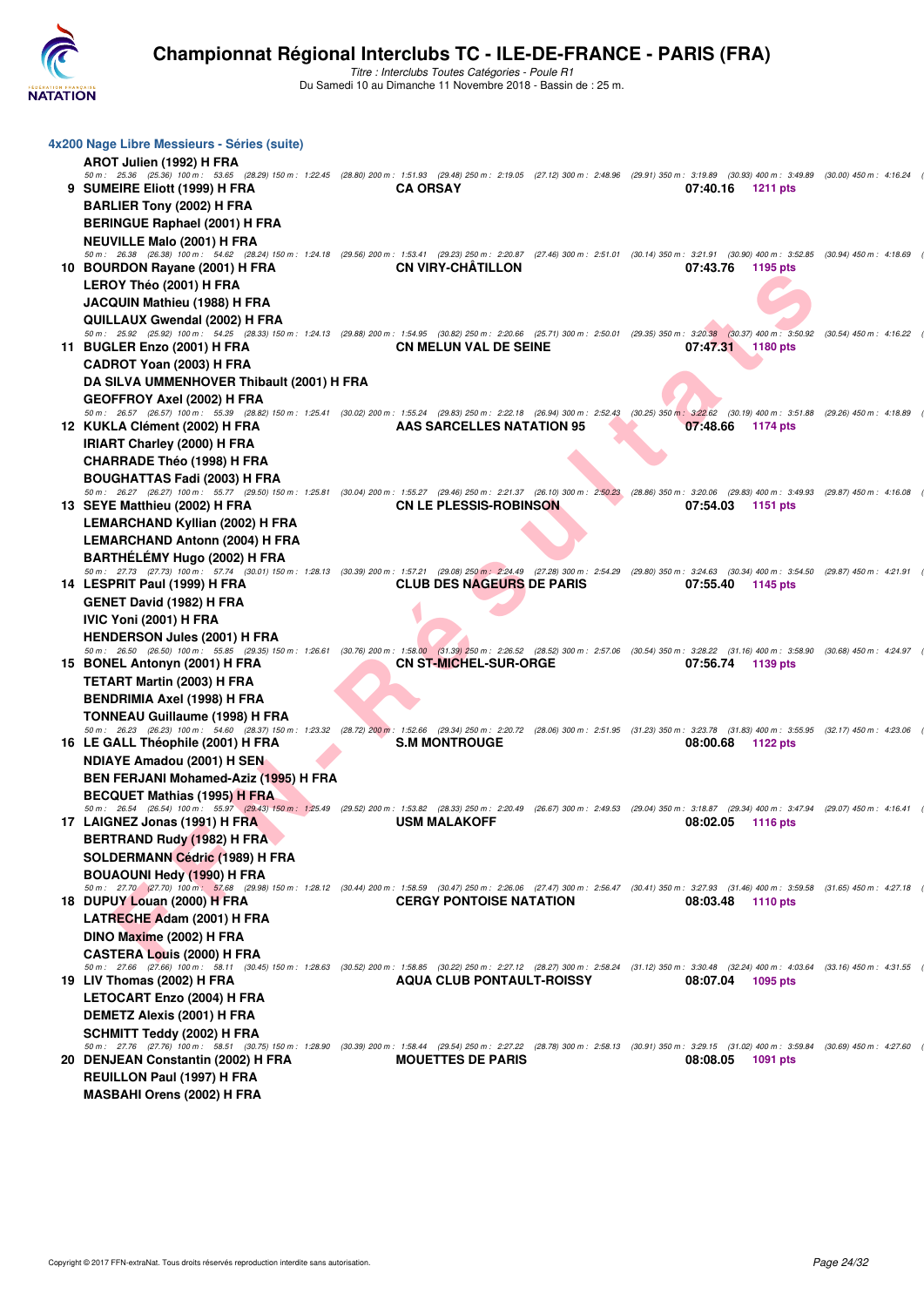

| 4x200 Nage Libre Messieurs - Séries (suite)                                                                                                                                                                                         |                                                                                                                            |  |          |                 |  |
|-------------------------------------------------------------------------------------------------------------------------------------------------------------------------------------------------------------------------------------|----------------------------------------------------------------------------------------------------------------------------|--|----------|-----------------|--|
| <b>MOUGIN Jules (2001) H FRA</b>                                                                                                                                                                                                    |                                                                                                                            |  |          |                 |  |
| 50 m: 27.46 (27.46) 100 m: 57.95 (30.49) 150 m: 1:28.79 (30.84) 200 m: 1:59.53 (30.74) 250 m: 2:26.92 (27.39) 300 m: 2:56.72 (29.80) 350 m: 3:27.09 (30.37) 400 m: 3:58.06 (30.97) 450 m: 4:26.15                                   |                                                                                                                            |  |          |                 |  |
| 21 SONDEREGGER Lucas (2000) H FRA                                                                                                                                                                                                   | <b>CLUB DES NAGEURS DE PARIS</b>                                                                                           |  | 08:11.30 | 1077 pts        |  |
| ELJASZEWICZ Baptiste (1988) H FRA                                                                                                                                                                                                   |                                                                                                                            |  |          |                 |  |
| DJURIC Dario (1998) H FRA                                                                                                                                                                                                           |                                                                                                                            |  |          |                 |  |
| ROUSSEL Victor (1998) H FRA                                                                                                                                                                                                         |                                                                                                                            |  |          |                 |  |
| 50 m: 27.77 (27.77) 100 m: 58.11 (30.34) 150 m: 1:29.24 (31.13) 200 m: 2:00.68 (31.44) 250 m: 2:28.19 (27.51) 300 m: 2:58.67 (30.48) 350 m: 3:30.33 (31.66) 400 m: 4:02.22 (31.89) 450 m: 4:29.92                                   |                                                                                                                            |  |          |                 |  |
| 22 MALEC Mikolaj (2001) H POL                                                                                                                                                                                                       | <b>CSM CLAMART</b>                                                                                                         |  | 08:14.38 | 1064 pts        |  |
| VIARD Neil (2006) H FRA                                                                                                                                                                                                             |                                                                                                                            |  |          |                 |  |
| CIEZKOWSKI Dominik (1996) H POL                                                                                                                                                                                                     |                                                                                                                            |  |          |                 |  |
| TURPIN Fabrice (1995) H FRA<br>50 m: 26.70 (26.70) 100 m: 56.43 (29.73) 150 m: 1:27.06 (30.63) 200 m: 1:58.04 (30.98) 250 m: 2:24.29 (26.25) 300 m: 2:53.23 (28.94) 350 m: 3:23.26 (30.03) 400 m: 3:53.00 (29.74) 450 m: 4:20.29    |                                                                                                                            |  |          |                 |  |
| 23 CELLICH Paul (2000) H FRA                                                                                                                                                                                                        | <b>CANETON CLUB DE BEAUMONT</b>                                                                                            |  | 08:37.19 | 972 pts         |  |
| PEREIRA Quentin (1998) H FRA                                                                                                                                                                                                        |                                                                                                                            |  |          |                 |  |
| LEGRAND Nicolas (1990) H FRA                                                                                                                                                                                                        |                                                                                                                            |  |          |                 |  |
|                                                                                                                                                                                                                                     |                                                                                                                            |  |          |                 |  |
| DUBOSCQ Florian (1999) H FRA<br>50 m: 28.50 (28.50) 100 m: 1:00.90 (32.40) 150 m: 1:35.67 (34.77) 200 m: 2:09.78 (34.11) 250 m: 2:37.35 (27.57) 300 m: 3:08.17 (30.82) 350 m: 3:40.59 (32.42) 400 m: 4:13.97 (33.38) 450 m: 4:42.91 |                                                                                                                            |  |          |                 |  |
| 24 FAURE Noa (2003) H FRA                                                                                                                                                                                                           | <b>AC VILLEPINTE</b>                                                                                                       |  | 08:46.55 | 935 pts         |  |
| REMY Tristan (2003) H FRA                                                                                                                                                                                                           |                                                                                                                            |  |          |                 |  |
| <b>MELINARD Théo (2004) H FRA</b>                                                                                                                                                                                                   |                                                                                                                            |  |          |                 |  |
| PERRIER Axel (2005) H FRA                                                                                                                                                                                                           |                                                                                                                            |  |          |                 |  |
| 50 m: 29.16 (29.16) 100 m: 1:01.54 (32.38) 150 m: 1:35.32 (33.78) 200 m: 2:07.20 (31.88) 250 m: 2:35.68 (28.48) 300 m: 3:08.20 (32.52) 350 m: 3:42.76 (34.56) 400 m: 4:16.95 (34.19) 450 m: 4:47.23                                 |                                                                                                                            |  |          |                 |  |
|                                                                                                                                                                                                                                     |                                                                                                                            |  |          |                 |  |
| 4x100 4 Nages Messieurs - Séries                                                                                                                                                                                                    | (Dimanche 11 Novembre 2018)                                                                                                |  |          |                 |  |
| 1 TRILLAT Léo (1998) H FRA                                                                                                                                                                                                          | <b>STADE FRANÇAIS O COURBEVOIE</b>                                                                                         |  | 03:36.24 | <b>1324 pts</b> |  |
| SJODIN Simon (1986) H SWE                                                                                                                                                                                                           |                                                                                                                            |  |          |                 |  |
| CARVALHO Diogo-Filipe (1988) H POR                                                                                                                                                                                                  |                                                                                                                            |  |          |                 |  |
| <b>NASCIMENTO Miguel-Duarte (1995) H POR</b>                                                                                                                                                                                        |                                                                                                                            |  |          |                 |  |
| 50 m: 26.37 (26.37) 100 m: 54.30 (27.93) 150 m: 1:22.53 (28.23) 200 m: 1:54.37 (31.84) 250 m: 2:19.14 (24.77) 300 m: 2:47.63 (28.49) 350 m: 3:10.64 (23.01) 400 m: 3:36.24 (25.60)                                                  |                                                                                                                            |  |          |                 |  |
| 2 BALCERAK Jakub (2000) H POL                                                                                                                                                                                                       | <b>STADE DE VANVES</b>                                                                                                     |  | 03:38.16 | 1308 pts        |  |
| KALUSOWSKI Jan (2000) H POL                                                                                                                                                                                                         |                                                                                                                            |  |          |                 |  |
| COELHO Jordan (1992) H FRA                                                                                                                                                                                                          |                                                                                                                            |  |          |                 |  |
| SALVAN Hadrien (1997) H FRA<br>50 m: 26.50 (26.50) 100 m: 54.93 (28.43) 150 m: 1:22.98                                                                                                                                              | (28.05) 200 m: 1:55.31 (32.33) 250 m: 2:20.03 (24.72) 300 m: 2:48.19 (28.16) 350 m: 3:12.17 (23.98) 400 m: 3:38.16 (25.99) |  |          |                 |  |
| 3 PASTULA Kacper (2001) H POL                                                                                                                                                                                                       | <b>ES VITRY</b>                                                                                                            |  | 03:43.74 | 1265 pts        |  |
| SIAR ELHADJ Abderezak (1999) H ALG                                                                                                                                                                                                  |                                                                                                                            |  |          |                 |  |
| <b>HENRY Clément (2000) H FRA</b>                                                                                                                                                                                                   |                                                                                                                            |  |          |                 |  |
| <b>ARDERIU Quentin (1998) H FRA</b>                                                                                                                                                                                                 |                                                                                                                            |  |          |                 |  |
| 50 m: 26.89 (26.89) 100 m: 55.76 (28.87) 150 m: 1:24.56 (28.80) 200 m: 1:57.75 (33.19) 250 m: 2:22.59 (24.84) 300 m: 2:51.53 (28.94) 350 m: 3:15.85 (24.32) 400 m: 3:43.74 (27.89)                                                  |                                                                                                                            |  |          |                 |  |
| 4 GAYANT Brice (1995) H FRA                                                                                                                                                                                                         | <b>U.S CRETEIL NATATION</b>                                                                                                |  | 03:43.92 | 1263 pts        |  |
| OLIER Cyril (1994) H FRA                                                                                                                                                                                                            |                                                                                                                            |  |          |                 |  |
| <b>AUBRY Flavien (1994) H FRA</b>                                                                                                                                                                                                   |                                                                                                                            |  |          |                 |  |
| <b>PHANTSULAYA George (2000) H FRA</b>                                                                                                                                                                                              |                                                                                                                            |  |          |                 |  |
| 50 m: 27.60 (27.60) 100 m: 57.71 (30.11) 150 m: 1:26.61 (28.90) 200 m: 2:01.21 (34.60) 250 m: 2:25.30 (24.09) 300 m: 2:54.15 (28.85) 350 m: 3:17.68 (23.53) 400 m: 3:43.92 (26.24)                                                  |                                                                                                                            |  |          |                 |  |
| 5 THIBAULT Maxime (1999) H FRA                                                                                                                                                                                                      | <b>STADE FRANÇAIS O COURBEVOIE</b>                                                                                         |  | 03:47.43 | <b>1236 pts</b> |  |
| <b>CALLAIS Quentin (1996) H FRA</b>                                                                                                                                                                                                 |                                                                                                                            |  |          |                 |  |
| <b>BALAMANE Moncef (2001) H ALG</b>                                                                                                                                                                                                 |                                                                                                                            |  |          |                 |  |
| POTIER Livio (1998) H FRA                                                                                                                                                                                                           |                                                                                                                            |  |          |                 |  |
| 50 m: 27.18 (27.18) 100 m: 56.50 (29.32) 150 m: 1:24.74 (28.24) 200 m: 1:57.59 (32.85) 250 m: 2:24.39 (26.80) 300 m: 2:55.99 (31.60) 350 m: 3:20.14 (24.15) 400 m: 3:47.43 (27.29)<br>6 FOURMY Matéo (2000) H FRA                   | <b>ES MASSY NATATION</b>                                                                                                   |  | 03:48.43 | 1229 pts        |  |
| PIEKARZ Baptiste (1995) H FRA                                                                                                                                                                                                       |                                                                                                                            |  |          |                 |  |
| RAKOTONDRAMANGA Eliot-Tahina (2002) H FRA                                                                                                                                                                                           |                                                                                                                            |  |          |                 |  |
|                                                                                                                                                                                                                                     |                                                                                                                            |  |          |                 |  |
| <b>MARINETTE Samuel (1999) H FRA</b><br>50 m: 27.10 (27.10) 100 m: 56.46 (29.36) 150 m: 1:25.80 (29.34) 200 m: 1:59.99 (34.19) 250 m: 2:25.44 (25.45) 300 m: 2:55.47 (30.03) 350 m: 3:20.50 (25.03) 400 m: 3:48.43 (27.93)          |                                                                                                                            |  |          |                 |  |
| 7 HUILLE Stanislas (1999) H FRA                                                                                                                                                                                                     | <b>SN VERSAILLES</b>                                                                                                       |  | 03:51.07 | 1209 pts        |  |
| <b>ANJOLRAS Alexandre (2002) H FRA</b>                                                                                                                                                                                              |                                                                                                                            |  |          |                 |  |
| ZAKA Nathanael (2002) H FRA                                                                                                                                                                                                         |                                                                                                                            |  |          |                 |  |
| AROT Julien (1992) H FRA                                                                                                                                                                                                            |                                                                                                                            |  |          |                 |  |
| 50 m: 25.40 (25.40) 100 m: 52.44 (27.04) 150 m: 1:23.91 (31.47) 200 m: 1:59.84 (35.93) 250 m: 2:26.87 (27.03) 300 m: 2:59.49 (32.62) 350 m: 3:23.90 (24.41) 400 m: 3:51.07 (27.17)                                                  |                                                                                                                            |  |          |                 |  |
| 8 BOURDON Rayane (2001) H FRA                                                                                                                                                                                                       | <b>CN VIRY-CHÂTILLON</b>                                                                                                   |  | 03:52.60 | 1197 pts        |  |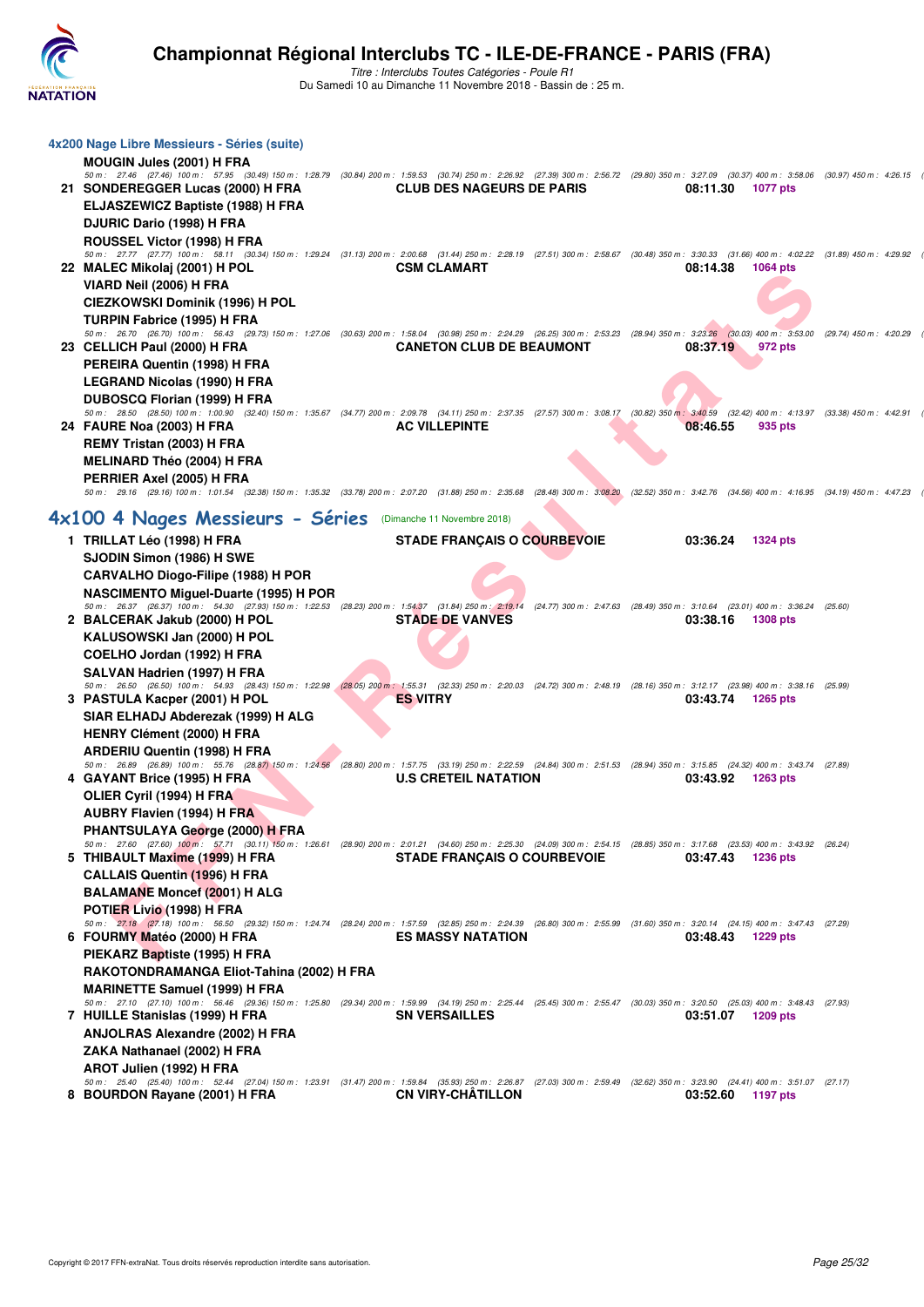

| 4x100 4 Nages Messieurs - Séries (suite)                                                                                                                                                                                    |                                  |                             |         |
|-----------------------------------------------------------------------------------------------------------------------------------------------------------------------------------------------------------------------------|----------------------------------|-----------------------------|---------|
| SUGRANES Evan (1995) H FRA                                                                                                                                                                                                  |                                  |                             |         |
| <b>LEROY Théo (2001) H FRA</b>                                                                                                                                                                                              |                                  |                             |         |
| JACQUIN Mathieu (1988) H FRA                                                                                                                                                                                                |                                  |                             |         |
| 50 m: 28.48 (28.48) 100 m: 59.42 (30.94) 150 m: 1:29.43 (30.01) 200 m: 2:04.34 (34.91) 250 m: 2:30.77 (26.43) 300 m: 3:01.58 (30.81) 350 m: 3:25.46 (23.88) 400 m: 3:52.60 (27.14)<br>9 CASTERA Louis (2000) H FRA          | <b>CERGY PONTOISE NATATION</b>   | 03:53.54<br>1190 pts        |         |
| <b>CAPITAINE Thibaut (1993) H FRA</b>                                                                                                                                                                                       |                                  |                             |         |
| <b>MAHMOUDI Najemeddine (2002) H TUN</b>                                                                                                                                                                                    |                                  |                             |         |
| DUPUY Louan (2000) H FRA                                                                                                                                                                                                    |                                  |                             |         |
| 50 m: 29.14 (29.14) 100 m: 1:00.66 (31.52) 150 m: 1:28.82 (28.16) 200 m: 2:01.36 (32.54) 250 m: 2:28.64 (27.28) 300 m: 2:59.84 (31.20) 350 m: 3:25.17 (25.33) 400 m: 3:53.54                                                |                                  |                             | (28.37) |
| 10 TOURDES Alexis (1999) H FRA                                                                                                                                                                                              | <b>CN MELUN VAL DE SEINE</b>     | 03:56.65<br><b>1167 pts</b> |         |
| DELANNOY Antoine (2002) H FRA                                                                                                                                                                                               |                                  |                             |         |
| CADROT Yoan (2003) H FRA                                                                                                                                                                                                    |                                  |                             |         |
| <b>BUGLER Enzo (2001) H FRA</b><br>50 m: 26.74 (26.74) 100 m: 55.96 (29.22) 150 m: 1:27.30 (31.34) 200 m: 2:03.98 (36.68) 250 m: 2:30.87 (26.89) 300 m: 3:03.74 (32.87) 350 m: 3:29.38 (25.64) 400 m: 3:56.65 (27.27)       |                                  |                             |         |
| 11 PIRI Max (1997) H FRA                                                                                                                                                                                                    | <b>CLUB DES NAGEURS DE PARIS</b> | 03:58.00<br>1157 pts        |         |
| INGALISY Fantina (2003) H FRA                                                                                                                                                                                               |                                  |                             |         |
| LESPRIT Paul (1999) H FRA                                                                                                                                                                                                   |                                  |                             |         |
| IVIC Yoni (2001) H FRA                                                                                                                                                                                                      |                                  |                             |         |
| 50 m: 27.31 (27.31) 100 m: 57.59 (30.28) 150 m: 1:30.10 (32.51) 200 m: 2:08.11 (38.01) 250 m: 2:34.68 (26.57) 300 m: 3:06.16 (31.48) 350 m: 3:31.29 (25.13) 400 m: 3:58.00 (26.71)<br>12 NEUVILLE Malo (2001) H FRA         | <b>CA ORSAY</b>                  | 03:58.17<br>1155 pts        |         |
| <b>BARLIER Tony (2002) H FRA</b>                                                                                                                                                                                            |                                  |                             |         |
| <b>SUMEIRE Eliott (1999) H FRA</b>                                                                                                                                                                                          |                                  |                             |         |
| <b>BERINGUE Raphael (2001) H FRA</b>                                                                                                                                                                                        |                                  |                             |         |
| 50 m: 28.58 (28.58) 100 m: 59.30 (30.72) 150 m: 1:31.13 (31.83) 200 m: 2:08.70 (37.57) 250 m: 2:35.70 (27.00) 300 m: 3:06.81 (31.11) 350 m: 3:31.59 (24.78) 400 m: 3:58.17 (26.58)                                          |                                  |                             |         |
| 13 CHARBONNEL Theo (2001) H FRA                                                                                                                                                                                             | <b>CN ST-MICHEL-SUR-ORGE</b>     | 03:58.20<br>1155 pts        |         |
| <b>TETART Martin (2003) H FRA</b>                                                                                                                                                                                           |                                  |                             |         |
| TONNEAU Guillaume (1998) H FRA                                                                                                                                                                                              |                                  |                             |         |
| <b>BONEL Antonyn (2001) H FRA</b><br>50 m: 28.71 (28.71) 100 m: 59.44 (30.73) 150 m: 1:31.28 (31.84) 200 m: 2:08.32 (37.04) 250 m: 2:35.50 (27.18) 300 m: 3:06.42 (30.92) 350 m: 3:30.92 (24.50) 400 m: 3:58.20 (27.28)     |                                  |                             |         |
| 14 MENDES Romain (1998) H FRA                                                                                                                                                                                               | <b>AQUA CLUB PONTAULT-ROISSY</b> | 03:59.55<br>1145 pts        |         |
| LIV Thomas (2002) H FRA                                                                                                                                                                                                     |                                  |                             |         |
| POULIQUEN Mael (2003) H FRA                                                                                                                                                                                                 |                                  |                             |         |
| CAPAZZA Axel (1997) H FRA                                                                                                                                                                                                   |                                  |                             |         |
| 50 m: 28.10 (28.10) 100 m: 58.76 (30.66) 150 m: 1:29.82 (31.06) 200 m: 2:05.06 (35.24) 250 m: 2:32.02 (26.96) 300 m: 3:05.12 (33.10) 350 m: 3:31.30 (26.18) 400 m: 3:59.55 (28.25)<br>15 SEYE Matthieu (2002) H FRA         | <b>CN LE PLESSIS-ROBINSON</b>    | 04:01.91<br>1128 pts        |         |
| BARTHÉLÉMY Hugo (2002) H FRA                                                                                                                                                                                                |                                  |                             |         |
| <b>LEMARCHAND Kyllian (2002) H FRA</b>                                                                                                                                                                                      |                                  |                             |         |
| <b>CHAPLET-GARCIA Joris (1995) H FRA</b>                                                                                                                                                                                    |                                  |                             |         |
| 50 m: 28.98 (28.98) 100 m: 59.77 (30.79) 150 m: 1:31.25 (31.48) 200 m: 2:08.49 (37.24) 250 m: 2:36.27 (27.78) 300 m: 3:08.41 (32.14) 350 m: 3:32.75 (24.34) 400 m: 4:01.91 (29.16)                                          |                                  |                             |         |
| 16 BERTRAND Rudy (1982) H FRA                                                                                                                                                                                               | <b>USM MALAKOFF</b>              | 04:02.17<br>1126 pts        |         |
| FERRANDI Antoine-Joseph (1993) H FRA<br><b>CARMIGNIANI Rémi (1990) H FRA</b>                                                                                                                                                |                                  |                             |         |
| LAIGNEZ Jonas (1991) H FRA                                                                                                                                                                                                  |                                  |                             |         |
| 50 m: 29.83 (29.83) 100 m: 1:02.55 (32.72) 150 m: 1:34.10 (31.55) 200 m: 2:10.55 (36.45) 250 m: 2:38.47 (27.92) 300 m: 3:09.47 (31.00) 350 m: 3:34.99 (25.52) 400 m: 4:02.17 (27.18)                                        |                                  |                             |         |
| 17 EVANNO Maxime (1988) H FRA                                                                                                                                                                                               | <b>S.M MONTROUGE</b>             | 04:02.82<br>1121 pts        |         |
| <b>SCHNEIDER Benjamin (1984) H FRA</b>                                                                                                                                                                                      |                                  |                             |         |
| LE GALL Théophile (2001) H FRA                                                                                                                                                                                              |                                  |                             |         |
| <b>NDIAYE Amadou (2001) H SEN</b><br>50 m: 29.70 (29.70) 100 m: 1:02.40 (32.70) 150 m: 1:34.23 (31.83) 200 m: 2:11.34 (37.11) 250 m: 2:38.68 (27.34) 300 m: 3:10.58 (31.90) 350 m: 3:35.45 (24.87) 400 m: 4:02.82 (27.37)   |                                  |                             |         |
| 18 MALEC Mikolaj (2001) H POL                                                                                                                                                                                               | <b>CSM CLAMART</b>               | 04:04.93<br>1106 pts        |         |
| RONDIER Mathias (2002) H FRA                                                                                                                                                                                                |                                  |                             |         |
| <b>CIEZKOWSKI Dominik (1996) H POL</b>                                                                                                                                                                                      |                                  |                             |         |
| <b>CANTRELLE Vincent (1988) H FRA</b>                                                                                                                                                                                       |                                  |                             |         |
| 50 m : 27.39 (27.39) 100 m : 56.33 (28.94) 150 m : 1:32.64 (36.31) 200 m : 2:15.06 (42.42) 250 m : 2:40.81 (25.75) 300 m : 3:11.03 (30.22) 350 m : 3:36.32 (25.29) 400 m : 4:04.93 (28.61)<br>19 REUILLON Paul (1997) H FRA | <b>MOUETTES DE PARIS</b>         | 04:06.90<br>1092 pts        |         |
| <b>TEXIER Adrien (1989) H FRA</b>                                                                                                                                                                                           |                                  |                             |         |
| DENJEAN Constantin (2002) H FRA                                                                                                                                                                                             |                                  |                             |         |
| <b>MASBAHI Orens (2002) H FRA</b>                                                                                                                                                                                           |                                  |                             |         |
| 50 m: 28.88 (28.88) 100 m: 1:00.62 (31.74) 150 m: 1:32.77 (32.15) 200 m: 2:10.30 (37.53) 250 m: 2:37.72 (27.42) 300 m: 3:10.68 (32.96) 350 m: 3:37.15 (26.47) 400 m: 4:06.90 (29.75)                                        |                                  |                             |         |
| 20 CELLICH Paul (2000) H FRA                                                                                                                                                                                                | <b>CANETON CLUB DE BEAUMONT</b>  | 04:08.88<br><b>1077 pts</b> |         |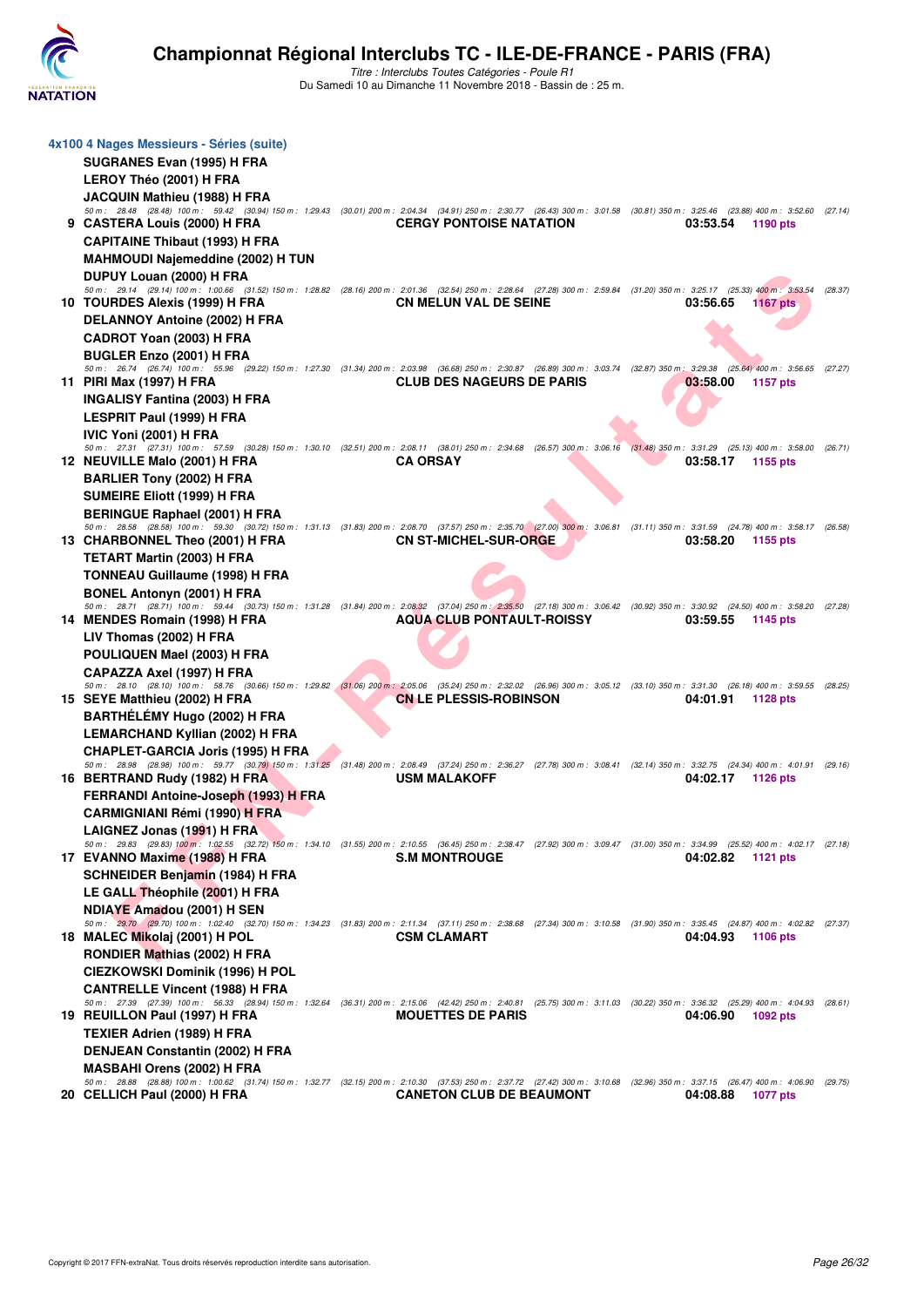

| 4x100 4 Nages Messieurs - Séries (suite)                                                                                                                                                                                         |                                    |            |                 |         |
|----------------------------------------------------------------------------------------------------------------------------------------------------------------------------------------------------------------------------------|------------------------------------|------------|-----------------|---------|
| <b>BARON Emeric (1989) H FRA</b>                                                                                                                                                                                                 |                                    |            |                 |         |
| LEGRAND Nicolas (1990) H FRA                                                                                                                                                                                                     |                                    |            |                 |         |
| PEREIRA Quentin (1998) H FRA                                                                                                                                                                                                     |                                    |            |                 |         |
| 50 m: 30.89 (30.89) 100 m: 1:06.00 (35.11) 150 m: 1:38.19 (32.19) 200 m: 2:14.59 (36.40) 250 m: 2:42.92 (28.33) 300 m: 3:15.61 (32.69) 350 m: 3:41.04 (25.43) 400 m: 4:08.88 (27.84)                                             |                                    |            |                 |         |
| 21 ROUSSEL Victor (1998) H FRA                                                                                                                                                                                                   | <b>CLUB DES NAGEURS DE PARIS</b>   | 04:12.86   | 1049 pts        |         |
| SONDEREGGER Lucas (2000) H FRA                                                                                                                                                                                                   |                                    |            |                 |         |
| DJURIC Dario (1998) H FRA                                                                                                                                                                                                        |                                    |            |                 |         |
| <b>BERTHELIER Axel (2000) H FRA</b>                                                                                                                                                                                              |                                    |            |                 |         |
| 50 m: 30.85 (30.85) 100 m: 1:03.91 (33.06) 150 m: 1:36.15 (32.24) 200 m: 2:13.25 (37.10) 250 m: 2:42.47 (29.22) 300 m: 3:16.73 (34.26) 350 m: 3:43.89 (27.16) 400 m: 4:12.86<br>22 PERRIER Axel (2005) H FRA                     | <b>AC VILLEPINTE</b>               | 04:42.09   | 853 pts         | (28.97) |
| LADISA Valentin (2004) H FRA                                                                                                                                                                                                     |                                    |            |                 |         |
| <b>COULIBALY Souleymane (2004) H FRA</b>                                                                                                                                                                                         |                                    |            |                 |         |
| MAHBOUB Iliès (2003) H FRA                                                                                                                                                                                                       |                                    |            |                 |         |
| 50 m: 34.07 (34.07) 100 m: 1:11.03 (36.96) 150 m: 1:48.64 (37.61) 200 m: 2:32.56 (43.92) 250 m: 3:03.32 (30.76) 300 m: 3:41.22 (37.90) 350 m: 4:09.25 (28.03) 400 m: 4:42.09                                                     |                                    |            |                 | (32.84) |
| --- BOURSIER Merlin (2001) H FRA                                                                                                                                                                                                 | AAS SARCELLES NATATION 95          | <b>DSQ</b> |                 |         |
| <b>CHARRADE Théo (1998) H FRA</b>                                                                                                                                                                                                |                                    |            |                 |         |
| <b>BOURSIER Cedric (1998) H FRA</b>                                                                                                                                                                                              |                                    |            |                 |         |
| <b>HAMOUCHANE Souhail (1997) H MAR</b>                                                                                                                                                                                           |                                    |            |                 |         |
| --- KAROLCZAK Jan (2001) H POL                                                                                                                                                                                                   | <b>CSM CLAMART</b>                 | <b>DSQ</b> |                 |         |
| PIOTROWICZ Kamil (2000) H POL                                                                                                                                                                                                    |                                    |            |                 |         |
| POPRAWA Michal (1994) H POL                                                                                                                                                                                                      |                                    |            |                 |         |
| <b>OPALSKI Marcin (1993) H POL</b>                                                                                                                                                                                               |                                    |            |                 |         |
|                                                                                                                                                                                                                                  |                                    |            |                 |         |
| 10x50 Nage Libre Messieurs - Séries                                                                                                                                                                                              | (Samedi 10 Novembre 2018)          |            |                 |         |
| 1 SJODIN Simon (1986) H SWE                                                                                                                                                                                                      | <b>STADE FRANÇAIS O COURBEVOIE</b> | 03:47.54   | <b>1318 pts</b> |         |
| AITKACI Carl (2001) H FRA                                                                                                                                                                                                        |                                    |            |                 |         |
| <b>CLARK Anthony (1991) H FRA</b>                                                                                                                                                                                                |                                    |            |                 |         |
| ROSSILLON Virgile (2000) H FRA                                                                                                                                                                                                   |                                    |            |                 |         |
| <b>CHATTI Souhaiel (2000) H FRA</b>                                                                                                                                                                                              |                                    |            |                 |         |
| TRILLAT Léo (1998) H FRA                                                                                                                                                                                                         |                                    |            |                 |         |
| <b>NASCIMENTO Miguel-Duarte (1995) H POR</b>                                                                                                                                                                                     |                                    |            |                 |         |
| CARVALHO Diogo-Filipe (1988) H POR                                                                                                                                                                                               |                                    |            |                 |         |
| <b>MANACAS SANTOS Alexis (1992) H POR</b>                                                                                                                                                                                        |                                    |            |                 |         |
| M'RABET Taki (1989) H TUN                                                                                                                                                                                                        |                                    |            |                 |         |
| 50 m: 22.94 (22.94) 100 m: 46.54 (23.60) 150 m: 1:08.19 (21.65) 200 m: 1:31.82 (23.63) 250 m: 1:54.99 (23.17) 300 m: 2:17.31 (22.32) 350 m: 2:39.36 (22.05) 400 m: 3:02.22 (22.86) 450 m: 3:24.91<br>2 PASULA Jakub (1992) H POL | <b>CSM CLAMART</b>                 | 03:54.25   | 1274 pts        |         |
| <b>OPALSKI Marcin (1993) H POL</b>                                                                                                                                                                                               |                                    |            |                 |         |
| <b>BOUTOUIL Samy (2000) H FRA</b>                                                                                                                                                                                                |                                    |            |                 |         |
| KOZIEJKO Bartolomiej (2000) H POL                                                                                                                                                                                                |                                    |            |                 |         |
| <b>BALABUCH Krystian (1995) H POL</b>                                                                                                                                                                                            |                                    |            |                 |         |
| KAROLCZAK Jan (2001) H POL                                                                                                                                                                                                       |                                    |            |                 |         |
| PIOTROWICZ Kamil (2000) H POL                                                                                                                                                                                                    |                                    |            |                 |         |
| SOUIDI Achref (1998) H TUN                                                                                                                                                                                                       |                                    |            |                 |         |
| ROWINSKI Filip (1990) H POL                                                                                                                                                                                                      |                                    |            |                 |         |
| POPRAWA Michal (1994) H POL                                                                                                                                                                                                      |                                    |            |                 |         |
| 50 m: 23.87 (23.87) 100 m: 46.96 (23.09) 150 m: 1:10.06 (23.10) 200 m: 1:34.31 (24.25) 250 m: 1:57.22 (22.91) 300 m: 2:19.83 (22.61) 350 m: 2:44.05 (24.22) 400 m: 3:07.41 (23.36) 450 m: 3:31.87                                |                                    |            |                 |         |
| 3 SALVAN Hadrien (1997) H FRA                                                                                                                                                                                                    | <b>STADE DE VANVES</b>             | 03:55.15   | 1268 pts        |         |
| <b>MONTAGNA Benoît (1989) H FRA</b>                                                                                                                                                                                              |                                    |            |                 |         |
| BALCERAK Jakub (2000) H POL                                                                                                                                                                                                      |                                    |            |                 |         |
| KALUSOWSKI Jan (2000) H POL                                                                                                                                                                                                      |                                    |            |                 |         |
| <b>BOUCHAUT Joris (1995) H FRA</b>                                                                                                                                                                                               |                                    |            |                 |         |
| URYNIUK Pawel (2003) H POL                                                                                                                                                                                                       |                                    |            |                 |         |
| PASSANI Henri-Dominique (2002) H FRA                                                                                                                                                                                             |                                    |            |                 |         |
| <b>MLYNARCZYK Karol (2000) H POL</b>                                                                                                                                                                                             |                                    |            |                 |         |
| KRULIKOWSKI Maciej (1999) H POL                                                                                                                                                                                                  |                                    |            |                 |         |
| COELHO Jordan (1992) H FRA<br>50 m: 23.36 (23.36) 100 m: 46.86 (23.50) 150 m: 1:09.30 (22.44) 200 m: 1:32.81 (23.51) 250 m: 1:56.34 (23.53) 300 m: 2:20.26 (23.92) 350 m: 2:45.13 (24.87) 400 m: 3:08.39 (23.26) 450 m: 3:02.72  |                                    |            |                 |         |
|                                                                                                                                                                                                                                  |                                    |            |                 |         |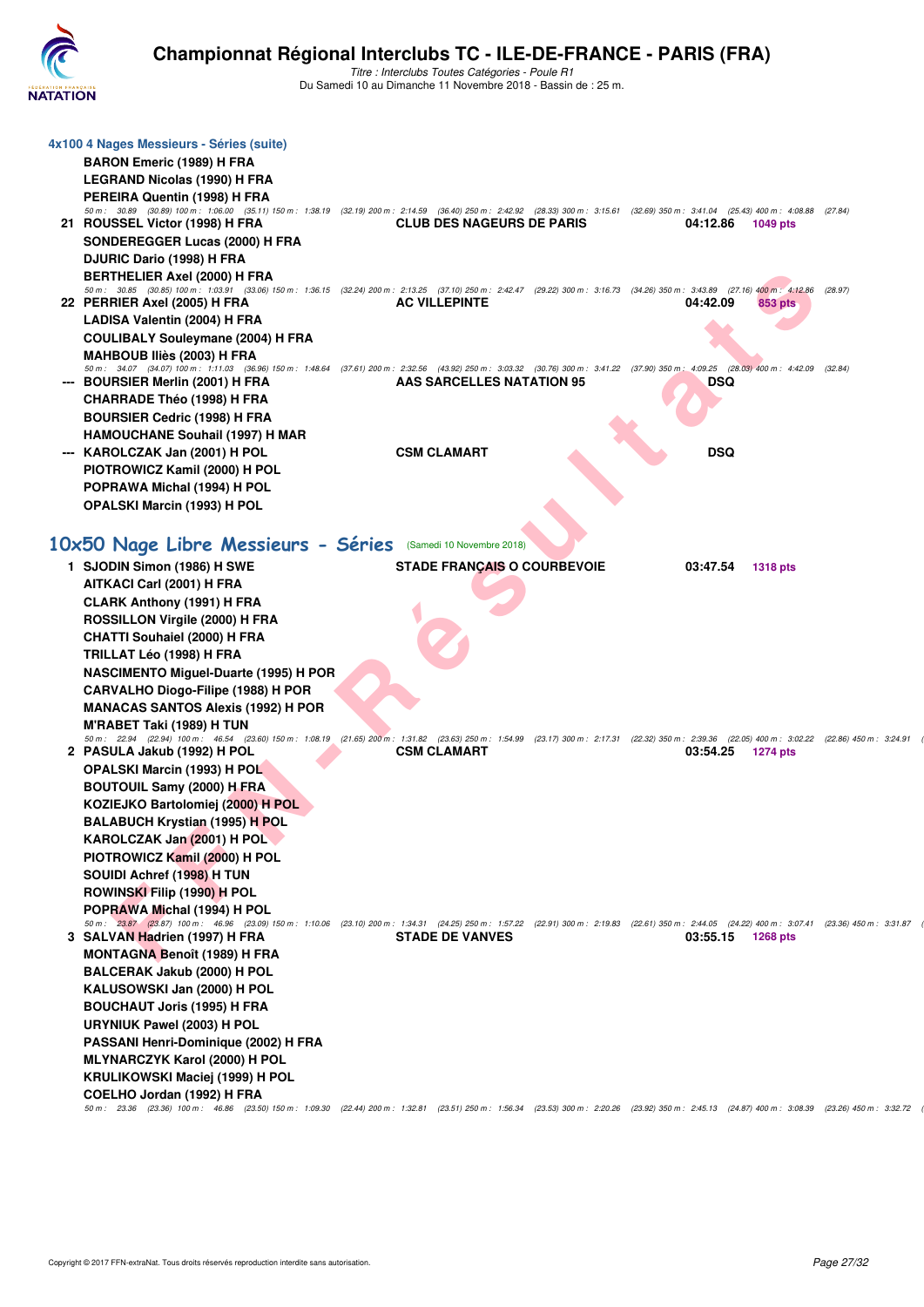

| 10x50 Nage Libre Messieurs - Séries (suite)<br>4 AUBRY Flavien (1994) H FRA<br>PHANTSULAYA George (2000) H FRA<br><b>MONNET Jean-Etienne (1994) H FRA</b><br>PLATAUX Robin (1997) H FRA<br><b>BOURUMEAU William (1998) H FRA</b><br>ROTH BELGRAND Mathis (2002) H FRA<br>OLIER Cyril (1994) H FRA<br>GAYANT Brice (1995) H FRA<br>QUIERTANT Killian (1997) H FRA | <b>U.S CRETEIL NATATION</b>                                                                                                               | 03:56.69          | 1259 pts |                           |
|------------------------------------------------------------------------------------------------------------------------------------------------------------------------------------------------------------------------------------------------------------------------------------------------------------------------------------------------------------------|-------------------------------------------------------------------------------------------------------------------------------------------|-------------------|----------|---------------------------|
| AZAOU Billel (2000) H FRA<br>50 m: 22.81 (22.81) 100 m: 45.15 (22.34) 150 m: 1:08.12 (22.97) 200 m: 1:31.31 (23.19) 250 m: 1:55.05 (23.74) 300 m: 2:19.06 (24.01) 350 m: 2:42.75 (23.69) 400 m: 3:07.01                                                                                                                                                          |                                                                                                                                           |                   |          | $(24.26)$ 450 m : 3:32.97 |
| 5 POTIER Livio (1998) H FRA                                                                                                                                                                                                                                                                                                                                      | <b>STADE FRANCAIS O COURBEVOIE</b>                                                                                                        | 03:59.80 1239 pts |          |                           |
| MAJOU Clément (2002) H FRA                                                                                                                                                                                                                                                                                                                                       |                                                                                                                                           |                   |          |                           |
| <b>CALLAIS Quentin (1996) H FRA</b>                                                                                                                                                                                                                                                                                                                              |                                                                                                                                           |                   |          |                           |
| ROCHER Romain (2002) H FRA                                                                                                                                                                                                                                                                                                                                       |                                                                                                                                           |                   |          |                           |
| <b>BALAMANE Moncef (2001) H ALG</b>                                                                                                                                                                                                                                                                                                                              |                                                                                                                                           |                   |          |                           |
| GORJAO MOREIRA Martin (1999) H FRA<br>THIBAULT Maxime (1999) H FRA                                                                                                                                                                                                                                                                                               |                                                                                                                                           |                   |          |                           |
| <b>MAILLOT Melvin (1992) H FRA</b>                                                                                                                                                                                                                                                                                                                               |                                                                                                                                           |                   |          |                           |
| <b>CACCIOTTOLO Sacha (1996) H FRA</b>                                                                                                                                                                                                                                                                                                                            |                                                                                                                                           |                   |          |                           |
| RENOUVIN Lorenzo (1998) H FRA                                                                                                                                                                                                                                                                                                                                    |                                                                                                                                           |                   |          |                           |
| 50 m: 23.27 (23.27) 100 m: 47.72 (24.45) 150 m: 1:12.77 (25.05) 200 m: 1:36.89 (24.12) 250 m: 2:01.31 (24.42) 300 m: 2:25.25 (23.94) 350 m: 2:49.65 (24.40) 400 m: 3:12.69 (23.04) 450 m: 2:25.25                                                                                                                                                                |                                                                                                                                           |                   |          |                           |
| 6 MARINETTE Samuel (1999) H FRA                                                                                                                                                                                                                                                                                                                                  | <b>ES MASSY NATATION</b>                                                                                                                  | 04:02.50          | 1222 pts |                           |
| RAKOTONDRAMANGA Eliot-Tahina (2002) H FRA                                                                                                                                                                                                                                                                                                                        |                                                                                                                                           |                   |          |                           |
| FOURMY Matéo (2000) H FRA<br><b>GRANDIN MARTIN Numa (2002) H FRA</b>                                                                                                                                                                                                                                                                                             |                                                                                                                                           |                   |          |                           |
| PIEKARZ Baptiste (1995) H FRA                                                                                                                                                                                                                                                                                                                                    |                                                                                                                                           |                   |          |                           |
| MOKHFI Naim (2000) H FRA                                                                                                                                                                                                                                                                                                                                         |                                                                                                                                           |                   |          |                           |
| ZACHELIN Anaïque (2001) H FRA                                                                                                                                                                                                                                                                                                                                    |                                                                                                                                           |                   |          |                           |
| FASSIH Karim (1998) H FRA                                                                                                                                                                                                                                                                                                                                        |                                                                                                                                           |                   |          |                           |
| <b>CRETET Dorian (2003) H FRA</b>                                                                                                                                                                                                                                                                                                                                |                                                                                                                                           |                   |          |                           |
| <b>LANGLOIS Guillaume (1999) H FRA</b>                                                                                                                                                                                                                                                                                                                           |                                                                                                                                           |                   |          |                           |
| 50 m: 23.98 (23.98) 100 m: 47.56 (23.58) 150 m: 1:11.30                                                                                                                                                                                                                                                                                                          | (23.74) 200 m: 1:35.29 (23.99) 250 m: 1:59.13 (23.84) 300 m: 2:23.51 (24.38) 350 m: 2:48.08 (24.57) 400 m: 3:13.68 (25.60) 450 m: 3:38.11 |                   |          |                           |
| 7 HENRY Clément (2000) H FRA<br>SIAR ELHADJ Abderezak (1999) H ALG                                                                                                                                                                                                                                                                                               | <b>ES VITRY</b>                                                                                                                           | 04:02.85          | 1220 pts |                           |
| AZRA Alexandre (2000) H FRA                                                                                                                                                                                                                                                                                                                                      |                                                                                                                                           |                   |          |                           |
| GABALI Cedric (2004) H FRA                                                                                                                                                                                                                                                                                                                                       |                                                                                                                                           |                   |          |                           |
| PANZO Yanis (2000) H FRA                                                                                                                                                                                                                                                                                                                                         |                                                                                                                                           |                   |          |                           |
| <b>HABABOU Adrien (1993) H FRA</b>                                                                                                                                                                                                                                                                                                                               |                                                                                                                                           |                   |          |                           |
| CORBEAU Johan (1994) H FRA                                                                                                                                                                                                                                                                                                                                       |                                                                                                                                           |                   |          |                           |
| <b>CHAUVIN Dennys (2001) H FRA</b>                                                                                                                                                                                                                                                                                                                               |                                                                                                                                           |                   |          |                           |
| <b>ARDERIU Quentin (1998) H FRA</b>                                                                                                                                                                                                                                                                                                                              |                                                                                                                                           |                   |          |                           |
| <b>PASTULA Kacper (2001) H POL</b>                                                                                                                                                                                                                                                                                                                               |                                                                                                                                           |                   |          |                           |
| 50 m: 23.42 (23.42) 100 m: 47.28 (23.86) 150 m: 1:11.35 (24.07) 200 m: 1:36.41 (25.06) 250 m: 2:01.32 (24.91) 300 m: 2:27.31 (25.99) 350 m: 2:51.62 (24.31) 400 m: 3:15.99 (24.37) 450 m: 3:39<br>8 CADROT Yoan (2003) H FRA                                                                                                                                     | <b>CN MELUN VAL DE SEINE</b>                                                                                                              | 04:03.79          | 1214 pts |                           |
| <b>TOURDES Alexis (1999) H FRA</b>                                                                                                                                                                                                                                                                                                                               |                                                                                                                                           |                   |          |                           |
| DA SILVA UMMENHOVER Thibault (2001) H FRA                                                                                                                                                                                                                                                                                                                        |                                                                                                                                           |                   |          |                           |
| GWIZDZ Damien (1995) H FRA                                                                                                                                                                                                                                                                                                                                       |                                                                                                                                           |                   |          |                           |
| <b>GEOFFROY Axel (2002) H FRA</b>                                                                                                                                                                                                                                                                                                                                |                                                                                                                                           |                   |          |                           |
| DELANNOY Antoine (2002) H FRA                                                                                                                                                                                                                                                                                                                                    |                                                                                                                                           |                   |          |                           |
| DOLINAR Robin (1998) H FRA                                                                                                                                                                                                                                                                                                                                       |                                                                                                                                           |                   |          |                           |
| <b>FOURRE Anthony (1999) H FRA</b>                                                                                                                                                                                                                                                                                                                               |                                                                                                                                           |                   |          |                           |
| <b>BARSANTI Flavio (1999) H FRA</b>                                                                                                                                                                                                                                                                                                                              |                                                                                                                                           |                   |          |                           |
| BUGLER Enzo (2001) H FRA                                                                                                                                                                                                                                                                                                                                         |                                                                                                                                           |                   |          |                           |
| 50 m: 24.23 (24.23) 100 m: 47.68 (23.45) 150 m: 1:12.22 (24.54) 200 m: 1:36.92 (24.70) 250 m: 2:00.55 (23.63) 300 m: 2:26.39 (25.84) 350 m: 2:50.56 (24.17) 400 m: 3:15.10 (24.54) 450 m: 2:40.06<br>9 IVIC Yoni (2001) H FRA                                                                                                                                    | <b>CLUB DES NAGEURS DE PARIS</b>                                                                                                          | 04:08.85          | 1182 pts |                           |
| VAUTRIN Clément (1985) H FRA                                                                                                                                                                                                                                                                                                                                     |                                                                                                                                           |                   |          |                           |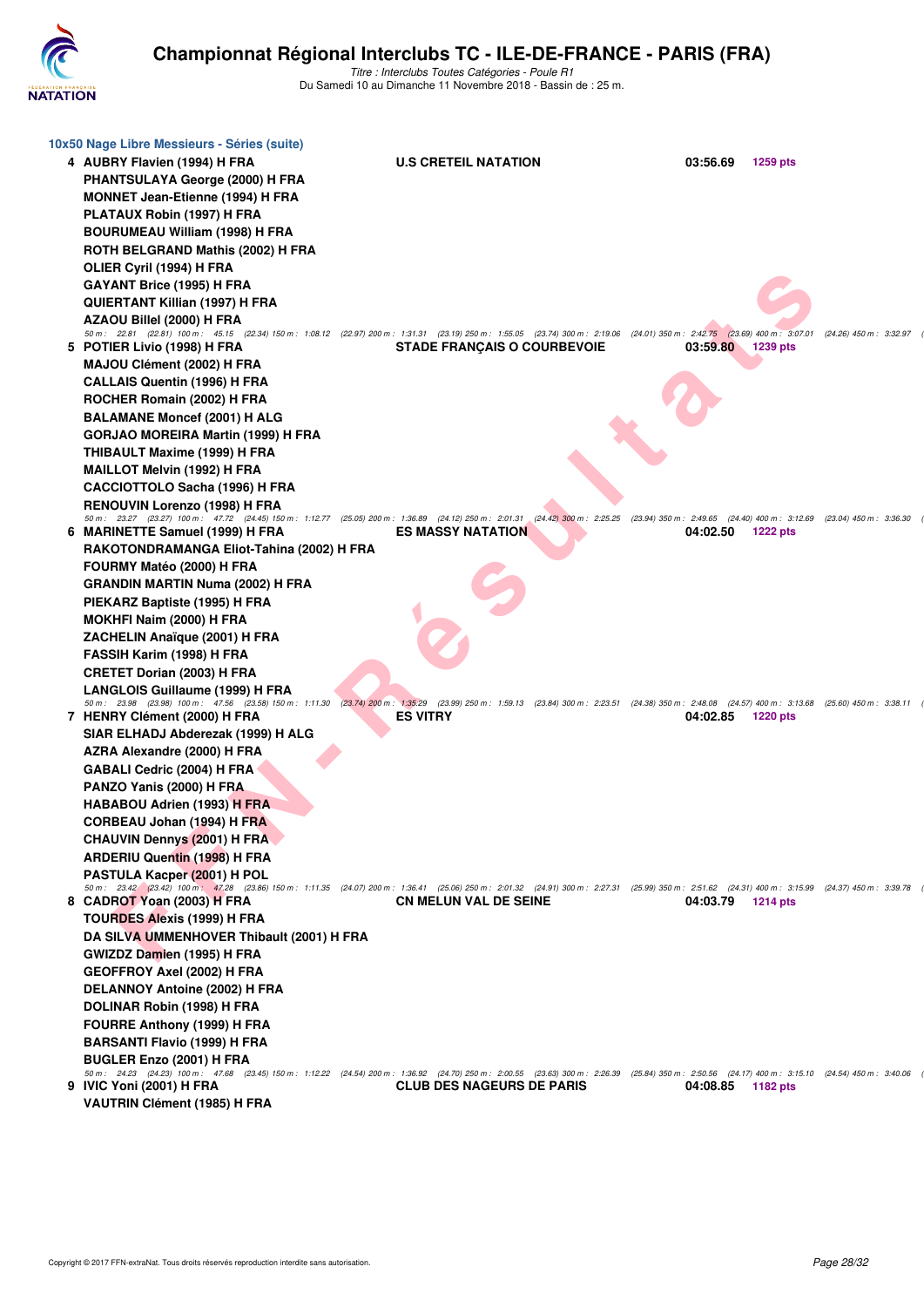

| 10x50 Nage Libre Messieurs - Séries (suite)                                                                                                                                                                                                                                                      |
|--------------------------------------------------------------------------------------------------------------------------------------------------------------------------------------------------------------------------------------------------------------------------------------------------|
| LEBEAUX Fabien (1985) H FRA                                                                                                                                                                                                                                                                      |
| LESPRIT Paul (1999) H FRA                                                                                                                                                                                                                                                                        |
| <b>PIRI Max (1997) H FRA</b>                                                                                                                                                                                                                                                                     |
| <b>GENET David (1982) H FRA</b>                                                                                                                                                                                                                                                                  |
| <b>HENDERSON Jules (2001) H FRA</b>                                                                                                                                                                                                                                                              |
|                                                                                                                                                                                                                                                                                                  |
| DEBUC Benjamin (1992) H FRA                                                                                                                                                                                                                                                                      |
| <b>BAROUMES Léo (1998) H FRA</b>                                                                                                                                                                                                                                                                 |
| INGALISY Fantina (2003) H FRA<br>50 m: 23.71 (23.71) 100 m: 48.17 (24.46) 150 m: 1:13.61 (25.44) 200 m: 1:37.75 (24.14) 250 m: 2:01.70 (23.95) 300 m: 2:26.92 (25.22) 350 m: 2:52.06 (25.14) 400 m: 3:16.45<br>$(24.39)$ 450 m : 3:42.83                                                         |
| 10 FOURTIER Florentin (1996) H FRA<br>AAS SARCELLES NATATION 95<br>04:09.71<br>1177 pts                                                                                                                                                                                                          |
| <b>CHARRADE Théo (1998) H FRA</b>                                                                                                                                                                                                                                                                |
| <b>BOURSIER Merlin (2001) H FRA</b>                                                                                                                                                                                                                                                              |
| <b>IRIART Charley (2000) H FRA</b>                                                                                                                                                                                                                                                               |
| FERCHICHI Rayane (2001) H FRA                                                                                                                                                                                                                                                                    |
| KUKLA Clément (2002) H FRA                                                                                                                                                                                                                                                                       |
| KRPINA Ante-Nikola (2003) H FRA                                                                                                                                                                                                                                                                  |
| <b>BOUGHATTAS Fadi (2003) H FRA</b>                                                                                                                                                                                                                                                              |
| <b>BOURSIER Cedric (1998) H FRA</b>                                                                                                                                                                                                                                                              |
| <b>HAMOUCHANE Souhail (1997) H MAR</b>                                                                                                                                                                                                                                                           |
| 50 m: 24.27 (24.27) 100 m: 48.65 (24.38) 150 m: 1:14.57 (25.92) 200 m: 1:39.34 (24.77) 250 m: 2:05.33<br>(25.99) 300 m: 2:30.48 (25.15) 350 m: 2:56.25 (25.77) 400 m: 3:21.40 (25.15) 450 m: 3:46.48                                                                                             |
| 11 HUILLE Stanislas (1999) H FRA<br><b>SN VERSAILLES</b><br>04:10.37<br>1173 pts                                                                                                                                                                                                                 |
| ZAKA Nathanael (2002) H FRA                                                                                                                                                                                                                                                                      |
| EUVRARD Soeren (2003) H FRA                                                                                                                                                                                                                                                                      |
| <b>VANDEVELDE Alexis (2001) H FRA</b>                                                                                                                                                                                                                                                            |
| MIGUET Florian (2001) H FRA                                                                                                                                                                                                                                                                      |
| ANJOLRAS Alexandre (2002) H FRA                                                                                                                                                                                                                                                                  |
| <b>COLOMAR Kyllian (2003) H FRA</b>                                                                                                                                                                                                                                                              |
| FOUBERT Etienne (2004) H FRA                                                                                                                                                                                                                                                                     |
| <b>CALOONE Armand (2004) H FRA</b>                                                                                                                                                                                                                                                               |
| AROT Julien (1992) H FRA                                                                                                                                                                                                                                                                         |
| 50 m : 22.70 (22.70) 100 m : 48.02 (25.32) 150 m : 1:13.29 (25.27) 200 m : 1:38.25 (24.96) 250 m : 2:02.75<br>(24.50) 300 m: 2:27.69 (24.94) 350 m: 2:53.46 (25.77) 400 m: 3:20.03 (26.57) 450 m: 3:47.18<br><b>CN VIRY-CHÂTILLON</b><br>12 JACQUIN Mathieu (1988) H FRA<br>04:11.07<br>1168 pts |
| LEROY Théo (2001) H FRA                                                                                                                                                                                                                                                                          |
| QUILLAUX Gwendal (2002) H FRA                                                                                                                                                                                                                                                                    |
| DA SILVA Martin (2003) H FRA                                                                                                                                                                                                                                                                     |
| SUGRANES Evan (1995) H FRA                                                                                                                                                                                                                                                                       |
| <b>BARBAUD Julien (2004) H FRA</b>                                                                                                                                                                                                                                                               |
| <b>GUILLAUME Hugo (2001) H FRA</b>                                                                                                                                                                                                                                                               |
| <b>GENEVOIS Yanis (2002) H FRA</b>                                                                                                                                                                                                                                                               |
| SCHEERS Hugo (2001) H FRA                                                                                                                                                                                                                                                                        |
| <b>BOURDON Rayane (2001) H FRA</b>                                                                                                                                                                                                                                                               |
| 50 m: 23.53 (23.53) 100 m: 47,28 (23.75) 150 m: 1:13.12 (25.84) 200 m: 1:39.81 (26.69) 250 m: 2:04.27 (24.46) 300 m: 2:29.96 (25.69) 350 m: 2:56.15 (26.19) 400 m: 3:22.18 (26.03) 450 m: 3:46.85                                                                                                |
| <b>CERGY PONTOISE NATATION</b><br>12 CAPITAINE Thibaut (1993) H FRA<br>04:11.07<br>1168 pts                                                                                                                                                                                                      |
| <b>CASTERA Louis (2000) H FRA</b>                                                                                                                                                                                                                                                                |
| LATRECHE Adam (2001) H FRA                                                                                                                                                                                                                                                                       |
| RATEL Esteban (2003) H FRA                                                                                                                                                                                                                                                                       |
| DINO Maxime (2002) H FRA                                                                                                                                                                                                                                                                         |
| <b>RENAUDIN Remi (2002) H FRA</b>                                                                                                                                                                                                                                                                |
| DELOUVÉE Bastian (2002) H FRA                                                                                                                                                                                                                                                                    |
| MAHMOUDI Najemeddine (2002) H TUN                                                                                                                                                                                                                                                                |
| DUPUY Louan (2000) H FRA                                                                                                                                                                                                                                                                         |
| THEILLER Philippe (1995) H FRA                                                                                                                                                                                                                                                                   |
| 50 m: 24.44 (24.44) 100 m: 49.09 (24.65) 150 m: 1:14.43 (25.34) 200 m: 1:40.06 (25.63) 250 m: 2:05.05 (24.99) 300 m: 2:30.88 (25.83) 350 m: 2:57.63 (26.75) 400 m: 3:22.41 (24.78) 450 m: 3:47.18<br>14 LE GALL Théophile (2001) H FRA<br><b>S.M MONTROUGE</b><br>04:11.09<br>1168 pts           |
| SCHNEIDER Yoann (1981) H FRA                                                                                                                                                                                                                                                                     |
| <b>LEMARCHAND SUMEIRE Thibault (1982) H FRA</b>                                                                                                                                                                                                                                                  |
| <b>SCHNEIDER Nicolas (1979) H FRA</b>                                                                                                                                                                                                                                                            |
|                                                                                                                                                                                                                                                                                                  |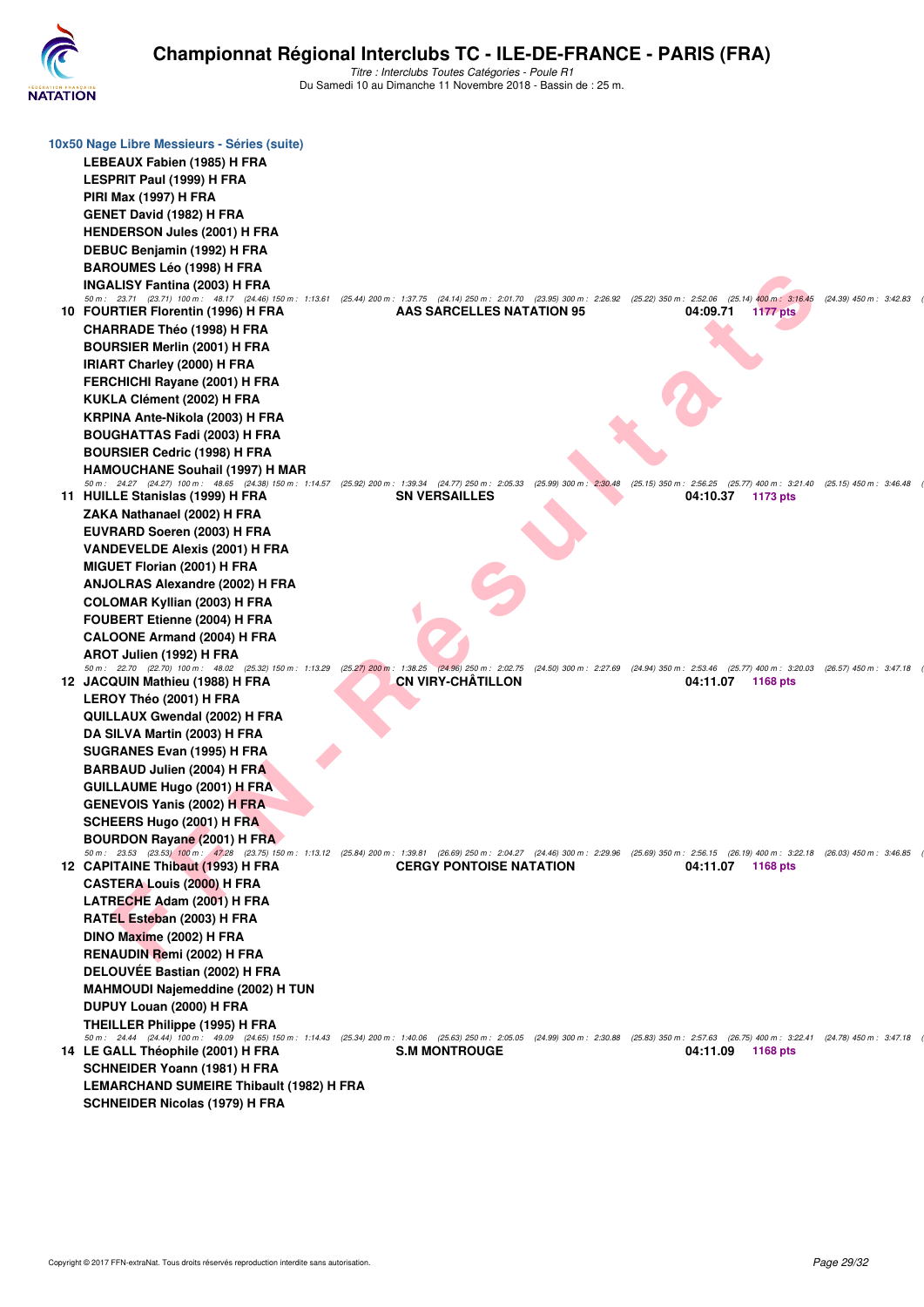

| 10x50 Nage Libre Messieurs - Séries (suite)<br>SCHNEIDER Benjamin (1984) H FRA<br><b>MAIGUY Adrien (1987) H FRA</b><br><b>EVANNO Maxime (1988) H FRA</b><br><b>BEN FERJANI Mohamed-Aziz (1995) H FRA</b><br><b>NDIAYE Amadou (2001) H SEN</b>  |                                                                                                                                                                                                                                       |                                                                                                                                                                                                                           |
|------------------------------------------------------------------------------------------------------------------------------------------------------------------------------------------------------------------------------------------------|---------------------------------------------------------------------------------------------------------------------------------------------------------------------------------------------------------------------------------------|---------------------------------------------------------------------------------------------------------------------------------------------------------------------------------------------------------------------------|
| <b>BECQUET Mathias (1995) H FRA</b><br>15 CAPAZZA Axel (1997) H FRA<br>ROGER Elwan (2003) H FRA<br>POULIQUEN Mael (2003) H FRA<br><b>SCHMITT Teddy (2002) H FRA</b><br><b>MENDES Romain (1998) H FRA</b>                                       | 50 m: 24.31 (24.31) 100 m: 49.07 (24.76) 150 m: 1:14.50 (25.43) 200 m: 1:40.19 (25.69) 250 m: 2:05.27 (25.08) 300 m: 2:30.73 (25.46) 350 m: 2:55.89 (25.16) 400 m: 3:21.88 (25.99) 450 m: 3:45.96<br><b>AQUA CLUB PONTAULT-ROISSY</b> | 04:12.17<br><b>1161 pts</b>                                                                                                                                                                                               |
| LETOCART Enzo (2004) H FRA<br><b>HANTRAYE Loris (2002) H FRA</b><br>ROUBIOL Titouan (1997) H FRA<br>LIV Thomas (2002) H FRA<br><b>DEMETZ Alexis (2001) H FRA</b>                                                                               |                                                                                                                                                                                                                                       |                                                                                                                                                                                                                           |
| 16 BONEL Antonyn (2001) H FRA<br>POUMAREDE Julien (2001) H FRA<br><b>TETART Martin (2003) H FRA</b><br>LAFLEUR Vincent (1996) H FRA<br><b>TONNEAU Guillaume (1998) H FRA</b>                                                                   | 50 m: 24.64 (24.64) 100 m: 49.50 (24.86) 150 m: 1:14.76 (25.26) 200 m: 1:39.25 (24.49) 250 m: 2:04.34 (25.09) 300 m: 2:29.68 (25.34) 350 m: 2:55.95 (26.27) 400 m: 3:21.64 (25.69) 450 m: 2:255.95<br><b>CN ST-MICHEL-SUR-ORGE</b>    | 04:12.52<br>1159 pts                                                                                                                                                                                                      |
| <b>CHARBONNEL Theo (2001) H FRA</b><br>VALIN-FIXOT Antonin (2002) H FRA<br>VALLEAU Sylvain (1995) H FRA<br><b>CHERIER Augustin (1998) H FRA</b><br>BENDRIMIA Axel (1998) H FRA<br>17 LAIGNEZ Jonas (1991) H FRA                                | <b>USM MALAKOFF</b>                                                                                                                                                                                                                   | 50 m: 24.34 (24.34) 100 m: 50.03 (25.69) 150 m: 1:15.97 (25.94) 200 m: 1:41.47 (25.50) 250 m: 2:05.76 (24.29) 300 m: 2:31.68 (25.92) 350 m: 2:58.07 (26.39) 400 m: 3:22.88 (24.81) 450 m: 3:47.72<br>04:13.93<br>1151 pts |
| BERTRAND Rudy (1982) H FRA<br><b>CARMIGNIANI Rémi (1990) H FRA</b><br>PASQUET Paul (1990) H FRA<br><b>CONTOU Damien (1983) H FRA</b><br>BOUAOUNI Hedy (1990) H FRA<br>FERRANDI Antoine-Joseph (1993) H FRA                                     |                                                                                                                                                                                                                                       |                                                                                                                                                                                                                           |
| <b>ANTOINE Julien (1991) H FRA</b><br><b>SOLDERMANN Cédric (1989) H FRA</b><br><b>BERTRAND Bruno (1985) H FRA</b><br>18 CHAPLET-GARCIA Joris (1995) H FRA<br><b>LEMARCHAND Kyllian (2002) H FRA</b><br>SEYE Matthieu (2002) H FRA              | 50 m: 24.23 (24.23) 100 m: 49.31 (25.08) 150 m: 1:14.18 (24.87) 200 m: 1:39.93 (25.75) 250 m: 2:05.18 (25.25) 300 m: 2:31.15 (25.97) 350 m: 2:56.42 (25.27) 400 m: 3:23.05 (26.63) 450 m: 3:48.62<br><b>CN LE PLESSIS-ROBINSON</b>    | 04:14.78<br>1146 pts                                                                                                                                                                                                      |
| <b>LEMARCHAND Antonn (2004) H FRA</b><br>BARTHÉLÉMY Hugo (2002) H FRA<br>KHAY Aniss (2002) H FRA<br>LETOURNEUR Robin (1992) H FRA<br>LOPEZ-ONATE Pierrick (2001) H FRA<br><b>MARTEL Gabriel (2004) H FRA</b><br>LETOURNEUR Julien (1984) H FRA |                                                                                                                                                                                                                                       |                                                                                                                                                                                                                           |
| 19 DENJEAN Constantin (2002) H FRA<br>SUDRES Pierre-Emmanuel (1986) H FRA<br>RICARDOU Rafaël (1975) H FRA<br><b>MASBAHI Orens (2002) H FRA</b><br><b>MOUGIN Jules (2001) H FRA</b><br>MORELOS Bryan (2002) H FRA                               | <b>MOUETTES DE PARIS</b>                                                                                                                                                                                                              | 50 m: 23.66 (23.66) 100 m: 48.85 (25.19) 150 m: 1:13.28 (24.43) 200 m: 1:39.02 (25.74) 250 m: 2:03.89 (24.87) 300 m: 2:29.41 (25.52) 350 m: 2:54.66 (25.25) 400 m: 3:22.05 (27.39) 450 m: 3:49.46<br>04:15.30<br>1142 pts |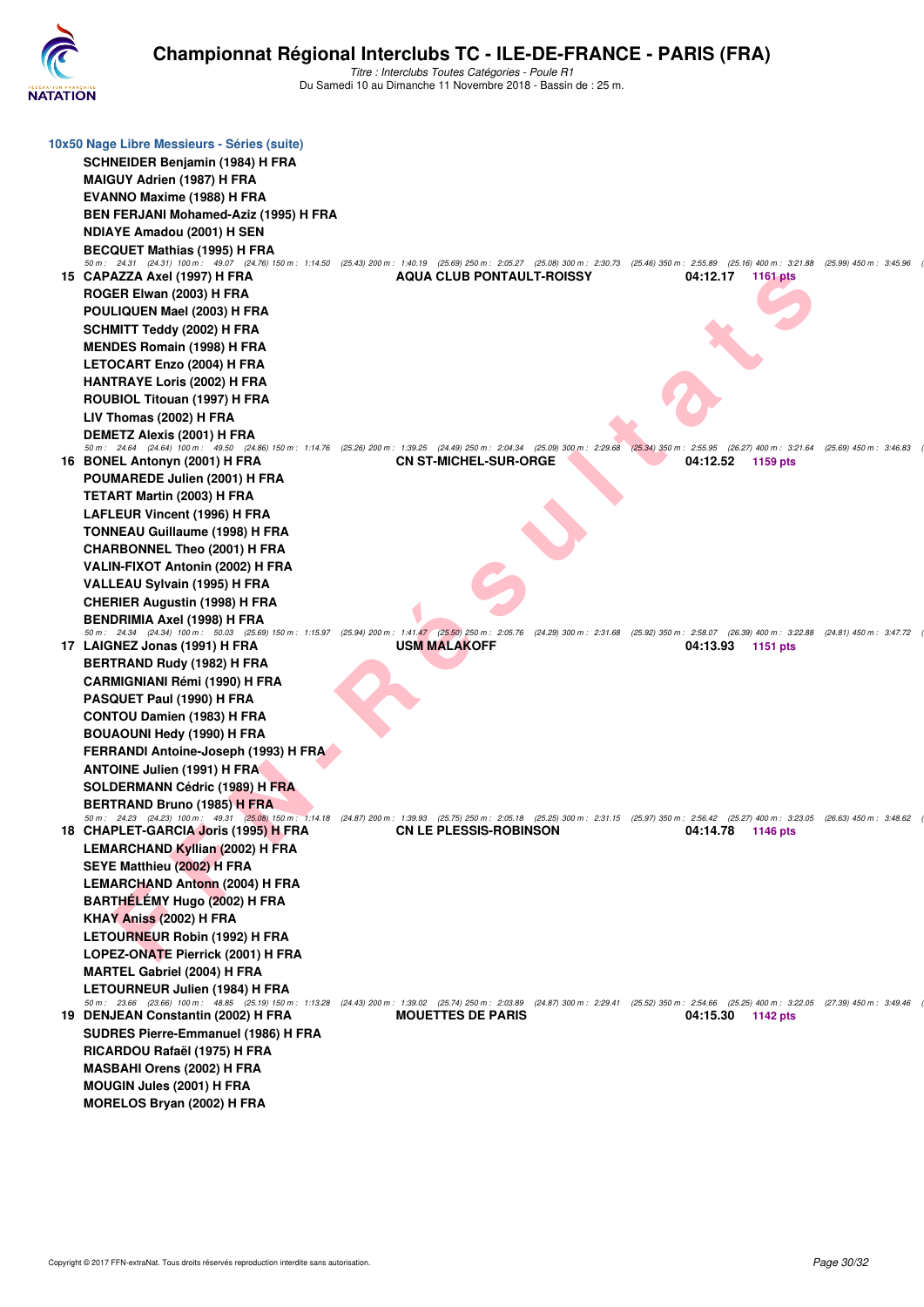

|  | 10x50 Nage Libre Messieurs - Séries (suite)<br>TEXIER Adrien (1989) H FRA                                                                                                                                                             |                                                                                                                                                                                                                           |                                                                                                                                                                                                                                  |                             |  |
|--|---------------------------------------------------------------------------------------------------------------------------------------------------------------------------------------------------------------------------------------|---------------------------------------------------------------------------------------------------------------------------------------------------------------------------------------------------------------------------|----------------------------------------------------------------------------------------------------------------------------------------------------------------------------------------------------------------------------------|-----------------------------|--|
|  | AMARA Othman (2001) H FRA                                                                                                                                                                                                             |                                                                                                                                                                                                                           |                                                                                                                                                                                                                                  |                             |  |
|  | <b>REUILLON Paul (1997) H FRA</b>                                                                                                                                                                                                     |                                                                                                                                                                                                                           |                                                                                                                                                                                                                                  |                             |  |
|  | <b>LEGRIEL Ernest (2001) H FRA</b>                                                                                                                                                                                                    |                                                                                                                                                                                                                           |                                                                                                                                                                                                                                  |                             |  |
|  | 50 m: 24.53 (24.53) 100 m: 48.71 (24.18) 150 m: 1:14.19 (25.48) 200 m: 1:39.54 (25.35) 250 m: 2:05.23 (25.69) 300 m: 2:30.87 (25.64) 350 m: 2:58.08 (27.21) 400 m: 3:23.44 (25.36) 450 m: 3:47.79<br>20 SUMEIRE Eliott (1999) H FRA   | <b>CA ORSAY</b>                                                                                                                                                                                                           |                                                                                                                                                                                                                                  | 04:17.68<br>1128 pts        |  |
|  | <b>NEUVILLE Malo (2001) H FRA</b>                                                                                                                                                                                                     |                                                                                                                                                                                                                           |                                                                                                                                                                                                                                  |                             |  |
|  | <b>BERINGUE Raphael (2001) H FRA</b>                                                                                                                                                                                                  |                                                                                                                                                                                                                           |                                                                                                                                                                                                                                  |                             |  |
|  | JEAN Nicolas (2003) H FRA                                                                                                                                                                                                             |                                                                                                                                                                                                                           |                                                                                                                                                                                                                                  |                             |  |
|  | <b>BARLIER Tony (2002) H FRA</b>                                                                                                                                                                                                      |                                                                                                                                                                                                                           |                                                                                                                                                                                                                                  |                             |  |
|  |                                                                                                                                                                                                                                       |                                                                                                                                                                                                                           |                                                                                                                                                                                                                                  |                             |  |
|  | DJENNANE Yacine (2002) H FRA                                                                                                                                                                                                          |                                                                                                                                                                                                                           |                                                                                                                                                                                                                                  |                             |  |
|  | SABATIER Jean-baptiste (2002) H FRA                                                                                                                                                                                                   |                                                                                                                                                                                                                           |                                                                                                                                                                                                                                  |                             |  |
|  | JULIEN Noé (2002) H FRA                                                                                                                                                                                                               |                                                                                                                                                                                                                           | 50 m: 23.83 (23.83) 100 m: 49.07 (25.24) 150 m: 1:13.72 (24.65) 200 m: 1:41.27 (27.55) 250 m: 2:06.18 (24.91) 300 m: 2:33.15 (26.97) 350 m: 3:00.98 (27.83) 400 m: 3:26.91 (25.93) 450 m: 3:26.91<br>04:19.18<br><b>1119 pts</b> |                             |  |
|  | ZAWADSKI Paul (2002) H FRA                                                                                                                                                                                                            | <b>CLUB DES NAGEURS DE PARIS</b>                                                                                                                                                                                          |                                                                                                                                                                                                                                  |                             |  |
|  | QUANTIN Hugo (2001) H FRA                                                                                                                                                                                                             |                                                                                                                                                                                                                           |                                                                                                                                                                                                                                  |                             |  |
|  | 21 BERTHELIER Axel (2000) H FRA                                                                                                                                                                                                       |                                                                                                                                                                                                                           |                                                                                                                                                                                                                                  |                             |  |
|  | SONDEREGGER Lucas (2000) H FRA                                                                                                                                                                                                        |                                                                                                                                                                                                                           |                                                                                                                                                                                                                                  |                             |  |
|  | <b>SCHILOVITZ Jules (2000) H FRA</b>                                                                                                                                                                                                  |                                                                                                                                                                                                                           |                                                                                                                                                                                                                                  |                             |  |
|  |                                                                                                                                                                                                                                       |                                                                                                                                                                                                                           |                                                                                                                                                                                                                                  |                             |  |
|  | <b>COLOMBO Jules (1996) H FRA</b>                                                                                                                                                                                                     |                                                                                                                                                                                                                           |                                                                                                                                                                                                                                  |                             |  |
|  | <b>ELJASZEWICZ Baptiste (1988) H FRA</b><br><b>DELACROIX Maxime (1983) H FRA</b>                                                                                                                                                      |                                                                                                                                                                                                                           |                                                                                                                                                                                                                                  |                             |  |
|  |                                                                                                                                                                                                                                       |                                                                                                                                                                                                                           |                                                                                                                                                                                                                                  |                             |  |
|  | LE TOQUIN Bryan (1996) H FRA                                                                                                                                                                                                          |                                                                                                                                                                                                                           |                                                                                                                                                                                                                                  |                             |  |
|  | ROUSSEL Victor (1998) H FRA                                                                                                                                                                                                           |                                                                                                                                                                                                                           |                                                                                                                                                                                                                                  |                             |  |
|  | DJURIC Dario (1998) H FRA                                                                                                                                                                                                             |                                                                                                                                                                                                                           |                                                                                                                                                                                                                                  |                             |  |
|  | <b>BUISSON Luca (2002) H FRA</b><br>50 m: 24.79 (24.79) 100 m: 49.21 (24.42) 150 m: 1:14.51 (25.30) 200 m: 1:40.96 (26.45) 250 m: 2:06.44 (25.48) 300 m: 2:33.60 (27.16) 350 m: 3:01.77 (28.17) 400 m: 3:27.44 (25.67) 450 m: 3:27.44 |                                                                                                                                                                                                                           |                                                                                                                                                                                                                                  |                             |  |
|  | 22 CLEMENT Matteo (1997) H FRA                                                                                                                                                                                                        | <b>CANETON CLUB DE BEAUMONT</b>                                                                                                                                                                                           |                                                                                                                                                                                                                                  | 04:24.09<br>1089 pts        |  |
|  | <b>TATINCLAU Jonathan (1987) H FRA</b>                                                                                                                                                                                                |                                                                                                                                                                                                                           |                                                                                                                                                                                                                                  |                             |  |
|  | LEGRAND Nicolas (1990) H FRA                                                                                                                                                                                                          |                                                                                                                                                                                                                           |                                                                                                                                                                                                                                  |                             |  |
|  | MIHALOPOULOS lassonas (1998) H FRA                                                                                                                                                                                                    |                                                                                                                                                                                                                           |                                                                                                                                                                                                                                  |                             |  |
|  | <b>BARON Emeric (1989) H FRA</b>                                                                                                                                                                                                      |                                                                                                                                                                                                                           |                                                                                                                                                                                                                                  |                             |  |
|  | ADICEAM Kenzo (1990) H FRA                                                                                                                                                                                                            |                                                                                                                                                                                                                           |                                                                                                                                                                                                                                  |                             |  |
|  | <b>BARON Joris (1998) H FRA</b>                                                                                                                                                                                                       |                                                                                                                                                                                                                           |                                                                                                                                                                                                                                  |                             |  |
|  | <b>CELLICH Paul (2000) H FRA</b>                                                                                                                                                                                                      |                                                                                                                                                                                                                           |                                                                                                                                                                                                                                  |                             |  |
|  | DUBOSCQ Florian (1999) H FRA                                                                                                                                                                                                          |                                                                                                                                                                                                                           |                                                                                                                                                                                                                                  |                             |  |
|  | PEREIRA Quentin (1998) H FRA                                                                                                                                                                                                          |                                                                                                                                                                                                                           |                                                                                                                                                                                                                                  |                             |  |
|  | 50 m: 25.51 (25.51) 100 m: 51.58 (26.07) 150 m: 1:17.96 (26.38) 200 m: 1:45.26 (27.30) 250 m: 2:13.00 (27.74) 300 m: 2:40.64 (27.64) 350 m: 3:07.56 (26.92) 400 m: 3:33.52 (25.96) 450 m: 3:33.52                                     | <b>CSM CLAMART</b>                                                                                                                                                                                                        |                                                                                                                                                                                                                                  |                             |  |
|  | 23 TURPIN Fabrice (1995) H FRA                                                                                                                                                                                                        |                                                                                                                                                                                                                           |                                                                                                                                                                                                                                  | 04:30.81<br><b>1050 pts</b> |  |
|  | MALEC Mikolaj (2001) H POL                                                                                                                                                                                                            |                                                                                                                                                                                                                           |                                                                                                                                                                                                                                  |                             |  |
|  | CIEZKOWSKI Dominik (1996) H POL                                                                                                                                                                                                       |                                                                                                                                                                                                                           |                                                                                                                                                                                                                                  |                             |  |
|  | <b>CANTRELLE Vincent (1988) H FRA</b>                                                                                                                                                                                                 |                                                                                                                                                                                                                           |                                                                                                                                                                                                                                  |                             |  |
|  | KARADZIC Luka (2004) H FRA                                                                                                                                                                                                            |                                                                                                                                                                                                                           |                                                                                                                                                                                                                                  |                             |  |
|  | VIARD Neil (2006) H FRA                                                                                                                                                                                                               |                                                                                                                                                                                                                           |                                                                                                                                                                                                                                  |                             |  |
|  | KARADZIC Marko (2006) H FRA                                                                                                                                                                                                           |                                                                                                                                                                                                                           |                                                                                                                                                                                                                                  |                             |  |
|  | <b>WINKELMANN Thibault (2004) H FRA</b>                                                                                                                                                                                               |                                                                                                                                                                                                                           |                                                                                                                                                                                                                                  |                             |  |
|  | DERBES Arthur (2005) H FRA                                                                                                                                                                                                            | 50 m: 23.20 (23.20) 100 m: 48.05 (24.85) 150 m: 1:12.13 (24.08) 200 m: 1:37.05 (24.92) 250 m: 2:05.39 (28.34) 300 m: 2:34.16 (28.77) 350 m: 3:03.58 (29.42) 400 m: 3:32.73 (29.15) 450 m: 4:04.31<br><b>AC VILLEPINTE</b> |                                                                                                                                                                                                                                  |                             |  |
|  | RONDIER Mathias (2002) H FRA                                                                                                                                                                                                          |                                                                                                                                                                                                                           |                                                                                                                                                                                                                                  |                             |  |
|  | 24 COULIBALY Souleymane (2004) H FRA                                                                                                                                                                                                  |                                                                                                                                                                                                                           |                                                                                                                                                                                                                                  | 04:38.86<br>1003 pts        |  |
|  | <b>MELINARD Théo (2004) H FRA</b>                                                                                                                                                                                                     |                                                                                                                                                                                                                           |                                                                                                                                                                                                                                  |                             |  |
|  | REMY Tristan (2003) H FRA                                                                                                                                                                                                             |                                                                                                                                                                                                                           |                                                                                                                                                                                                                                  |                             |  |
|  | MAHBOUB Iliès (2003) H FRA                                                                                                                                                                                                            |                                                                                                                                                                                                                           |                                                                                                                                                                                                                                  |                             |  |
|  |                                                                                                                                                                                                                                       |                                                                                                                                                                                                                           |                                                                                                                                                                                                                                  |                             |  |
|  | PERRIER Axel (2005) H FRA<br>FAURE Noa (2003) H FRA                                                                                                                                                                                   |                                                                                                                                                                                                                           |                                                                                                                                                                                                                                  |                             |  |
|  |                                                                                                                                                                                                                                       |                                                                                                                                                                                                                           |                                                                                                                                                                                                                                  |                             |  |
|  | <b>KEBLI Soulaymane (2003) H FRA</b>                                                                                                                                                                                                  |                                                                                                                                                                                                                           |                                                                                                                                                                                                                                  |                             |  |
|  | GORLIER IIan (2004) H FRA                                                                                                                                                                                                             |                                                                                                                                                                                                                           |                                                                                                                                                                                                                                  |                             |  |